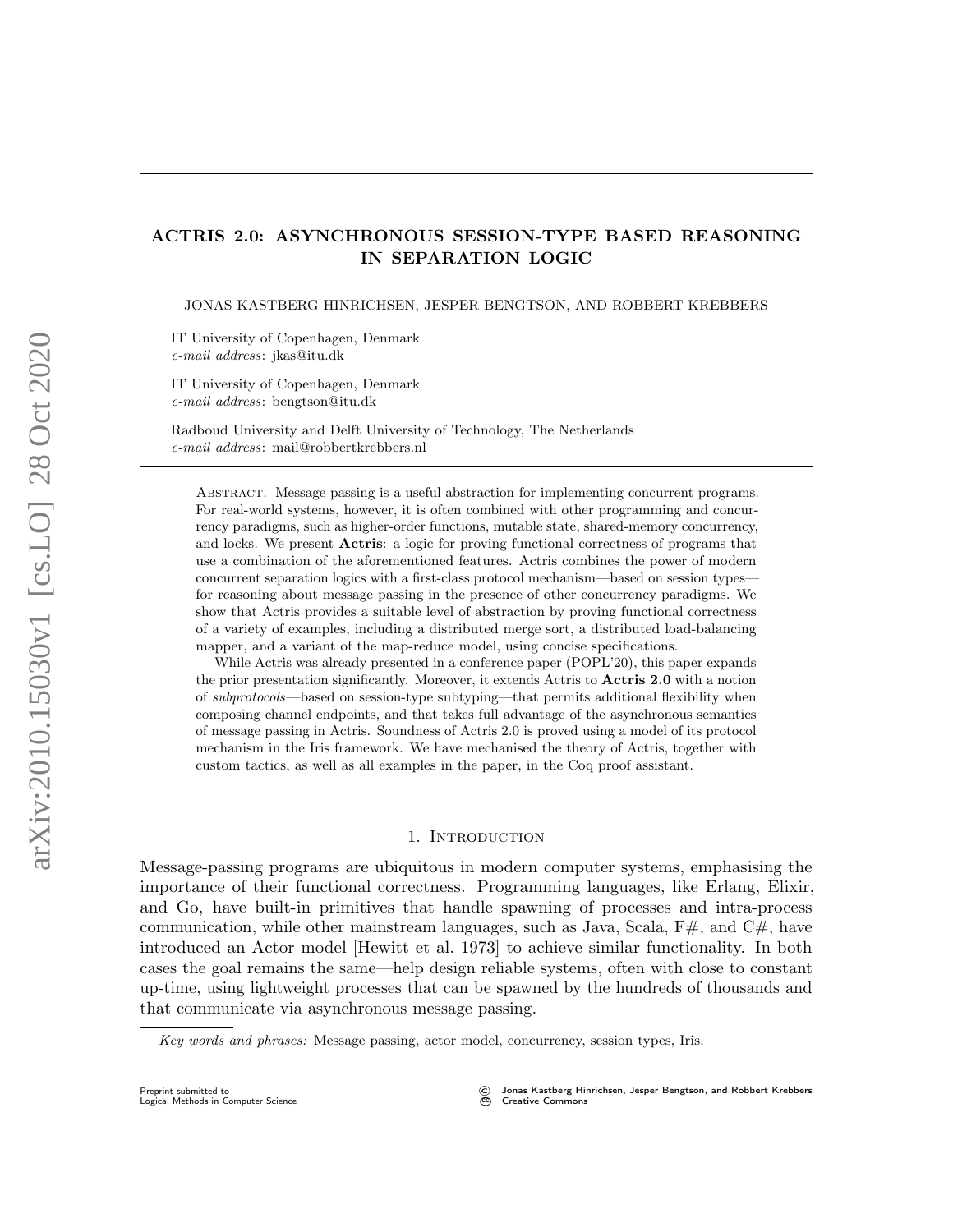While message passing is a useful abstraction, it is not a silver bullet of concurrent programming. In a qualitative study of larger Scala projects [Tasharofi et al.](#page-55-0) [\[2013\]](#page-55-0) write:

We studied 15 large, mature, and actively maintained actor programs written in Scala and found that 80% of them mix the actor model with another concurrency model.

In this study, 12 out of 15 projects did not entirely stick to the Actor model, hinting that even for projects that embrace message passing, low-level concurrency primitives like locks (*i.e.*, mutexes) still have their place. [Tu et al.](#page-55-1) [\[2019\]](#page-55-1) came to a similar conclusion when studying 6 large and popular Go programs. A suitable solution for reasoning about message-passing programs should thus integrate with other programming and concurrency paradigms.

In this paper we introduce **Actris**—a concurrent separation logic for proving functional correctness of programs that combine message passing with other programming and concurrency paradigms. Actris can be used to reason about programs written in a language that mimics the important features found in aforementioned languages such as higher-order functions, higher-order references, fork-based concurrency, locks, and primitives for asynchronous message passing over channels. The channels of our language are first-class and can be sent as arguments to functions, be sent over other channels (often referred to as delegation), and be stored in references.

Program specifications in Actris are written in an impredicative higher-order concurrent separation logic built on top of the Iris framework [\[Jung et al.](#page-53-1) [2015;](#page-53-1) [Krebbers et al.](#page-54-0) [2017a;](#page-54-0) [Jung et al.](#page-53-2) [2016,](#page-53-2) [2018b\]](#page-53-3). In addition to the usual features of Iris, Actris provides a notion of dependent separation protocols to reason about message passing over channels, inspired by the affine variant [\[Mostrous and Vasconcelos 2014\]](#page-54-1) of binary session types [\[Honda et al.](#page-53-4) [1998\]](#page-53-4). We show that dependent separation protocols integrate seamlessly with other concurrency paradigms, allow delegation of resources, support channel sharing over multiple concurrent threads using locks, and more.

<span id="page-1-0"></span>1.1. Message passing in concurrent separation logic. Over the last decade, there has been much work on extensions of concurrent separation logic with reasoning principles for message passing [\[Oortwijn et al.](#page-54-2) [2016;](#page-54-2) [Francalanza et al.](#page-53-5) [2011;](#page-53-5) [Lozes and Villard 2012;](#page-54-3) [Craciun et al.](#page-52-0) [2015\]](#page-52-0). These logics typically include some form of mechanism for writing protocol specifications in a high-level manner. Unfortunately, these logics have shortcomings in terms of expressivity. Most importantly, they cannot be used to reason about programs that combine message-passing with other programming and concurrency paradigms, such as higher-order functions, fine-grained shared-memory concurrency, and locks.

In a different line of work, researchers have developed expressive extensions of concurrent separation logic that do support proving strong specifications of programs involving some or all combinations of the aforementioned programming and concurrency paradigms. Examples of such logics are TaDA [\[da Rocha Pinto et al.](#page-52-1) [2014\]](#page-52-1), iCAP [\[Svendsen and Birkedal 2014\]](#page-54-4), Iris [\[Jung et al.](#page-53-1) [2015\]](#page-53-1), FCSL [\[Nanevski et al.](#page-54-5) [2014\]](#page-54-5), and VST [\[Appel 2014\]](#page-52-2). However, only a few variants and extensions of these logics address message-passing concurrency.

First, there has been work on the use of separation logic to reason about programs that communicate via message passing over a network. The reasoning principles in such logics are geared towards different programming patterns than the ones used in high-level languages like Erlang, Elixir, Go, and Scala. Namely, on networks all data must be serialised, and packets can be lost or delivered out of order. In high-level languages messages cannot get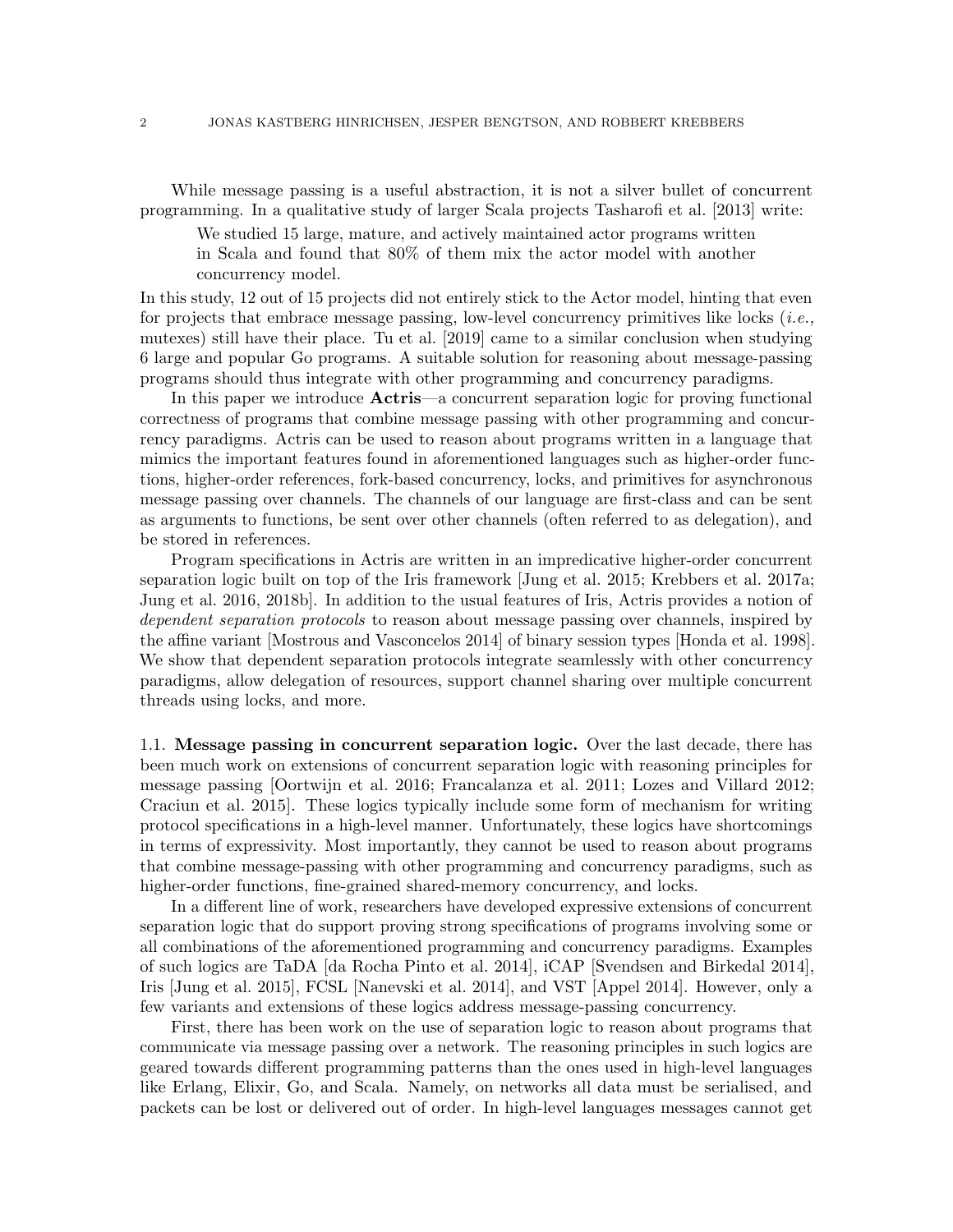lost, are ensured to be delivered in order, and are allowed to contain many types of data, including functions, references, and even channel endpoints. Two examples of network logics are Disel by [Sergey et al.](#page-54-6) [\[2018\]](#page-54-6) and Aneris by [Krogh-Jespersen et al.](#page-54-7) [\[2020\]](#page-54-7). Second, there has been work on the use of separation logic to prove compiler correctness of high-level message-passing languages. [Tassarotti et al.](#page-55-2) [\[2017\]](#page-55-2) verified a small compiler of a session-typed language into a language where channel buffers are modelled on the heap.

The primary reasoning principle to model the interaction between processes in the aforementioned logics is the notion of a State Transition System (STS). As a simple example, consider the following program, which is borrowed from [Tassarotti et al.](#page-55-2) [\[2017\]](#page-55-2):

$$
\textit{prog}_1 \triangleq \mathtt{let} \left( c, c' \right) = \mathtt{new\_chan} \;() \; \mathtt{in} \; \mathtt{fork} \; \left\{ \mathtt{send} \; c' \; 42 \right\}; \mathtt{recv} \; c
$$

This program creates two channel endpoints  $c$  and  $c'$ , forks off a new thread, and sends the number 42 over the channel  $c'$ , which is then received by the initiating thread. Modelling the behaviour of this program in an STS typically requires three states:



The three states model that no message has been sent (Init), that a message has been sent but not received (Sent), and finally that the message has been sent and received (Received). Exactly what this STS represents is made precise by the underlying logic, which determines what constitutes a state and a transition, and how these are related to the channel buffers.

While STSs appear like a flexible and intuitive abstraction to reason about messagepassing concurrency, they have their problems:

- Coming up with a good STS that makes the appropriate abstractions is difficult because the STS has to keep track of all possible states that the channel buffers can be in, including all possible interleavings of messages in transit.
- While STSs used for the verification of different modules can be composed at the level of the logic, there is no canonical way of composing them due to their unrestrained structure.
- Finally, STSs are first-order meaning that their states and transitions cannot be indexed by propositions of the underlying logic, which limits what they can express when sending messages containing functions or other channels.

1.2. Actris 1.0: Dependent separation protocols. Instead of using STSs, Actris extends separation logic with a new notion called dependent separation protocols. This notion is inspired by the session type community, pioneered by [Honda et al.](#page-53-4) [\[1998\]](#page-53-4), where channel endpoints are given types that describe the expected exchanges. Using binary session types, the channels c and c' in the program  $proj_1$  in § [1.1](#page-1-0) would have the types c: ? Z.end and  $c'$ : ! Z.end, where ! T and ? T denotes that a value of type T is sent or received, respectively. Moreover, the types of the channels c and  $c'$  are duals—when one does a send the other does a receive, and vice versa.

While session types provide a compact way of specifying the behaviour of channels, they can only be used to talk about the type of data that is being passed around—not their payloads. In this paper, we build on prior work by [Bocchi et al.](#page-52-3) [\[2010\]](#page-52-3) and [Craciun](#page-52-0) [et al.](#page-52-0) [\[2015\]](#page-52-0) to attach logical predicates to session types to say more about the payloads, thus vastly extending the expressivity. Concretely, we port session types into separation logic in the form of a construct  $c \rightarrow prot$ , which denotes ownership of a channel c with dependent separation protocol prot. Dependent separation protocols prot are streams of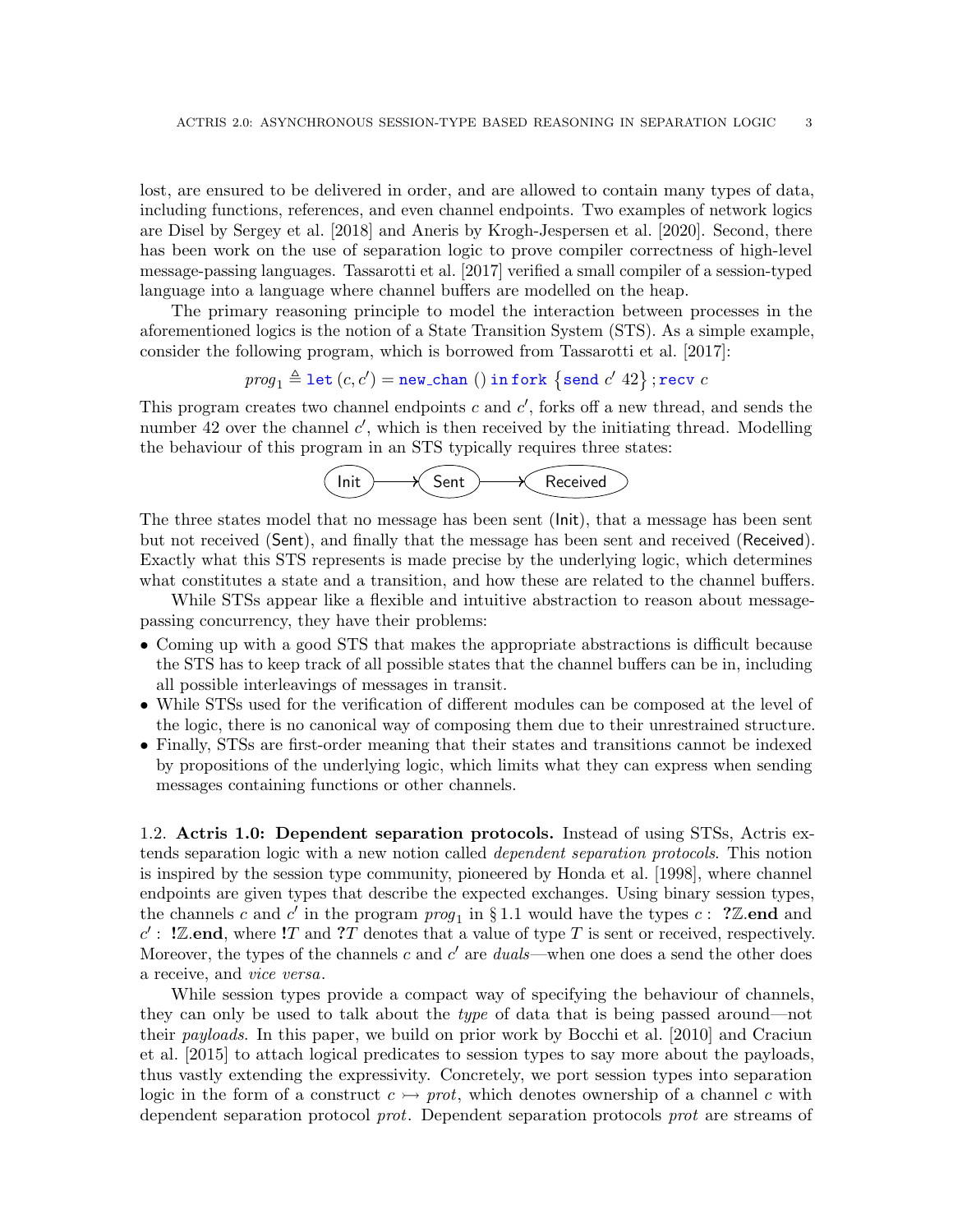$\vec{x}$ : $\vec{\tau} \langle v \rangle \{P\}$ . prot and  $\vec{x}$ : $\vec{\tau} \langle v \rangle \{P\}$ . prot constructors that are either infinite or finite, where finite streams are ultimately terminated by an **end** constructor. Here,  $v$  is the value that is being sent or received,  $P$  is a separation logic proposition denoting the ownership of the resources being transferred as part of the message, and the variables  $\vec{x}$ :  $\vec{\tau}$  bind into v, P, and *prot*. The dependent separation protocols for the above example are:

$$
c \rightarrow ?\langle 42\rangle
$$
{True}. end and  $c' \rightarrow !\langle 42\rangle$ {True}. end

These protocols state that the endpoint  $c$  expects the number 42 to be sent along it, and that the endpoint  $c'$  expects to send the number 42. Using this protocol, we can show that *prog*<sub>1</sub> has the specification { $True$ }  $prog_1 \{v. v = 42\}$ , where v is the result of the evaluation.

Dependent separation protocols  $\vec{x}$ :  $\vec{\tau} \langle v \rangle \{P\}$ . prot and  $\vec{x}$ :  $\vec{\tau} \langle v \rangle \{P\}$ . prot are dependent, meaning that the tail prot can be defined in terms of the previously bound variables  $\vec{x}$ :  $\vec{\tau}$ . A sample program showing the use of such dependency is:

$$
prog_2 \triangleq \text{let } (c, c') = \text{new\_chan } () \text{ in}
$$
\n
$$
\text{fork } \{\text{let } x = \text{recv } c' \text{ in send } c' \ (x+2)\};
$$
\n
$$
\text{send } c \text{ 40; } \text{recv } c
$$

In this program, the main thread sends the number 40 to the forked-off thread, which then adds 2 to it, and sends it back. This program has the same specification as  $prog<sub>1</sub>$ , while we change the dependent separation protocol as follows (we omit the dependent separation protocol for the dual endpoint  $c'$ :

$$
c \rightarrowtail \mathbf{!}(x : \mathbb{Z}) \langle x \rangle \{\text{True}\}.
$$
 ? $\langle x + 2 \rangle \{\text{True}\}.$  end

This protocol states that the second exchanged value is exactly the first with 2 added to it. To do so, it makes use of a dependency on the variable x, which is used to describe the contents of the first message, which the second message then depends on. This variable is bound in the protocol and it is instantiated only when a message is sent. This is different from the logic by [Craciun et al.](#page-52-0) [\[2015\]](#page-52-0), which does not support dependent protocols. Their logic is limited to protocols analogous to  $\langle x \rangle$ {True}. ? $\langle x + 2 \rangle$ {True}. end where x is free, which means the value of  $x$  must be known when the protocol is created.

While the prior examples could have been type-checked and verified using the formalisms of [Bocchi et al.](#page-52-3) [\[2010\]](#page-52-3) and [Craciun et al.](#page-52-0) [\[2015\]](#page-52-0), the following stateful example cannot:

$$
prog_3 \triangleq \text{let } (c, c') = \text{new-chain } () \text{ in } \text{fork } \{\text{let } l = \text{recv } c' \text{ in } l \leftarrow !l + 2; \text{ send } c' () \};
$$
  

$$
\text{let } l = \text{ref } 40 \text{ in send } c \text{ } l; \text{recv } c; \text{ } !l
$$

Here, the main thread stores the value 40 on the heap, and sends a reference l over the channel c to the forked-off thread. The main thread then awaits a signal  $($ ), notifying that the reference has been updated to 42 by the forked-off thread. This program has the same specification as  $prog_1$  and  $prog_2$ , but the dependent separation protocol is updated:

$$
c \rightarrowtail !(\ell : Loc) (x : \mathbb{Z}) \langle \ell \rangle \{ \ell \mapsto x \}.
$$
 ?(()) $\{ \ell \mapsto (x+2) \}.$  end

This protocol denotes that the endpoints first exchange a reference  $\ell$ , as well as a *points-to* connective  $\ell \mapsto x$  that describes the ownership and value of the reference  $\ell$ . To perform the exchange c has to give up ownership of the location, while  $c'$  acquires it—which is why it can then safely update the received location to 42 before sending the ownership back along with the notification ().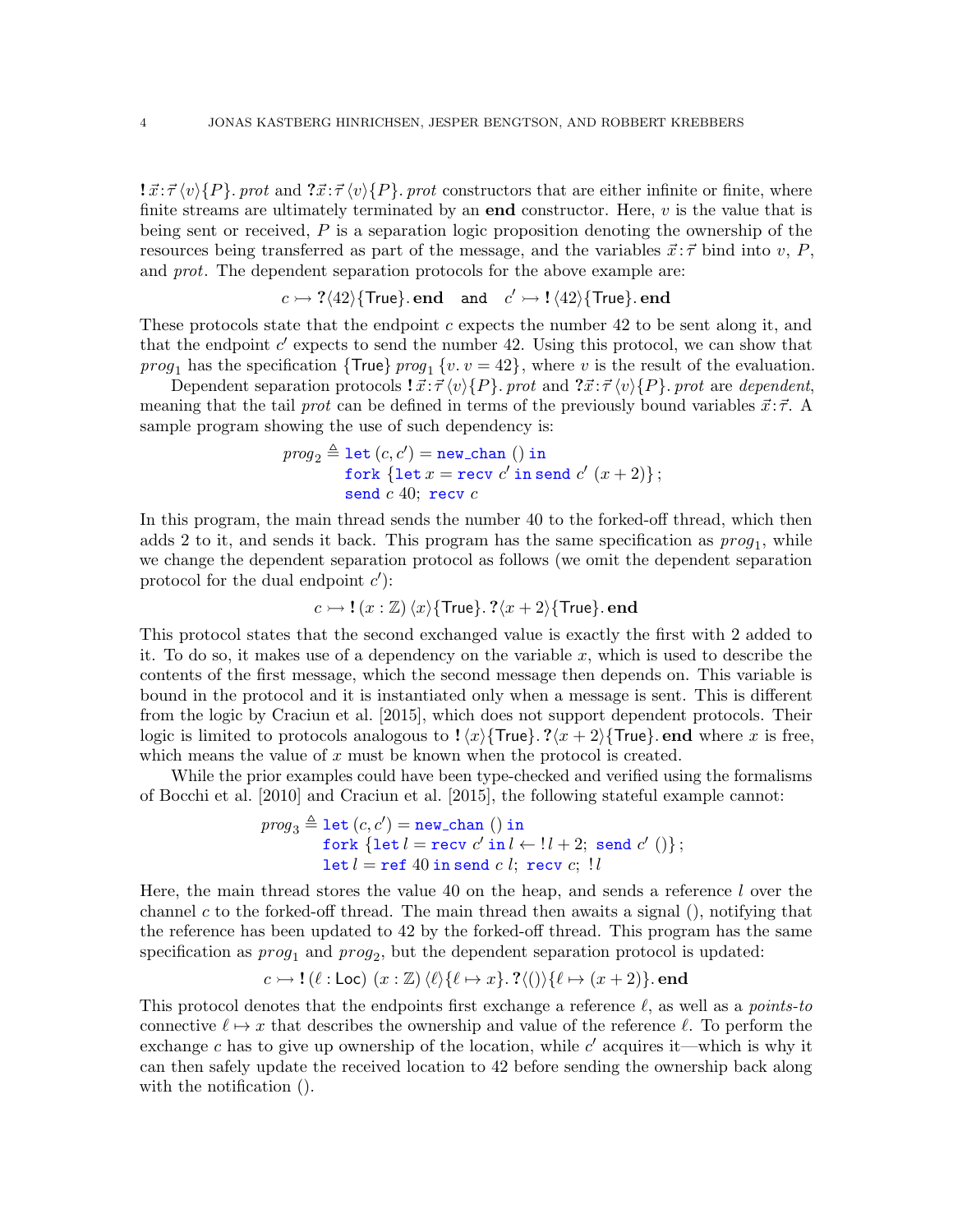The type system by [Bocchi et al.](#page-52-3) [\[2010\]](#page-52-3) cannot verify this program because it does not support mutable state, while Actris can verify the program because it is a separation logic. The logic by [Craciun et al.](#page-52-0) [\[2015\]](#page-52-0) cannot verify this program because it does not support dependent protocols, which are crucial here as they make it possible to delay picking the location  $\ell$  used in the protocol until the send operation is performed.

Dependent protocols are also useful to define recursive protocols to reason about programs that use a channel in a loop. Consider the following variant of  $prog_1$ :

$$
prog_4 \triangleq \text{let } (c, c') = \text{new-chain } () \text{ in } \\\text{fork } \{\text{let } go () = (\text{send } c' \text{ (recv } c' + 2); go ()\} \text{ in } go ()\}; \\\text{send } c \text{ 18; let } x = \text{recv } c \text{ in } \\\text{send } c \text{ 20; let } y = \text{recv } c \text{ in } x + y
$$

The forked-off thread will repeatedly interleave receiving values with sending those values back incremented by two. The program  $prog<sub>4</sub>$  has the same specification as before, but now we use the following recursive dependent separation protocol:

$$
c \rightarrow \mu prot. \mathbf{!}(x : \mathbb{Z}) \langle x \rangle \{ \text{True} \} . \mathbf{?} \langle x + 2 \rangle \{ \text{True} \} . \text{ } prot
$$

This protocol expresses that it is possible to make repeated exchanges with the forked-off thread to increment a number by 2. The fact that the variable x is bound in the protocol is once again crucial—it allows the use of different numbers for each exchange.

Furthermore, Actris inherently captures some features of conventional session types. One such example is the delegation of channels as seen in the following program:

$$
\begin{array}{l} \mathit{prog}_5 \triangleq \texttt{let}\ (c_1,c_1') = \texttt{new\_chan}\ ()\ \texttt{in} \\ \quad \mathit{fork}\ \{\texttt{let}\ c = \texttt{recv}\ c_1'\ \texttt{in}\ \texttt{let}\ y = \texttt{recv}\ c_1'\ \texttt{in}\ \texttt{send}\ c\ y;\ \texttt{send}\ c_1'\ ()\}\ ; \\ \quad \mathit{let}\ (c_2,c_2') = \texttt{new\_chan}\ ()\ \texttt{in} \\ \quad \mathit{fork}\ \{\texttt{let}\ x = \texttt{recv}\ c_2'\ \texttt{in}\ \texttt{send}\ c_2'\ (x+2)\}\ ; \\ \quad \mathit{send}\ c_1\ c_2;\ \mathit{send}\ c_1\ 40;\ \texttt{recv}\ c_1;\ \texttt{recv}\ c_2 \end{array}
$$

This program uses the channel pair  $c_2, c_2'$  to exchange the number 40 with the second forked-off thread, which adds 2 to it, and sends it back. Contrary to the programs we have seen before, it uses the additional channel pair  $c_1, c'_1$  to delegate the endpoint  $c_2$  to the first forked-off thread, which then sends the number over  $c_2$ . While this program is intricate, the following dependent separation protocols describe the communication concisely:

$$
c_1 \rightarrow \mathbf{!}\ (c:\text{Chan}) \langle c \rangle \{c \rightarrow \mathbf{!}\ (x:\mathbb{Z}) \langle x \rangle \{\text{True}\}.\ ? \langle x+2 \rangle \{\text{True}\}.\ \text{end}\}.
$$

$$
\mathbf{!}\ (y:\mathbb{Z}) \langle y \rangle \{\text{True}\}.\ ? \langle () \rangle \{c \rightarrow \mathbf{?}\langle y+2 \rangle \{\text{True}\}.\ \text{end}\}.\ \text{end}.
$$

$$
c_2 \rightarrow \mathbf{!}\ (x:\mathbb{Z}) \langle x \rangle \{\text{True}\}.\ ? \langle x+2 \rangle \{\text{True}\}.\ \text{end}
$$

The first protocol states that the initial value sent must be a channel endpoint with the protocol used in  $prog_1$ , meaning that the main thread must give up the ownership of the channel endpoint  $c_2$ , thereby delegating it. It then expects a value y to be sent, and finally to receive a notification  $($ ), along with ownership of the channel  $c_2$ , which has since taken one step by sending y.

Lastly, the dependencies in dependent separation protocols are not limited to first-order data, but can also be used in combination with functions. For example:

$$
\begin{array}{c} \mathit{prog}_6 \triangleq \texttt{let}\,(c,c') = \texttt{new\_chan}\,\,() \text{ in} \\ \quad \texttt{fork}\,\,\{\texttt{let}\,f = \texttt{recv}\,c' \text{ in send}\,c'\,(\lambda().f() + 2)\}\,; \\ \quad \texttt{let}\,l = \texttt{ref}\,\,40 \text{ in send}\,c\,(\lambda().\,l\,); \,\,\texttt{recv}\,c\,\,() \end{array}
$$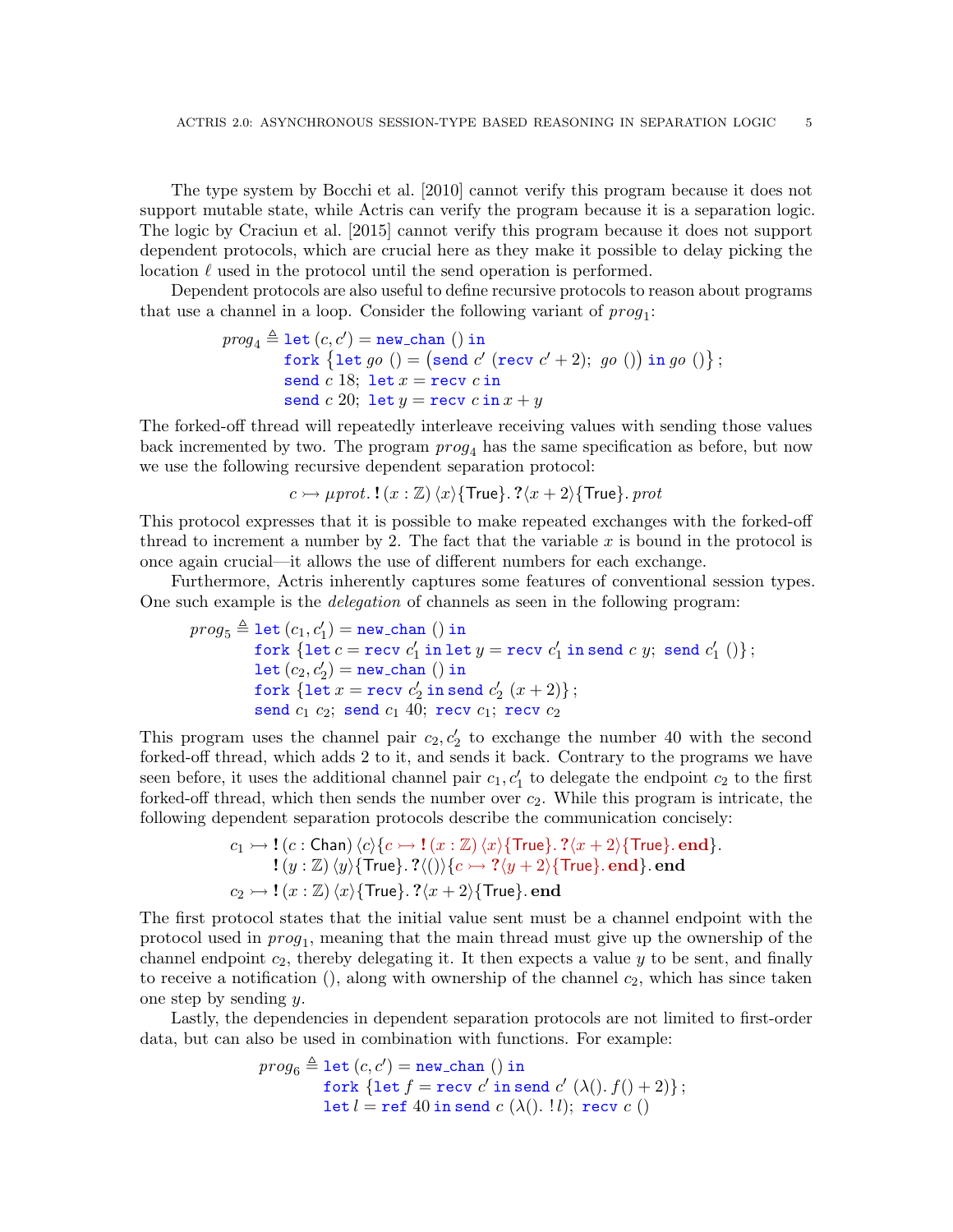This program exchanges a value to which 2 is added, but postpones the evaluation by wrapping the computation in a closure. The following protocol is used to verify this program:

> $c \rightarrow ! (P Q : iProp) (f : Val) \langle f \rangle \{ \{P\} f () \{v. v \in \mathbb{Z} * Q(v)\} \}.$  $? (g : Val) \langle g \rangle \{\{P\} g \;() \; \{v. \exists w. \; (v = w + 2) * Q(w)\}\}.$  end

The send constructor  $(!)$  does not just bind the function value f, but also the precondition P and postcondition Q of its Hoare triple. In the second message, a Hoare triple is returned that maintains the original pre- and postconditions, but returns an integer of 2 higher. To send the function, the main thread would let  $P \triangleq \ell \mapsto 40$  and  $Q(v) \triangleq (v = 40)$ , and prove  ${P} (\lambda(.) \cdot \ell)$  ()  ${Q}$ . This example demonstrates that the state space of dependent separation protocols can be higher-order—it is indexed by the precondition  $P$  and postcondition  $Q$ of f—which means that they do not have to be agreed upon when creating the protocol, masking the internals of the function from the forked-off thread.

It is worth noting that using dependent recursive protocols it is possible to keep track of a history of what actions have been performed, which, as is shown in  $\S 4$ , is especially useful when combining channels with locks.

<span id="page-5-0"></span>1.3. Actris 2.0: Subprotocols. While Actris 1.0's notion of dependent separation protocols is expressive enough to capture advanced exchanges, as indicated by the examples in the previous section, they are more restrictive than necessary due to their dual nature. The dual nature of dependent separation protocols requires that:

- Sends  $({}_{\vec{x}}:\vec{\tau}\langle v\rangle\{P\})$  are matched up with receives  $({}_{\vec{x}}:\vec{\tau}\langle v\rangle\{P\})$ , and vice versa,
- The logical variables  $\vec{x}$ :  $\vec{\tau}$  of matched sends and receives are the same, and,
- The propositions  $P$  of matched send and receives are the same.

With an asynchronous semantics for message passing, where messages are buffered in both directions, the above notion of duality excludes the verification of certain safe programs. In particular, while it is safe for sends (!) to happen before the expected receives (?), duality does not allow that. This is demonstrated by the following safe program:

$$
prog_7 \triangleq \text{let } (c, c') = \text{new-chain } () \text{ in } \\ \text{fork } \{\text{send } c' \text{ } 20; \text{ send } c' \text{ (recv } c' + 2)\}; \\ \text{send } c \text{ } 20; \\ \text{let } x = \text{recv } c \text{ in } \\ \text{let } y = \text{recv } c \text{ in } x + y
$$

Here, both threads first send the value 20, and then receive the value of the other thread. After this, they follow a dual behaviour, where the forked-off thread sends a value, which the main thread receives. With asynchronous message passing, this interaction is safe as neither thread blocks when resolving their send, and both messages can be in transit at the same time because channels are buffered. However, with the features of Actris 1.0 presented in the conference version of this paper [\[Hinrichsen et al.](#page-53-6) [2020a\]](#page-53-6), this program cannot be verified as the two dependent separation protocols of channel endpoints must be strictly dual.

Support for type checking such programs has been studied in the session type community, namely in the context of *asynchronous session subtyping* [\[Mostrous et al.](#page-54-8) [2009;](#page-54-8) [Mostrous](#page-54-9) [and Yoshida 2015\]](#page-54-9), in which a subtyping relation  $st_1 \lt: st_2$  is defined, capturing that the session type  $st_2$  can be used in place of  $st_1$  when type checking a program. The relation captures that sends can be swapped ahead of receives  $T.I.U.st < :!U.T.st.$  We refer to this as messages being sent ahead of the receives.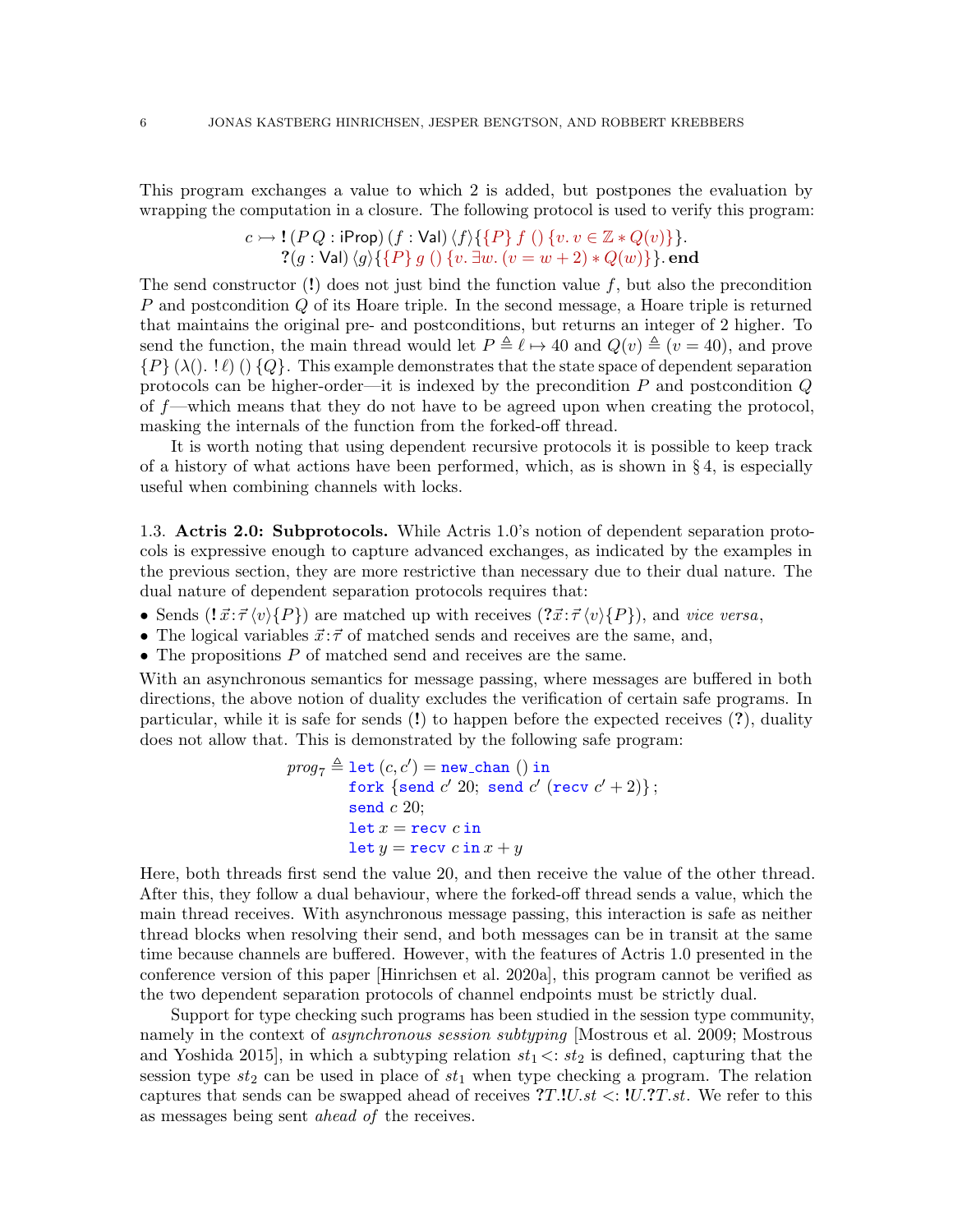In this paper, we show that dependent separation protocols are compatible with the idea of asynchronous session subtyping. This gives rise to Actris 2.0 that supports so-called subprotocols. Subprotocols are formalised by a preorder  $prot_1 \subseteq prot_2$ , which captures (among others) a notion of swapping sends ahead of receives (provided that the send does not depend on the logical variables of the receive). For example, we can prove that  $proj_7$ results in 42 by picking the following dependent separation protocols:

$$
c \rightarrow ! (x : \mathbb{Z}) \langle x \rangle \{ \text{True} \} . ? \langle 20 \rangle \{ \text{True} \} . ? \langle x + 2 \rangle \{ \text{True} \} . \text{end} \text{ and}
$$
  

$$
c' \rightarrow ? (x : \mathbb{Z}) \langle x \rangle \{ \text{True} \} . ! \langle 20 \rangle \{ \text{True} \} . ! \langle x + 2 \rangle \{ \text{True} \} . \text{end}
$$

While the main thread satisfies the protocol of c immediately, the forked-off thread does not satisfy the protocol of  $c'$ , as it sends the first value before receiving. However, it is possible to weaken the protocol of  $c'$  using Actris 2.0's notion of subprotocols:

$$
? (x : \mathbb{Z}) \langle x \rangle \{ \text{True} \} . ! \langle 20 \rangle \{ \text{True} \} . ! \langle x + 2 \rangle \{ \text{True} \} . \text{end}
$$
  
\n
$$
\subseteq ! \langle 20 \rangle \{ \text{True} \} . ? (x : \mathbb{Z}) \langle x \rangle \{ \text{True} \} . ! \langle x + 2 \rangle \{ \text{True} \} . \text{end}
$$

This gives  $c' \rightarrow ! \langle 20 \rangle$ {True}. ?(x : Z) $\langle x \rangle$ {True}. ! $\langle x + 2 \rangle$ {True}. end. Since the first send (with value 20) is independent of the variable  $x$  bound by the receive, the subprotocol relation follows immediately from the swapping property. Note that it is *not* possible to swap the second send (with value  $x + 2$ ) ahead of the receive, as it does in fact depend on variable x bound by the receive.

In addition to allowing the verification of a larger class of programs, Actris 2.0's subprotocols also provide a more extensional approach to reasoning about dependent separation protocols. This is beneficial whenever we want to reuse existing specifications that might use a syntactically different protocol, but that nonetheless logically entail each another. For example, the ordering of logical variables can be changed using the subprotocol relation:

$$
\mathbf{!}\ (x:\mathbb{Z})(y:\mathbb{Z})\ \langle (x,y) \rangle \{\mathsf{True} \}.\ \mathit{prot} \sqsubseteq \mathbf{!}\ (y:\mathbb{Z})(x:\mathbb{Z})\ \langle (x,y) \rangle \{\mathsf{True} \}.\ \mathit{prot}
$$

Since the subprotocol relation is a first-class logical of proposition of Actris 2.0, it also allows the manipulation of separation logic resources, such as moving in ownership. For example, we can show the following *conditional* subprotocol relation:

$$
\begin{array}{l} \ell_1' \mapsto 20 \;\; \twoheadrightarrow \\ 1 \left(\ell_1, \ell_2 : \text{Loc} \right) \langle (\ell_1, \ell_2) \rangle \{ \ell_1 \mapsto 20 * \ell_2 \mapsto 22 \}. \; prot \sqsubseteq 1 \left(\ell_2 : \text{Loc} \right) \langle (\ell_1', \ell_2) \rangle \{ \ell_2 \mapsto 22 \}. \; prot \end{array}
$$

Here, we move the ownership of  $\ell'_1 \mapsto 20$  into the protocol, to resolve the eventual obligation of sending it, while instantiating the logical variable  $\ell_1$  with  $\ell'_1$ .

In addition to the demonstrated features, in the rest of this paper we show that Actris 2.0's subprotocol relation is capable of moving resources from one message to another. This gives rise to a principle similar to framing, known from conventional separation logic, but applied to dependent separation protocols. Moreover, inspired by the work of [Brandt and](#page-52-4) [Henglein](#page-52-4) [\[1998\]](#page-52-4), the subprotocol relation is defined coinductively, allowing us to use the principle of Löb induction to prove subprotocol relations for recursive protocols.

1.4. Formal correspondence to session types. Even though Actris's notion of dependent separation protocols is influenced by binary session types, this paper does not provide a formal correspondence between the two systems. However, since Actris is built on top of Iris, it forms a suitable foundations for building logical relation models of type systems. In related work by [Hinrichsen et al.](#page-53-7) [\[2020c\]](#page-53-7), Actris has been used to define a logical relations model of binary session types, with support for various forms of polymorphism and recursion,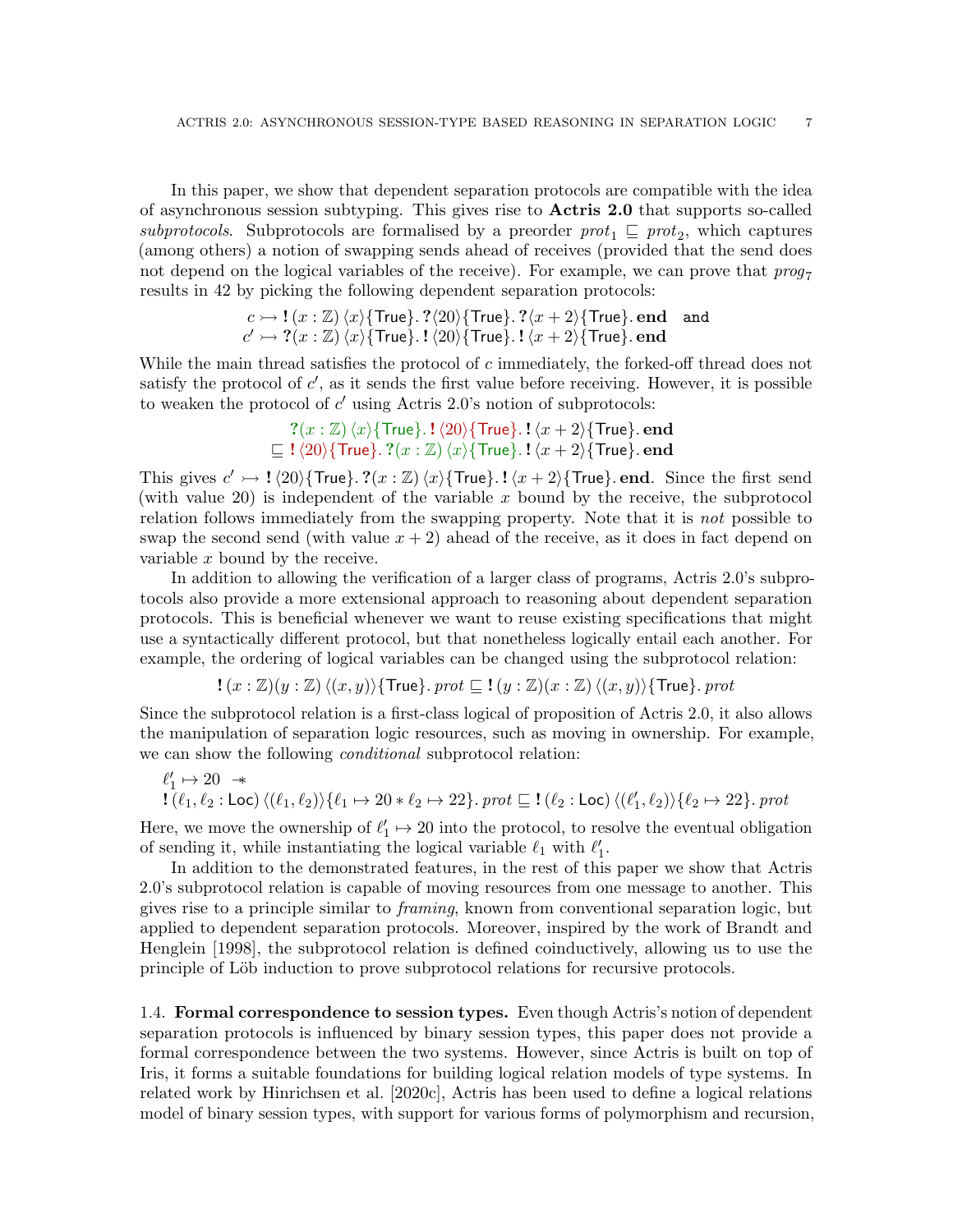asynchronous subtyping, references, and locks/mutexes. Similar to the RustBelt project [\[Jung et al.](#page-53-8) [2018a\]](#page-53-8), that work gives rise to an extensible approach for proving type safety, which can be used to manually prove the typing judgements of racy, but safe, programs that cannot be type checked using only the rules of the type system.

1.5. Contributions and outline. This paper introduces Actris 2.0: a higher-order impredicative concurrent separation logic build on top of the Iris framework for reasoning about functional correctness of programs with asynchronous message-passing that combine higherorder functions, higher-order references, fork-based concurrency, and locks. Concretely, this paper makes the following contributions:

- We introduce *dependent separation protocols* inspired by affine binary session types to model the transfer of resources (including higher-order functions) between channel endpoints. We show that they can be used to handle choice, recursion, and delegation  $(\S 2)$  $(\S 2)$ .
- We introduce *subprotocols* inspired by asynchronous session subtyping. This notion relaxes duality, allowing channels to send messages before receiving others, and gives rise to a more extensional approach to reasoning about dependent separation protocols, providing more flexibility in the design and reuse of protocols. We moreover show how Löb induction is used to reason about recursive subprotocols  $(\S 3)$  $(\S 3)$ .
- We demonstrate the benefits obtained from building Actris on top of Iris by showing how Iris's support for ghost state and locks can be used to prove functional correctness of programs using manifest sharing, *i.e.*, channel endpoints shared by multiple parties  $(\S 4)$  $(\S 4)$ .
- We provide a case study on Actris and its mechanisation in Coq by proving functional correctness of a variant of the map-reduce model by [Dean and Ghemawat](#page-52-5) [\[2004\]](#page-52-5) (§ [5\)](#page-30-0).
- We give a model of dependent separation protocols in the Iris framework to prove safety (*i.e.*, session fidelity) and postcondition validity of our Hoare triples  $(\S 6)$  $(\S 6)$ .
- We provide a full mechanisation of Actris [\[Hinrichsen et al.](#page-53-9) [2020b\]](#page-53-9) using the interactive theorem prover Coq. On top of our Coq mechanisation, we provide custom tactics, which we use to mechanise all examples in the paper  $(\S 7)$  $(\S 7)$ .

1.6. Differences from the conference version. This paper is an extension of the paper "Actris: Session-type based reasoning in separation logic" presented at the POPL'20 conference [\[Hinrichsen et al.](#page-53-6) [2020a\]](#page-53-6). In this paper we present Actris 2.0, which extends Actris 1.0 with the notion of subprotocols. This extension introduces new logical connectives and proof rules, but also involves a significant overhaul of the original model and its Coq mechanisation. We additionally extend the model and mechanisation sections substantially, with additional details, considerations, and examples, to give a better understanding of how Actris works and how it can be used. Concretely, this paper includes the following extensions compared to the conference version:

- An overview of subprotocols in the introduction  $(\S 1.3)$  $(\S 1.3)$ .
- A new section on Actris 2.0's notion of subprotocols  $(\S 3)$  $(\S 3)$ .
- An updated and expanded description of the model of Actris in Iris  $(\S 6)$  $(\S 6)$ .
- An expanded section on the Coq mechanisation, with detailed examples of mechanised proofs using the custom tactics for Actris that we have developed  $(\S 7)$  $(\S 7)$ .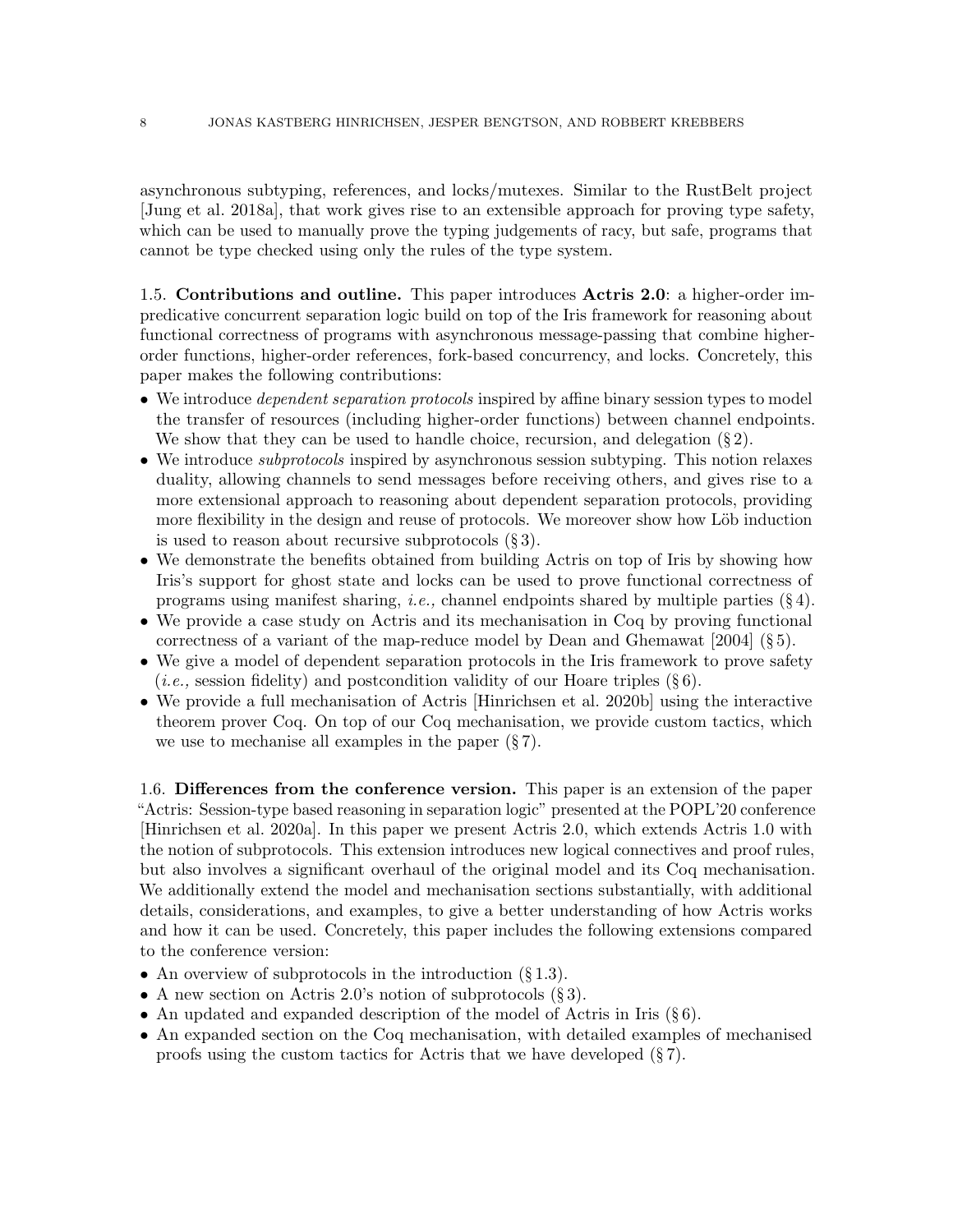### 2. A tour of Actris

<span id="page-8-0"></span>This section demonstrates the core features of Actris. We first introduce the language (§ [2.1\)](#page-8-1) and the logic  $(\S 2.2)$  $(\S 2.2)$ . We then introduce and iteratively extend a simple distributed merge sort algorithm to demonstrate the main features of Actris  $(\S 2.3-\S 2.8)$  $(\S 2.3-\S 2.8)$ . Note that as the point of the sorting algorithms is to showcase the features of Actris, they are intentionally kept simple and no effort has been made to make them efficient  $(e.q.,)$  to avoid spawning threads for small jobs).

<span id="page-8-1"></span>2.1. The Actris language. The language used throughout the paper is an untyped functional language with higher-order functions, higher-order mutable references, fork-based concurrency, and primitives for message-passing over bidirectional asynchronous channels. The syntax is as follows:

$$
v \in \text{Val} ::= () \mid i \mid b \mid \ell \mid c \mid \text{rec } f \ x = e \mid \dots \qquad (i \in \mathbb{Z}, b \in \mathbb{B}, \ell \in \text{Loc}, c \in \text{Chan})
$$

$$
e \in \text{Expr} ::= v \mid x \mid \text{rec } f \ x = e \mid e_1(e_2) \mid \text{ref } e \mid !e \mid e_1 \leftarrow e_2 \mid
$$

$$
\text{fork } \{e\} \mid \text{new\_chan } () \mid \text{send } e_1 \ e_2 \mid \text{recv } e \mid \dots
$$

We omit the usual operations on pairs, sums, lists, and integers, which are standard. We introduce the following syntactic sugar: lambda abstractions  $\lambda x$ . e are defined as  $\text{rec} \cdot x = e$ , let-bindings let  $x = e_1$  in  $e_2$  are defined as  $(\lambda x. e_2) e_1$ , and sequencing  $e_1$ ;  $e_2$  is defined as let  $= e_1$  in  $e_2$ . Here, the underscore is an anonymous binder, *i.e.*, an arbitrary variable that is fresh in the body of the binding expression.

The language features the usual operations for heap manipulation. New references can be created using ref e, dereferenced using  $!e$ , and assigned to using  $e_1 \leftarrow e_2$ . Concurrency is supported via fork  ${e}$ , which spawns a new thread e that is executed in the background. The language also supports atomic operations like compare-and-set (CAS), which can be used to implement lock-free data structures and synchronisation primitives, but these are omitted from the syntax.

Message passing is performed over bidirectional channels, which are represented using pairs of buffers  $(\vec{v}_1, \vec{v}_2)$  of unbounded size. The new chan () operation creates a new channel whose buffers are empty, and returns a tuple of endpoints  $(c_1, c_2)$ . Bidirectionality is obtained by having one endpoint receive from the others send buffer and vice versa. That means, send  $c_i$  v enqueues the value v in its own buffer, *i.e.*,  $\vec{v}_i$ , and **recv**  $c_i$  dequeues a value from the other buffer, *i.e.*, from  $\vec{v}_2$  if  $i = 1$  and from  $\vec{v}_1$  if  $i = 2$ . Message passing is asynchronous, meaning that send  $c \, v$  will always reduce, while recv  $c$  will block as long as the receiving buffer is empty. The exact semantics of the channels will be detailed in  $\S 6.5$ .

Throughout the paper, we often use the following syntactic sugar to encapsulate the common behaviour of starting a new process:

 $\texttt{start}\ e \triangleq \texttt{let}\ f = e \ \texttt{in}\ \texttt{let}\ (c, c') = \texttt{new\_chan}\ (\texttt) \ \texttt{in}\ \texttt{fork}\ \big\{f\ c'\big\}\, ;\ c$ 

Here, e should evaluate to a function that takes a channel endpoint.

<span id="page-8-2"></span>2.2. The Actris logic. Actris is a higher-order impredicative concurrent separation logic with a new notion called *dependent separation protocols* to reason about message-passing concurrency. As we will show in  $\S 6$ , Actris is built as a library on top of the Iris framework [\[Jung et al.](#page-53-1) [2015;](#page-53-1) [Krebbers et al.](#page-54-0) [2017a;](#page-54-0) [Jung et al.](#page-53-2) [2016,](#page-53-2) [2018b\]](#page-53-3) and thus inherits all features of Iris. For the purpose of this section, no prior knowledge of Iris is expected as the majority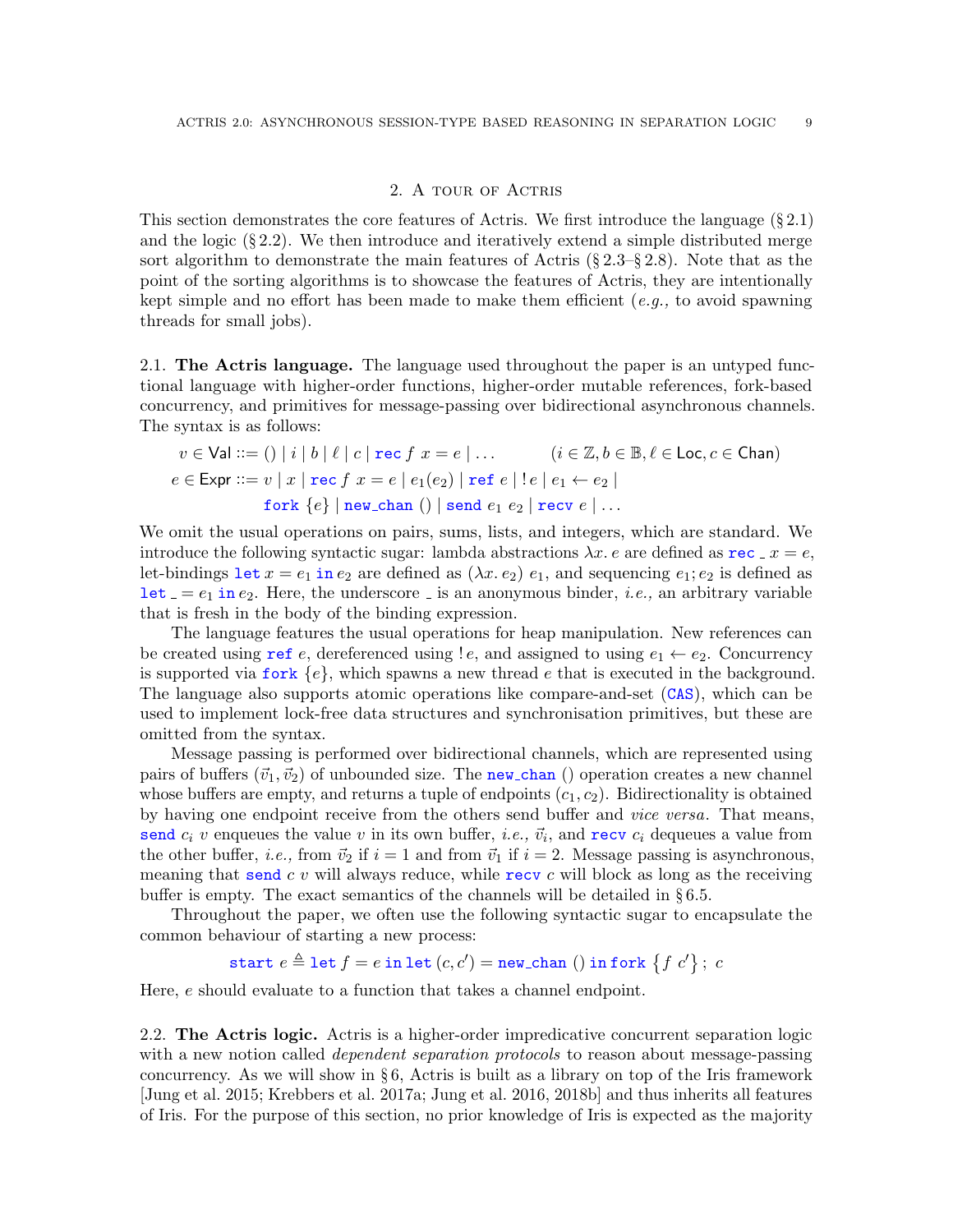# Grammar:

$$
\tau, \sigma ::= x \mid 0 \mid 1 \mid \mathbb{B} \mid \mathbb{N} \mid \mathbb{Z} \mid \text{Type} \mid \forall x : \tau. \sigma \mid
$$
  
\n
$$
\text{Loc} \mid \text{Chan} \mid \text{Val} \mid \text{Expr} \mid \text{Prop} \mid \text{Proof} \mid \dots
$$
  
\n
$$
t, u, P, Q, prot ::= x \mid \lambda x : \tau. t \mid t(u) \mid t(\tau) \mid \qquad \qquad \text{(Polymorphic lambda-calculus)}
$$
  
\n
$$
\text{True} \mid \text{False} \mid P \land Q \mid P \lor Q \mid P \Rightarrow Q \mid \qquad \qquad \text{(Propositional logic)}
$$
  
\n
$$
\forall x : \tau. P \mid \exists x : \tau. P \mid t = u \mid \qquad \qquad \text{(Higher-order logic with equality)}
$$
  
\n
$$
\mu x : \tau. t \mid \mathbb{P} P \mid \qquad \qquad \text{(Guarded recursion)}
$$
  
\n
$$
P * Q \mid P \twoheadleftarrow Q \mid \ell \mapsto v \mid \{P\} e \{v. Q\} \mid \qquad \qquad \text{(Separation logic)}
$$
  
\n
$$
c \rightarrow prot \mid prot_1 \sqsubseteq prot_2 \mid \overline{prot} \mid prot_1 \cdot prot_2 \mid \text{end}
$$
  
\n
$$
\text{I} \vec{x} : \vec{\tau} \langle v \rangle \{P\} . prot \mid \vec{x} : \vec{\tau} \langle v \rangle \{P\} . prot \mid \dots \qquad \text{(Dep. sep. protocols)}
$$

### <span id="page-9-9"></span>Ordinary affine separation logic:

<span id="page-9-4"></span>**AFFINE**  $P * Q \Rightarrow P$ Ht-frame  ${P}$  e  ${w,Q}$  ${P * R} e$  {w.  $Q * R}$ } H<sub>T</sub>-val  $\{True\} v \{w. w = v\}$ H<sub>T</sub>-fork  $\{P\}$   $e$   $\{$ True $\}$  ${P}$  fork  ${e}$   ${w.w = ()}$ 

HT-BIND

\n
$$
\frac{\{P\} e \{v.Q\}}{\{P\} K[e] \{w.R\}} K \text{ a call-by-value evaluation context}
$$

## <span id="page-9-8"></span><span id="page-9-3"></span><span id="page-9-1"></span>Recursion:

<span id="page-9-2"></span>HT-REC

\n
$$
\frac{\{\triangleright P\} e[v/x][\text{rec } f \ x = e/f] \ \{w, Q\}}{\{P\} (\text{rec } f \ x = e) \ v \ \{w, Q\}}
$$
\n
$$
\triangleright \text{-INTRO}
$$
\nLoB

\n
$$
\mu\text{-UNFOLD}
$$
\n
$$
P \Rightarrow \triangleright P \quad (\triangleright P \Rightarrow P) \Rightarrow P \quad (\mu x. t) = t[\mu x. t/x]
$$

# Heap manipulation:

H<sub>T</sub>-alloc  $\{True\}$  ref  $v \{ \ell. \ell \mapsto v \}$ H<sub>T-LOAD</sub>  $\{\ell \mapsto v\}$  !  $\ell \{w \ldots (w = v) * \ell \mapsto v\}$ HT-STORE  $\{\ell \mapsto v\} \ell \leftarrow w \{\ell \mapsto w\}$ 

#### Message passing:

$$
\{\mathsf{True}\}\,\mathbf{new}\_\mathsf{chan}\;() \;\{(c, c').\; c \rightarrow \mathit{prot} * c' \rightarrow \overline{\mathit{prot}}\} \qquad (\text{HT-NEW})
$$

$$
\left\{c \rightarrow \mathbf{l} \ \vec{x} : \vec{\tau} \left\langle v \right\rangle \{P\}.\;prot * P[\vec{t}/\vec{x}] \right\} \text{ send } c \ (v[\vec{t}/\vec{x}]) \left\{c \rightarrow prot[\vec{t}/\vec{x}] \right\} \tag{H\texttt{T-SEND}}
$$

$$
\{c \rightarrow ?\vec{x} : \vec{\tau} \langle v \rangle \{P\}.\text{prot} \} \text{ recv } c \{w. \exists \vec{y}. (w = v[\vec{y}/\vec{x}]) * \qquad (\text{HT-RECV})
$$

<span id="page-9-7"></span><span id="page-9-6"></span><span id="page-9-5"></span>
$$
c \rightarrow prot[\vec{y}/\vec{x}] * P[\vec{y}/\vec{x}] \}
$$

## Dependent separation protocols:

$$
\overline{\overline{\overline{x}}:\overline{\tau}\langle v\rangle\{P\}. \,prot} = ?\overline{x}:\overline{\tau}\langle v\rangle\{P\}.\, \overline{prot} \qquad \overline{end} = end
$$
\n
$$
\overline{\overline{\overline{x}}:\overline{\tau}\langle v\rangle\{P\}.\, prot} = !\overline{x}:\overline{\tau}\langle v\rangle\{P\}.\, \overline{prot} \qquad \overline{prot} = prot
$$
\n
$$
(!\overline{x}:\overline{\tau}\langle v\rangle\{P\}.\,prot_1) \cdot prot_2 = !\overline{x}:\overline{\tau}\langle v\rangle\{P\}.\, (prot_1 \cdot prot_2) \qquad prot \cdot end = prot
$$
\n
$$
(?\overline{x}:\overline{\tau}\langle v\rangle\{P\}.\,prot_1) \cdot prot_2 = ?\overline{x}:\overline{\tau}\langle v\rangle\{P\}.\, (prot_1 \cdot prot_2) \qquad end \cdot prot = prot
$$
\n
$$
prot_1 \cdot (prot_2 \cdot prot_3) = (prot_1 \cdot prot_2) \cdot prot_3 \qquad \overline{prot_1 \cdot prot_2} = \overline{prot_1} \cdot \overline{prot_2}
$$

<span id="page-9-0"></span>Figure 1: The grammar and a selection of rules of Actris.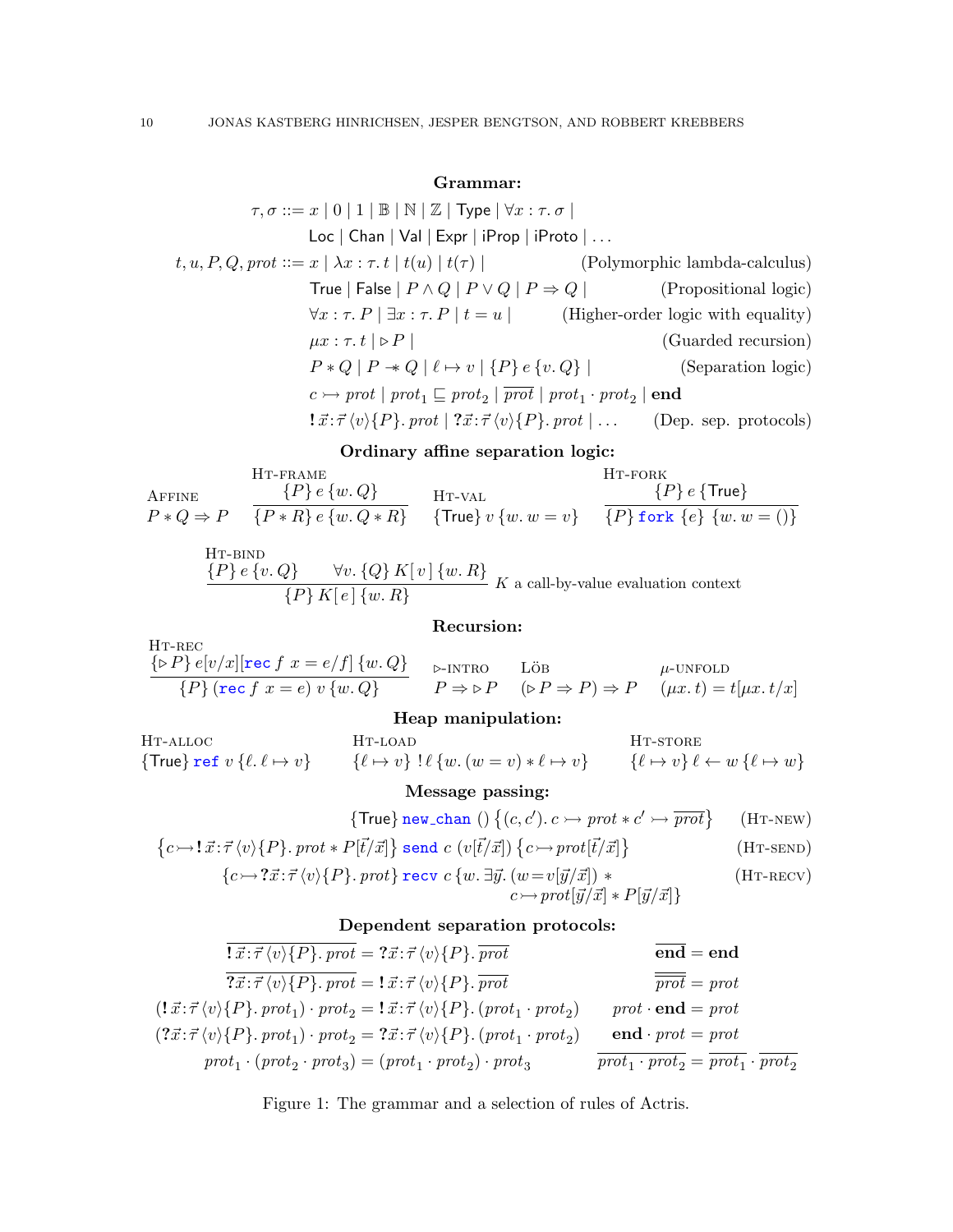of Iris's features are orthogonal to Actris's. At this point, we are primarily concerned with Iris's support for nested Hoare triples and guarded recursion, which we need to transfer functions over channels  $(\S 2.4)$  $(\S 2.4)$  and to define recursive protocols  $(\S 2.6)$  $(\S 2.6)$ . An extensive overview of Iris can be found in [\[Jung et al.](#page-53-3) [2018b\]](#page-53-3), and a tutorial-style introduction can be found in [\[Birkedal and Bizjak 2020\]](#page-52-6).

The grammar of Actris and a selection of its rules are displayed in Figure [1.](#page-9-0) The Actris grammar includes the polymorphic lambda-calculus<sup>[1](#page-10-0)</sup> with a number of primitive types and terms operating on these types. Most important is the type iProp of propositions and the type iProto of dependent separation protocols. The typing judgement is mostly standard and can be derived from the use of meta variables—we use the meta variables  $P$  and  $Q$ for propositions, the meta variable *prot* for protocols, the meta variable  $v$  for values, and the meta variables t and  $u$  for general terms of any type. Apart from that, there is the implicit side-condition that recursive predicates defined using the recursion operator  $\mu x : \tau, t$ should be *guarded*. That means, the variable  $x$  should appear under a *contractive* term construct. As is usual in logics with guarded recursion [\[Nakano 2000\]](#page-54-10), the later  $\triangleright$  modality is contractive and is used to define recursive predicates. But moreover, as we will demonstrate in § [2.6,](#page-14-0) the constructors  $\vec{x}$ :  $\vec{\tau} \langle v \rangle \{P\}$ . prot and  $\vec{x}$ :  $\vec{\tau} \langle v \rangle \{P\}$ . prot of dependent separation protocols are contractive in the tail argument prot to enable the construction of recursive protocols. The rule  $\mu$ [-unfold](#page-9-1) says that  $\mu x : \tau$  is in fact a fixpoint of t.

To express program specifications, Actris features Hoare triples  $\{P\}$  e  $\{v, Q\}$ , where P is the precondition and  $Q$  the postcondition. The binder  $v$  can be used to talk about the return value of  $e$  in the postcondition  $Q$ , but is omitted if the result is (). Note that Hoare triples are propositions of the logic themselves  $(i.e.,$  they are of type  $iProp$ , so they can be nested to express specifications of higher-order functions. The rules for Hoare triples are mostly standard, but it is worth pointing out the rule HT-REC for recursive functions. This rule has a later modality  $(\triangleright)$  in the precondition, which when combined with the Lös rule allows reasoning about general recursive functions. As usual, the points-to connective  $\ell \mapsto v$  expresses unique ownership of a location  $\ell$  with value v. Since we consider a garbage collected language, arbitrary separation logic resources can be discarded via the rule [Affine](#page-9-4).

The novel feature of Actris is its support for dependent separation protocols to reason about message-passing programs. This is done using the  $c \rightarrow prot$  connective, which expresses unique ownership of a channel endpoint  $c$  and states that the endpoint follows the protocol prot. Dependent separation protocols prot are streams of  $\vec{x} \cdot \vec{\tau} \langle v \rangle \{P\}$ . prot and  $\mathcal{T}x:\mathcal{T}\langle v\rangle\{P\}$ , prot constructors that are either infinite or finite. The finite streams are ultimately terminated by an **end** constructor. The value  $v$  denotes the message that is being sent (!) or received (?), the proposition P denotes the ownership that is transferred along the message, and prot denotes the protocol that describes the subsequent messages. The logical variables  $\vec{x}$ :  $\vec{\tau}$  can be used to bind variables in v, P, and prot. For example,  $!(b : \mathbb{B}) (\ell : \text{Loc}) (i : \mathbb{N}) \langle (b, \ell) \rangle$  $\{\ell \mapsto i * 10 < i\}$ . prot expresses that a pair of a boolean and an integer reference whose value is at least 10 is sent. We often omit the proposition  $\{P\}$ , which simply means it is True.

Apart from the constructors for dependent separation protocols, Actris provides two primitive operations. The prot connective denotes the dual of a protocol. As with conventional session types, it transforms the protocol by changing all sends (!) into receives (?),

<span id="page-10-0"></span><sup>1</sup>Actris and Iris, which are both formalised as a shallow embedding in Coq, have in fact a predicative Type hierarchy, while propositions iProp are impredicative. For brevity's sake, we omit details about predicativity of Type, as they are standard.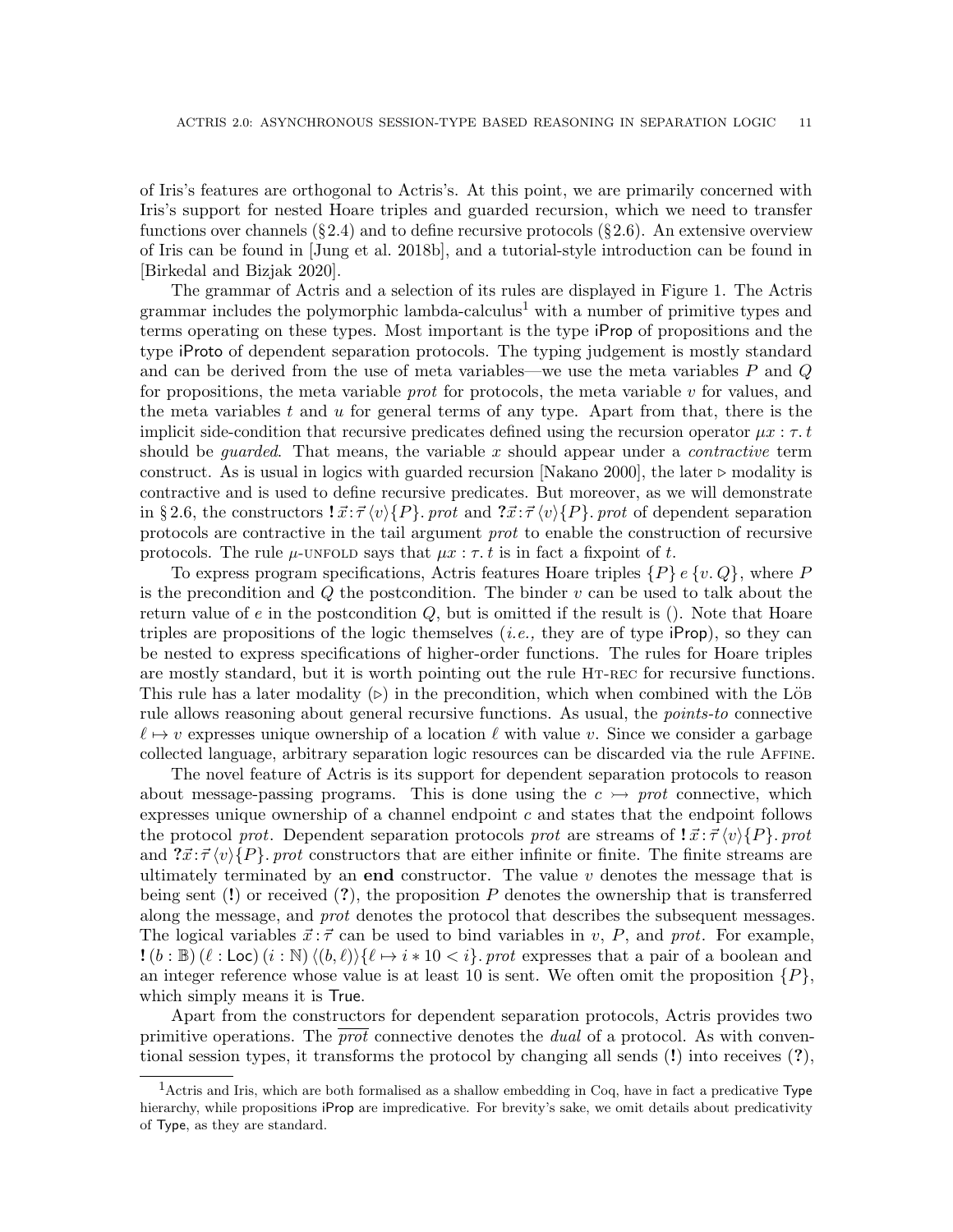```
sort_service cmp c \triangleqlet l = recv c in
  if |l| \leq 1 then send c () else
  \det l' = \mathtt{split}\ l\ \mathtt{in}let c_1 = start sort service cmp in
  let c_2 = start sort_service cmp in
  send c_1 l; send c_2 l';
  recv c_1; recv c_2;
  merge cmp l l'; send c ()sort_client cmp l \triangleq\texttt{let}\,c = \texttt{start}sort_service\mathit{cmp} in
                                                          send c l;
                                                          recv c
```

```
Figure 2: A distributed merge sort algorithm (the code for merge and split is standard
         and thus elided).
```
and vice versa. Taking the dual twice thus results in the original protocol. The connective  $prot_1 \cdot prot_2$  appends the protocols  $prot_1$  and  $prot_2$ , which is achieved by substituting any end in prot<sub>1</sub> with prot<sub>2</sub>. Finally, prot<sub>1</sub>  $\sqsubseteq$  prot<sub>2</sub> states that the protocol prot<sub>1</sub> is a subprotocol of  $prot_2$ . The subprotocol relation and its proof rules will be described in §[3.](#page-17-0)

The rule HT-NEW allow ascribing any protocol to newly created channels using  $new_{\text{chan}}($ ), obtaining ownership of  $c \rightarrow prot$  and  $c' \rightarrow \overline{prot}$  for the respective endpoints. The duality of the protocol guarantees that any receive  $(?)$  is matched with a send  $(!)$  by the dual endpoint, which is crucial for establishing safety (*i.e.*, session fidelity, see  $\S 6.7$ ).

The rule HT-send for send c w requires the head of the dependent separation protocol of c to be a send (!) constructor, and the value w that is send to match up with the ascribed value. To send a message w, we need to give up ownership of  $c \rightarrow \mathbf{!} \vec{x} : \vec{\tau} \langle v \rangle \{P\}$ . prot, pick an appropriate instantiation  $\vec{t}$  for the variables  $\vec{x}$ :  $\vec{\tau}$  so that  $w = v[\vec{t}/\vec{x}]$ , give up ownership of the associated resources  $P[\vec{t}/\vec{x}]$ , and finally regain ownership of the protocol tail  $c \rightarrow prot[\vec{t}/\vec{x}]$ .

The rule HT-RECV for  $\text{recv } c$  is essentially dual to the rule HT-SEND. We need to give up ownership of  $c \rightarrow ?\vec{x}:\vec{\tau}\langle v \rangle \{P\}$ . prot, and in return acquire the resources  $P[\vec{y}/\vec{x}]$ , the return value w where  $w = v[\vec{y}/\vec{x}]$ , and finally the ownership of the protocol tail  $c \rightarrow prot[\vec{y}/\vec{x}]$ , where  $\vec{y}$  are instances of the variables of the protocol.

<span id="page-11-0"></span>2.3. Basic protocols. In order to show the basic features of dependent separation protocols, we will prove the functional correctness of a simple distributed merge sort algorithm, whose code is shown in Figure [2.](#page-11-1)

The function sort-client takes a comparison function cmp and a reference to a linked list  $l$  that will be sorted using merge sort. The bulk of the work is done by the sort service function that is parameterised by a channel  $c$  over which it receives a reference to the linked list to be sorted. If the list is an empty or singleton list, which is trivially sorted, the function immediately sends back a unit value () to inform the caller that the work has been completed, and terminates. Otherwise, the list is split into two partitions using the split function, which updates the list in-place so that  $\ell$  points to the first partition, and returns a reference  $l'$  to the second partition. These partitions are recursively sorted using two newly started instances of sort service. The results of the processes are then requested and merged using the merge function, which updates the list in-place so that  $l$  points to the merged list. Finally, the unit value () is sent back along the original channel  $c$ .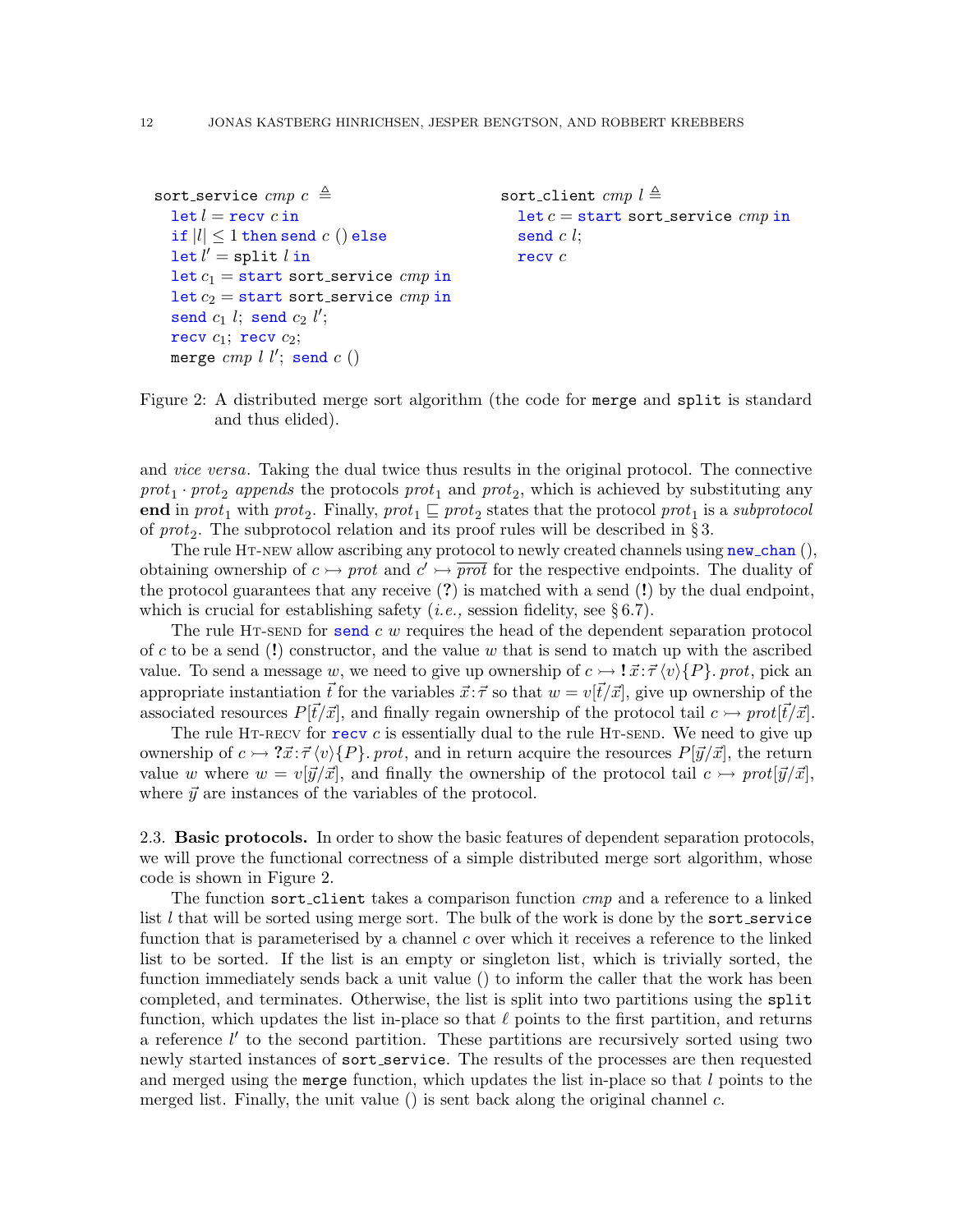| $\texttt{sort\_service}_{func} \ c \triangleq 0$ | sort_client <sub>func</sub> cmp $l \triangleq$  |
|--------------------------------------------------|-------------------------------------------------|
| $let \textit{cmp} = \textbf{recv} \textit{c}$ in | let $c =$ start sort_service <sub>func</sub> in |
| sort_service $cmp$ $c$                           | send $c \; comp$ ; send $c \; l$ ; recv $c$     |

<span id="page-12-0"></span>Figure 3: A version of the sort service that receives the comparison function over the channel.

In order to verify the correctness of the sorting algorithm we first need a specification for the comparison function  $cmp$ , which must satisfy the following specification:

$$
\begin{array}{l} \texttt{cmp\_spec}\ (I: T \rightarrow \textsf{Val} \rightarrow \textsf{iProp})\ (R: T \rightarrow T \rightarrow \mathbb{B})\ (\textit{cmp}:\textsf{Val}) \triangleq \\ \qquad \qquad (\forall x_1\,x_2.\,R\ x_1\ x_2 \vee R\ x_2\ x_1) \wedge \\ \qquad \qquad (\forall x_1\,x_2\,v_1\,v_2. \ \{I\ x_1\ v_1 \ast I\ x_2\ v_2\} \ \textit{cmp}\ v_1\ v_2 \ \{r.\,r = R\ x_1\ x_2 \ast I\ x_1\ v_1 \ast I\ x_2\ v_2\}) \end{array}
$$

Here,  $R$  is a decidable total relation on an implicit polymorphic type  $T$ , and  $I$  is an interpretation predicate that relates language values to elements of type  $T$ . While the relation R dictates the ordering, the interpretation predicate I allows for flexibility about what is ordered. Setting I to e.g.,  $\lambda x v. v \mapsto x$  orders references by what they point to in memory, rather than the memory address itself. To specify how lists are laid out in memory we use the following notation:

$$
\ell \stackrel{\text{dist}}{\mapsto}_I \vec{x} \triangleq \begin{cases} \ell \mapsto \text{in1} \ ( ) & \text{if } \vec{x} = \epsilon \\ \exists v_1 \ \ell_2, \ell \mapsto \text{inr} \ (v_1, \ell_2) \ast I \ x_1 \ v_1 \ast \ell_2 \stackrel{\text{dist}}{\mapsto}_I \vec{x}_2 & \text{if } \vec{x} = [x_1] \cdot \vec{x}_2 \end{cases}
$$

The channel  $c$  adheres to the following dependent separation protocol:

$$
\begin{array}{c} \text{sort\_prot} \ (I : T \to \mathsf{Val} \to \mathsf{iProp}) \ (R : T \to T \to \mathbb{B}) \triangleq \\ \mathbf{!} \ (\vec{x} : \mathsf{List} \ T) \ (\ell : \mathsf{Loc}) \ \langle \ell \rangle \big\{ \ell \stackrel{\text{def}}{\mapsto}_I \vec{x} \big\} . \ \mathsf{?} \vec{y} \ \langle () \rangle \big\{ \ell \stackrel{\text{def}}{\mapsto}_I \vec{y} * \mathsf{sorted\_of}_R \ \vec{y} \ \vec{x} \big\} . \ \mathbf{end} \end{array}
$$

The protocol describes the interaction of sending a list reference, and then receiving a unit value () once the list is sorted and the reference is updated to point to the sorted list. The predicate sorted of  $_R \vec{y} \cdot \vec{x}$  is true iff  $\vec{y}$  is a sorted version of  $\vec{x}$  with respect to the relation R. The specification of the service and the client is as follows:

$$
\begin{array}{ll}\n\text{{cmp\_spec } I \ R \ cmp * c \rightarrow \overline{\text{sort\_prot } I \ R} \cdot \text{prot}\n\} & \text{{cmp\_spec } I \ R \ cmp * \ell \xrightarrow{\cong_{} I \ \overline{x}}\n\end{array}
$$
\n
$$
\begin{array}{ll}\n\text{sort\_client } \text{cmp } \ell \\
\text{sort\_client } \text{cmp } \ell\n\end{array}
$$
\n
$$
\begin{array}{ll}\n\text{sort\_client } \text{cmp } \ell \\
\{\exists \overline{y} \text{. sorted\_of}_R \ \overline{y} \ \overline{x} * \ell \xrightarrow{\cong_{} I \ \overline{y}}\n\}\n\end{array}
$$

There are two important things to note about these specifications. First, the protocol sort prot is written from the point of view of the client. As such, the precondition for sort service requires that c follows the dual. Second, the pre- and postcondition of sort service are generalised to have an arbitrary protocol prot appended at the end. It is important to write specifications this way, so they can be embedded in other protocols. We will see examples of that in  $\S 2.6$  $\S 2.6$  and  $\S 2.7$ .

The proof of these specifications is almost entirely performed by symbolic execution using the rules HT-NEW, HT-SEND, HT-RECV, and the standard separation logic rules.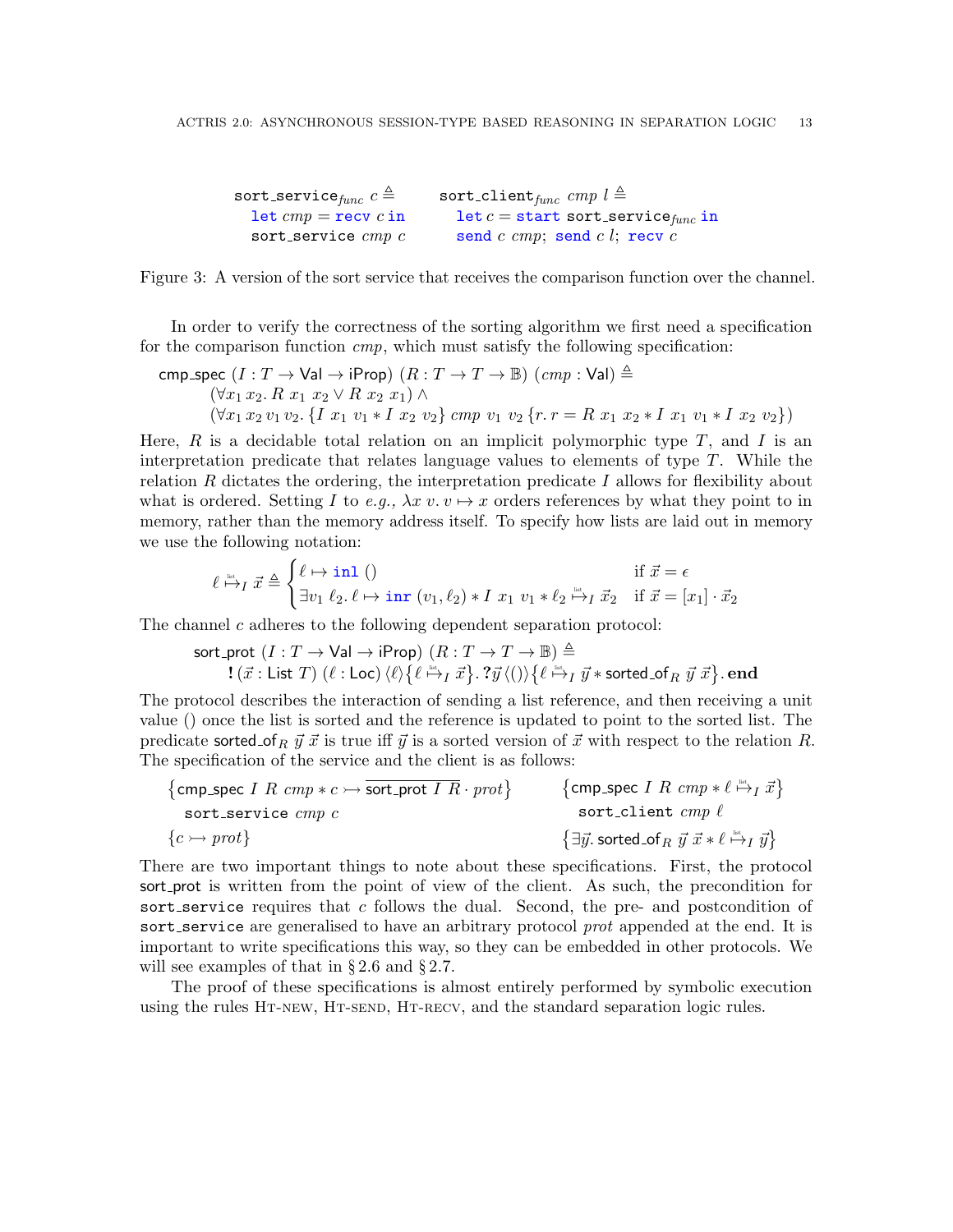<span id="page-13-0"></span>2.4. Transferring functions. The distributed sort service from the previous section (Figure [2\)](#page-11-1) is parametric on a comparison function. To demonstrate Actris's support for reasoning about functions transferred over channels, we verify the correctness of the program sort service $_{func}$  in Figure [3,](#page-12-0) which receives the comparison function over the channel instead of via a lambda abstraction. To verify this program, we extend the protocol sort prot from  $\S 2.3$  $\S 2.3$  as follows:

$$
sort\_prot_{func} \triangleq I(T: Type) (I: T \rightarrow Val \rightarrow iProp) (R: T \rightarrow T \rightarrow \mathbb{B}) (cmp: Val)
$$
  

$$
\langle cmp \rangle \{cmp\_spec \; I \; R \; cmp \}.
$$
sort\\_prot \; I \; R

The new protocol captures that we first send a comparison function *cmp*. It includes binders for the polymorphic type  $T$ , the interpretation predicate  $I$ , and the relation  $R$ . The specifications are much the same as before, with the proofs being similar besides the addition of a symbolic execution step to resolve the sending and receiving of the comparison function:

| $\{c \rightarrowtail \overline{\mathsf{sort\_prot}_{func}} \cdot \mathit{prot}\}$ | $\{$ cmp_spec I R cmp $* \ell \stackrel{\text{list}}{\mapsto} I \overrightarrow{x}$                                          |
|-----------------------------------------------------------------------------------|------------------------------------------------------------------------------------------------------------------------------|
| $\texttt{sort\_service}_{func}$ $c$                                               | sort_client $_{func}$ $cmp$ $\ell$                                                                                           |
| $\{c \rightarrow prot\}$                                                          | $\{\exists \vec{y}. \ell \stackrel{\text{\tiny{list}}}{\mapsto} I \ \vec{y} * \text{\sf sorted\_of}_R \ \vec{y} \ \vec{x}\}$ |

<span id="page-13-3"></span>2.5. Choice. Branching communication is commonly modelled using the *choice* session types & for branching and  $\oplus$  for selection. We show that corresponding dependent separation protocols can readily be encoded in Actris. At the level of the programming language, the instructions for choice are encoded by sending and receiving a boolean value that is matched using an if-then-else construct:

$$
\mathtt{select}\ e\ e'\triangleq\mathtt{send}\ e\ e'\\ \mathtt{branch}\ e\ \mathtt{with}\ \mathtt{left}\Rightarrow e_1\ |\ \mathtt{right}\ \Rightarrow e_2\ \mathtt{end}\triangleq\mathtt{if}\ \mathtt{recv}\ e\ \mathtt{then}\ e_1\ \mathtt{else}\ e_2
$$

We let left  $\triangleq$  true and right  $\triangleq$  false to be used together with select for readability's sake. Due to the higher-order nature of Actris, the usual protocol specifications for choice from session types can be encoded as regular logical branching within the protocols:

 $\textit{prot}_1 \; \{Q_1\} \oplus \{Q_2\} \; \textit{prot}_2 \triangleq \textbf{!}\; (b : \mathbb{B})\, \langle b \rangle \{\texttt{if} \; b \; \texttt{then} \; Q_1 \; \texttt{else} \; Q_2\}. \; \texttt{if} \; b \; \texttt{then} \; \textit{prot}_1 \; \texttt{else} \; \textit{prot}_2$ 

 $prot_1 \{Q_1\} \& \{Q_2\}$   $prot_2 \triangleq ?(b : \mathbb{B}) \langle b \rangle \{\text{if } b \text{ then } Q_1 \text{ else } Q_2\}.$  if  $b \text{ then }prot_1 \text{ else }prot_2$ 

We often omit the conditions  $Q_1$  and  $Q_2$ , which simply means that they are True. The following rules can be directly derived from the rules HT-SEND and HT-RECV:

<span id="page-13-2"></span>\n
$$
\left\{\n \begin{array}{l}\n c \rightarrow \text{prot}_1 \{Q_1\} \oplus \{Q_2\} \text{prot}_2 \ * \\
 \text{if } b \text{ then } Q_1 \text{ else } Q_2\n \end{array}\n \right\}
$$
\n

\n\n $\text{select } c \ b \{c \rightarrow \text{if } b \text{ then } \text{prot}_1 \text{ else } \text{prot}_2\}$ \n

HT-BRANCH

<span id="page-13-1"></span>
$$
\frac{\{P*Q_1*c\rightarrow prot_1\}e_1\{v,R\}}{\{P*c\rightarrow prot_1\{Q_1\}\&\{Q_2\} \;prot_2\} \; \texttt{branch}\; c \; \texttt{with}\; \texttt{left} \Rightarrow e_1 \; | \; \texttt{right} \; \Rightarrow e_2 \; \texttt{end}\; \{v,R\}}
$$

Apart from branching on boolean values, dependent separation protocols can be used to encode choice on any enumeration type  $(e.g.,$  lists, natural numbers, days of the week,  $etc.$ ). These encodings follow the same scheme.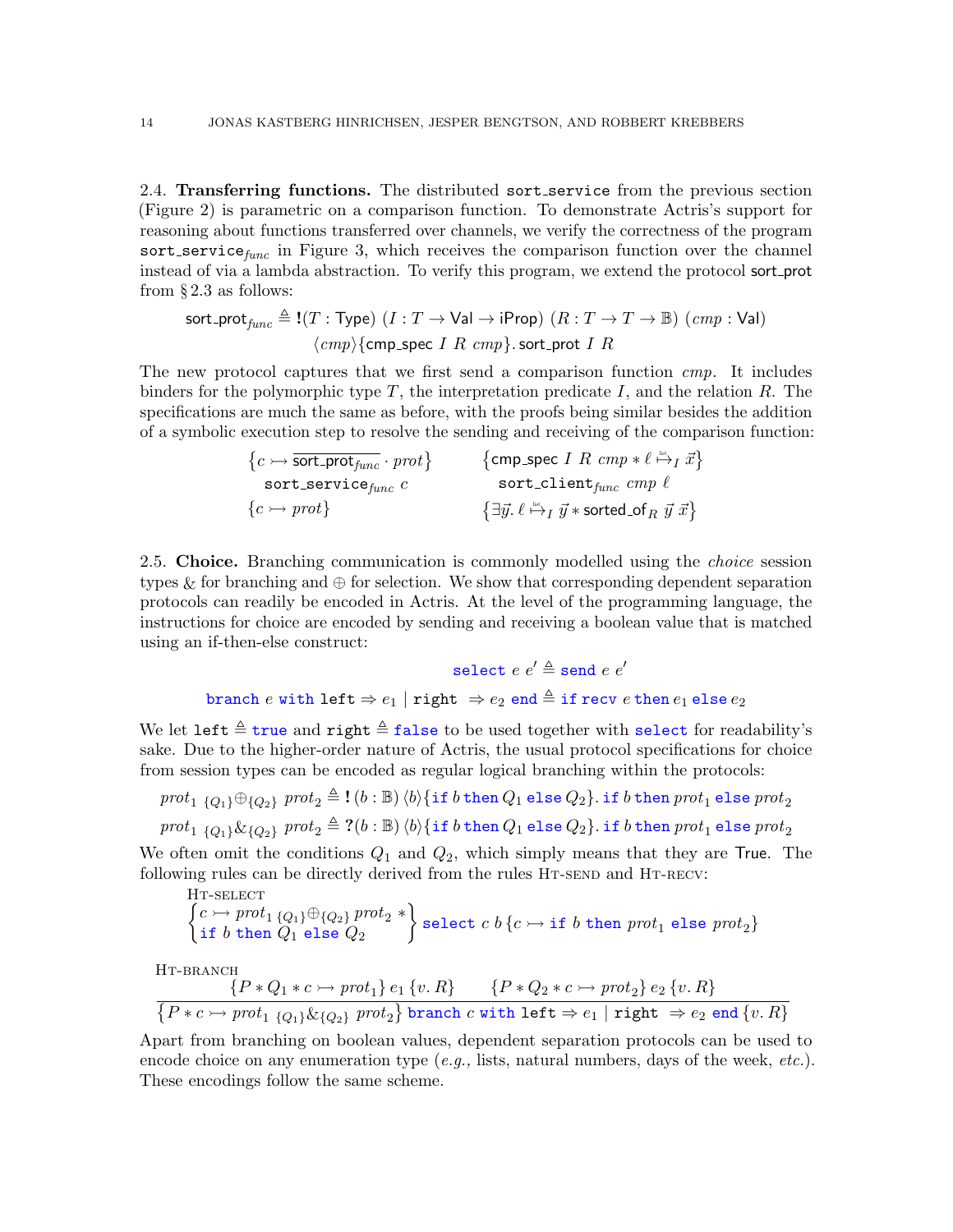```
sort_service<sub>rec</sub> cmp c \triangleqbranch c with
     left \Rightarrow sort_service cmp c;
                  sort_service_{rec} cmp c| right \Rightarrow ()
   end
                                                        sort_client<sub>rec</sub> cmp l \triangleqlet c = start sort_service<sub>rec</sub> cmp in
                                                            iter (\lambda l'.{\tt select}\; c\; {\tt left};\; {\tt send}\; c\; l';\; {\tt recv}\; c) \; l;select c right
```

```
Figure 4: A recursive version of the sort service that can perform multiple jobs in sequence
         (the code for the function iter, which applies a function to each element of the
          list, is standard and has been elided).
```
<span id="page-14-0"></span>2.6. Recursive protocols. We will now use choice and recursion to verify the correctness of a sorting service that supports performing multiple sorting jobs in sequence. The code of the sorting service sort service<sub>rec</sub> and a possible client sort client<sub>rec</sub> are displayed in Figure [4.](#page-14-1) The service sort service<sub>rec</sub> contains a loop in which choice is used to either terminate the service, or to sort an individual list using the distributed merge sort algorithm sort service from §[2.3.](#page-11-0) The client sort client<sub>rec</sub> uses the service to sort a nested linked list  $l$  of linked lists. It performs this job by starting a single instance of the service at  $c$ , and then sequentially sends requests to sort each inner linked list  $l'$  in  $l$ . Finally, the client selects the terminating branch to end the communication with the service. A protocol for interacting with the sorting service can be defined as follows:

> $\mathsf{sort\_prot}_{rec}\,\left(I:T\rightarrow \mathsf{Val}\rightarrow \mathsf{iProp}\right)\,\left(R:T\rightarrow T\rightarrow \mathbb{B}\right)\triangleq$  $\mu(rec: \text{iProto}).$  (sort\_prot  $I~R \cdot rec) \oplus \textbf{end}$

The protocol uses the choice operator ⊕ to specify that the client may either request the service to perform a sorting job, or terminate communication with the service. After the job has been finished the protocol proceeds recursively.

It is important to point out that—as is usual in logics with guarded recursion [\[Nakano](#page-54-10) 2000—the variable x should appear under a *contractive* term construct in the body t of  $\mu x : \tau, t$ . In our protocol, the recursive variable rec appears under the argument of  $\oplus$ , which is defined in terms of  $\vec{x}$ :  $\vec{\tau} \langle v \rangle \{P\}$ . prot, which, similarly to  $\vec{x}$ :  $\vec{\tau} \langle v \rangle \{P\}$ . prot, is contractive in the tail protocol prot. The specifications of the service and the client are as follows:

$$
\begin{array}{ll}\n\left\{\text{cmp\_spec } I \ R \ cmp * \right\} & \left\{\text{cmp\_spec } I \ R \ cmp * \ell \stackrel{\text{loc}}{\mapsto} J \ \vec{x}\right\} \\
\text{sort\_service}_{rec} \ cmp c & \left\{\text{c} \mapsto \text{prot}\right\} & \left\{\exists \vec{y}. \ |\vec{y}| = |\vec{x}| * \ell \stackrel{\text{last}}{\mapsto} J \ \vec{y} * (\forall i < |\vec{x}|) \ \text{sorted\_of}_R \ \vec{y}_i \ \vec{x}_i)\right\}\n\end{array}
$$

We let  $J \triangleq \lambda \ell' \vec{y}$ .  $\ell' \stackrel{\text{def}}{\mapsto} I \vec{y}$  to express that  $\ell$  points to a list of lists  $\vec{\vec{x}}$ . The proof of the service follows naturally by symbolic execution using the induction hypothesis (obtained from LöB), the rules HT-BRANCH and HT-SELECT, and the specification of sort\_service. Note that we rely on the specification of sort\_service having an arbitrary protocol as its suffix.

It is worth pointing out that protocols in Actris provide a lot of flexibility. Using just minor changes, we can extend the protocol to support transferring a comparison function over the channel, like the extension made in  $sort$ -client<sub>func</sub>, or in a way such that a different comparison function can be used for each sorting job.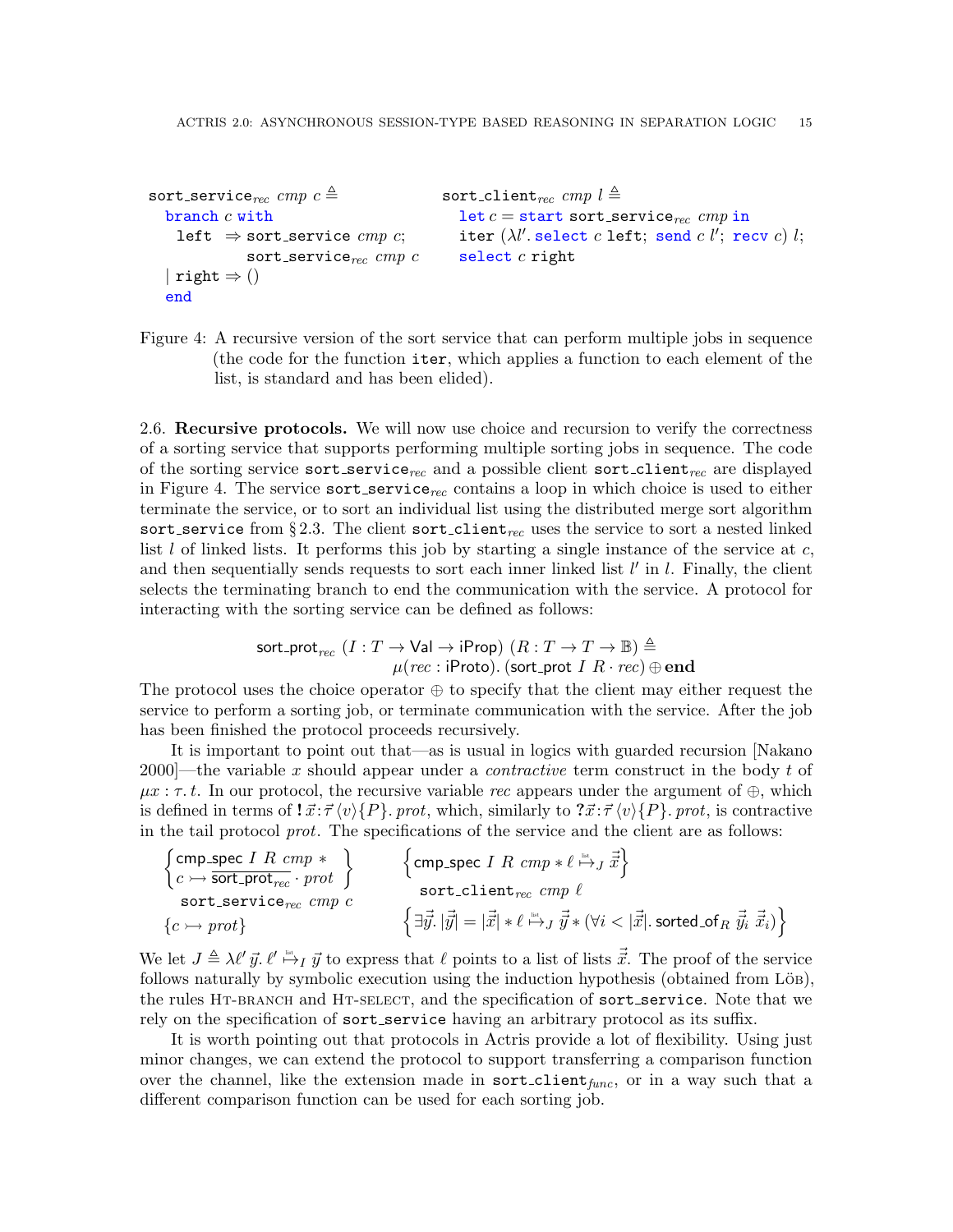```
sort_service_{del} cmp c \triangleqbranch c with
    left ⇒
        \det c' = \texttt{start} sort_service \textit{cmp} in
        send c c';
        sort_service_{del} cmp c| right \Rightarrow ()
  end
                                                         sort_client<sub>del</sub> cmp l =let c = start sort_service<sub>del</sub> cmp in
                                                            let k = new\_list() in
                                                            iter (\lambda l'. select c left;
                                                                         \texttt{let}~ c' = \texttt{recv}~ c in
                                                                         push c' k; send c' l') lsend c right;
                                                            iter recy k
```
<span id="page-15-2"></span>Figure 5: A recursive version of the sort service that uses delegation to perform multiple jobs in parallel (the code for the function push, which pushes an element to the head of a list, has been elided).

<span id="page-15-1"></span>2.7. Delegation. Delegation is a common feature within communication protocols, and particularly the session-types community—it is the concept of transferring a channel endpoint over a channel. Due to the impredicativity of dependent separation protocols in Actris, reasoning about programs that make use of delegation is readily available. The protocols  $\vec{x}$ :  $\vec{\tau}$  (v) {P}. prot and  $\vec{x}$ :  $\vec{\tau}$  (v) {P}. prot can simply refer to the ownership of protocols  $c \rightarrow prot'$  in the proposition P.

An example of a program that uses delegation is the sort service  $_{del}$  variant of the recursive sorting service in Figure [5,](#page-15-2) which allows multiple sorting jobs to be performed in parallel. To enable parallelism, it delegates a new channel  $c'$  to an inner sorting service for each sorting job.

The client sort-client<sub>del</sub> once again uses the sorting service to sort a nested linked list  $l$  of linked lists. The client starts a connection  $c$  to the new service, and for each inner list  $l'$ , it acquires a delegated channel c', over which it sends a pointer  $l'$  to the inner list that should be sorted. The client keeps track of all channels to delegated services in a linked list  $k$  so that it can wait for all of them to finish (using iter recv).

A protocol for the delegation service can be defined as follows, denoting that the client can select whether to acquire a connection to a new delegated service or to terminate:

$$
\mathsf{sort}\_\mathsf{prot}_{del}~(I:T\to\mathsf{Val}\to\mathsf{iProp})~(R:T\to T\to\mathbb{B})\triangleq\\\mu(rec:\mathsf{iProb}).~(?(c:\mathsf{Chan})~\langle c\rangle\{c\mapsto\mathsf{sort}\_\mathsf{prot}~I~R\}.\ rec)\oplus\mathsf{end}
$$

The specifications of the service and the client are as follows:

$$
\begin{array}{ll}\left\{\text{cmp\_spec } I \ \text{$R$ } \text{cmp} * \\ \text{c} \rightarrow \text{sort\_prot}_{\text{del}} \cdot \text{prot} \end{array}\right\} & \left\{\text{cmp\_spec } I \ \text{$R$ } \text{cmp} * \ell \xrightarrow{\text{in}} J \ \vec{\vec{x}}\right\} \\ \text{sort\_service}_{\text{del}} \ \text{cmp } c \\ \left\{\text{c} \rightarrow \text{prot}\right\} & \left\{\exists \vec{y}. \ |\vec{y}| = |\vec{x}| * \ell \xrightarrow{\text{in}} J \ \vec{\vec{y}} * (\forall i < |\vec{\vec{x}|}. \ \text{sorted\_of}_R \ \vec{\vec{y}}_i \ \vec{\vec{x}}_i)\right\} \end{array}
$$

As before, we let  $J \triangleq \lambda \ell' \vec{y}$ .  $\ell' \stackrel{\text{def}}{\mapsto} I \vec{y}$  to express that  $\ell$  points to a list of lists  $\vec{\vec{x}}$ . Once again the proofs are straightforward, as they are simply a combination of recursive reasoning combined with the application of Actris's rules for channels.

<span id="page-15-0"></span>2.8. Dependent protocols. The protocols we have seen so far have only made limited use of Actris's support for recursion. We now demonstrate Actris's support for dependent protocols, which make it possible to keep track of the history of what messages have been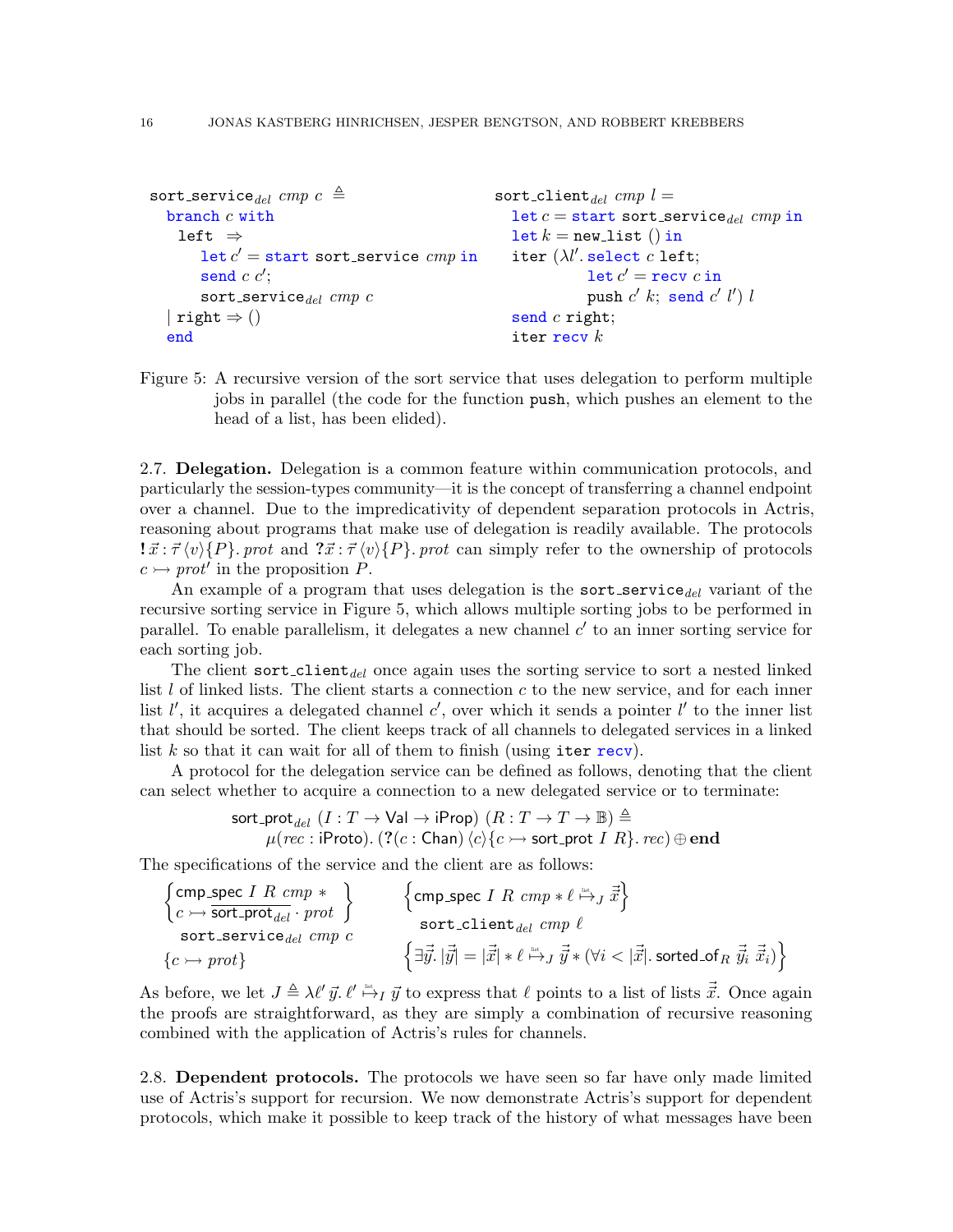```
sort_service_{fg} cmp c \triangleqbranch c withright \Rightarrow select c right
   | left \Rightarrowlet x_1 = recv c in
      branch c with
        right \Rightarrow select c left; send c x_1;
                    select c right
      | left \Rightarrowlet x_2 = recv c in
         let c_1 = start sort service<sub>fg</sub> cmp in
         let c_2 = start sort service<sub>fg</sub> cmp in
         select c_1 left; send c_1 x_1;
         select c_2 left; send c_2 x_2;
         split_{fg} c c_1 c_2; merge<sub>fa</sub> cmp c c_1 c_2end
   end
\text{split}_{fq} c c_1 c_2 \triangleqbranch c with
     right \Rightarrow select c_1 right;
                 select c_2 right
    left \Rightarrowlet x = \text{recv } c in
      select c_1 left; send c_1 x;
      \text{split}_{fq} c c_2 c_1end
                                                                merge<sub>fa</sub> cmp c c_1 c_2 \triangleqbranch c_1 with
                                                                     right \Rightarrow assert false
                                                                   | left \Rightarrowlet x = \text{recv } c_1 in
                                                                      \texttt{merge}^{aux}_{fg} \textit{cmp}\ c\ x\ c_1\ c_2end
                                                                merge_{fg}^{aux} \emph{cmp} c x c_1 c_2 \triangleqbranch c_2 with
                                                                     right \Rightarrow select c left; send c x_1;
                                                                                 transfer c_1 c| left \Rightarrowlet y = \text{recv } c_2 in
                                                                      if cmp x y then
                                                                         select c left; send c x;
                                                                         \texttt{merge}^{aux}_{fg} cmp c y c_2 c_1else
                                                                         select c left; send c y;
                                                                         merge_{fg}^{aux} cmp c x c<sub>1</sub> c<sub>2</sub>
                                                                   end
                                                                sort_client<sub>fa</sub> cmp l \triangleqlet c = start sort_service<sub>fa</sub> cmp in
                                                                   send all c l; recv_all c l
```
<span id="page-16-0"></span>Figure 6: A fine-grained version of the sort service that transfers elements one by one (the code for the functions transfer, send all, and recv all has been elided).

sent and received. We demonstrate this feature by considering a fine-grained version of the distributed merge-sort service. This version sort\_service<sub>fq</sub>, as shown in Figure [6,](#page-16-0) requires the input list to be sent element by element, after which the service sends the sorted list back in the same fashion. We use choice to indicate whether the whole list has been sent (right) or another element remains to be sent (left).

The structure of sort\_service<sub>fq</sub> is somewhat similar to the coarse-grained merge-sort algorithm that we have seen before. The base cases of the empty or the singleton list are handled initially. This is achieved by waiting for at least two values before starting the recursive sub-services  $c_1$  and  $c_2$ . In the base cases the values are sent back immediately, as they are trivially sorted. The inductive case is handled by starting two sub-services at  $c_1$ and  $c_2$  that are sent the two initially received elements, respectively, after which the split<sub>fa</sub> function is used to receive and forward the remaining values to the sub-services alternatingly. Once the right flag is received, the  $split_{fg}$  function terminates, and the algorithm moves to the second phase in which the merge<sub>fa</sub> function merges the stream of values returned by the sub-services and forwards them to the parent service.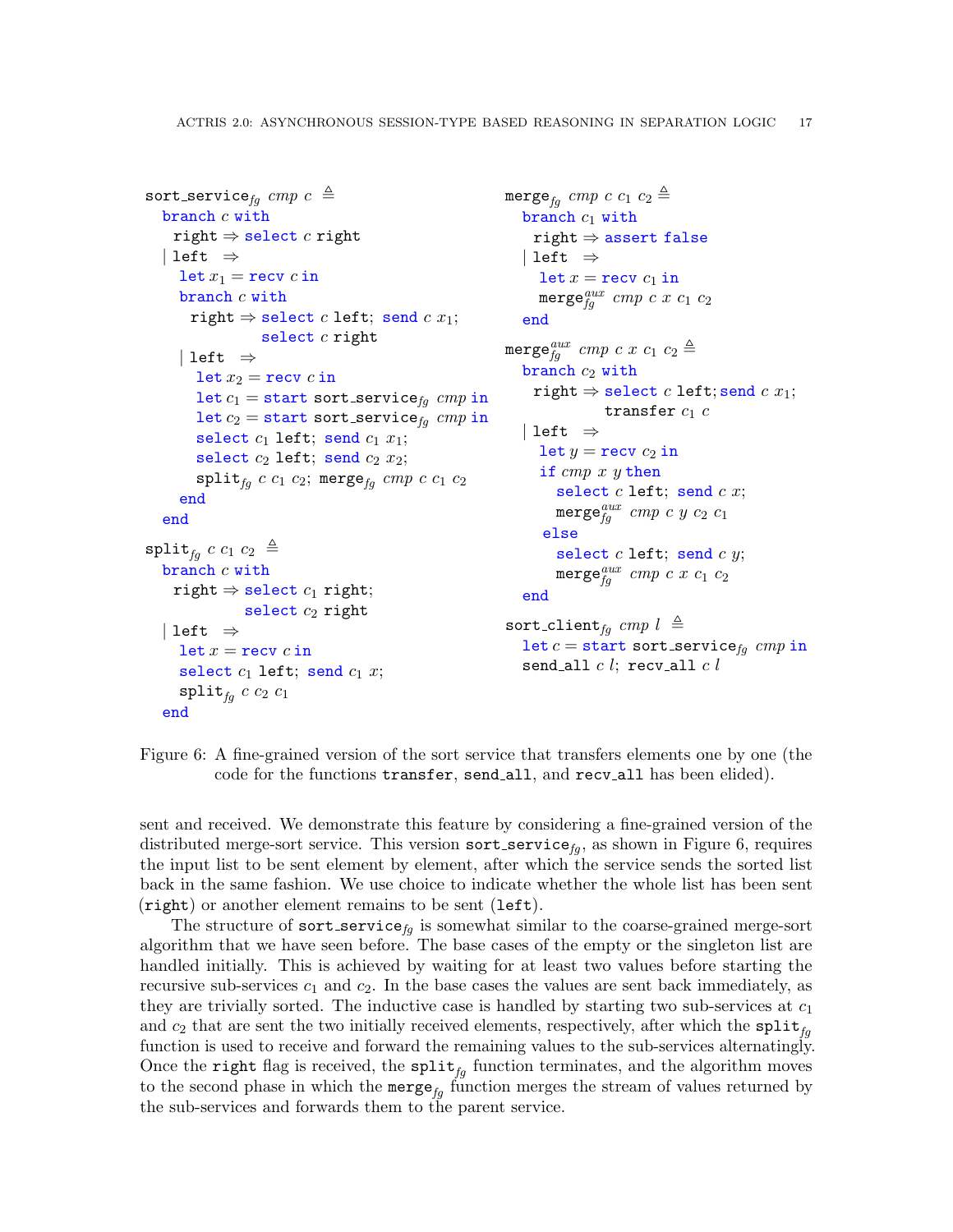The merge<sub>fa</sub> function initially acquires the first value x from the first sub-service, which it uses in the recursive call as the current largest value. The recursive function merge $_{fg}^{aux}$ recursively requests a value y from the sub-service of which the current largest value was not acquired from. It then compares x and y using the comparison function  $cmp$ , and forwards the smallest element. This is repeated until the right flag is received from either sub-service, after which the remaining values of the other are forwarded to the parent service using the transfer function.

The interface of the client sort-client<sub>fg</sub> for this service is similar to the previous ones. It takes a reference to a linked list, which is then sorted. It performs this task by sending the elements of the linked list to the sort service using the send all function (which modifies the list in-place by removing the sent elements), and puts the received values back into the linked list using the recv all function (which also modifies the list in-place). A suitable protocol for proving functional correctness of the fine-grained sorting service is as follows:

$$
\mathsf{sort}\_\mathsf{prot}_{fg} (I: T \to \mathsf{Val} \to \mathsf{iProp}) (R: T \to T \to \mathbb{B}) \triangleq \mathsf{sort}\_\mathsf{prot}_{fg}^{head} I R \in \mathsf{sort}\_\mathsf{prot}_{fg}^{head} (I: T \to \mathsf{Val} \to \mathsf{iProp}) (R: T \to T \to \mathbb{B}) \triangleq \mu (rec: \mathsf{List} T \to \mathsf{iProb}).
$$

$$
\lambda \vec{x}.\ (\mathbf{l}\ (x:T)\ (v:\mathsf{Val})\ \langle v\rangle\{I\ x\ v\}.\ rec\ (\vec{x}\cdot [x]))\ \oplus\ \mathsf{sort\_prot}_{fg}^{tail}\ I\ R\ \vec{x}\ \epsilon
$$

 $\mathsf{sort\_prot}^{\mathit{tail}}_{fg} \; (I : T \to \mathsf{Val} \to \mathsf{iProp}) \; (R : T \to T \to \mathbb{B}) \triangleq \mu(\mathit{rec} : \mathsf{List}\; T \to \mathsf{List}\; T \to \mathsf{iProb}).$  $\lambda\vec{x}~\vec{y}.~(?(\overline{y}~:~T)~(\overline{v}~:~\textsf{Val})~\langle \overline{v}\rangle\{(\forall i < |\vec{y}|.~R~\vec{y_i}~y) * I~y~\overline{v}\}$ .  $\overline{rec}~\vec{x}~(\vec{y}~\cdot~[\overline{y}]))~$   $\&_{\{\vec{x}\equiv_{\mathsf{p}}\vec{y}\}}$   $\overline{\phantom{rec}re}$ 

The protocol is split into two phases sort-prot $_{fg}^{head}$  and sort-prot $_{fg}^{tail}$ , mimicking the behaviour of the program. The sort-prot $_{fg}^{head}$  phase is indexed by the values  $\vec{x}$  that have been sent so far. The protocol describes that one can either send another value and proceed recursively, or stop, which moves the protocol to the next phase.

The sort prot<sup>tail</sup> phase is dependent on the list of values  $\vec{x}$  received in the first phase, and the list of values  $\vec{y}$  returned so far. The condition  $(\forall i < |\vec{y}|. R \ \vec{y}_i y)$  states that the received element is larger than any of the elements that have previously been returned, which maintains the invariant that the stream of received elements is sorted. When the right flag is received  $\vec{x} \equiv_p \vec{y}$  shows that the received values  $\vec{y}$  are a permutation of the ones  $\vec{x}$  that were sent, making sure that all of the sent elements have been accounted for.

The top-level specification of the service and client are similar to the specifications of the coarse-grained version of distributed merge sort:

$$
\begin{array}{ll}\n\{\texttt{cmp\_spec} \ I \ R \ \texttt{cmp} * c \rightarrow \overline{\texttt{sort\_prot}}_g \cdot \texttt{prot}\} & \{\texttt{cmp\_spec} \ I \ R \ \texttt{cmp} * \ell \stackrel{\text{int.}}{\rightarrow} I \ \vec{x}\} \\
\texttt{sort\_client}_g \ \texttt{cmp} \ \ell & \{\texttt{c} \rightarrow \texttt{prot}\} & \{\exists \vec{y}. \ \ell \stackrel{\text{int.}}{\rightarrow} I \ \vec{y} * \texttt{sorted\_of}_R \ \vec{y} \ \vec{x}\}\n\end{array}
$$

Proving these specifications requires one to pick appropriate specifications for the auxiliary functions to capture the required invariants with regard to sorting. After having picked these specifications, the parts of the proofs that involve communication are mostly straightforward, but require a number of trivial auxiliary results about sorting and permutations.

### 3. Subprotocols

<span id="page-17-0"></span>This section describes Actris 2.0, which extends Actris 1.0—as presented in the conference version of this paper [\[Hinrichsen et al.](#page-53-6) [2020a\]](#page-53-6)—with subprotocols, inspired by asynchronous subtyping of session types. Subprotocols have two key features. First, they expose the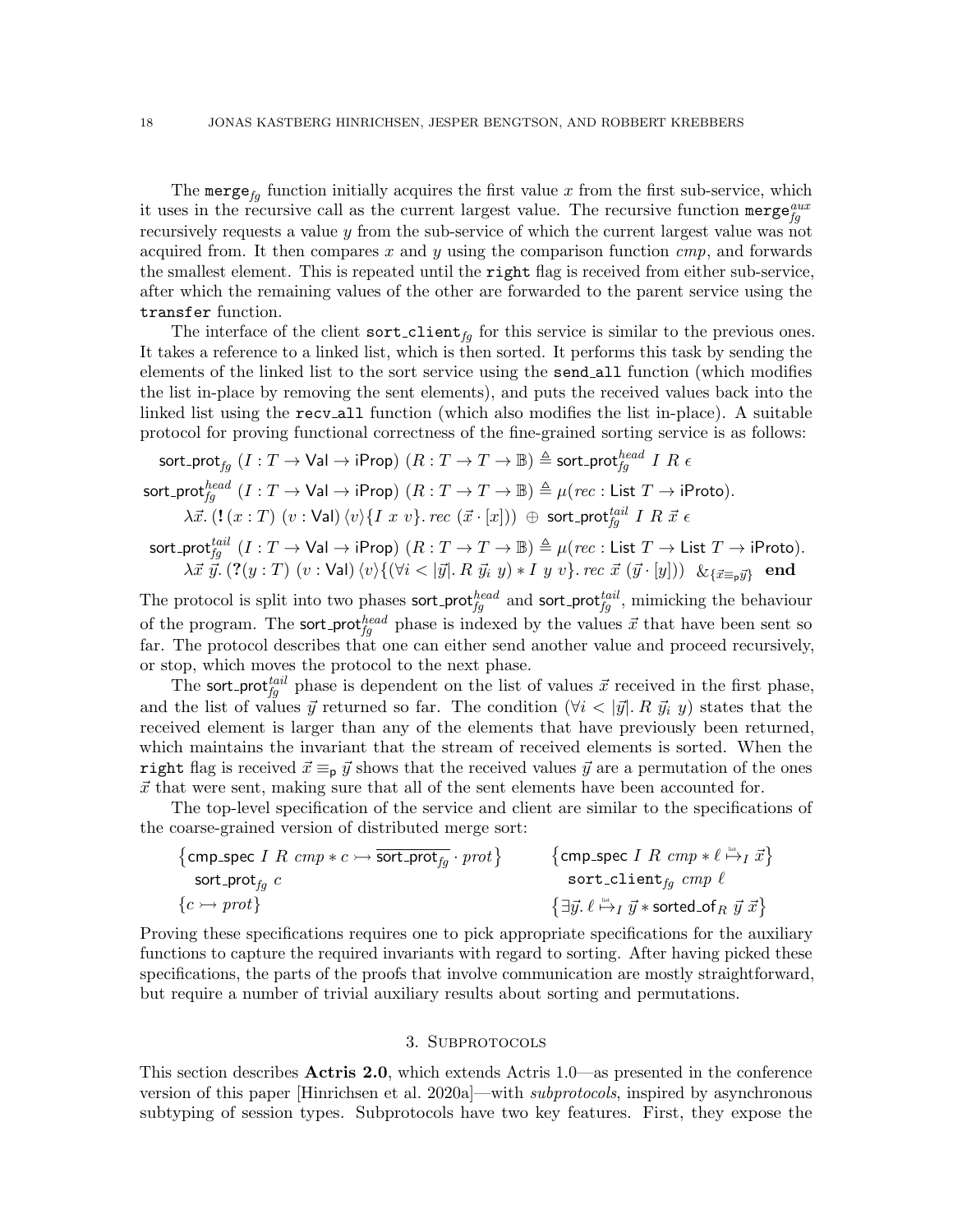asynchronous nature of channels in the Actris logic by relaxing the requirements of duality, thereby making it possible to prove functional correctness of a larger class of programs. Second, they give rise to a more extensional approach to reasoning about dependent separation protocols, as we can work up to the subprotocol relation and not equality, thereby providing more flexibility in the design and reuse of protocols.

We first introduce the subprotocol relation and its proof rules  $(\S 3.1)$  $(\S 3.1)$ . We then show how subprotocols can be employed to prove a mapper service, which handles requests one at a time, while its client may send multiple requests up front  $(\S 3.2)$  $(\S 3.2)$ . Next, we verify a list reversal service whose protocol involves a minimal specification of lists, which we then reuse through subprotocols to obtain a protocol with a more generic specification of lists  $(\S 3.3)$  $(\S 3.3)$ . Finally, we show that the subprotocol relation is coinductive, and thereby when combined with Lös induction, can be used to reason about recursive procotols  $(\S 3.4)$  $(\S 3.4)$ .

<span id="page-18-0"></span>3.1. The subprotocol relation. The dependent separation protocol of a channel is picked upon channel creation (using the rule [Ht-new](#page-9-5)), which then determines how the channel endpoints should interact. To ensure safe communication, Actris adapts the notion of duality from session types, which requires every send (!) of one endpoint to be paired with a receive (?) for the other endpoint, and vice versa. However, strictly working with a channel's protocol and its dual is more restrictive than necessary, as either endpoint is agnostic to some variance from the protocol by the other endpoint. We capture the flexibility of safe variances via a new notion—the subprotocol relation:

 $prot_1 \sqsubseteq prot_2$ 

This relation describes that protocol  $prot_1$  is *stronger* than  $prot_2$ , or conversely, that protocol  $prot_2$  is weaker than  $prot_1$ . More specifically, this means that  $prot_2$  can be used in place of  $prot_1$  whenever such a protocol is expected during the verification. This property is captured by the following monotonicity rule for channel ownership:

<span id="page-18-2"></span>
$$
\cfrac{c \rightarrow \mathit{prot}_1}{c \rightarrow \mathit{prot}_2} \xrightarrow{prot_1} \; \sqsubseteq \mathit{prot}_2
$$

The subprotocol relation is inspired by asynchronous subtyping for session types [\[Mostrous](#page-54-8) [et al.](#page-54-8) [2009;](#page-54-8) [Mostrous and Yoshida 2015\]](#page-54-9), which allows (1) sending subtypes (contravariance), (2) receiving supertypes (covariance), and (3) swapping sends ahead of receives. These variations are sound, as (1) the originally expected type that is to be sent can be derived from the subtype, (2) the originally expected type that is to be received can be derived from the supertype, and (3) sends do not block because channels are buffered in both directions. These variances, along with the swapping property, can be generalised to dependent separation protocols using the following proof rules:

<span id="page-18-1"></span>
$$
\begin{array}{ll}\n\text{E-sEND-MONO'} & \text{E-RECV-MONO'} \\
\hline\n\forall \vec{x} : \vec{\tau}. P_2 \twoheadrightarrow P_1 & \forall \vec{x} : \vec{\tau}. \text{prot}_1 \sqsubseteq \text{prot}_2 \\
\hline\n\{\vec{x} : \vec{\tau} \langle v \rangle \{P_1\}. \text{prot}_1 \sqsubseteq \mathbf{1} \vec{x} : \vec{\tau} \langle v \rangle \{P_2\}. \text{prot}_2 & \n\end{array}\n\quad\n\begin{array}{ll}\n\text{E-RECV-MONO'} \\
\hline\n\forall \vec{x} : \vec{\tau}. P_1 \twoheadrightarrow P_2 & \forall \vec{x} : \vec{\tau}. \text{prot}_1 \sqsubseteq \text{prot}_2 \\
\hline\n\{\vec{x} : \vec{\tau} \langle v \rangle \{P_1\}. \text{prot}_1 \sqsubseteq \mathbf{2} \vec{x} : \vec{\tau} \langle v \rangle \{P_2\}. \text{prot}_2\n\end{array}
$$

<span id="page-18-3"></span>The rules  $\subseteq$ [-send-mono'](#page-18-1) and  $\subseteq$ [-recv-mono'](#page-18-2) use separation implication  $P \rightarrow Q$ —which states that ownership of  $Q$  can be obtained by giving up ownership of  $P$ —to mimic the contraand covariance of session subtyping. The rule  $\sqsubseteq$ [-swap'](#page-18-3) states that sends can be swapped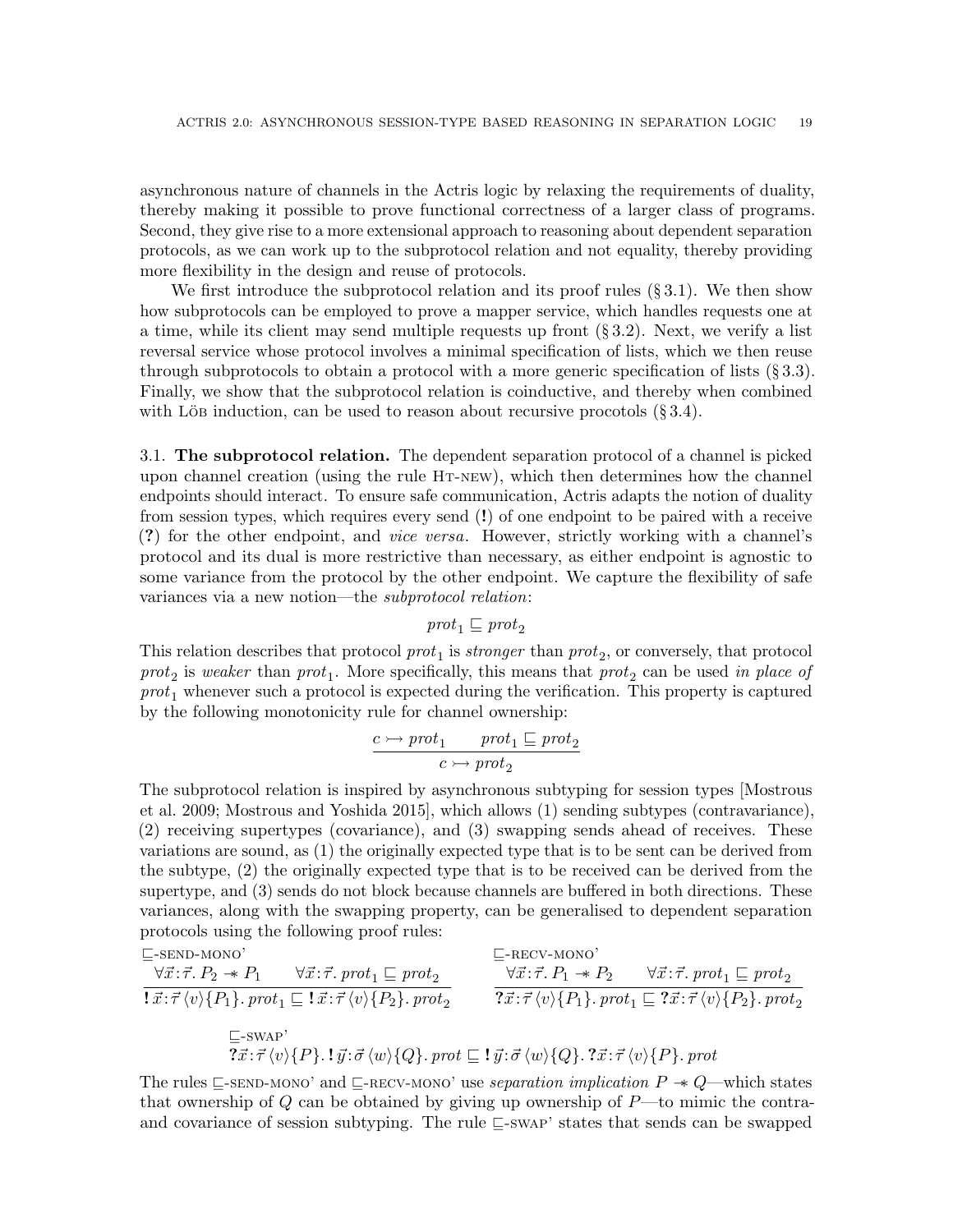ahead of receives. To be well-formed, this rule has the implicit side condition that  $\vec{x}$ :  $\vec{\tau}$  does not bind into w and Q, and that  $\vec{y}$ : $\vec{\sigma}$  does not bind into v and P.

With this set of rules we can make subprotocol derivations such as the following:

| $?$ $(i : \mathbb{Z}) \langle i \rangle \{i < 42\}$ . $!(j : \mathbb{Z}) \langle j \rangle \{j > 42\}$ . prot            | $\mathsf{L}\text{-}\mathrm{SEND}\text{-}\mathrm{MONO}$ |
|--------------------------------------------------------------------------------------------------------------------------|--------------------------------------------------------|
| $\subseteq$ ?(i : Z) $\langle i \rangle$ {i < 42}.! $(j : \mathbb{Z}) \langle j \rangle$ {j > 50}. prot                  | $L$ -RECV-MONO'                                        |
| $\subseteq$ ?(i : Z) $\langle i \rangle$ {i < 40}.! $(j : \mathbb{Z}) \langle j \rangle$ {j > 50}. prot                  | $\Box$ -SWAP'                                          |
| $\subseteq$ ! $(j : \mathbb{Z}) \langle j \rangle \{j > 50\}$ . ? $(i : \mathbb{Z}) \langle i \rangle \{i < 40\}$ . prot |                                                        |

Here, we strengthen the proposition of the send (by increasing the bound from  $j > 42$  to  $j > 50$ , weaken the proposition of the receive (by reducing the bound from  $i < 42$  to  $i < 40$ ), while also swapping the send ahead of the receive.

While the aforementioned rules cover the intuition behind Actris's subprotocol relation, Actris's actual rules for subprotocols provide a number of additional features.

- (1) They can be used to manipulate the logical variables  $\vec{x}$ :  $\vec{\tau}$  that appear in protocols.
- (2) They can be used to transfer ownership of resources in and out of messages.
- $(3)$  They can be used to reason about recursive protocols defined using Löb induction.

The key idea to obtain these features is to consider the subprotocol relation  $prot_1 \sqsubseteq prot_2$ as a first-class logical connective. That is,  $prot_1 \sqsubseteq prot_2$  is an Iris proposition that can be combined freely with the logical connectives of Iris and Actris (e.g., separating conjunction, separating implication, higher-order quantification). Since  $prot_1 \sqsubseteq prot_2$  is an Iris proposition, the proof rules are in fact (separating) implications in Iris. For readability, we use inference rules to denote each rule  $(P_1 * \cdots * P_n) \rightarrow Q$  as:

$$
\begin{array}{ccc}\nP_1 & \dots & P_n \\
\hline\nQ\n\end{array}
$$

The full set of rules for subprotocols is shown in Figure [7.](#page-20-0) The first four rules account for logical variable manipulation and resource transfer: Rules  $\sqsubseteq$ [-send-out](#page-20-1) and  $\sqsubseteq$ [-recv-out](#page-20-2) generalise over the logical variables  $\vec{x}$ :  $\vec{\tau}$  and transfer ownership of P out of the weaker sending protocol  $\vec{x} : \vec{\tau} \langle v \rangle \{P\}$ . prot, and stronger receiving protocol  $\vec{x} : \vec{\tau} \langle v \rangle \{P\}$ . prot, respectively. Rule  $\subseteq$ [-send-in](#page-20-3) weakens a sending protocol  $\colon \vec{x} : \vec{\tau} \langle v \rangle \{P\}$ . prot by instantiating the logical variables  $\vec{x}$ :  $\vec{\tau}$  and transferring ownership of  $P[\vec{t}/\vec{x}]$  into the protocol. Dually, the rule  $\subseteq$ [-recv-in](#page-20-4) strengthens a receiving protocol  $\vec{x}$ :  $\vec{\tau}$   $\langle v \rangle$   $\{P\}$ . prot by instantiating the logical variables  $\vec{x}$ :  $\vec{\tau}$  and transferring ownership of  $P[\vec{t}/\vec{x}]$  into the protocol.

To demonstrate the intuition behind these rules consider the following proof of the subprotocol relation presented in § [1.3,](#page-5-0) where we transfer ownership of  $\ell'_1 \mapsto 20$  into a protocol, while instantiating the logical variable  $\ell_1$  accordingly:

|                                                                                                                            | $\mathsf{L}\text{-}\mathsf{SEND}\text{-}\mathsf{IN}$ |
|----------------------------------------------------------------------------------------------------------------------------|------------------------------------------------------|
| $\ell'_1 \mapsto 20 * \ell_2 \mapsto 22 *$                                                                                 |                                                      |
|                                                                                                                            |                                                      |
| $\ell'_1 \mapsto 20 \rightarrow$                                                                                           |                                                      |
| $!(\ell_1, \ell_2:\text{Loc})\langle(\ell_1, \ell_2)\rangle\{\ell_1 \mapsto 20 * \ell_2 \mapsto 22\}$ . prot $\sqsubseteq$ |                                                      |
| $\left\{(\ell_2:\text{Loc})\left\langle(\ell'_1,\ell_2)\right\rangle\right\}\left\{ \ell_2\mapsto 22\right\}.$ prot        |                                                      |

We first use rule  $\subseteq$ [-send-out](#page-20-1) to generalise over the logical variable  $\ell_2$  and transfer ownership of  $\ell_2 \mapsto 22$  out of the weaker protocol (*i.e.*, the send on the RHS), and then use  $\sqsubseteq$ [-send-in](#page-20-3)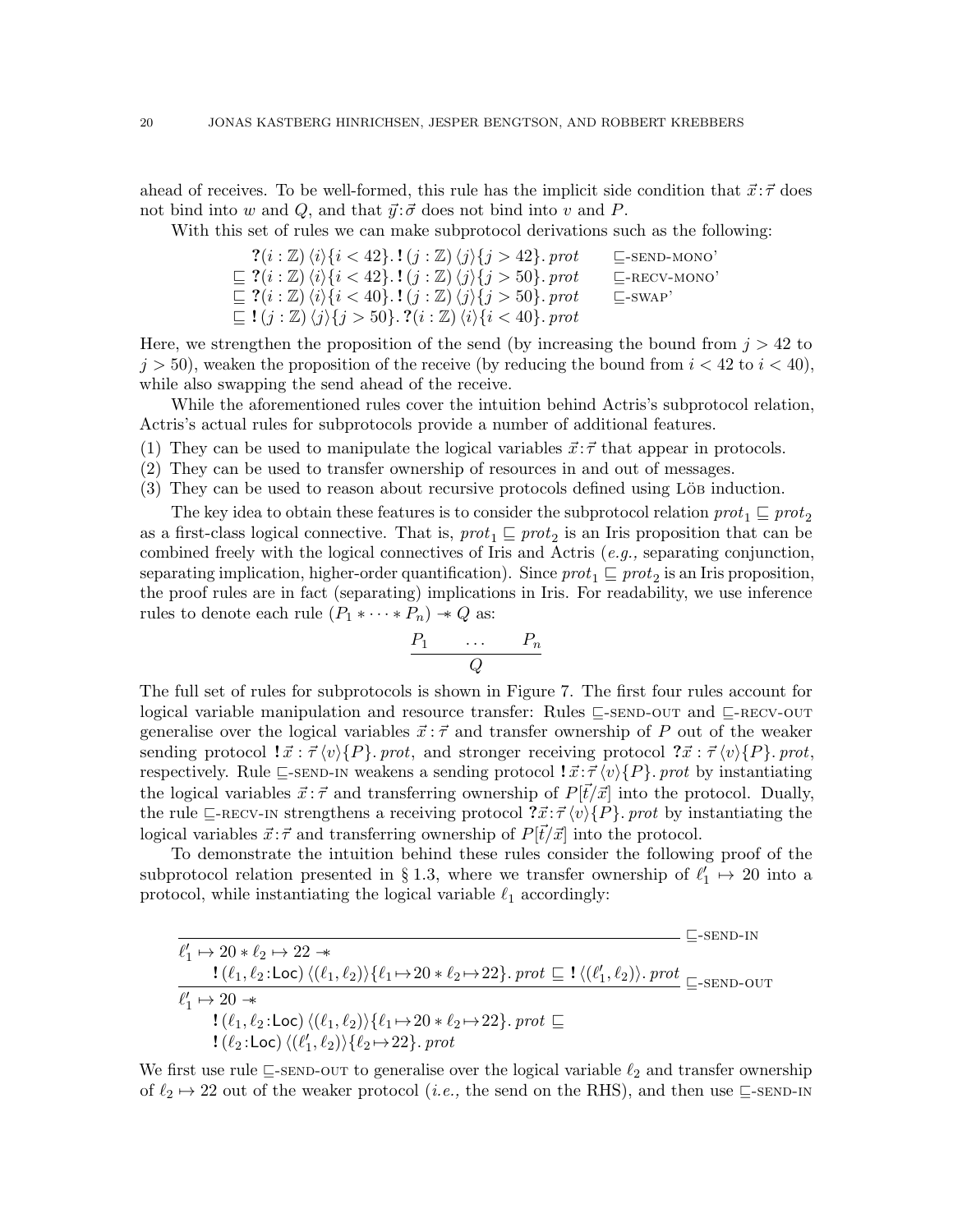### <span id="page-20-1"></span>Logical variable manipulation and resource transfer:

| $\sqsubseteq$ -SEND-OUT                                                                                                                  |  |
|------------------------------------------------------------------------------------------------------------------------------------------|--|
| $\forall \vec{x} : \vec{\tau} \cdot P \rightarrow (prot_1 \sqsubseteq ! \langle v \rangle . \text{prot}_2)$ prot <sub>1</sub> $\neq$ end |  |
| $prot_1 \sqsubseteq \{ \vec{x} : \vec{\tau} \langle v \rangle \{P\} \cdot prot_2 \}$                                                     |  |

<span id="page-20-2"></span> $\Box$ -RECV-OUT  $\forall \vec{x}$ : $\vec{\tau}$ .  $P \rightarrow (\langle v \rangle$ . pro $t_1 \sqsubseteq prot_2)$  $\overbrace{? \vec{x} : \vec{\tau} \langle v \rangle \{P\}.\;prot_1 \sqsubseteq prot_2}^{(v \lor v \lor r \lor v \lor 1 \sqsubseteq prot_2}) \;prot_2 \neq \mathbf{end}$ 

<span id="page-20-3"></span>
$$
\begin{aligned}\n&= \text{send-in} \\
&P[\vec{t}/\vec{x}] \\
&:\vec{x}:\vec{\tau}\langle v\rangle\{P\}.\text{ }prot \sqsubseteq !\langle v[\vec{t}/\vec{x}]\rangle.\text{ }prot[\vec{t}/\vec{x}] \\
&\sqsubseteq \text{-rev-in} \\
\end{aligned}
$$

<span id="page-20-6"></span><span id="page-20-4"></span>
$$
\frac{P[\vec{t}/\vec{x}]}{? \langle v[\vec{t}/\vec{x}] \rangle.\;prot[\vec{t}/\vec{x}]\sqsubseteq ?\vec{x} : \vec{\tau} \, \langle v\rangle \{P\}.\;prot}
$$

## <span id="page-20-5"></span>Monotonicity and swapping:

| $\Box$ -SEND-MONO                                                                                                 | $L$ -RECV-MONO                                                                                    |
|-------------------------------------------------------------------------------------------------------------------|---------------------------------------------------------------------------------------------------|
| $\triangleright$ (prot <sub>1</sub> $\sqsubseteq$ prot <sub>2</sub> )                                             | $\triangleright$ (prot <sub>1</sub> $\sqsubseteq$ prot <sub>2</sub> )                             |
| $\mathbf{l} \langle v \rangle$ . prot <sub>1</sub> $\sqsubseteq \mathbf{l} \langle v \rangle$ . prot <sub>2</sub> | $? \langle v \rangle$ . prot <sub>1</sub> $\sqsubseteq$ ? $\langle v \rangle$ . prot <sub>2</sub> |

<span id="page-20-7"></span> $\sqsubseteq$ -SWAP  $? \langle v \rangle$ .! $\langle w \rangle$ . prot  $\sqsubseteq$ ! $\langle w \rangle$ .? $\langle v \rangle$ . prot

## Reflexivity and transitivity:

<span id="page-20-8"></span>

|                                   | $\mathrel{\Box}$ -TRANS     |                             |
|-----------------------------------|-----------------------------|-----------------------------|
| $\mathsf{L}\text{-}\mathrm{REFL}$ | $prot_1 \sqsubseteq prot_2$ | $prot_2 \sqsubseteq prot_3$ |
| $prot \sqsubseteq prot$           |                             | $prot_1 \sqsubseteq prot_3$ |

#### <span id="page-20-11"></span><span id="page-20-9"></span>Dual and append:

<span id="page-20-10"></span>

| $\sqsubseteq$ -DUAL         | $\Box$ -APPEND                                        |                             |
|-----------------------------|-------------------------------------------------------|-----------------------------|
| $prot_2 \sqsubseteq prot_1$ | $prot_1 \sqsubseteq prot_2$                           | $prot_3 \sqsubseteq prot_4$ |
| $prot_1 \sqsubseteq prot_2$ | $prot_1 \cdot prot_3 \sqsubseteq prot_2 \cdot prot_4$ |                             |

### Channel ownership:

<span id="page-20-0"></span> $\Box$ -CHAN-MONO  $c \rightarrow prot_1 \quad prot_1 \sqsubseteq prot_2$  $\overline{c \rightarrow prot_2}$ 



to instantiate the logical variables  $\ell'_1$  and  $\ell_2$  and transfer ownership of  $\ell'_1 \mapsto 20$  and  $\ell_2 \mapsto 22$ into the stronger protocol (i.e., the send on the LHS).

The rules for monotonicity ( $\subseteq$ [-send-mono](#page-20-5) and  $\subseteq$ [-recv-mono](#page-20-6)) and swapping ( $\subseteq$ [-swap](#page-20-7)) in Figure [7](#page-20-0) differ in two aspects from the rules for monotonicity ( $\subseteq$ [-send-mono'](#page-18-1) and  $\subseteq$  $recv-MONO'$ ) and swapping ( $\sqsubseteq$ [-swap'](#page-18-3)) that we have seen in the beginning of this section. First, the actual rules only apply to protocols whose head does not have logical variables  $\vec{x}$ :  $\vec{\tau}$  and resources P, *i.e.*, protocols of the shape  $\psi$ . prot or ? $\langle v \rangle$ . prot, instead of those of the shape  $\vec{x}$ :  $\vec{\tau} \langle v \rangle \{P\}$ . prot or  $\vec{x}$ :  $\vec{\tau} \langle v \rangle \{P\}$ . prot. While this restriction might seem to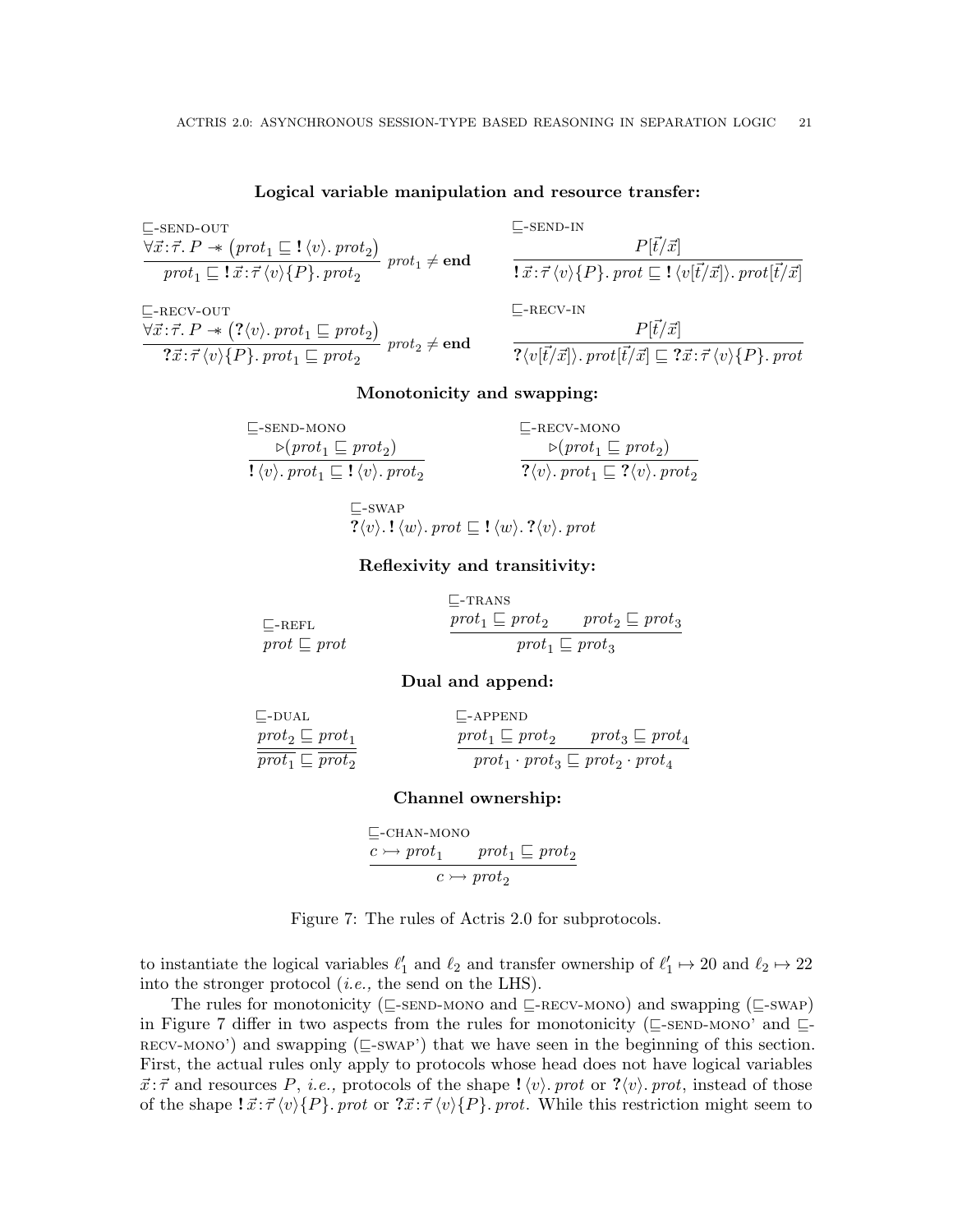make the rules more restrictive, the more general rules for monotonicity ( $\subseteq$ [-send-mono'](#page-18-1) and  $\subseteq$ [-recv-mono'](#page-18-2)) and swapping ( $\subseteq$ [-swap'](#page-18-3)) are derivable from these simpler rules. This is done using the rules for logical variable manipulation and resource transfer. Second, the actual rules for monotonicity have a later modality  $(\triangleright)$  in their premise. The later modality makes these rules stronger (by  $\triangleright$ [-intro](#page-9-8) we have that P entails  $\triangleright$  P), and thereby internalizes its coinductive nature into the Actris logic so Löbe induction can be used to prove subprotocol relations for recursive protocols (§ [3.4\)](#page-24-0).

The remaining rules in Figure [7](#page-20-0) express that the subprotocol relation is reflexive ( $\subseteq$ -REFL) and transitive ( $\subseteq$ -TRANS), as well as that the dual operation is anti-monotone ( $\subseteq$ -DUAL) and the append operation is monotone  $(\sqsubset_{\text{APPEND}})$ .

Let us consider the following subprotocol relation to provide some further insight into the expressivity of our rules, where logical variables are omitted for simplicity:

$$
\mathcal{!}\langle v \rangle \{P\}.\mathcal{?}\langle w \rangle \{Q\}.\text{prot} \sqsubseteq \mathcal{!}\langle v \rangle \{P * R\}.\mathcal{?}\langle w \rangle \{Q * R\}.\text{prot}
$$

Here we extend the protocol !  $\langle v \rangle$  {P}. ? $\langle w \rangle$  {Q}. prot with a so-called frame R, which describes resources that must be sent along with the originally expected resources  $P$ , and which are reacquired along with the resources Q that are sent back. The above subprotocol relation mimics the frame rule of separation logic ([Ht-frame](#page-9-9)), which makes it possible to apply specifications while maintaining a *frame* of resources  $R$ :

$$
\frac{\{P\} e \{w, Q\}}{\{P * R\} e \{w, Q * R\}}
$$

The frame-like subprotocol relation is proven as follows:

|                     |                                                                                                                                                       | $\mathsf{L}\text{-}\mathrm{RECV-IN}$                  |
|---------------------|-------------------------------------------------------------------------------------------------------------------------------------------------------|-------------------------------------------------------|
| $Q * R \rightarrow$ | $? \langle w \rangle$ . prot $\subseteq ? \langle w \rangle \{Q \ast R\}$ . prot                                                                      | $\mathsf{C}\text{-}\mathrm{RECV}\text{-}\mathrm{OUT}$ |
| $R \rightarrow$     | $? \langle w \rangle \{Q\}$ . prot $\subseteq ? \langle w \rangle \{Q \ast R\}$ . prot                                                                | $\sqsubseteq$ -SEND-MONO, $\triangleright$ -INTRO     |
| $R \rightarrow$     | $\{ \langle v \rangle \colon ? \langle w \rangle \} \{ Q \}$ . prot $\subseteq \{ \langle v \rangle \colon ? \langle w \rangle \} \{ Q * R \}$ . prot | $\sqsubseteq$ -SEND-IN, $\sqsubseteq$ -TRANS          |
|                     | $P * R \rightarrow \{\langle v \rangle\{P\}.\ ?\langle w \rangle\{Q\}.\ prot \sqsubseteq !\langle v \rangle.\ ?\langle w \rangle\{Q * R\}.\ prot$     | $\Box$ -SEND-OUT                                      |
|                     | $! \langle v \rangle \{P\}$ . $? \langle w \rangle \{Q\}$ . prot $\subseteq ! \langle v \rangle \{P * R\}$ . $? \langle w \rangle \{Q * R\}$ . prot   |                                                       |

We use rule  $\Box$ [-send-out](#page-20-1) to transfer P and the frame R out of the weaker protocol (*i.e.*, the send on the RHS), and then use rule  $\subseteq$ [-send-in](#page-20-3) to transfer P into the stronger protocol (*i.e.*, the send on the LHS), leaving us with a context in which we still own the frame  $R$ . We then use rule  $\subseteq$ [-send-mono](#page-20-5) to proceed with the receiving part of the protocol in a dual fashion—we use rule  $\sqsubseteq$ -RECV-OUT to transfer out Q of the stronger protocol (*i.e.*, the receive on the LHS), and use rule  $\sqsubseteq$ [-recv-in](#page-20-4) to transfer Q and the frame R into the weaker protocol (i.e., the receive on the RHS).

<span id="page-21-0"></span>3.2. Swapping. Subprotocols make it possible to verify message-passing programs whose order of sends and receives does not match up w.r.t. duality. As an example of such a program, let us consider the mapper service and client in Figure [8.](#page-22-0) The service mapper service is a loop, which iteratively receives an element, maps a function over that element, and sends the resulting value back. Conversely, the client mapper client sends all of the elements of the list l up front, and only requests the mapped results back once all elements have been sent. Since the former interleaves the sends and receives, while the latter does not, the dependent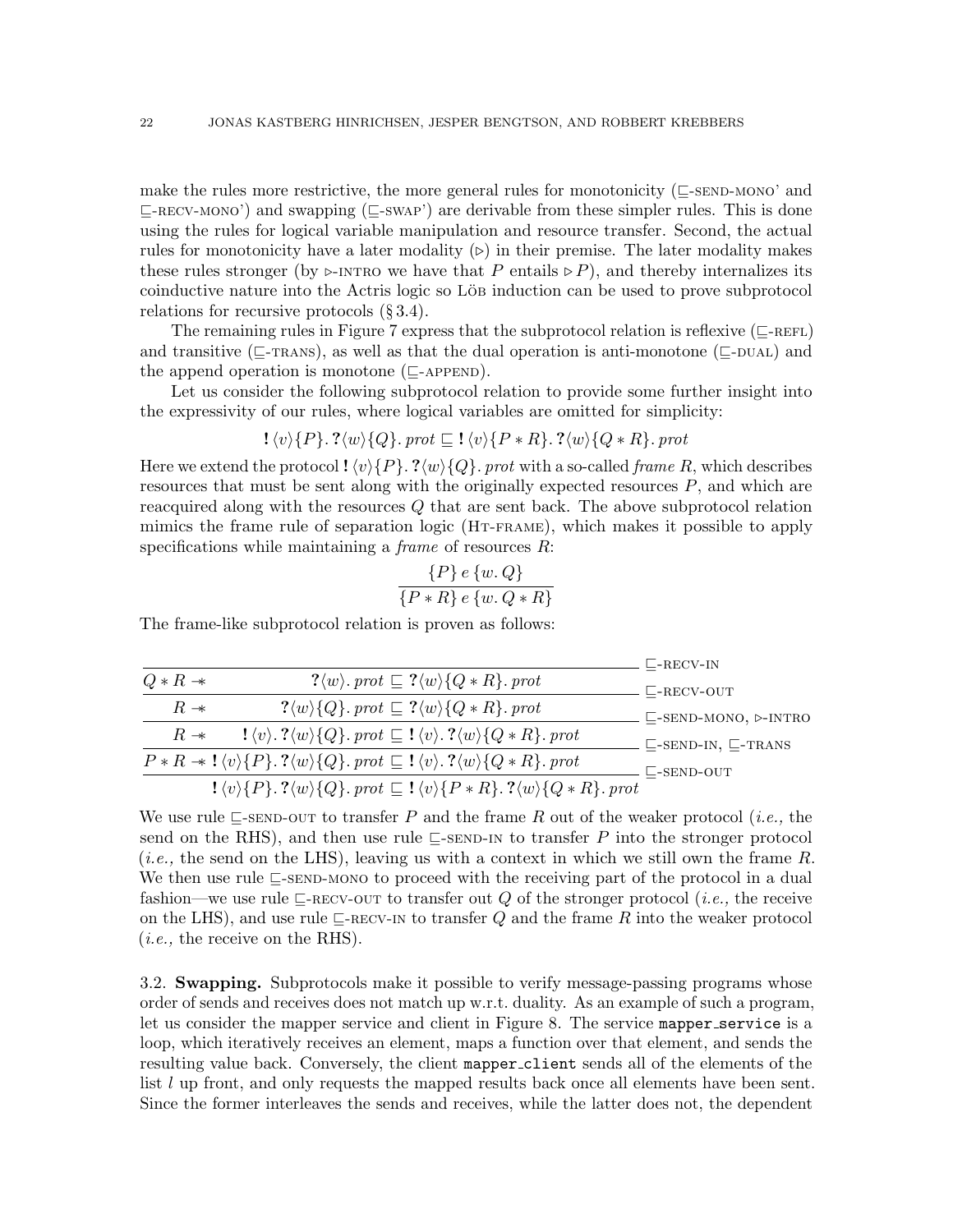```
mapper service f_v c \triangleqbranch c with
    left \Rightarrow send (f_v (recv c));
              mapper service f_v c| right \Rightarrow ()
  end
                                                mapper_client f_v l \triangleqlet c = start (mapper_service f_v) in
                                                   let n = |l| in
                                                   send_all c l; recvN c l n;
                                                   select c right;
```
<span id="page-22-0"></span>Figure 8: A mapper service whose verification relies on swapping (the code for the functions send\_all and recvN has been elided).

separation protocols for the service and client cannot be dual of each other. However, the communication between the service and client is in fact safe as messages are buffered. We now show that using subprotocols we can prove that this is indeed the case. We define the protocol based on the interleaved communication:

mapper\_prot  $(I_T : T \to \text{Val} \to \text{iProp})$   $(I_U : U \to \text{Val} \to \text{iProp})$   $(f : T \to U) \triangleq$  $\mu(rec: \mathsf{iProb}()$ .  $(\mathbf{l}(x : T) (v : \mathsf{Val}) \langle v \rangle \{I_T x v\}$ . ? $(w : \mathsf{Val}) \langle w \rangle \{I_U (f x) w\}$ . rec)  $\oplus$  end

The protocol is parameterised by representation predicates  $I_T$  and  $I_U$  that relate languagelevel values to elements of type T and U in the Iris/Actris logic, and a function  $f: T \to U$ in Iris/Actris that specifies the behaviour of the language-level function  $f_v$ . The connection between f and  $f_v$  is formalised as:

$$
\begin{array}{l} \text{f\_spec}(I_T: T \to \text{Val} \to \text{iProp}) \ (I_U: U \to \text{Val} \to \text{iProp}) \ (f: T \to U) \ (f_\mathsf{v}: \text{Val}) \triangleq \\ \forall x \, v. \ \{I_T \ x \ v \} \, f_\mathsf{v} \ v \ \{w.\ I_U \ (f \ x) \ w \} \end{array}
$$

Since mapper prot describes an interleaved sequence of transactions, mapper service can be readily verified against the protocol mapper prot using just the symbolic execution rules from  $\S 2$ . However, to verify mapper client against the protocol mapper prot, we need to weaken the protocol using Actris's rules for subprotocols. Given a list of  $n$  elements, the subprotocol relation (together with an intermediate step) that describes this weakening is:

mapper-prot 
$$
I_T I_U f
$$
  
\n
$$
\subseteq !\langle \text{left}\rangle .!(x_1:T) (v_1:\text{Val}) \langle v_1\rangle \{I_T x_1 v_1\}.
$$
 *n* times  $\mu$ -UNFOLD and  
\n
$$
?(y_1:U) \langle y_1\rangle \{I_U (f x_1) y_1\}...
$$
 *n* times  $\mu$ -UNFOLD and  
\nweaken  $\oplus$  into  $!(\text{left})$   
\n
$$
!(\text{left}\rangle .!(x_n:T) (v_n:\text{Val}) \langle v_n\rangle \{I_T x_n v_n\}.
$$
  
\n
$$
?(y_n:U) \langle y_n\rangle \{I_U (f x_n) y_n\}.
$$
  
\n
$$
?([\text{left}\rangle .!(x_1:T) (v_1:\text{Val}) \langle v_1\rangle \{I_T x_1 v_1\} ...
$$
 *n* times  $\sqsubseteq$ -swap'  
\n
$$
!(\text{left}\rangle .!(x_n:T) (v_n:\text{Val}) \langle v_n\rangle \{I_T x_n v_n\}.
$$
  
\n
$$
?(y_1:U) \langle y_1\rangle \{I_U (f x_1) y_1\} ...
$$
  
\n
$$
?(y_n:U) \langle y_n\rangle \{I_U (f x_n) y_n\}.
$$
  
\n
$$
?m = \text{maxper-prot } I_T I_U f
$$

Both steps are proven by induction on  $n$ . In the first step, we unfold the recursive protocol n times using  $\mu$ [-unfold](#page-9-1) and the derived rule  $(\text{prot}_1 \oplus \text{prot}_2) \sqsubseteq ! \langle \texttt{left} \rangle$ .  $\text{prot}_1$  to weaken the choices. Recall from §[2.5](#page-13-3) that  $\oplus$  is defined in terms of the send protocol (!), allowing us to prove  $(\text{prot}_1 \oplus \text{prot}_2) \sqsubseteq ! \langle \text{left} \rangle \ldotp \text{prot}_1 \text{ using } \sqsubseteq \text{-sem}$ -out and  $\sqsubseteq \text{-sem}$ -N. The second step involves swapping all sends ahead of the receives using the rule  $\sqsubseteq$ [-swap'](#page-18-3).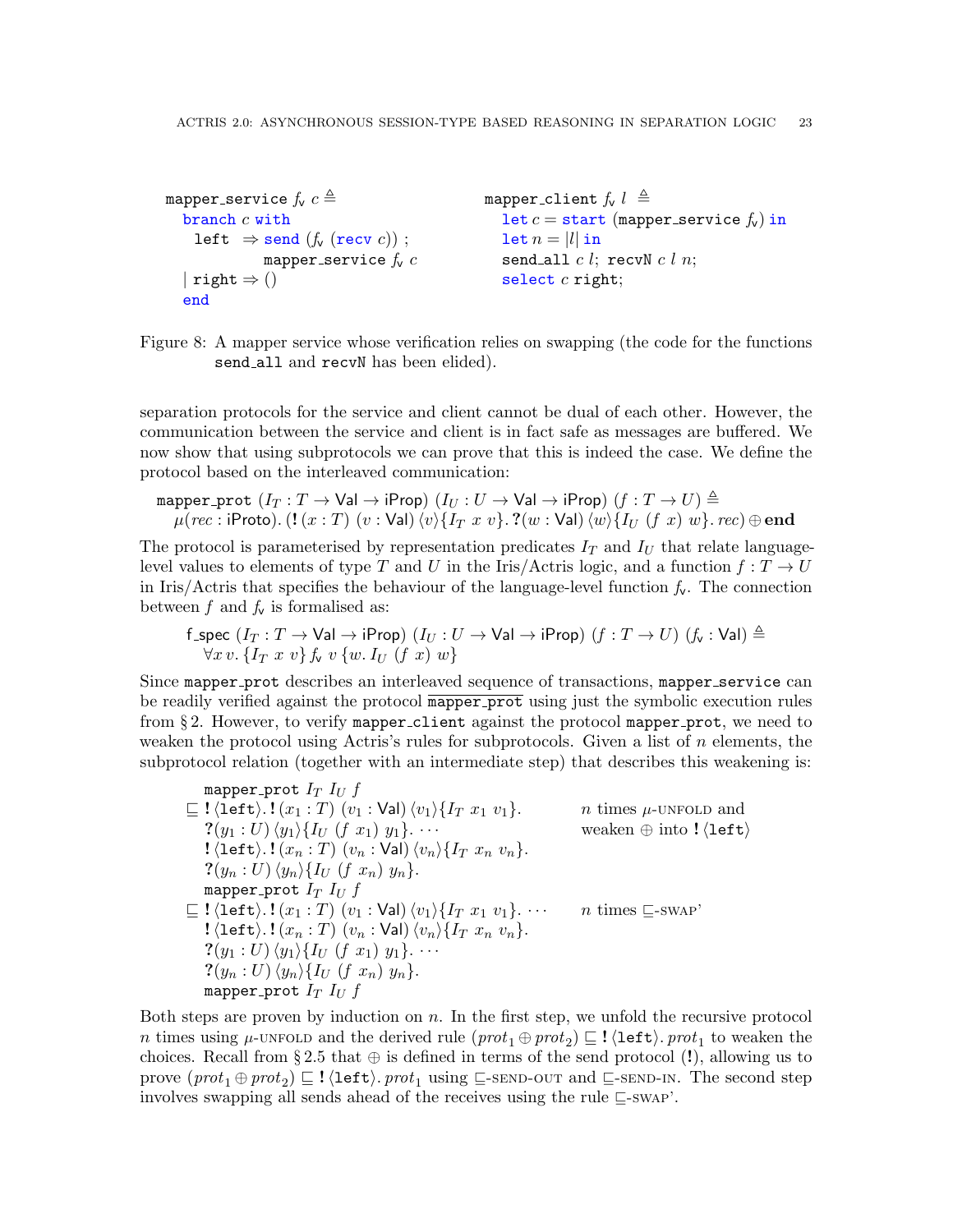```
list_rev_service c \triangleqlet \ell = recv c in list rev \ell; send ()
                                                   list_rev_client \ell \triangleqlet c = start list\_rev\_service insend c \ell; recv c
```
<span id="page-23-1"></span>Figure 9: A list reversing service (the code for the function list rev has been elided).

The weakened protocol that we have obtained follows the behaviour of the client, making its verification straightforward using Actris's rules for symbolic execution. Concretely, we prove the following specifications for the service and the client:

$$
\begin{array}{ll}\n\{\text{f\_spec } I_T \ I_U \ f \ f_v \ *\ c \rightarrow \text{mapper\_prot } I_T \ I_U \ f \cdot \text{prot}\} & \{\text{f\_spec } I_T \ I_U \ f \ f_v \ *\ \ell \stackrel{\text{int}}{\mapsto} I_T \ \vec{x}\} \\
\text{mapper\_stervice } f_v \ c \\
\{c \rightarrow \text{prot}\} & \{\ell \stackrel{\text{int}}{\mapsto} I_U \ \text{map } f \ \vec{x}\}\n\end{array}
$$

<span id="page-23-0"></span>3.3. Minimal protocols. An essential feature of separation logic is the ability to assign strong and minimal specifications to libraries, so that each library can be verified once against its specification, which in turn can be used to verify as many client programs as possible. To achieve a similar goal for message-passing programs we would like to assign strong and minimal protocols to services, so that each service can be verified once against its protocol, which in turn can be used to verify as many clients as possible. One of the key ingredients of separation logic to allow for such specifications is the frame rule ([Ht-frame](#page-9-9)). In § [3.1](#page-18-0) we showed that subprotocols allow framing in protocols. In this section we give a detailed example of framing in protocols by considering the service list rev service in Figure [9,](#page-23-1) which receives a linked list, reverses it, and sends it back.

To specify this service, we could use a protocol similar to the sorting service in § [2.3,](#page-11-0) defined in terms of the representation predicate  $\ell \stackrel{\text{def}}{\mapsto} I_T \vec{x}$  for linked lists:

$$
\mathsf{list\_rev\_prot}_{I_T} \triangleq \mathbf{!}\ (\ell:\mathsf{Loc})(\vec{x}:\mathsf{List}\ T)\ \langle \ell \rangle \big\{\ell \stackrel{\text{\tiny{def}}}{\mapsto}_{I_T} \vec{x}\big\}.\ \mathsf{?}\langle ()\rangle \big\{\ell \stackrel{\text{\tiny{def}}}{\mapsto}_{I_T} \mathsf{reverse}\ \vec{x}\big\}.\ \mathbf{end}
$$

Although it is possible to verify the service against the protocol list\_rev\_prot<sub> $I_T$ </sub>, that approach is not quite satisfactory. Unlike the sorting service, the reversal service does not access the list elements, but only changes the structure of the list. Hence, there is no need to keep track of the ownership of the elements through the predicate  $I_T$ . A self-contained and minimal protocol for this service would instead be the following:

 ${\sf list\_rev\_prot} \triangleq {\sf !\ } (\ell : {\sf Loc})(\vec v : {\sf List~Val}) \: \langle \ell \rangle \big\{ \ell \stackrel{\scriptscriptstyle{\sf list}}{\mapsto} \vec v \big\} . \; ? \langle () \rangle \big\{ \ell \stackrel{\scriptscriptstyle{\sf list}}{\mapsto} {\sf reverse} \; \vec v \big\} . \; {\bf end}$ 

Here,  $\ell \stackrel{\text{def}}{\mapsto} \vec{v}$  is a version of the list representation predicate that does not keep track of the resources of the elements, but only describes the structure of the list. It is defined as:

$$
\ell \stackrel{\text{\tiny{def}}}{\mapsto} \vec{v} \triangleq \begin{cases} \ell \mapsto \text{\rm{inl}} \ () & \text{\rm{if}} \ \vec{v} = \epsilon \\ \exists \ell_2, \ell \mapsto \text{\rm{inr}} \ (v_1, \ell_2) * \ell_2 \stackrel{\text{\tiny{def}}}{\mapsto} \vec{v}_2 & \text{\rm{if}} \ \vec{v} = [v_1] \cdot \vec{v}_2 \end{cases}
$$

Once we have verified the service against the minimal protocol, a client might still want to interact with the list reversal service through the protocol list\_rev\_prot<sub>I<sub>T</sub></sub>. This can be achieved by proving the subprotocol relation list\_rev\_prot  $\sqsubseteq$  list\_rev\_prot<sub>IT</sub>. To do so, we first establish a relation between the two versions of the list representation predicate:

<span id="page-23-2"></span>
$$
\ell \stackrel{\text{dist}}{\mapsto} I_T \ \vec{x} \ \ast \ast \ \left( \exists \vec{v} \ldotp \ell \stackrel{\text{dist}}{\mapsto} \vec{v} \ast \bigstar_{(x,v) \in (\vec{x},\vec{v})} I_T \ x \ v \right) \tag{LIST-REL}
$$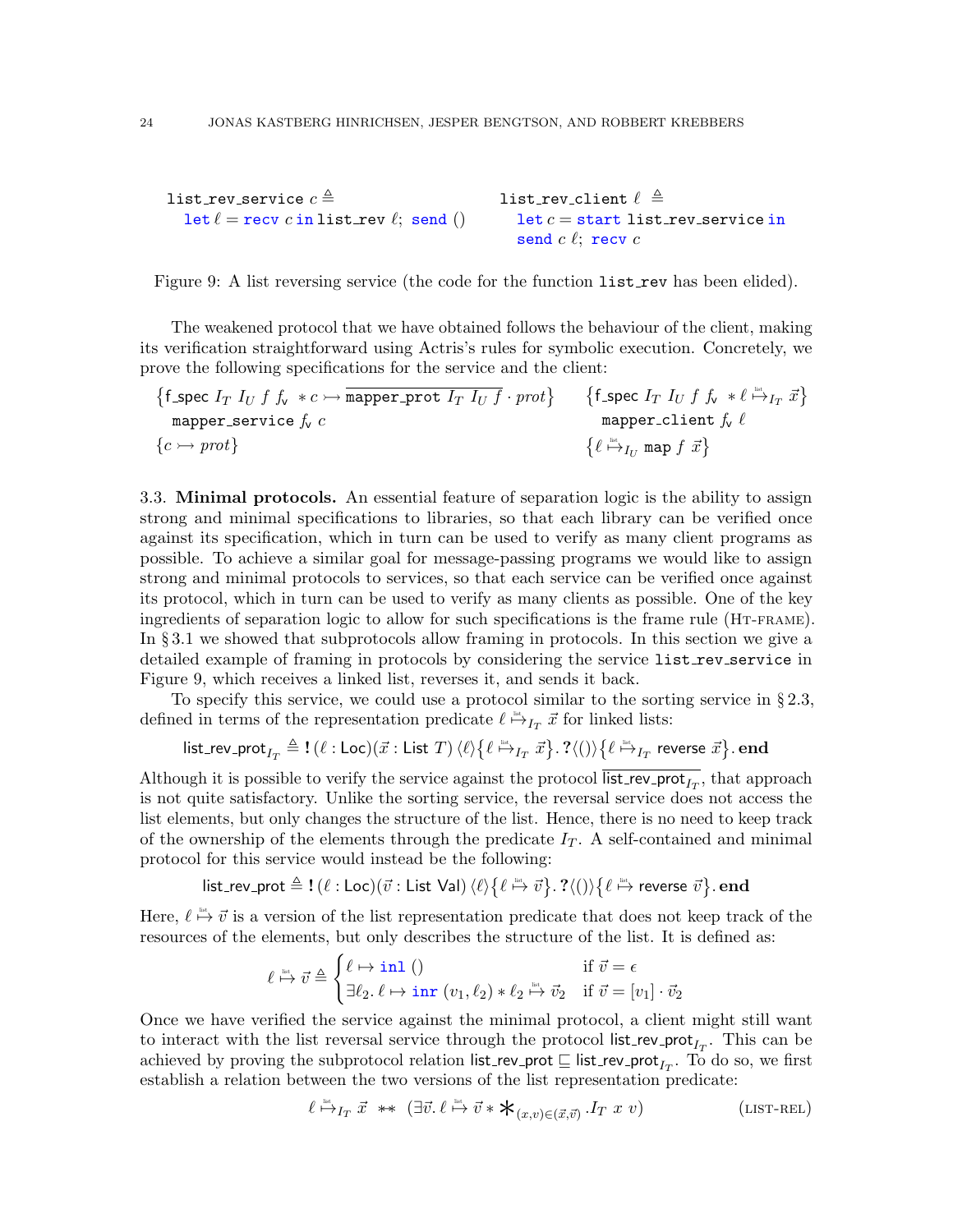Here,  $\mathbf{\dot{X}}_{(x,v)\in(\vec{x},\vec{v})}$  is the pair-wise iterated separation conjuction over two lists of equal length, and ∗−∗ is a bi-directional separation implication. The above result thus states that  $\ell \stackrel{\text{list}}{\mapsto} I_T \vec{x}$  can be split into two parts, ownership of the links of the list  $\ell \stackrel{\text{list}}{\mapsto} \vec{v}$ , and a range of interpretation predicates  $I_T$  for each element of the list, and *vice versa*. With this result at hand, the proof of the desired subprotocol relation is carried out as follows:

$$
\begin{array}{rl} & \text{list\_rev\_prot} \\ = & \text{!} \ (\ell : \text{Loc})(\vec{v} : \text{List Val}) \ \langle \ell \rangle \big\{ \ell \stackrel{\text{\tiny{int}}}{\mapsto} \vec{v} \big\} . \ ? \langle () \rangle \big\{ \ell \stackrel{\text{\tiny{int}}}{\mapsto} \text{reverse $\vec{v}$} \big\} . \ \textbf{end} \\ \sqsubseteq & \text{!} \ (\ell : \text{Loc})(\vec{v} : \text{List Val}) (\vec{x} : \text{List $T$}) \ \langle \ell \rangle \Big\{ \ell \stackrel{\text{\tiny{int}}}{\mapsto} \vec{v} * \bigstar_{(x,v) \in (\vec{x},\vec{v})} . I_T \ x \ v \Big\} . \\ & \text{?} \langle () \big\{ \ell \stackrel{\text{\tiny{int}}}{\mapsto} (\text{reverse $\vec{v}$}) * \bigstar_{(x,v) \in (\vec{x},\vec{v})} . I_T \ x \ v \Big\} . \ \textbf{end} \\ \sqsubseteq & \text{!} \ (\ell : \text{Loc})(\vec{x} : \text{List $T$}) \ \langle \ell \rangle \big\{ \ell \stackrel{\text{\tiny{int}}}{\mapsto}_{I_T} \vec{x} \big\} . \ ? \langle () \big\rangle \big\{ \ell \stackrel{\text{\tiny{int}}}{\mapsto}_{I_T} \ \text{reverse $\vec{x}$} \big\} . \ \textbf{end} \\ = & \text{list\_rev\_prot}_{I_T} \end{array}
$$

We first frame the range of interpretation predicates owned by the list  $\mathcal{F}_{(x,v)\in (\vec{x},\vec{v})}$ . IT x v, using an approach similar to the frame example in  $\S 3.1$ , and then use LIST-REL to combine it with  $\ell \overset{\text{list}}{\mapsto} \vec{v}$  and  $\ell \overset{\text{list}}{\mapsto}$  reverse  $\vec{v}$  for the sending and receiving step, to turn them into  $\ell \overset{\text{list}}{\mapsto} _{I_T} \vec{x}$ and  $\ell \stackrel{\text{def}}{\mapsto}_{I_T}$  reverse  $\vec{x}$ , respectively. Note that the logical variable  $\vec{v}$  is changed into  $\vec{x}$ , using the subprotocol rules for logical variable manipulation. With this subprotocol relation at hand, it is possible to prove the following specifications for the service and client:

> ${c \rightarrow \text{list\_rev\_prot} \cdot \text{prot}}$ list\_rev\_service  $c$  $\{c \rightarrow \text{prot}\}\$  $\left\{\ell \stackrel{\mbox{\tiny\rm{list}}}{\mapsto}_{I_T} \vec{x}\right\}$ list\_rev\_client  $\ell$  $\{ \ell \stackrel{\text{\tiny{list}}}{\mapsto} _{I_T}$  reverse  $\vec{x} \}$

<span id="page-24-0"></span>3.4. Subprotocols and recursion. We conclude this section by showing how subprotocol relations involving recursive protocols can be proved using Löb induction. Recall from  $\S 2$  $\S 2$ that the principle of Löbe induction is as follows:

$$
(\triangleright P \Rightarrow P) \Rightarrow P
$$

By letting P to be  $prot_1 \sqsubseteq prot_2$ , this means that we can prove  $prot_1 \sqsubseteq prot_2$  under the assumption of the induction hypothesis  $\triangleright(prot_1 \sqsubseteq prot_2)$ . The later modality ( $\triangleright$ ) ensures that we do not immediately use the induction hypothesis, but first apply the monotonicity rule for send ( $\subseteq$ [-send-mono](#page-20-5)) or receive ( $\subseteq$ [-recv-mono](#page-20-6)), which is done typically after unfolding the recursion operator using  $\mu$ -UNFOLD. The monotonicity rules  $\sqsubseteq$ -SEND-MONO or  $\sqsubseteq$ -RECV-MONO contain a later modality  $(\triangleright)$  in their premise, which makes it possible to strip off the later of the induction hypotheses (by monotonicity of  $\triangleright$ ).

Our approach for proving subprotocol relations using Löb induction is similar to the approach of [Brandt and Henglein](#page-52-4) [\[1998\]](#page-52-4) for proving subtyping relations for recursive types using coinduction. [Brandt and Henglein](#page-52-4) [\[1998\]](#page-52-4) however have a syntactic restriction on proofs to ensure that the induction hypothesis is not used immediately  $(i.e.,$  is used in a *contractive* fashion), while we use the later modality  $(\triangleright)$  of Iris to achieve that.

To demonstrate how our approach works, we prove  $prot_1 \sqsubseteq prot_2$ , where:

$$
prot_1 \triangleq \mu (rec: \text{iProb}).\text{ (list\_rev\_prot } \cdot rec) \oplus \textbf{end}\\ prot_2 \triangleq \mu (rec: \text{iProb}).\text{ (list\_rev\_prot}_{I_T} \cdot rec) \oplus \textbf{end}
$$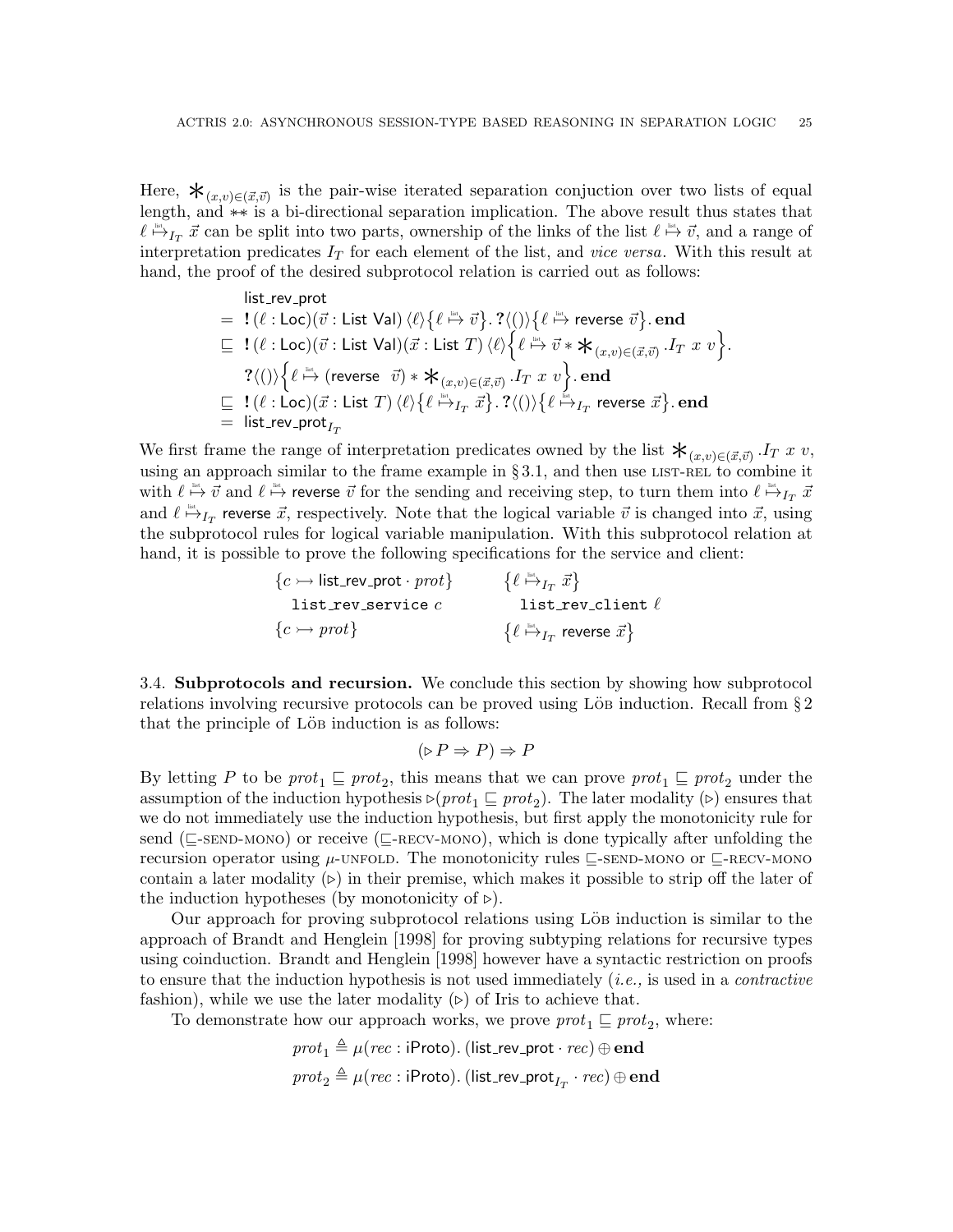Here, list\_rev\_prot and list\_rev\_prot $_{I_T}$  are the protocols from §[3.3,](#page-23-0) for which we already proved list\_rev\_prot  $\sqsubseteq$  list\_rev\_prot $_{I_T}.$  The proof is as follows:

| $prot_1 \sqsubseteq prot_2 \rightarrow$                                             | $prot_1 \sqsubseteq prot_2$                                                                                                                                | $\subseteq$ -APPEND, $(*)$ |
|-------------------------------------------------------------------------------------|------------------------------------------------------------------------------------------------------------------------------------------------------------|----------------------------|
| $prot_1 \sqsubseteq prot_2 \rightarrow$                                             | list_rev_prot $\cdot$ prot <sub>1</sub> $\sqsubseteq$ list_rev_prot <sub>I<sub>T</sub></sub> $\cdot$ prot <sub>2</sub> $\geq$ mono                         |                            |
| $\triangleright$ (prot <sub>1</sub> $\sqsubseteq$ prot <sub>2</sub> ) $\rightarrow$ | $\overline{\triangleright}$ (list_rev_prot · $prot_1 \sqsubseteq$ list_rev_prot <sub><math>I_T</math></sub> · $prot_2)$ $\oplus$ mono, $\sqsubseteq$ -REFL |                            |
|                                                                                     | $\triangleright(prot_1 \sqsubseteq prot_2) \rightarrow$ (list_rev_prot · prot <sub>1</sub> ) $\oplus$ end $\sqsubseteq$                                    |                            |
|                                                                                     | $(\textsf{list\_rev\_prot}_{I_T} \cdot \textit{prot}_2) \oplus \textbf{end}$                                                                               | $\mu$ -UNFOLD              |
| $\triangleright$ (prot <sub>1</sub> $\sqsubseteq$ prot <sub>2</sub> ) $\rightarrow$ | $prot_1 \sqsubseteq prot_2$                                                                                                                                | LÖB                        |
|                                                                                     | $prot_1 \sqsubseteq prot_2$                                                                                                                                |                            |

The proof starts with rule Löb and unfolding the recursive types. We then proceed with monotonicity of  $\oplus$ , *i.e.*,  $\triangleright(prot_1 \sqsubseteq prot_2 \wedge prot_3 \sqsubseteq prot_4) \rightarrow (prot_1 \oplus prot_3) \sqsubseteq (prot_2 \oplus prot_4)$ , which itself follows from  $\subseteq$ [-send-mono](#page-20-5) since selection  $(\oplus)$  is defined in terms of send (!). In step  $(*)$ , we use list\_rev\_prot  $\sqsubseteq$  list\_rev\_prot<sub>IT</sub>, which we proved in §[3.3.](#page-23-0)

While the protocols in the prior examples are similar in structure, our approach scales to protocols for which that is not the case. For example, consider  $prot_1 \sqsubseteq prot_2$ , where:

$$
prot_1 \triangleq \mu (rec : \text{iProto}). \cdot \{ (x : \mathbb{Z}) \langle x \rangle \cdot ? \langle x + 2 \rangle \cdot rec
$$

$$
prot_2 \triangleq \mu (rec : \text{iProto}). \cdot \{ (x : \mathbb{Z}) \langle x \rangle \cdot ? \langle y : \mathbb{Z} \rangle \langle y \rangle \cdot ? \langle x + 2 \rangle \cdot ? \langle y + 2 \rangle \cdot rec
$$

Intuitively, these protocols are related, as we can unfold the body of  $prot_1$  twice, the body of  $prot_2$  once, and swap the second receive over the first send. The proof is as follows:

| $prot_1 \sqsubseteq prot_2 \rightarrow$                                             |                                                                                                                                                                                                                                        |                                            |                                                    |
|-------------------------------------------------------------------------------------|----------------------------------------------------------------------------------------------------------------------------------------------------------------------------------------------------------------------------------------|--------------------------------------------|----------------------------------------------------|
| $prot_1 \sqsubseteq prot_2 \rightarrow$                                             | $? \langle x+2 \rangle$ . $? \langle y+2 \rangle$ . prot <sub>1</sub> $\sqsubseteq$                                                                                                                                                    |                                            |                                                    |
|                                                                                     | $\langle x+2\rangle$ . $\langle y+2\rangle$ . prot <sub>2</sub>                                                                                                                                                                        |                                            | $\sqsubseteq$ -SEND-MONO', $\triangleright$ -INTRO |
| $prot_1 \sqsubseteq prot_2 \rightarrow$                                             | $\{y \langle y \rangle \cdot \mathcal{X} \langle x+2 \rangle \cdot \mathcal{X} \langle y+2 \rangle \cdot \text{prot}_1 \sqsubseteq$                                                                                                    |                                            |                                                    |
|                                                                                     | $\langle y \rangle \langle y \rangle$ , $\langle x+2 \rangle$ , $\langle y+2 \rangle$ , prot <sub>2</sub>                                                                                                                              |                                            | $\sqsubseteq$ -SWAP', $\sqsubseteq$ -TRANS         |
| $prot_1 \sqsubseteq prot_2 \rightarrow$                                             | $? \langle x+2 \rangle$ .! $y \langle y \rangle$ .? $\langle y+2 \rangle$ . prot <sub>1</sub> $\sqsubseteq$                                                                                                                            |                                            |                                                    |
|                                                                                     | $\langle y \rangle \langle y \rangle$ . $\langle x+2 \rangle$ . $\langle y+2 \rangle$ . prot <sub>2</sub>                                                                                                                              |                                            | $\triangleright$ mono                              |
| $\triangleright$ (prot <sub>1</sub> $\sqsubseteq$ prot <sub>2</sub> ) $\rightarrow$ | $\triangleright$ (? $\langle x+2 \rangle$ .! $y \langle y \rangle$ .? $\langle y+2 \rangle$ . prot <sub>1</sub> $\sqsubseteq$                                                                                                          |                                            |                                                    |
|                                                                                     | $\langle y \rangle \langle y \rangle$ , $\langle x+2 \rangle$ , $\langle y+2 \rangle$ , prot <sub>2</sub> )                                                                                                                            |                                            | $\Box$ -SEND-MONO'                                 |
|                                                                                     | $\triangleright$ $(\text{prot}_1 \sqsubseteq \text{prot}_2) \rightarrow \mathbf{l} \times \langle x \rangle$ . $? \langle x+2 \rangle$ . $\mathbf{l} \times \langle y \rangle$ . $? \langle y+2 \rangle$ . $\text{prot}_1 \sqsubseteq$ |                                            |                                                    |
|                                                                                     | $\{x \langle x \rangle \cdot \} y \langle y \rangle \cdot \frac{2}{x+2} \cdot \frac{2}{y+2} \cdot \text{prot}_2$                                                                                                                       |                                            | $\mu$ -UNFOLD                                      |
| $\triangleright$ (prot <sub>1</sub> $\sqsubseteq$ prot <sub>2</sub> ) $\rightarrow$ |                                                                                                                                                                                                                                        | $prot_1 \sqsubseteq prot_2$ <sub>LÖB</sub> |                                                    |
|                                                                                     |                                                                                                                                                                                                                                        | $prot_1 \sqsubseteq prot_2$                |                                                    |
|                                                                                     |                                                                                                                                                                                                                                        |                                            |                                                    |

After we use  $\subseteq$ [-send-mono'](#page-18-1) for the first time, we strip off the later of the induction hypothesis  $\triangleright(prot_1 \sqsubseteq prot_2)$ . Subsequently, when we use  $\sqsubseteq$ [-send-mono'](#page-18-1) and  $\sqsubseteq$ [-recv-mono](#page-20-6), there are no more laters to strip. We therefore introduce the later using  $\triangleright$ -INTRO before applying the appropriate monotonicity rule.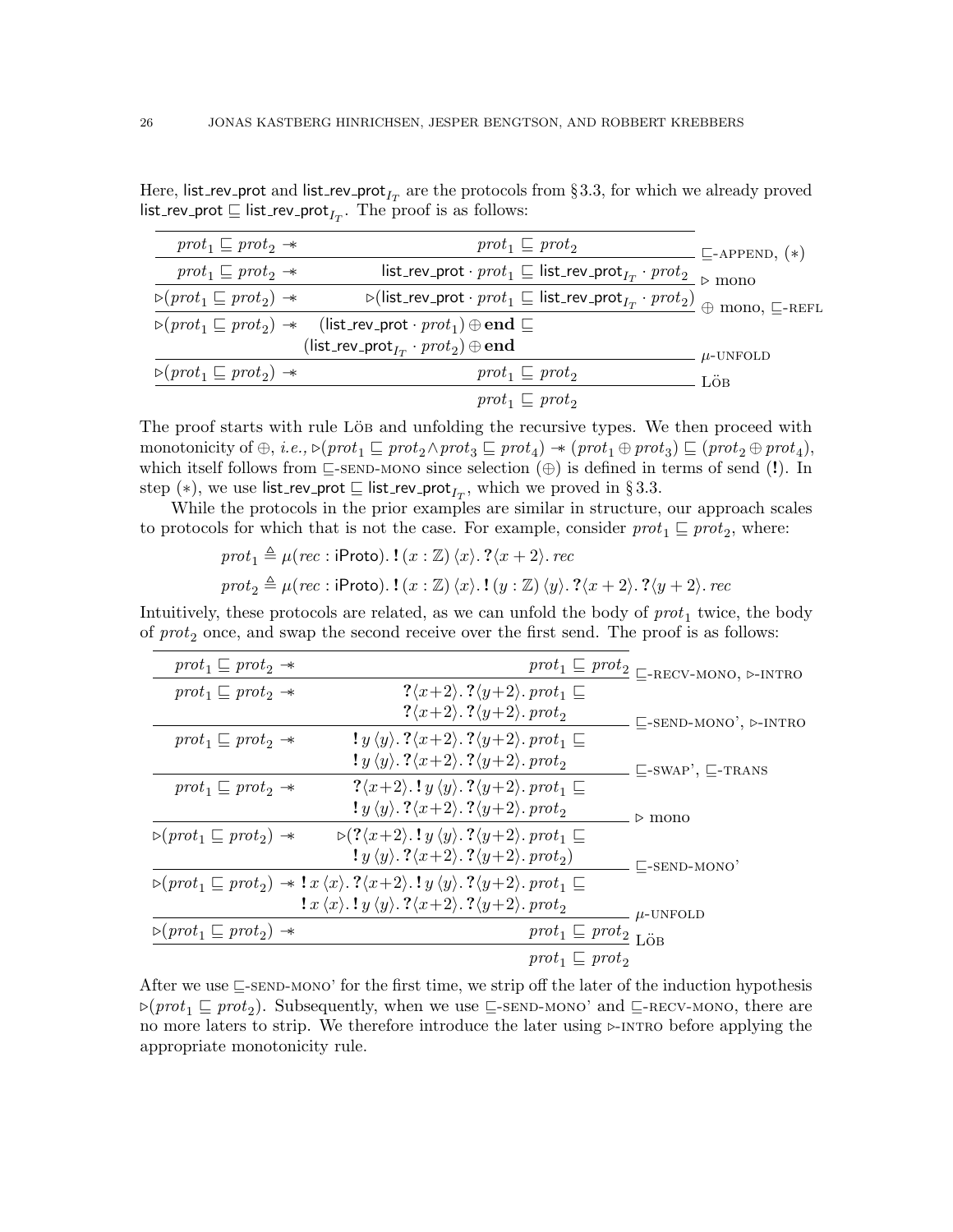| $\{R\}$ new_lock () $\{lk$ is lock $lk$ $R\}$                      | $(HT-NEW-LOCK)$  |
|--------------------------------------------------------------------|------------------|
| $\{$ is_lock $lk R\}$ acquire $lk \{R\}$                           | $(HT-ACQUIRE)$   |
| $\{\textsf{is-lock }lk \ R * R\}$ release $lk \ \{\textsf{True}\}$ | $(HT-RELEASE)$   |
| is_lock $lk R \rightarrow$ is_lock $lk R *$ is_lock $lk R$         | $(L$ OCK-DUP $)$ |

<span id="page-26-6"></span><span id="page-26-5"></span><span id="page-26-4"></span><span id="page-26-3"></span><span id="page-26-2"></span>Figure 10: The rules Actris inherits from Iris for locks.

prog lock  $\triangleq$  let  $c =$  start  $(\lambda c.$  let  $lk =$  new lock  $()$  in fork {acquire  $lk$ ; send  $c$  21; release  $lk$ }; acquire  $lk$ ; send  $c$  21; release  $lk$ ) in recv  $c$  + recv  $c$ 

<span id="page-26-7"></span>Figure 11: A sample program that combines locks and channels to achieve manifest sharing.

#### 4. Manifest sharing via locks

<span id="page-26-0"></span>Since dependent separation protocols and the connective  $c \rightarrow$  prot for ownership of protocols are first-class objects of the Actris logic, they can be used like any other logical connective. This means that protocols can be combined with any other mechanism that Actris inherits from Iris. In particular, they can be combined with Iris's generic invariant and ghost state mechanism, and can be used in combination with Iris's abstractions for reasoning about other concurrency connectives like locks, barriers, lock-free data structures, etc.

In this section we demonstrate how dependent separation protocols can be combined with lock-based concurrency. This combination allows us to prove functional correctness of programs that make use of the notion of manifest sharing [\[Balzer and Pfenning 2017;](#page-52-7) [Balzer](#page-52-8) [et al.](#page-52-8) [2019\]](#page-52-8), where channel endpoints are shared between multiple parties. Instead of having to extend Actris, we make use of locks and ghost state that Actris readily inherits from Iris. We present the basic idea with a simple introductory example of sharing a channel endpoint between two parties  $(\S 4.1)$  $(\S 4.1)$ . We then consider a more challenging example of a distributed load-balancing mapper (§ [4.2\)](#page-28-0).

<span id="page-26-1"></span>4.1. Locks and ghost state. Using the language from §[2.1](#page-8-1) it is possible to implement locks using a spin lock, ticket lock, or a more sophisticated implementation. For the purpose of this paper, we abstract over the concrete implementation and assume that we have operations new lock, acquire and release that satisfy the common separation logic specifications for locks as shown in Figure [10.](#page-26-2)

The new lock () operation creates a new lock, which can be thought of as a mutex. The operation acquire  $lk$  will atomically take the lock or block in the case the lock is already taken, and release  $lk$  releases the lock so that it may be acquired by other threads. The specifications in Figure [10](#page-26-2) make use of the representation predicate is lock lk R, which expresses that a lock  $lk$  guards the resources described by the proposition  $R$ . When creating a new lock one has to give up ownership of  $R$ , and in turn, obtains the representation predicate is lock lk R (HT-NEW-LOCK). The representation predicate can then be freely duplicated so it can be shared between multiple threads (Lock-DUP). When entering a critical section using acquire lk, a thread gets exclusive ownership of R (HT-ACQUIRE), which has to be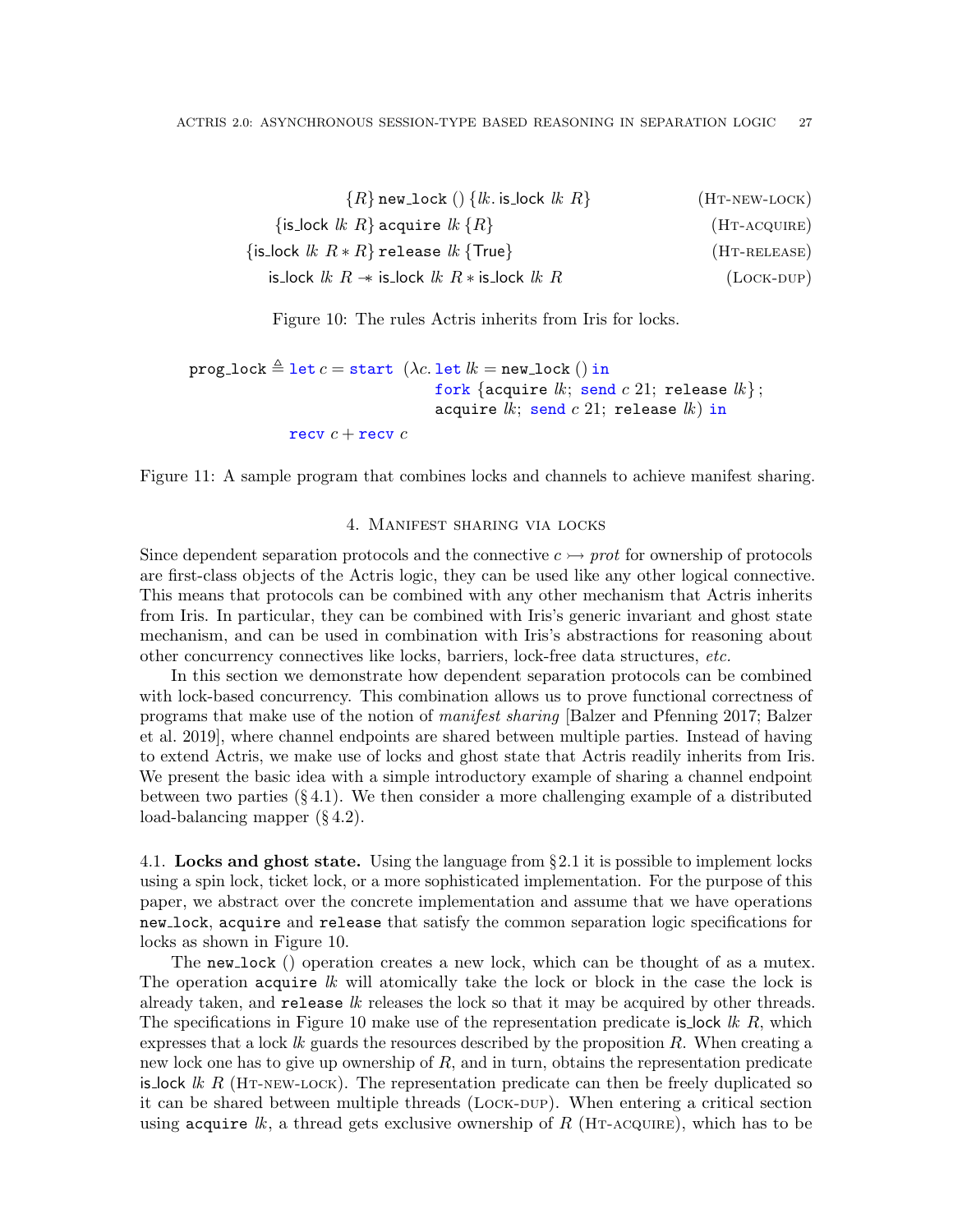<span id="page-27-2"></span><span id="page-27-1"></span>
$$
\text{True} \Rrightarrow \exists \gamma \text{. } \text{auth}_{\gamma} \, 0 \tag{AUTH-INIT}
$$
\n
$$
\text{auth}_{\gamma} \, n \Rrightarrow \text{contrib}_{\gamma} * \text{auth}_{\gamma} \, (1 + n) \tag{AUTH-ALLOC}
$$
\n
$$
\text{auth}_{\gamma} \, (1 + n) * \text{contrib}_{\gamma} \Rrightarrow \text{auth}_{\gamma} \, n
$$
\n
$$
\text{auth}_{\gamma} \, n * \text{contrib}_{\gamma} \Rightarrow n > 0 \tag{AUTH-ONTRB-POS}
$$

<span id="page-27-4"></span><span id="page-27-3"></span><span id="page-27-0"></span>

given up when releasing the lock using release  $lk$  (HT-RELEASE). The resources R that are protected by the lock are therefore invariant in-between any of the critical sections.

To show how locks can be used, consider the program in Figure [11,](#page-26-7) which uses a lock to share a channel endpoint between two threads, that each send 21 to the main thread. The following dependent protocol, where  $n$  denotes the number of messages that should be exchanged, captures the expected interaction from the point of view of the main thread:

lock prot  $\triangleq \mu(rec : \mathbb{N} \to \text{iProb}).$   $\lambda n.$  if  $(n = 0)$  then end else ? $\langle 21 \rangle$ . rec  $(n - 1)$ 

Since  $c \rightarrow \overline{\text{lock}}$  prot n is an exclusive resource, we need a lock to share it between the threads that send 21. For this we will use the following lock invariant:

is lock 
$$
lk
$$
 ( $\exists n$ .  $\text{auth}_{\gamma} n * c \rightarrow \text{lock\_prot } n$ )

The natural number  $n$  is existentially quantified since it changes over time depending on the values that are sent. To tie the number  $n$  to the number of contributions made by the threads that share the channel endpoint, we make use of the connectives  $\text{auth}_{\gamma} n$  and contrib<sub>γ</sub>, which are defined using Iris's "ghost theory" mechanism for "user-defined" ghost state [\[Jung et al. 2015,](#page-53-1) [2018b\]](#page-53-3).

The auth<sub> $\gamma$ </sub> n fragment can be thought of as an authority that keeps track of the number of ongoing contributions n, while each contrib<sub>γ</sub> is a token that witnesses that a contribution is still in progress. These concepts are made precise by the rules in Figure [12.](#page-27-0) The rule AUTH-INIT expresses that an authority  $\text{auth}_{\gamma}$  0 can always be created, which is given some fresh ghost identifier  $\gamma$ . Using the rules AUTH-ALLOC and AUTH-DEALLOC, one can allocate and deallocate tokens contrib<sub>γ</sub> as long as the count n of ongoing contributions in auth<sub>γ</sub> n is updated accordingly. The rule AUTH-CONTRIB-POS expresses that ownership of a token contrib<sub>γ</sub> implies that the count n of auth<sub>γ</sub> n must be positive.

Most of the rules in Figure [12](#page-27-0) involve the logical connective  $\Rightarrow$  of a so-called *view shift*. The view shift connective, which Actris inherits from Iris, can be though of as a "ghost update", which is made precise by the structural rules [Vs-csq](#page-27-5) and [Vs-frame](#page-27-6) rules, that establish the connection between  $\Rightarrow$  and the Hoare triples of the logic:

<span id="page-27-6"></span><span id="page-27-5"></span>
$$
\frac{V \text{s-csq}}{P \Rightarrow P'} \qquad \{P'\} e \{v, Q'\} \qquad \forall v, Q' \Rightarrow Q
$$
\n
$$
\frac{V \text{s-frame}}{P \Rightarrow Q} \qquad \frac{V \text{s-frame}}{P * R \Rightarrow Q * R}
$$

With the ghost state in place, we can now state suitable specifications for the program. The specification of the top-level program is shown on the right, while the left Hoare triple shows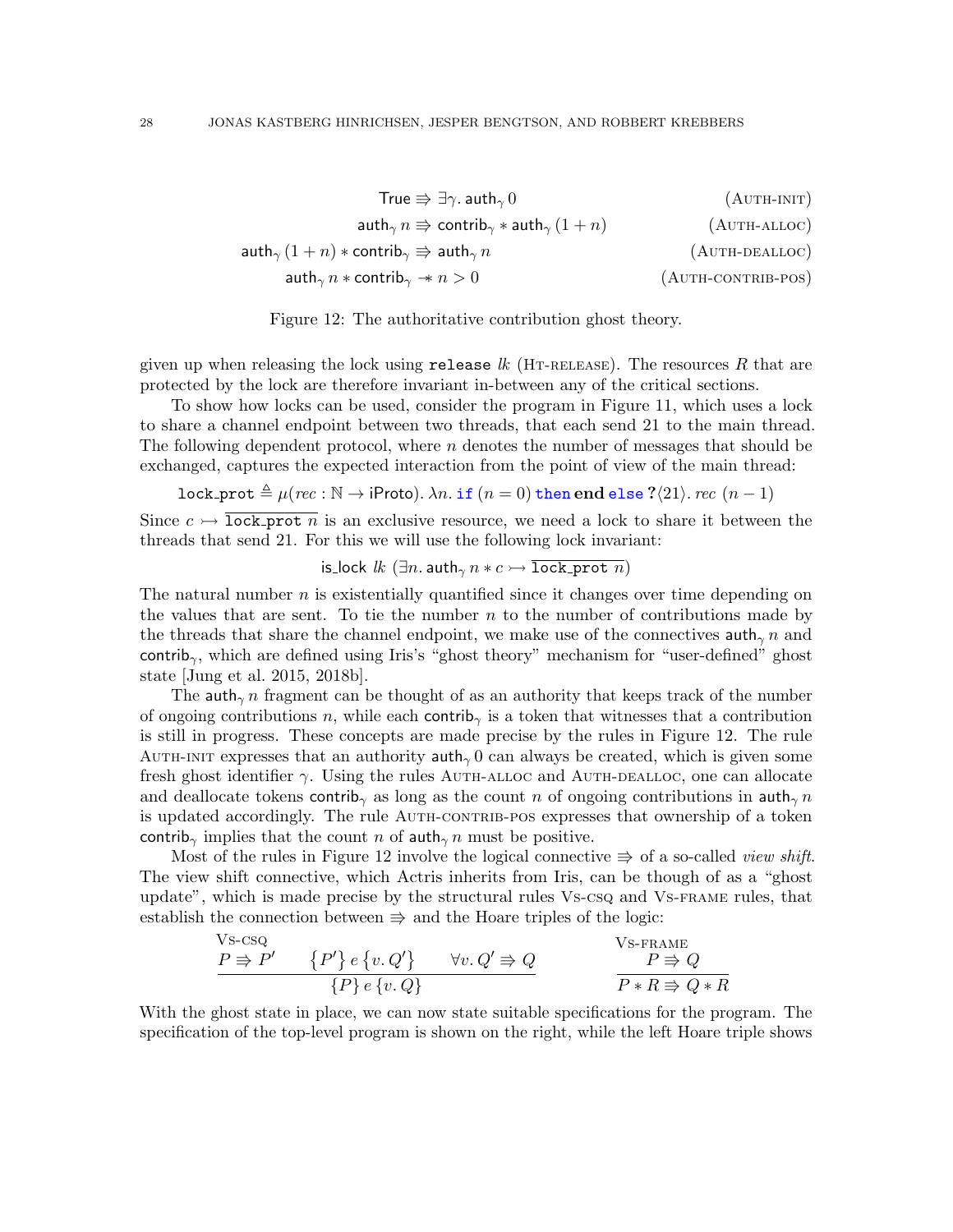the auxiliary specification of both threads that send the integer 21:

$$
{\begin{array}{ll} \left\{ \text{contrib}_\gamma * \text{is\_lock } \textit{lk}\ (\exists n.\ \text{auth}_\gamma\ n * c \rightarrow \overline{\text{lock\_prot}\ n}) \right\} & \ \left\{ \text{True} \right\} \\ \text{acquire } \textit{lk};\ \text{send } c\ 21;\ \text{release } \textit{lk} & \text{prog\_lock} \\ \left\{ \text{True} \right\} & \ \left\{ v\cdot v = 42 \right\} \end{array}}
$$

To establish the initial lock invariant, we use the rules [Auth-init](#page-27-1) and [Auth-alloc](#page-27-2) to create the authority auth<sub>γ</sub> 2 and two contrib<sub>γ</sub> tokens. The contrib<sub>γ</sub> tokens play a crucial role in the proofs of the sending threads to establish that the existentially quantified variable  $n$  is positive (using AUTH-CONTRIB-POS). Knowing  $n > 0$ , these threads can establish that the protocol lock prot n has not terminated yet (*i.e.*, is not end). This is needed to use the rule [Ht-send](#page-9-6) to prove the correctness of sending 21, and thereby advancing the protocol from lock prot n to lock prot  $(n-1)$ . Subsequently, the sending threads can deallocate the token contrib<sub>γ</sub> (using AUTH-DEALLOC) to decrement the n of auth<sub>γ</sub> n accordingly to restore the lock invariant.

<span id="page-28-0"></span>4.2. A distributed load-balancing mapper. This section demonstrates a more interesting use of manifest sharing. We show how Actris can be used to verify functional correctness of a distributed load-balancing mapper that maps a function  $f_v$  over a list. Our distributed mapper consists of one client that distributes the work, and a number of workers that perform the function  $f_{\mathbf{v}}$  on individual elements of the list. To enable communication between the client and the workers, we make use of a single channel. One endpoint is used by the client to distribute the work between the workers, while the other endpoint is shared between all workers to request and return work from the client. The implementation of the workers, which can be found in Figure [13,](#page-29-0) consists of a loop over three phases:

- (1) The worker notifies the client that it wants to perform work (using select  $c$  left), after which it is then notified (using branch) whether there is more work or all elements have been mapped. If there is more work, the worker receives an element x that needs to be mapped. Otherwise, the worker will terminate.
- (2) The worker maps the function  $f_v$  on x.
- (3) The worker notifies the client that it wants to send back a result (using select c right), and subsequently sends back the result y of mapping  $f_v$  on x.

The first and last phases are in a critical section guarded by a lock  $lk$  since they involve interaction over a shared channel endpoint. As the sharing behaviour is encapsulated by the worker, we omit the code of the client for brevity's sake.<sup>[2](#page-28-1)</sup>

A protocol that describes the interaction from the client's point of view is as follows:

$$
\begin{array}{l} \textsf{par\_mapper\_prot}\ (I_T: T \rightarrow \textsf{Val} \rightarrow \textsf{iProp})\ (I_U: U \rightarrow \textsf{Val} \rightarrow \textsf{iProp})\ (f: T \rightarrow \textsf{List}\ U) \triangleq \\ \mu (rec: \mathbb{N} \rightarrow \textsf{MultiSet}\ T \rightarrow \textsf{iProb}). \ \lambda n\ X. \\ \text{if}\ n = 0\ \textsf{then}\ \textsf{end}\ \textsf{else} \\ \quad \ \ (\mathop{\textbf{!}} (x:T)\ (v:\textsf{Val}) \langle v \rangle \{I_T\ x\ v\}. \ rec\ n\ (X \uplus \{x\})) \oplus rec\ (n-1)\ X \\ \quad \ \ \{(\textit{n=1}) \Rightarrow (X = \emptyset)\} \& \{\textsf{True}\} \\ \quad \ \ \, \mathcal{R}(x:T)\ (\ell:\textsf{Loc}) \langle \ell \rangle \big\{ x \in X * \ell \stackrel{\textsf{dis}}{\mapsto}_{I_U}\ (f\ x)\big\}. \ rec\ n\ (X \setminus \{x\}) \end{array}
$$

Similarly to mapper prot from § [3.2,](#page-21-0) the protocol is parameterised by representation predicates  $I_T$  and  $I_U$ , and a function  $f: T \to \text{List } U$  in Iris/Actris logic, related through the f\_spec specification. Similar to the protocol lock prot from  $\S 4.1$ , the protocol par mapper prot

<span id="page-28-1"></span> $2$ The entire code is present in the accompanied Coq development [\[Hinrichsen et al. 2020b\]](#page-53-9).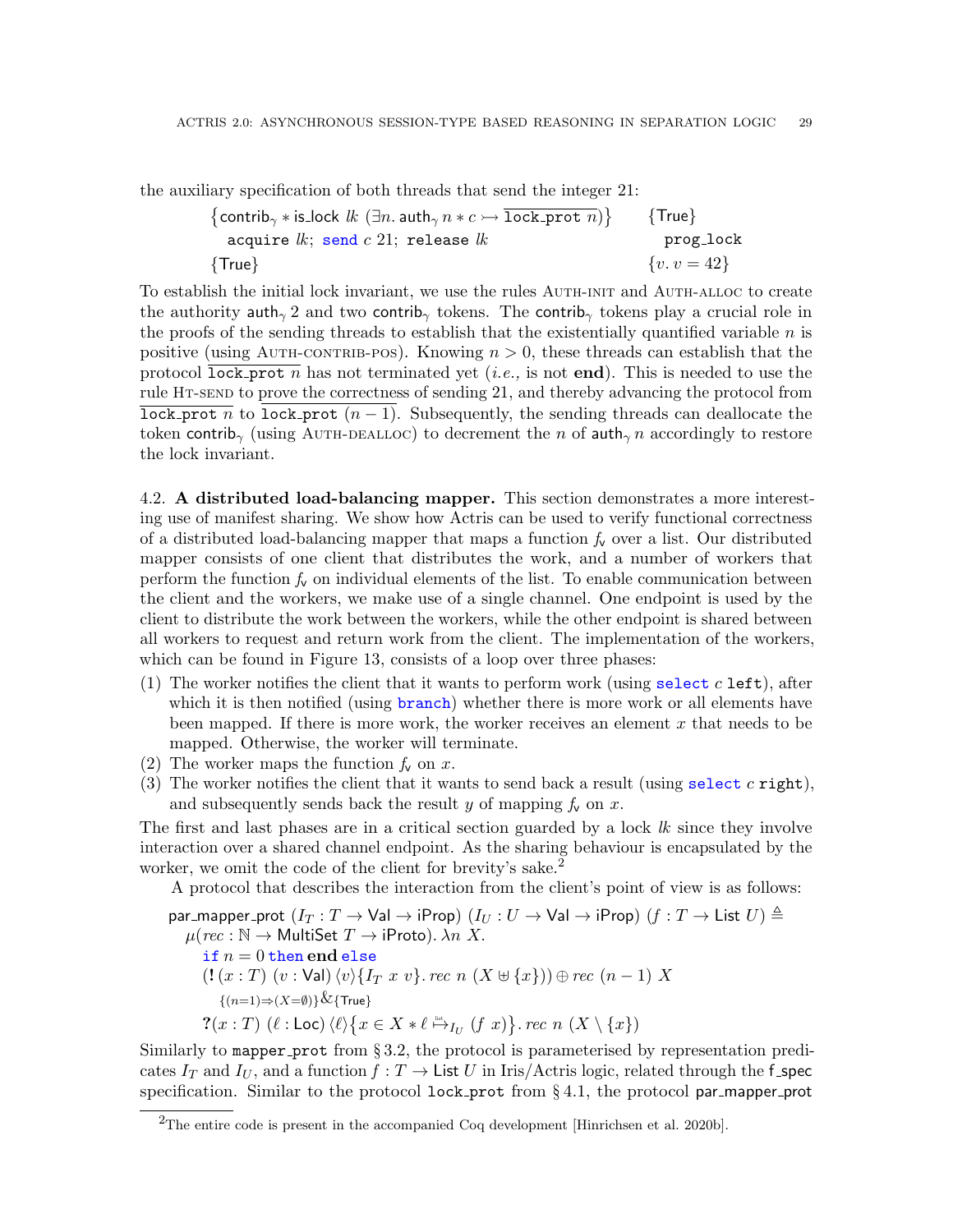```
par mapper worker f_v lk c \triangleqacquire lk; select c left;
  branch c withright \Rightarrow release lk| left \Rightarrow let x = recv c in release lk; (* acquire work *)
             \text{let } y = f_v \ x \text{ in} (* map it *)
             acquire lk;
               select c right; send c y; (*) send it back *)
             release lk;
             par mapper worker f_v lk c
  end
```
<span id="page-29-8"></span><span id="page-29-7"></span><span id="page-29-6"></span><span id="page-29-5"></span><span id="page-29-4"></span><span id="page-29-3"></span><span id="page-29-2"></span><span id="page-29-0"></span>Figure 13: A worker of the distributed mapper service.

| True $\Rightarrow \exists \gamma$ . auth <sub><math>\gamma</math></sub> 0 $\emptyset$                                                                                        | $(AUTHM-INT)$             |
|------------------------------------------------------------------------------------------------------------------------------------------------------------------------------|---------------------------|
| $\int \mathsf{auth}_{\gamma} n \; X \Rightarrow \int \mathsf{auth}_{\gamma} (1+n) \; X * \mathsf{contrib}_{\gamma} \; \emptyset$                                             | $(AUTHM-ALLOC)$           |
| auth <sub><math>\gamma</math></sub> $n$ $X$ $*$ contrib $\gamma$ $\emptyset \Rightarrow$ auth $\gamma$ $(n-1)$ $X$                                                           | $(AUTHM-DEALLOC)$         |
| $\mathsf{auth}_{\gamma} n X * \mathsf{contrib}_{\gamma} Y \Rightarrow \mathsf{auth}_{\gamma} n (X \cup Z) * \mathsf{contrib}_{\gamma} (Y \cup Z)$                            | $(AUTHM-ADD)$             |
| $Z \subseteq Y *$ auth $_{\gamma} n$ $X *$ contrib $_{\gamma} Y \Rrightarrow$ auth $_{\gamma} n$ $(X \setminus Z) *$ contrib $_{\gamma}$ $(Y \setminus Z)$ $(A$ UTHM-REMOVE) |                           |
| $\int \mathsf{auth}_{\gamma} n \; X * \mathsf{contrib}_{\gamma} \; Y \to n > 0 * Y \subseteq X$                                                                              | $(AUTHM-CONTRIB-AGREE)$   |
| $\mathsf{auth}_{\gamma} 1 \; X * \mathsf{contrib}_{\gamma} \; Y \to Y = X$                                                                                                   | $(AUTHM$ -CONTRIB-AGREE1) |

<span id="page-29-1"></span>Figure 14: The authoritative contribution ghost theory extended with multisets.

is indexed by the number of remaining workers  $n$ . On top of that, it carries a multiset X describing the values currently being processed by all the workers. The multiset  $X$  is used to make sure that the returned results are in fact the result of mapping the function  $f$ . The condition  $(n = 1) \Rightarrow (X = \emptyset)$  on the branching operator  $(\&)$  expresses that the last worker may only request more work if there are no ongoing jobs.

To accommodate sharing of the channel endpoint between all workers using a lock invariant, we extend the authoritative contribution ghost theory from § [4.1.](#page-26-1) We do this by adding multisets X and Y to the connectives  $\text{auth}_{\gamma}$  n X and contrib<sub> $\gamma$ </sub> Y. These multisets keep track of the values held by the workers. The rules for the ghost theory extended with multisets are shown in Figure [14.](#page-29-1) The rules AUTHM-INIT, AUTHM-ALLOC and AUTHMdefinition are straightforward generalisations of the ones we have seen before. The new rules AUTHM-ADD and AUTHM-REMOVE determine that the multiset Y of contrib<sub>γ</sub> Y can be updated as long as it is done in accordance with the multiset X of auth $\gamma$  n X. Finally, the AUTHM-CONTRIB-AGREE rule expresses that the multiset Y of contrib<sub>γ</sub> Y must be a subset of the multiset X of auth<sub> $\gamma$ </sub> n X, while the stricter rule AUTHM-CONTRIB-AGREE1 asserts equality between  $X$  and  $Y$  when only one contribution remains.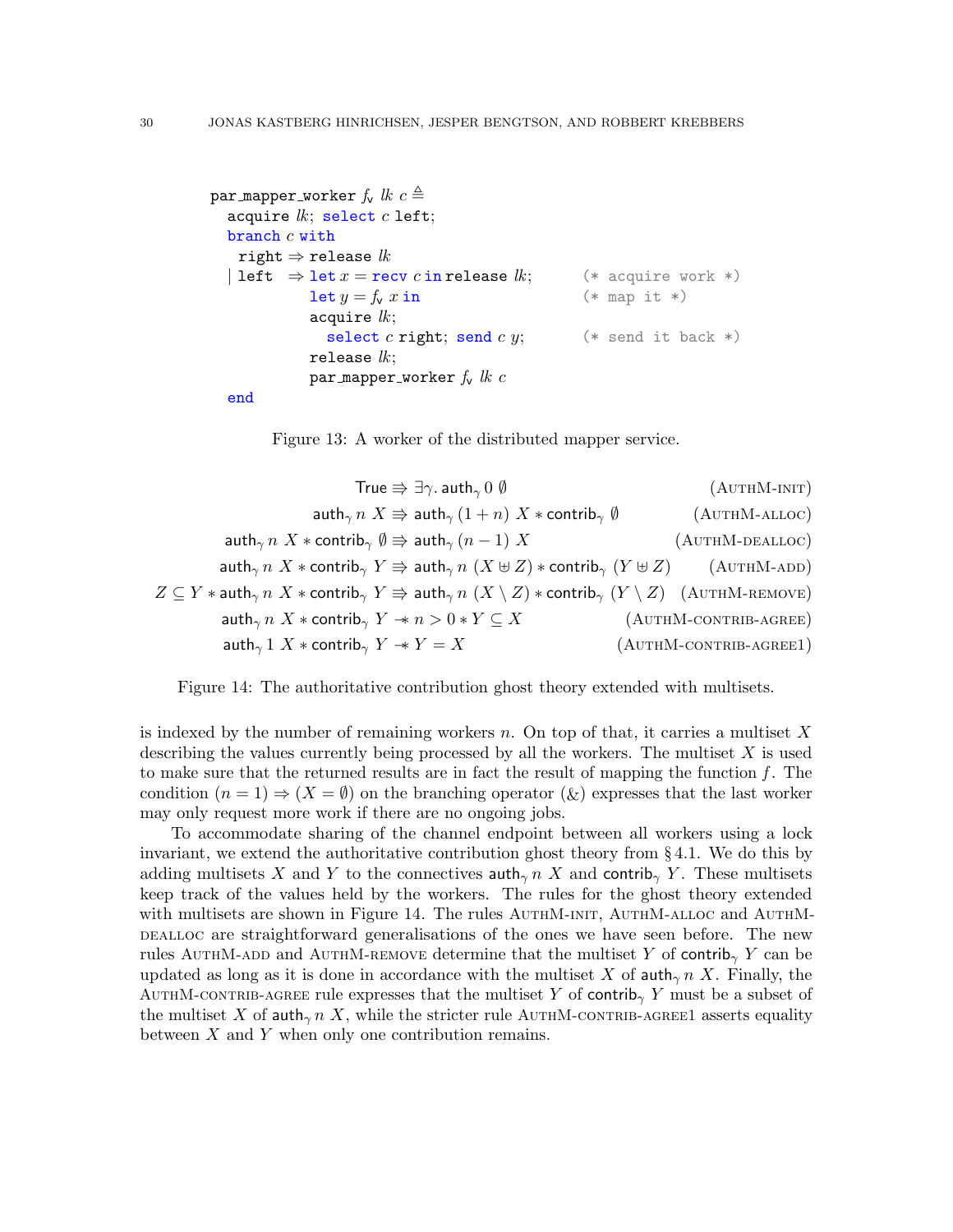The specifications of par mapper worker and a possible top-level client par mapper client that uses n workers to map  $f_v$  over the linked list  $\ell$  are as follows:

$$
\begin{Bmatrix} \text{f\_spec } I_T \ I_U \ f \ f_\star * \text{contrib}_\gamma \ \emptyset \ * \\ \text{is\_lock } lk \ \begin{Bmatrix} \exists n \ X \ . \ \text{auth}_\gamma \ n \ X \ * \\ c \ \rightarrow \text{par\_mapper\_prot } I_T \ I_U \ f \ n \ X \end{Bmatrix} \end{Bmatrix} \quad \begin{Bmatrix} \text{f\_spec } I_T \ I_U \ f \ f_\star \ * \\ 0 < n * \ell \ \xrightarrow{\text{lin}} I_T \ \vec{x} \end{Bmatrix}
$$
\n
$$
\text{par\_mapper\_worker } f_\nu \ lk \ c \qquad \{\exists \vec{y} \ . \ \vec{y} \equiv_{\text{p}} \text{flatMap } f \ \vec{x} \ * \ell \ \xrightarrow{\text{lin}} I_U \ \vec{y} \}
$$

The lock invariant and specification of par mapper worker are similar to those used in the simple example in §[4.1.](#page-26-1) The specification of par mapper client n  $f_v \ell$  simply states that the resulting linked list points to a permutation of performing the map at the level of the logic. To specify that, we make use of flatMap :  $(T \to \text{List } U) \to (\text{List } T \to \text{List } U)$ , whose definition is standard.

The proof of the client involves allocating the channel with the protocol par mapper prot, with the initial number of workers n. Subsequently, we use the rules  $AUTHM-INT$  and AUTHM-aLLOC to create the authority auth<sub>γ</sub> n  $\emptyset$  and n tokens contrib<sub>γ</sub>  $\emptyset$ , which allow us to establish the lock invariant and to distribute the tokens among the mappers. The proof of the mapper proceeds as usual. After acquiring the lock, the mapper obtains ownership of the lock invariant. Since the worker owns the token contrib<sub>γ</sub>  $\emptyset$ , it knows that the number of remaining workers  $n$  is positive, which allows it to conclude that the protocol has not terminated (*i.e.*, is not **end**). After using the rules for channels, the rules AUTHM-ADD and [AuthM-remove](#page-29-6) are used to update the authority, which is needed to reestablish the lock invariant so the lock can be released.

### 5. Case study: map-reduce

<span id="page-30-0"></span>As a means of demonstrating the use of Actris for verifying more realistic programs, we present a proof of functional correctness of a simple distributed load-balancing implementation of the map-reduce model by [Dean and Ghemawat](#page-52-5) [\[2004\]](#page-52-5).

Since Actris is not concerned with distributed systems over networks, we consider a version of map-reduce that distributes the work over forked-off threads on a single machine. This means that we do not consider mechanics like handling the failure, restarting, and rescheduling of nodes that a version that operates on a network has to consider.

In order to implement and verify our map-reduce version we make use of the implementation and verification of the fine-grained distributed merge sort algorithm (§ [2.8\)](#page-15-0) and the distributed load-balancing mapper  $(\S 4.2)$  $(\S 4.2)$ . As such, our map-reduce implementation is mostly a suitable client that glues together communication with these services. The purpose of this section is to give a high-level description of the implementation. The actual code and proofs can be found in the accompanied Coq development [\[Hinrichsen et al. 2020b\]](#page-53-9).

<span id="page-30-1"></span>5.1. A functional specification of map-reduce. The purpose of the map-reduce model is to transform an input set of type List  $T$  into an output set of type List  $V$  using two functions f (often called "map") and g (often called "reduce"):

 $f: T \to \mathsf{List}(K * U)$  g:  $(K * \mathsf{List} U) \to \mathsf{List} V$ 

An implementation of map-reduce performs the transformation in three steps: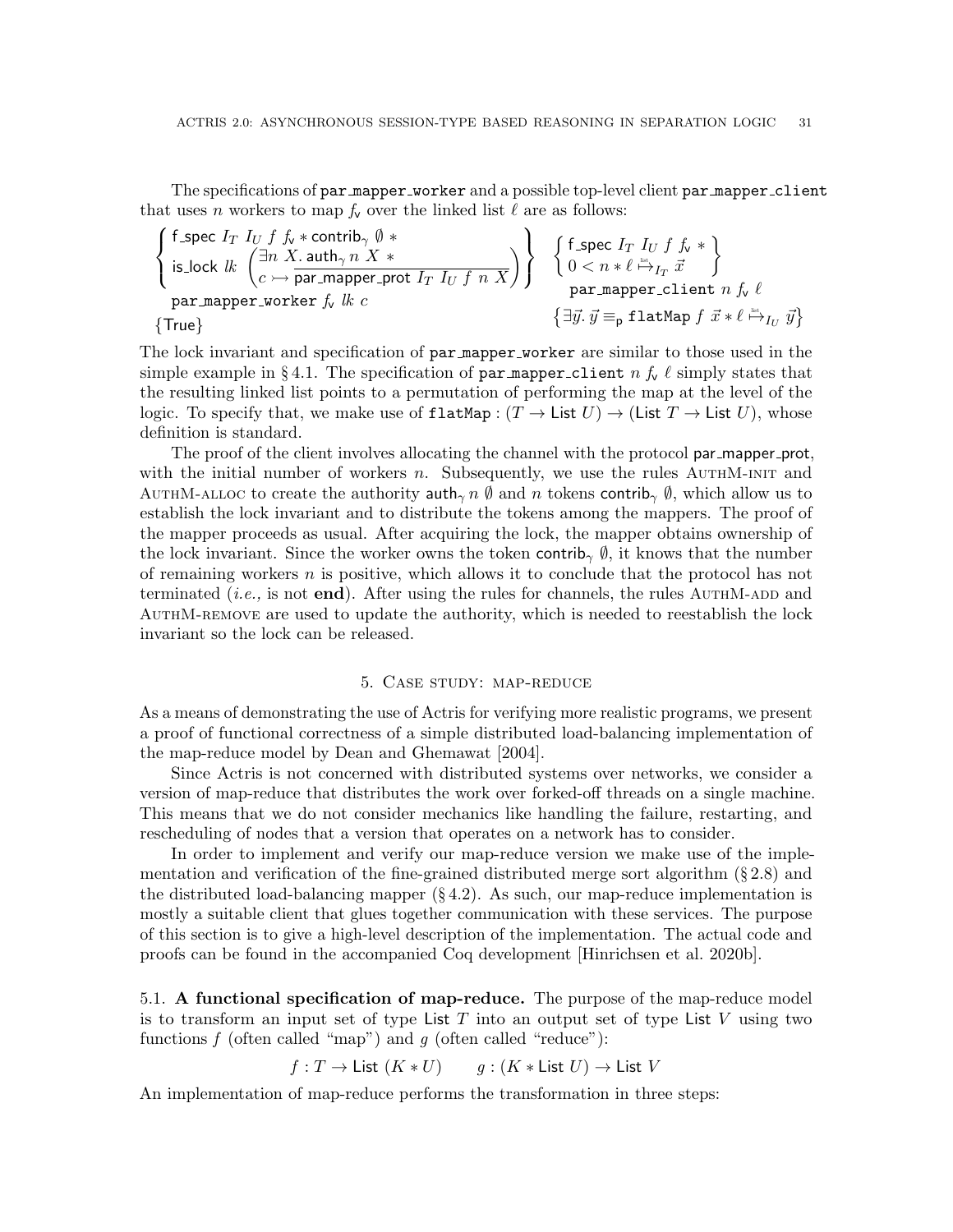(1) First, the function f is applied to each element of the input set. This results in lists of key/value pairs which are then flattened using a flatMap operation (an operation that takes a list of lists and appends all nested lists):

$$
flatMap f : List T \to List (K * U)
$$

(2) Second, the resulting lists of key/value pairs are grouped together by their key (this step is often called "shuffling"):

group : List  $(K * U) \to$  List  $(K * List U)$ 

(3) Finally, the grouped key/value pairs are passed on to the  $g$  function, after which the results are flattened to aggregate the results. This again is done using a flatMap operation:

flatMap q : List  $(K * List U) \rightarrow List V$ 

The complete functionality of map-reduce is equivalent to applying the following map reduce function on the entire data set:

map reduce : List  $T \to \text{List}V \triangleq$  (flatMap g)  $\circ$  group  $\circ$  (flatMap f)

A standard instance of map-reduce is counting word occurrences, where we let  $T \triangleq K \triangleq$  String and  $U \triangleq \mathbb{N}$  and  $V \triangleq$  String  $* \mathbb{N}$  with:

> f : String  $\rightarrow$  List (String  $\ast \mathbb{N}$ )  $\triangleq \lambda x$ . [(x, 1)]  $g : (\mathsf{String} * \mathsf{List} \ \mathbb{N}) \to \mathsf{List} \ (\mathsf{String} * \mathbb{N}) \triangleq \lambda(k, \vec{n}).\ [(k, \Sigma_{i < |\vec{n}|} \cdot \vec{n}_i)]$

5.2. Implementation of map-reduce. The general distributed model of map-reduce is achieved by distributing the phases of mapping, shuffling, and reducing, over a number of worker nodes  $(e.g.,$  nodes of a cluster or individual CPUs). To perform the computation in a distributed way, there is some work involved in coordinating the jobs over these worker nodes, which is usually done as follows:

- (1) Split the input data into chunks and delegate these chunks to the mapper nodes, that each apply the "map" function f to their given data in parallel.
- (2) Collect the complete set of mapped results and "shuffle" them, *i.e.*, group them by key. The grouping is commonly implemented using a distributed sorting algorithm.
- (3) Split the shuffled data into chunks and delegate these chunks to the reducer nodes that each apply the "reduce" function  $q$  to their given data in parallel.
- (4) Collect and aggregate the complete set of result of the reducers.

Our variant of the map-reduce model is defined as a function map-reduce<sub>v</sub> n m  $f_v$   $g_v \ell$ , which coordinates the work for performing map-reduce on a linked list  $\ell$  between n mappers performing the "map" function  $f_v$  and m workers performing the "reduce" function  $g_v$ . To make the implementation more interesting, we prevent storing intermediate values locally by forwarding/returning them immediately as they are available/requested. The global structure is as follows:

(1) Start n instances of the load-balancing par mapper worker from §[4,](#page-26-0) parameterised with the  $f_{\mathbf{v}}$  function. Additionally start an instance of sort\_service<sub>fg</sub> from §[2,](#page-8-0) parameterised by a concrete comparison function on the keys, corresponding to  $\lambda(k_1, \, \ldots)$   $(k_2, \, \ldots)$ .  $k_1 < k_2$ . Note that the type of keys are restricted to be  $\mathbb Z$  for brevity's sake.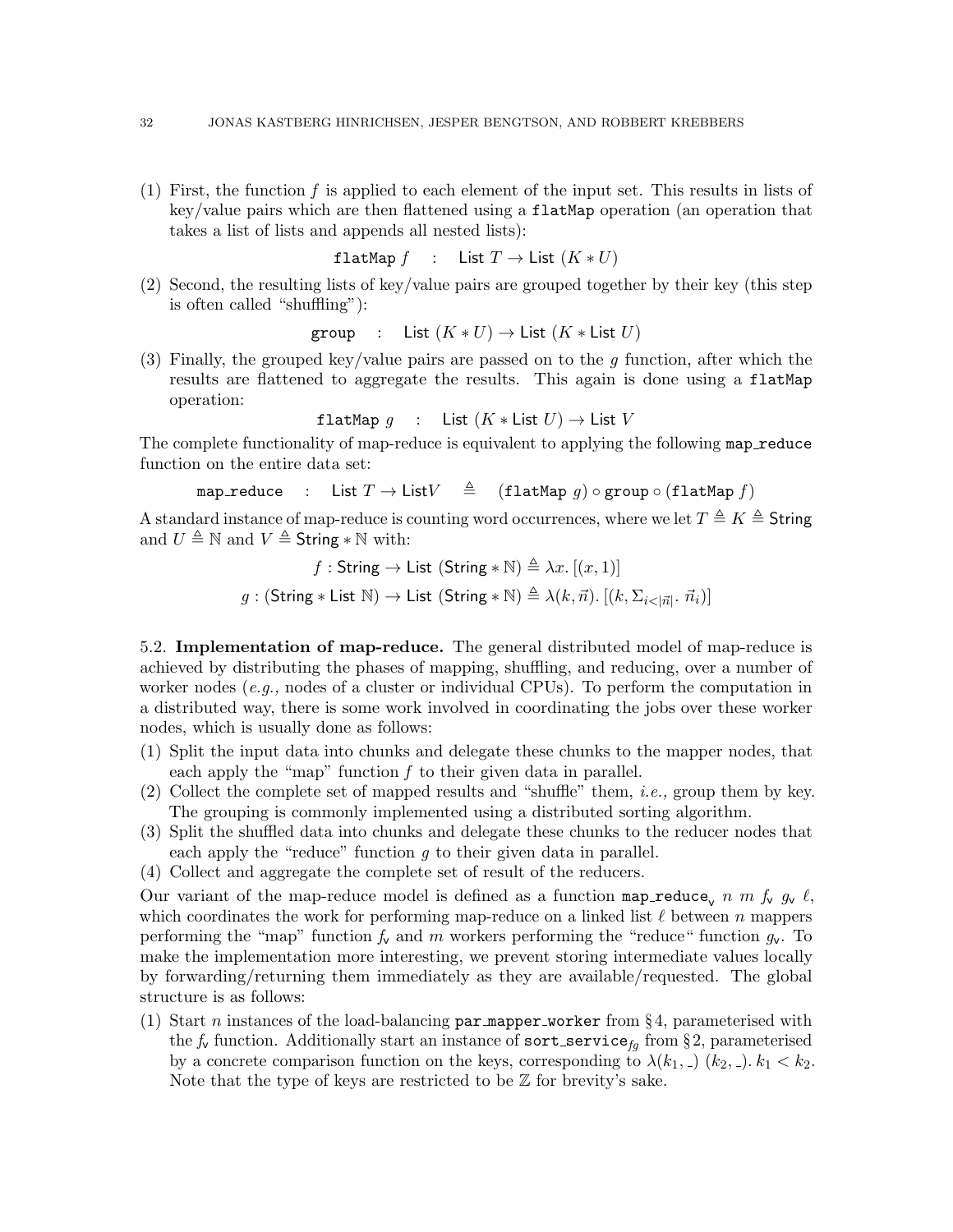- (2) Perform a loop that handles communication with the mappers. If a mapper requests work, pop a value from the input list. If a mapper returns work, forward it to the sorting service. This process is repeated until all inputs have been mapped and forwarded.
- (3) Start m instances of the par mapper worker, parameterised by  $q_v$ .
- (4) Perform a loop that handles communication with the mappers. If a mapper requests work, group elements returned by the sort service. If a mapper returns work, aggregate the returned value in a the linked list. Grouped elements are created by requesting and aggregating elements from the sorter until the key changes.

The aggregated linked list then contains the fully mapped input set upon completion.

5.3. Functional correctness of map-reduce. The specification of the map-reduce program is as follows:

$$
\{0 < n * 0 < m * \text{ f\_spec } I_T \ I_{\mathbb{Z}*U} \ f \ f_v * \ \text{f\_spec } I_{\mathbb{Z}*List \ U} \ I_V \ g \ g_v * \ \ell \overset{\text{def}}{\mapsto}_{I_T} \vec{x} \}
$$
\n
$$
\{\exists \vec{z} \ldotp \vec{z} \equiv_p \text{ map\_reduce } f \ g \ \vec{x} * \ell \overset{\text{def}}{\mapsto}_{I_V} \vec{z}\}
$$

The f-spec predicates (as introduced in §[3.2\)](#page-21-0) establish a connection between the functions f and g on the logical level and the functions  $f_v$  and  $g_v$  in the language. These make use of the various interpretation predicates  $I_T$ ,  $I_{\mathbb{Z}*U}$ ,  $I_{\mathbb{Z}*L}$  ist U, and  $I_V$  for the types in question. Lastly, the  $\ell \stackrel{\text{list}}{\mapsto} I_T \vec{x}$  predicate determines that the input is a linked list of the initial type T. The postcondition asserts that the result  $\vec{z}$  is a permutation of the original linked list  $\vec{x}$ applied to the functional specification map reduce of map-reduce from  $\S 5.1$ .

### 6. The model of Actris

<span id="page-32-0"></span>We prove the adequacy theorem of Actris—given a Hoare triple  $\{True\} e \{\phi\}$  that is derivable in Actris, we prove that e cannot get stuck (*i.e.*, safety), and if e terminates, the resulting value v satisfies  $\phi$  (*i.e.*, postcondition validity). To do that, we construct a model of Actris as a shallow embedding in the Iris framework [\[Jung et al.](#page-53-1) [2015;](#page-53-1) [Krebbers et al.](#page-54-0) [2017a;](#page-54-0) [Jung](#page-53-2) [et al.](#page-53-2) [2016,](#page-53-2) [2018b\]](#page-53-3). This means that the type iProto of dependent separation protocols, the subprotocol relation  $prot_1 \sqsubseteq prot_2$ , and the connective  $c \rightarrow prot$  for the channel ownership, are definitions in Iris, and the Actris proof rules are lemmas about these definitions in Iris. Adequacy of Actris is then simply a consequence of Iris's adequacy theorem.

In this section we describe the relevant aspects of the model of Actris. We model the type iProto of dependent separation protocols as the solution of a recursive domain equation, and describe how the operators for dual and composition are defined  $(\S 6.1)$  $(\S 6.1)$ . We then define the subprotocol relation  $prot_1 \sqsubseteq prot_2$  and prove its proof rules as lemmas (§[6.2\)](#page-34-0). To connect protocols to the endpoint channel buffers in the semantics we define the protocol consistency relation, which ensures that a pair of protocols is consistent with the messages in their associated buffers  $(\S 6.3)$  $(\S 6.3)$ . On top of the protocol consistency relation, we define the Actris ghost theory for dependent separation protocols  $(\S 6.4)$  $(\S 6.4)$ , which forms the key ingredient for defining the connective  $c \rightarrow prot$  for channel ownership (§[6.6\)](#page-39-0) that links protocols to the semantics of channels  $(\S 6.5)$  $(\S 6.5)$ . We then show how adequacy follows from the embedding in Iris  $(\S 6.7)$  $(\S 6.7)$ . Finally, we show how to solve the recursive domain equation for the type iProto of dependent separation protocols (§ [6.8\)](#page-40-2).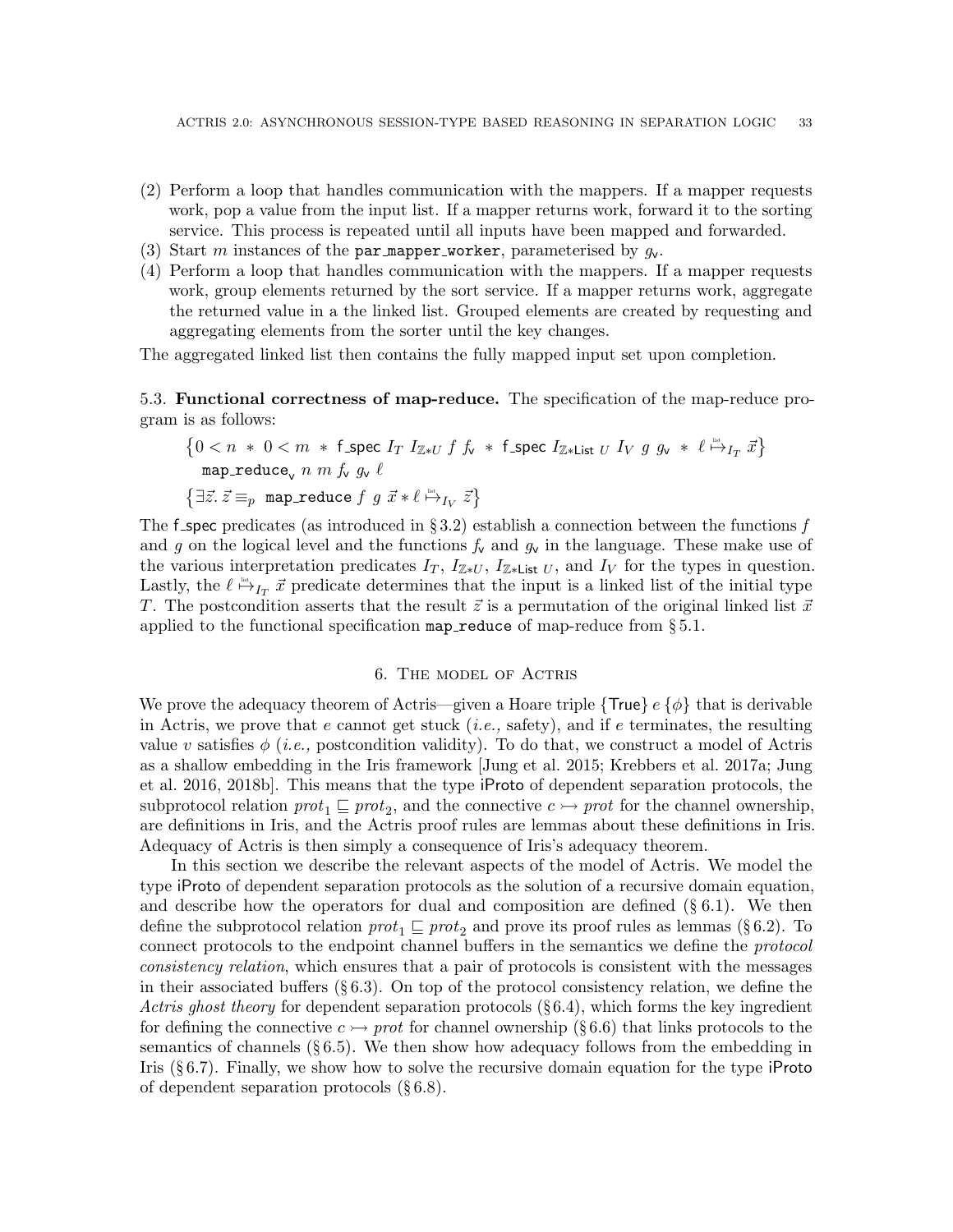<span id="page-33-0"></span>6.1. The model of dependent separation protocols. To construct a model of dependent separation protocols, we first need to determine what they mean semantically. The challenging part involves the constructors  $\vec{x} \cdot \vec{\tau} \langle v \rangle \{P\}$ . prot and  $\vec{x} \cdot \vec{\tau} \langle v \rangle \{P\}$ . prot, whose (higher-order and impredicative) logical variables  $\vec{x}$ :  $\vec{\tau}$  bind into the communicated value v, the transferred resources P, and the tail protocol prot. We model these constructors as predicates over the communicated value and the tail protocol. To describe the transferred resources  $P$ , we model these protocols as Iris predicates (functions to iProp) instead of meta-level predicates (functions to Prop). This gives rise to the following recursive domain equation:

$$
\begin{aligned}\n\text{action} & ::= \mathbf{send} \mid \mathbf{recv} \\
\text{if} \quad \text{Prob} & \cong 1 + (\text{action} \times (\text{Val} \rightarrow \blacktriangleright \text{iProto} \rightarrow \text{iProp}))\n\end{aligned}
$$

The left part of the sum type (the unit type 1) indicates that the protocol has terminated, while the right part describes a message that is exchanged, expressed as an Iris predicate. Since the recursive occurence of iProto in the predicate appears in negative position, we guard it using Iris's type-level later  $(\blacktriangleright)$  operator (whose only constructor is next :  $T \to \blacktriangleright T$ ). The exact way the solution is constructed is detailed in  $\S 6.8$ . For now, we assume a solution exists, and define the dependent separation protocols constructors as:

$$
\mathbf{end} \triangleq \text{inj}_1 \text{)}
$$
\n
$$
!\ \vec{x}:\vec{\tau}\langle v\rangle\{P\}.\text{prot} \triangleq \text{inj}_2 \left(\mathbf{send}, \lambda w \text{prot}', \exists \vec{x}:\vec{\tau}. (v = w) * P * (\text{prot}' = \text{next} \text{prot})\right)
$$
\n
$$
? \vec{x}:\vec{\tau}\langle v\rangle\{P\}.\text{prot} \triangleq \text{inj}_2 \left(\mathbf{recv}, \lambda w \text{prot}', \exists \vec{x}:\vec{\tau}. (v = w) * P * (\text{prot}' = \text{next} \text{prot})\right)
$$

The definitions of  $\vec{x} : \vec{\tau} \langle v \rangle \{P\}$ . prot and  $\vec{x} : \vec{\tau} \langle v \rangle \{P\}$ . prot make use of the (higher-order and impredicative) existential quantifiers of Iris to constrain the actual message  $w$  and tail  $prot'$  so that they agree with the message v and tail prot prescribed by the protocol.

**Recursive protocols.** Iris's guarded recursion operator  $\mu x$ . t requires the recursion variable x to appear under a *contractive* term construct in t. Hence, to use Iris's recursion operator to construct recursive protocols, it is essential that the protocols  $\mathbf{1} \vec{x} : \vec{\tau} \langle v \rangle \{P\}$ . prot and  $\{x:\vec{\tau}(v)\}$ . prot are contractive in the tail prot. To show why this is the case, let us first define what it means for a function  $f: T \to U$  to be contractive:

$$
\forall x, y. \; \triangleright(x = y) \Rightarrow f \; x = f \; y
$$

Examples of contractive functions are the later modality  $\triangleright$  : iProp  $\rightarrow$  iProp and the constructor  $\text{next}: T \to \blacktriangleright T$ . The protocols  $\exists \vec{x} : \vec{\tau} \langle v \rangle \{P\}$ , prot and  $\exists \vec{x} : \vec{\tau} \langle v \rangle \{P\}$ , prot are defined so that prot appears below a next, and hence we can prove that they are contractive in prot.

**Operations.** With these definitions at hand, the dual  $\overline{(.)}$  and append  $\overline{(-)}$  operations are defined using Iris's guarded recursion operator  $(\mu x. t)$ :

$$
\overline{\text{recv}} \triangleq \text{rev}
$$
\n
$$
\overline{\text{recv}} \triangleq \text{send}
$$
\n
$$
\overline{(-)} \triangleq \mu rec. \lambda prot.
$$
\n
$$
\begin{cases}\n\text{inj}_1() & \text{if } prot = \text{inj}_1() \\
\text{inj}_2(\overline{a}, \lambda w \text{ prot}'.\overline{a} \text{prot}'') & \text{if } prot = \text{inj}_2(a, \Phi) \\
\Phi w (\text{next prot}'') * \\
\text{prot}' = \text{next } (rec \text{ prot}''))\n\end{cases}
$$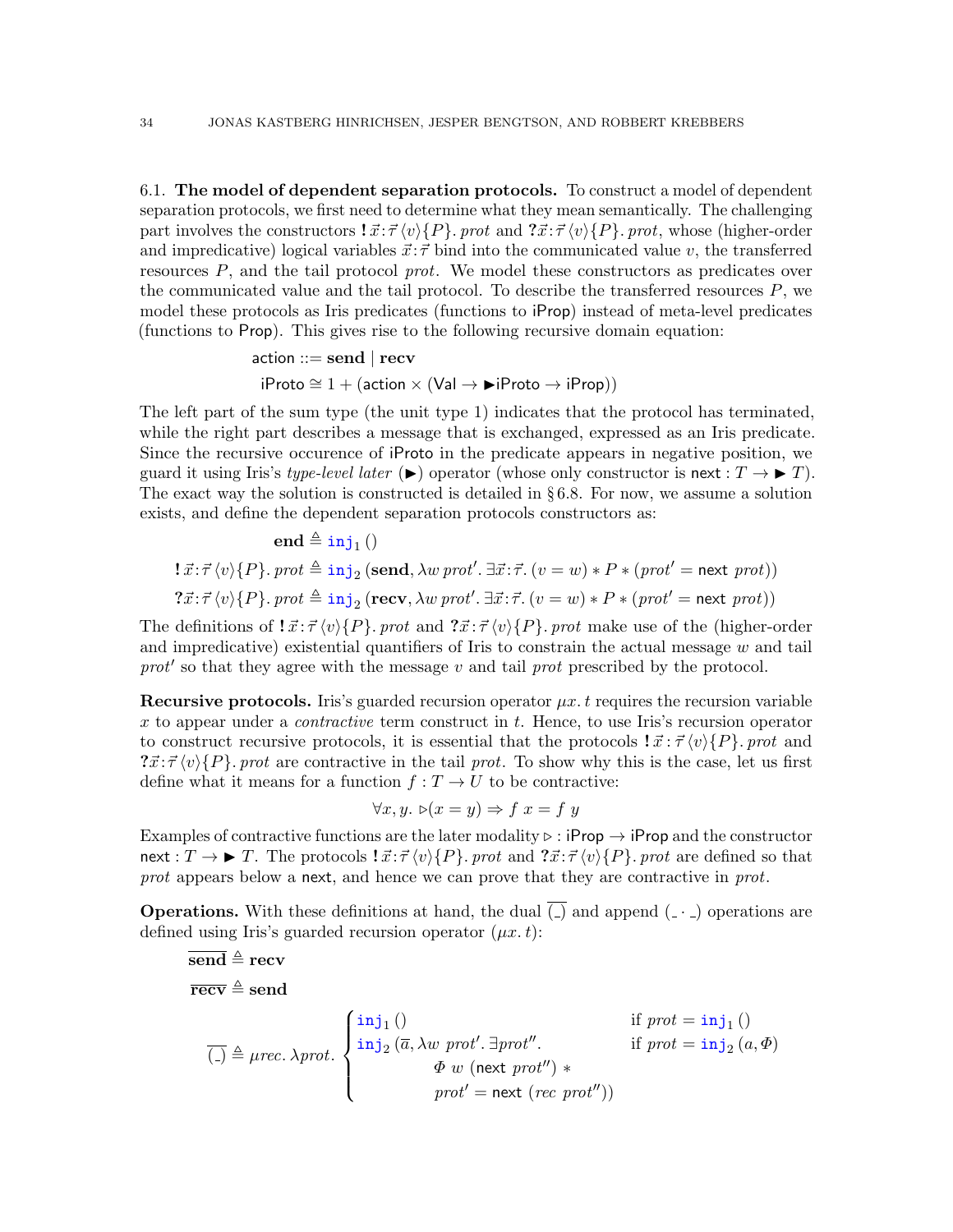$$
(\underline{\hspace{1cm}} \cdot \text{prot}_2) \triangleq \text{prec. } \lambda \text{prot}_1. \begin{cases} \text{prot}_2 & \text{if } \text{prot}_1 = \text{inj}_1 \text{ } ( ) \\ \text{inj}_2 \text{ } (a, \lambda w \text{ prot'. } \exists \text{prot''}. \\ \Phi \text{ } w \text{ } (\text{next } \text{prot''}) \text{ } * \\ \text{prot'} = \text{next } (\text{rec } \text{prot''}) ) \end{cases}
$$

The base cases of both definitions are as expected. In the recursive cases, we construct a new predicate, given the original predicate  $\Phi$ . In these new predicates, we quantify over an original tail protocol prot<sup>''</sup> such that  $\Phi w$  (next prot'') holds, and unify the new tail protocol prot' with the result of the recursive call rec prot".

The equational rules for dual  $\overline{(-)}$  and append  $(-)$  from Figure [1](#page-9-0) are proven as lemmas in Iris using Löb induction. This is possible as the recursive call rec prot<sup>n</sup> appears below a next constructor—since the next constructor is contractive, we can strip-off the later from the induction hypothesis when proving the equality for the tail.

Difference from the conference version. In the conference version of this paper [\[Hinrich](#page-53-6)[sen et al.](#page-53-6) [2020a\]](#page-53-6), we described two versions of the recursive domain equation for dependent separation protocols: an "ideal" version (as used in this paper), where iProto appears in negative position, and an "alternative" version, where iProto appears in positive position. At that time, we were unable to construct a solution of the "ideal" version, so we used the "alternative" version. In § [6.8](#page-40-2) we show how we are now able to solve the "ideal" version.

In the conference version of this paper, the proposition  $P$  appeared under a later modality in the definitions of the protocols  $\vec{x}$ :  $\vec{\tau} \langle v \rangle \{P\}$ . prot and  $\vec{x}$ :  $\vec{\tau} \langle v \rangle \{P\}$ . prot, making these protocols contractive in P. This choice was motivated by the ability to construct recursive procotols like  $\mu$ rec. ! (c: Chan)  $\langle c \rangle \{c \rightarrow prot\}$ . prot', where the payload refers to the recursion variable rec. In the current version (without the later modality) we can still construct such protocols, because  $c \rightarrow prot$  is contractive in *prot*. We removed the later modality because it is incompatible with the rules  $\subseteq$ [-send-out](#page-20-1) and  $\subseteq$ [-recv-out](#page-20-2) for subprotocols.

<span id="page-34-0"></span>6.2. The model of the subprotocol relation. We now model the subprotocol relation  $prot_1 \sqsubseteq prot_2$  from §[3.](#page-17-0) For legibility, we present it in the style of an inference system through its constructors, whereas it is formally defined using Iris's guarded recursion operator  $(\mu x. t)$ :

$$
\mathtt{inj}_1\,()\sqsubseteq\mathtt{inj}_1\,()
$$

 $\forall v,prot_2.\ \Phi_2\ v\ ({\sf next}\ prot_2) \twoheadrightarrow$  $\exists prot_1.\ \Phi_1\ v\ ({\sf next}\ prot_1)\ *$  $\triangleright$ (prot<sub>1</sub>  $\sqsubseteq$  prot<sub>2</sub>)  $\mathtt{inj}_2\,(\mathbf{send}, \varPhi_1) \sqsubseteq \mathtt{inj}_2\,(\mathbf{send}, \varPhi_2)$  $\forall v,prot_1.\ \Phi_1\ v\ ({\sf next}\ prot_1) \twoheadrightarrow$  $\exists \mathit{prot}_2 \ldotp \varPhi_2 \ v \ (\mathsf{next}\ \mathit{prot}_2) \ *$  $\triangleright$ (prot<sub>1</sub>  $\sqsubseteq$  prot<sub>2</sub>)  $\mathtt{inj}_2\,(\text{recv},\varPhi_1) \sqsubseteq \mathtt{inj}_2\,(\text{recv},\varPhi_2)$  $\forall v_1, v_2, prot_1, prot_2.\; (\varPhi_1\; v_1 \;(\mathrm{next}\; prot_1) * \varPhi_2\; v_2 \;(\mathrm{next}\; prot_2)) *$  $\exists prot. \; \triangleright (prot_1 \sqsubseteq ! \langle v_2 \rangle . \; prot) * \triangleright (?\langle v_1 \rangle . \; prot \sqsubseteq prot_2)$  $\mathtt{inj}_2\,(\text{recv}, \varPhi_1) \sqsubseteq \mathtt{inj}_2\,(\text{send}, \varPhi_2)$ 

To be a well-formed guarded recursion definition, every recursive occurrence of  $\sqsubseteq$  is guarded by later modality  $(\triangleright)$ . Aside from the later being required for well-formedness, these laters make it possible to reason about the subprotocol relation using Löb induction; both to prove the subprotocol rules from Figure [7](#page-20-0) as lemmas, and for Actris users to reason about recursive protocols as shown in § [3.4.](#page-24-0) The relation is defined in a syntax-directed fashion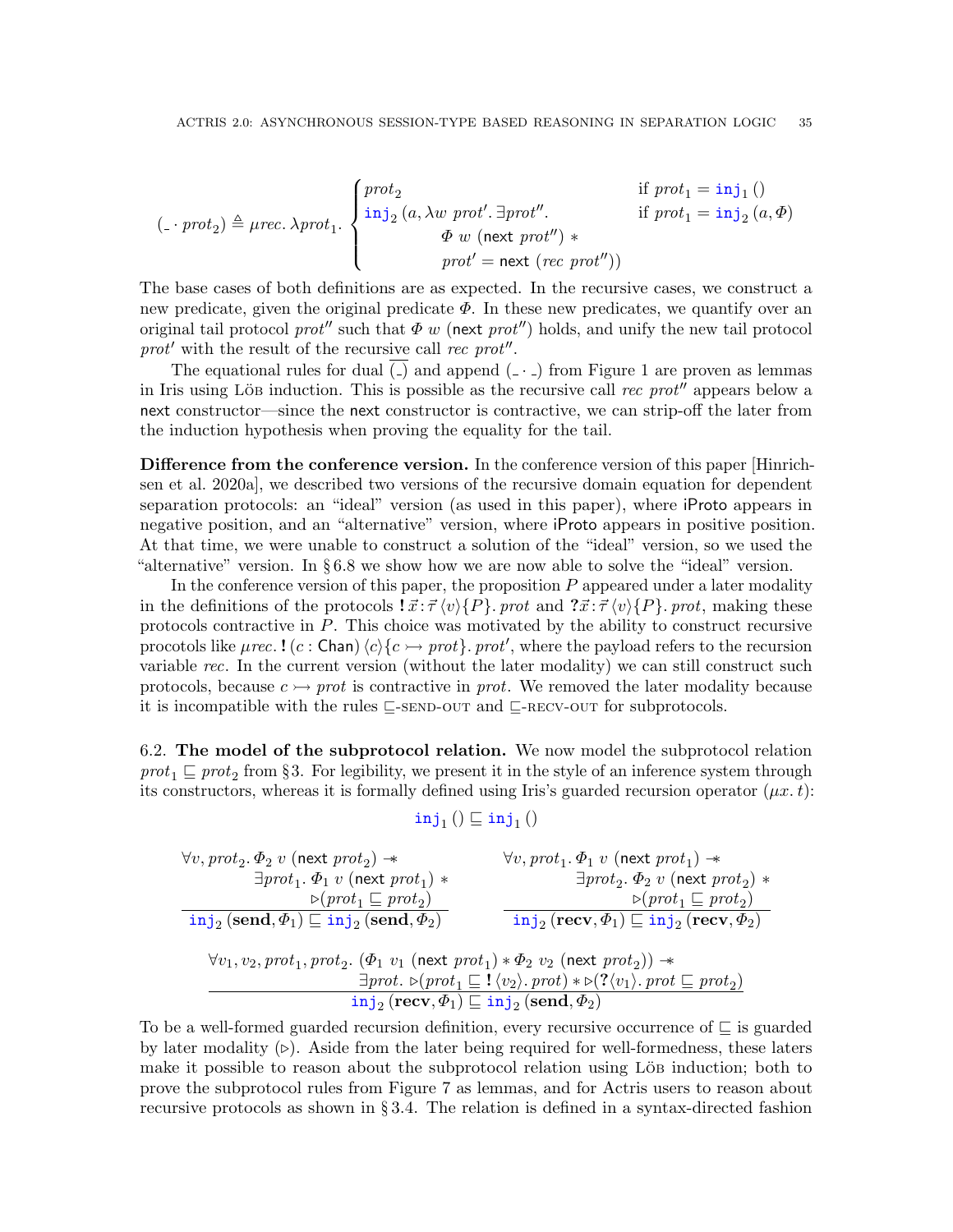(i.e., there are no overlapping rules), and therefore all constructors need to be defined so that they are closed under monotonicity and transitivity.

The first constructor states that terminating protocols  $(\mathbf{end} \triangleq \text{inj}_1()$  are related. The other constructors concern the protocols  $\vec{x}$ :  $\vec{\tau} \langle v \rangle \{P\}$ . prot and  $\vec{x}$ :  $\vec{\tau} \langle v \rangle \{P\}$ . prot, which are modelled as  $\mathtt{inj}_2(\mathbf{send}, \Phi)$  and  $\mathtt{inj}_2(\mathbf{recv}, \Phi)$ , where  $\Phi : \mathsf{Val} \to \mathsf{P}$ Proto  $\to \mathtt{iProp}$  is a predicate over the communicated value and tail protocol. While the actual constructors are somewhat intimidating because they are defined in terms of these predicates in the model, they essentially correspond to the following high-level versions:

$$
\forall \vec{y} : \vec{\sigma} \cdot P_2 \twoheadrightarrow \exists \vec{x} : \vec{\tau} \cdot (v_1 = v_2) * P_1 * \triangleright (prot_1 \sqsubseteq prot_2)
$$
\n
$$
\mathbf{1} \cdot \vec{x} : \vec{\tau} \langle v_1 \rangle \{P_1\} \cdot prot_1 \sqsubseteq \mathbf{1} \vec{y} : \vec{\sigma} \langle v_2 \rangle \{P_2\} \cdot prot_2
$$
\n
$$
\forall \vec{x} : \vec{\tau} \cdot P_1 \twoheadrightarrow \exists \vec{y} : \vec{\sigma} \cdot (v_1 = v_2) * P_2 * \triangleright (prot_1 \sqsubseteq prot_2)
$$
\n
$$
\mathbf{2} \cdot \vec{x} : \vec{\tau} \langle v_1 \rangle \{P_1\} \cdot prot_1 \sqsubseteq \mathbf{2} \vec{y} : \vec{\sigma} \langle v_2 \rangle \{P_2\} \cdot prot_2
$$
\n
$$
\forall \vec{x} : \vec{\tau}, \vec{y} : \vec{\sigma} \cdot (P_1 * P_2) \twoheadrightarrow \exists prot \cdot \triangleright (prot_1 \sqsubseteq \mathbf{1} \langle v_2 \rangle \cdot prot) * \triangleright (\mathbf{2} \langle v_1 \rangle \cdot prot \sqsubseteq prot_2)
$$
\n
$$
\mathbf{2} \cdot \vec{x} : \vec{\tau} \langle v_1 \rangle \{P_1\} \cdot prot_1 \sqsubseteq \mathbf{1} \vec{y} : \vec{\sigma} \langle v_2 \rangle \{P_2\} \cdot prot_2
$$

To obtain syntax directed rules, the first rule combines  $\sqsubseteq$ [-send-out](#page-20-1),  $\sqsubseteq$ [-send-in](#page-20-3), and  $\sqsubseteq$ [-send](#page-20-5)[mono](#page-20-5), and dually, the second rule combines  $\sqsubseteq$ [-recv-out](#page-20-2),  $\sqsubseteq$ -recv- $\sqcap$ , and  $\sqsubseteq$ [-recv-mono](#page-20-6). The third rule combines  $\subseteq$ -RECV-OUT,  $\subseteq$ -SEND-OUT and  $\subseteq$ -SWAP and bakes in transitivity, instead of asserting that  $prot_1$  and  $prot_2$  are equal to  $\langle v_2 \rangle$ . prot and  $\langle v_1 \rangle$ . prot, respectively.

The rules from the beginning of this section are defined by generalising the high-level rules to arbitrary predicates. For example, rule  $\text{inj}_2$  (send,  $\Phi_1$ )  $\sqsubseteq$   $\text{inj}_2$  (send,  $\Phi_2$ ) requires that for any value v and tail protocol  $prot_2$  that are allowed by the predicate  $\Phi_2$ , there is a stronger tail protocol  $prot_1$  (*i.e.*, where  $prot_1 \sqsubseteq prot_2$ ), so that the same value v and stronger tail protocol  $prot_1$  are allowed by the predicate  $\Phi_1$ .

The rules in Figure [7](#page-20-0) on page [21](#page-20-0) are proven as lemmas. Those for logical variable and resource manipulation ( $\sqsubseteq$ [-send-out](#page-20-1),  $\sqsubseteq$ [-send-in](#page-20-3),  $\sqsubseteq$ [-recv-out](#page-20-2) and  $\sqsubseteq$ [-recv-in](#page-20-4)) monotonicity  $(\subseteq$ [-send-mono](#page-20-5) and  $\subseteq$ [-recv-mono](#page-20-6)), and swapping ( $\subseteq$ [-swap](#page-20-7)) follow almost immediately from the definition, whereas those for reflexivity ( $\subseteq$ [-refl](#page-20-8)exivity ( $\subseteq$ -reflexivity ( $\subseteq$ -reflexivity ( $\subseteq$ -reflexivity ( $\subseteq$ -reflexivity ( $\subseteq$ -reflexivity ( $\subseteq$ -reflexivity ( $\subseteq$ -reflexivity ( $\subseteq$ -reflexivity ( $\subseteq$ -reflexi and append operator ( $\sqsubseteq$ -DUAL and  $\sqsubseteq$ -APPEND) are proven using LöB induction.

<span id="page-35-0"></span>6.3. Protocol consistency. To connect dependent separation protocols to the semantics of channels in §[6.6,](#page-39-0) we define the *protocol consistency relation* prot\_consistent  $\vec{v}_1 ~\vec{v}_2 ~prot_1 ~prot_2,$ which expresses that protocols  $prot_1$  and  $prot_2$  are consistent w.r.t. channel buffers containing values  $\vec{v}_1$  and  $\vec{v}_2$ . The consistency relation is defined as:

prot\_consistent  $\vec{v}_1$   $\vec{v}_2$  prot<sub>1</sub> prot<sub>2</sub>  $\triangleq \exists \text{prot.}$ 

$$
(? \langle \vec{v}_{2.1} \rangle \ldots ? \langle \vec{v}_{2.|\vec{v}_2|} \rangle \text{.} \text{ } prot \sqsubseteq \text{ } prot_1) * (? \langle \vec{v}_{1.1} \rangle \ldots ? \langle \vec{v}_{1.|\vec{v}_1|} \rangle \text{.} \text{ } \overline{\text{ } prot} \sqsubseteq \text{ } prot_2)
$$

Intuitively, prot\_consistent  $\vec{v}_1 ~\vec{v}_2 ~prot_1 ~prot_2$  ensures that for all messages  $\vec{v}_1$  in transit from the endpoint described by  $prot_1$  to the endpoint described by  $prot_2$ , the protocol  $prot_2$  is expecting to receive these message in order (and *vice versa* for  $\vec{v}_2$ ), after which the remaining protocols *prot* and  $\overline{prot}$  are dual. To account for weakening we close the consistency relation under subprotocols (by using  $\subseteq$  instead of equality), which additionally captures ownership of the resources associated with the messages  $\vec{v}_1$  and  $\vec{v}_2$ .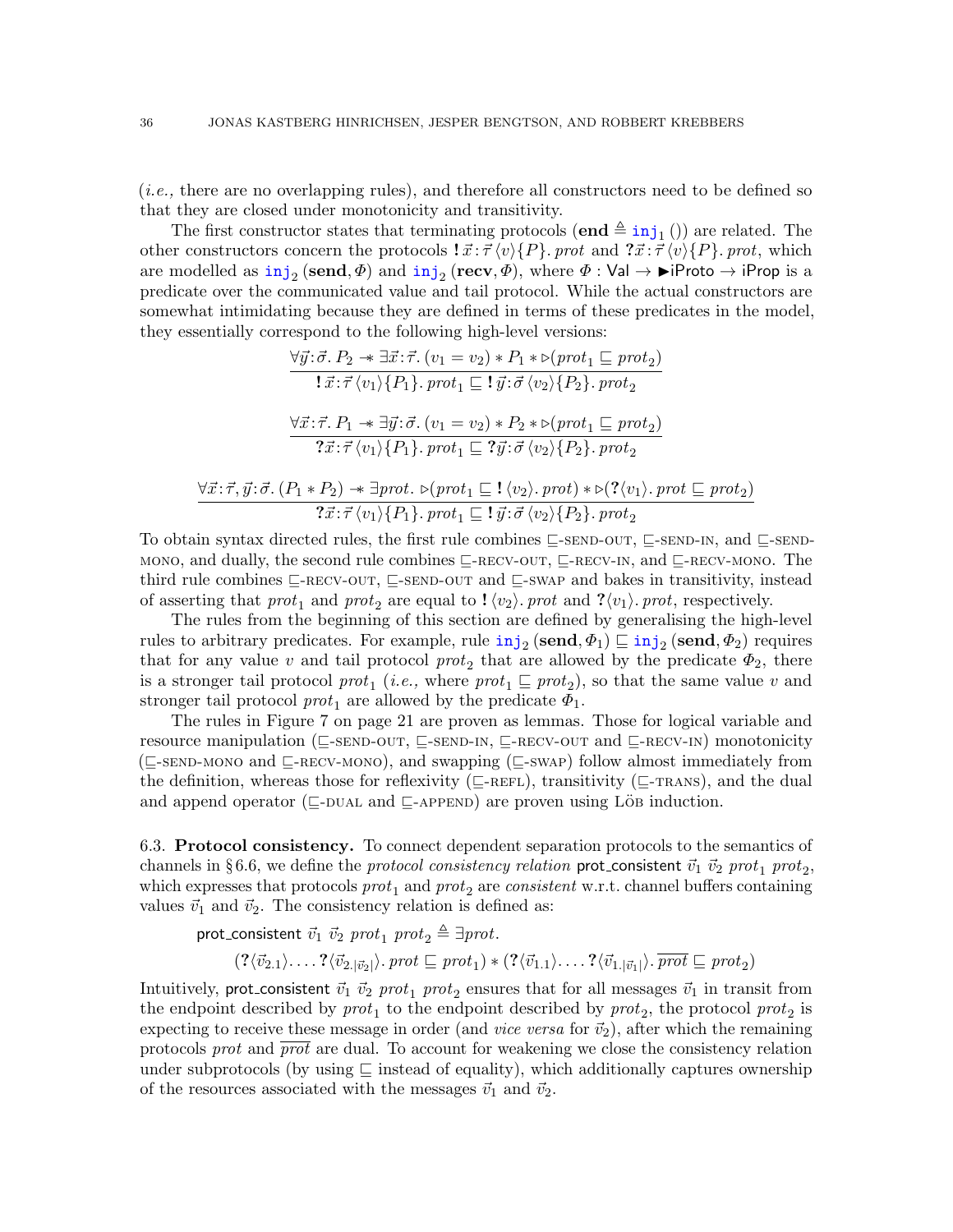$$
True \nArr \exists \gamma. (\gamma \mapsto \text{prot}) * (\gamma \mapsto \text{prot}) \qquad \text{(no-ghosT-ALLOC)}
$$
\n
$$
(\gamma \mapsto \text{prot}) * (\gamma \mapsto \text{prot}') \Rightarrow \triangleright (\text{prot} = \text{prot}') \qquad \text{(no-ghosT-ALLOC)}
$$
\n
$$
(\gamma \mapsto \text{prot}) * (\gamma \mapsto \text{prot}') \Rightarrow (\gamma \mapsto \text{prot}'') * (\gamma \mapsto \text{prot}'') \qquad \text{(no-ghosT-UPDATE)}
$$

<span id="page-36-4"></span><span id="page-36-3"></span><span id="page-36-2"></span><span id="page-36-1"></span>

Closure under the subprotocol relation gives us that prot-consistent  $\vec{v}_1 ~\vec{v}_2 ~prot_1 ~prot_2$ and  $prot_1 \sqsubseteq prot'_1$  implies prot\_consistent  $\vec{v}_1$   $\vec{v}_2$   $prot'_1$   $prot_2$ , and ensures that the consistency relation enjoys the following rules corresponding to creating a channel, sending a message, and receiving a message:

prot\_consistent  $\epsilon \epsilon$  prot  $\overline{prot}$ 

prot\_consistent  $~\vec{v}_1 ~\vec{v}_2 ~(\mathbf{!} ~\vec{x}~:~\vec{\tau}~\langle v\rangle\{P\}~.~prot_1)~prot_2*P[\vec{t}/\vec{x}]\twoheadrightarrow$  $\varphi^{|\vec v_2|}(\mathsf{prot}\_\mathsf{consistent}\;(\vec v_1\cdot[v[\vec t/\vec x]])\;\vec v_2\;prot_1\;prot_2)$ 

prot\_consistent  $~\vec{v}_1 ~([w] \cdot \vec{v}_2) ~ (?\vec{x} \!:\! \vec{\tau} \, \langle v \rangle \{P\} .~ prot_1)~prot_2~\! \rightarrow$  $\exists \vec{y}.~(w=v[\vec{y}/\vec{x}]) * P[\vec{y}/\vec{x}] * \triangleright$ (prot\_consistent  $\vec{v}_1$   $\vec{v}_2$   $prot_1$   $prot_2)$ 

The first rule states that dual protocols are consistent w.r.t. a pair of empty buffers. The second rule states that a protocol  $\vec{x}$ : $\vec{\tau} \langle v \rangle \{P\}$ . prot<sub>1</sub> can be advanced to prot<sub>1</sub> by giving up ownership of  $P[\vec{t}/\vec{x}]$  and enqueing the value  $v[\vec{t}/\vec{x}]$  in the buffer  $\vec{v}_1$ . Dually, the third rule states that given a protocol  $\vec{x}$ :  $\vec{\tau} \langle v \rangle \{P\}$ . prot<sub>1</sub> and a buffer that contains value w as its head, we learn that w is equal to  $v[\vec{y}/\vec{x}]$ , and that we can obtain ownership of  $P[\vec{y}/\vec{x}]$  by advancing the protocol to  $prot_1$  and dequeuing the value w from the buffer. Since the relation is symmetric,  $i.e.,$  if prot\_consistent  $\vec{v}_1 ~\vec{v}_2 ~prot_1 ~prot_2$  then prot\_consistent  $\vec{v}_2 ~\vec{v}_1 ~prot_2 ~prot_1,$ we obtain similar rules for the protocol  $prot_2$  on the right-hand side.

The last two rules are proved by inversion on the definition of the subprotocol relation  $(\subseteq)$ . Since the subprotocol relation  $(\subseteq)$  is defined using guarded recursion, we obtain a later modality  $(\triangleright)$  for each inversion. To prove the first rule, we need to perform a number of inversions equal to the size of the buffer  $\vec{v}_2$ , whereas for the second rule we need to perform just a single inversion. The later modalities will be eliminated through physical program steps in the semantics of channels in § [6.5.](#page-38-0)

<span id="page-36-0"></span>6.4. The Actris ghost theory. To provide a general interface for adopting Actris's reasoning principles for arbitrary message-passing languages, we employ a standard ghost theory approach to compartmentalise channel ownership.

We use an approach similar to the ghost theory for contributions that we used in § [4.](#page-26-0) The authority prot ctx  $(\gamma_1, \gamma_2)$   $\vec{v}_1$   $\vec{v}_2$  governs the global state of the buffers  $\vec{v}_1$  and  $\vec{v}_2$ . The tokens prot\_own<sub>l</sub>  $(\gamma_1, \gamma_2)$  prot<sub>l</sub> and prot\_own<sub>r</sub>  $(\gamma_1, \gamma_2)$  prot<sub>r</sub> provide local views of that state, being that the protocols  $prot_l$  and  $prot_r$  are consistent with the buffers. As we will see in § [6.6,](#page-39-0) the authority can then be shared through a lock, while the tokens can be distributed to individual threads. The ghost connectives are identified by the shared ghost identifiers  $\gamma_1$ and  $\gamma_2$  for the protocols *prot<sub>l</sub>* and *prot<sub>r</sub>*, respectively.

To define the connectives of the Actris ghost theory we use Iris's higher-order ghost variables, whose rules are shown in Figure [15.](#page-36-1) Higher-order ghost variables come in pairs  $\gamma \mapsto$ • prot and  $\gamma \mapsto$ ° prot, which always hold the same protocol prot. They can be allocated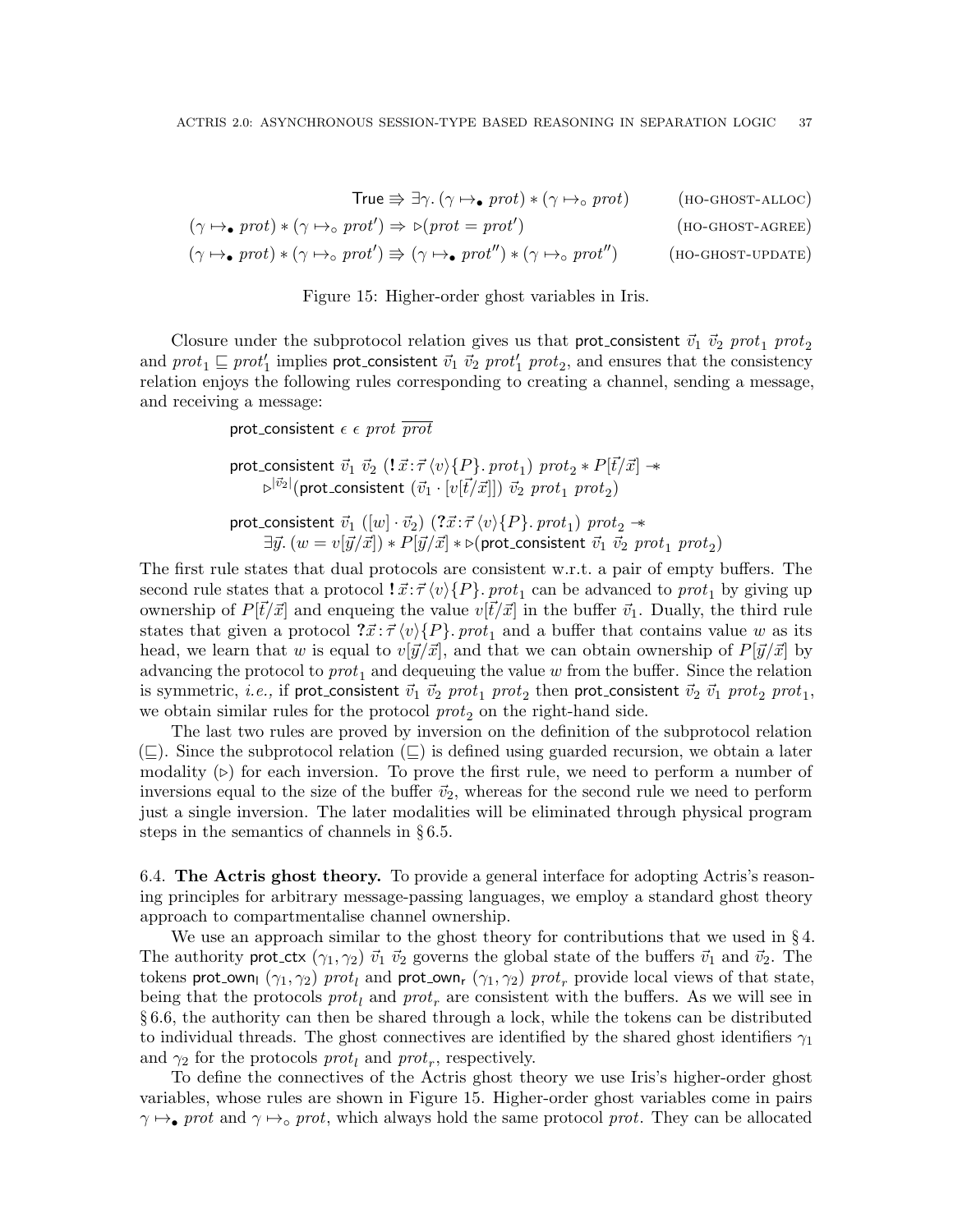| True $\Rightarrow \exists \gamma$ . prot_ctx $\gamma \in \epsilon *$ prot_own <sub>1</sub> $\gamma$ prot $*$ prot_own <sub>r</sub> $\gamma$ prot                                                                                                                                                                                                                                                                                                                                                                                                            | (PROTO-ALLOC)    |
|-------------------------------------------------------------------------------------------------------------------------------------------------------------------------------------------------------------------------------------------------------------------------------------------------------------------------------------------------------------------------------------------------------------------------------------------------------------------------------------------------------------------------------------------------------------|------------------|
| $\begin{array}{c} \mathsf{prot\_ctx} \ \gamma \ \vec{v_1} \ \vec{v_2} * \mathsf{prot\_own}_{\mathsf{I}} \ \gamma \ (!\ \vec{x} : \vec{\tau} \ \langle v \rangle \{P\}.\ \mathit{prot}) * P[\vec{t}/\vec{x}] \Rrightarrow \\ \hspace{2.5cm} \triangleright^{ \vec{v_2} } \big( \mathsf{prot\_ctx} \ \gamma \ \big( \vec{v_1} \cdot [v[\vec{t}/\vec{x}]]) \ \vec{v_2} \big) * \mathsf{prot\_own}_{\mathsf{I}} \ \gamma \ \big( \mathit{prot}[\vec{t}/\vec{x}] \big) \end{array}$                                                                              | (PROTO-SEND-L)   |
| $\begin{array}{c} \text{prot\_ctx} \ \gamma \ \vec{v_1} \ \vec{v_2} * \text{prot\_own}_{\mathsf{r}} \ \gamma \ \big( !\ \vec{x} : \vec{\tau} \ \langle v \rangle \{P\}.\ \textit{prot}) * P[\vec{t}/\vec{x}] \ \Rightarrow \\ \hspace{2.5cm} \triangleright^{ \vec{v_1} } \big( (\text{prot\_ctx} \ \gamma \ \vec{v_1} \ \vec{v_2} \cdot [v[\vec{t}/\vec{x}]]) \big) * \text{prot\_own}_{\mathsf{r}} \ \gamma \ \big( \textit{prot}[\vec{t}/\vec{x}] \big) \end{array}$                                                                                     | $(PROTO-SEND-R)$ |
| $\begin{array}{l} \textnormal{\texttt{prot}\_\textnormal{\texttt{ctx}}\_\gamma\;\vec{v}_1\;([w]\cdot\vec{v}_2)\ast\textnormal{\texttt{prot}\_\textnormal{\texttt{own}}\_\gamma\;(\textnormal{?}\vec{x}:\vec{\tau}\,\langle v\rangle\{P\}.\textnormal{\texttt{prot}})\Rrightarrow }\\ \textnormal{\texttt{b}\exists\vec{y}.\,(w=v[\vec{y}/\vec{x}])\ast P[\vec{y}/\vec{x}]\ast\textnormal{\texttt{prot}\_\textnormal{\texttt{ctx}}\_\gamma\;\vec{v}_1\;\vec{v}_2\ast\textnormal{\texttt{prot}\_\textnormal{\texttt{own}}\_\gamma\ \gamma\textnormal{\texttt$ | $(PROTO-RECV-L)$ |
| prot_ctx $\gamma$ ([w] $\cdot \vec{v}_1$ ) $\vec{v}_2$ * prot_own <sub>r</sub> $\gamma$ (? $\vec{x}$ : $\vec{\tau}$ {v}{P}. prot) $\Rightarrow$<br>$\triangleright \exists \vec{y}.~(w=v[\vec{y}/\vec{x}]) * P[\vec{y}/\vec{x}] * \mathsf{prot\_ctx}~\gamma~\vec{v_1}~\vec{v_2} * \mathsf{prot\_own_r}~\gamma~prot$                                                                                                                                                                                                                                         | $(PROTO-RECV-R)$ |
| prot_own <sub>l</sub> $\gamma$ prot $*$ prot $\sqsubseteq$ prot' $*$ prot_own <sub>l</sub> $\gamma$ prot'                                                                                                                                                                                                                                                                                                                                                                                                                                                   | $(PROTO-E-L)$    |
| $\mathsf{prot\_own_r} \ \gamma \ \mathit{prot} * \mathit{prot} \sqsubseteq \mathit{prot}' \twoheadrightarrow \mathsf{prot\_own_r} \ \gamma \ \mathit{prot}'$                                                                                                                                                                                                                                                                                                                                                                                                | $(PROTO-E-R)$    |

<span id="page-37-7"></span><span id="page-37-6"></span><span id="page-37-5"></span><span id="page-37-4"></span><span id="page-37-3"></span><span id="page-37-2"></span><span id="page-37-1"></span><span id="page-37-0"></span>Figure 16: The Actris ghost theory.

together (HO-GHOST-ALLOC), are always required to hold the same protocol (HO-GHOST-AGREE), and can only be updated together ([ho-ghost-update](#page-36-4)). The subtle part of the higher-order ghost variables is that they involve ownership of a protocol of type iProto, which is defined in terms of Iris propositions iProp. Due to the dependency on iProp, which is covered in detail in § [6.8,](#page-40-2) the rule [ho-ghost-agree](#page-36-3) only gives the equality between the protocols under a later modality  $(\triangleright)$ . The Actris ghost theory connectives are then defined as:

$$
\begin{aligned}\n &\text{prot\_ctx } (\gamma_1, \gamma_2) \ \vec{v}_1 \ \vec{v}_2 \triangleq \exists prot_1, prot_2. \ \gamma_1 \mapsto_{\bullet} prot_1 * \gamma_2 \mapsto_{\bullet} prot_2 * \\
 &\qquad \qquad \triangleright \text{prot\_consistent } \ \vec{v}_1 \ \vec{v}_2 \ \text{prot}_1 \ \text{prot}_2 \\
 &\text{prot\_own}_1 \ (\gamma_1, \gamma_2) \ \text{prot}_l \triangleq \exists prot'_l. \ \gamma_1 \mapsto_{\circ} prot'_l * \triangleright (\text{prot}'_l \sqsubseteq \text{prot}_l) \\
 &\text{prot\_own}_r \ (\gamma_1, \gamma_2) \ \text{prot}_r \triangleq \exists prot'_{r}. \ \gamma_2 \mapsto_{\circ} prot'_{r} * \triangleright (\text{prot}'_{r} \sqsubseteq \text{prot}_{r})\n \end{aligned}
$$

The authority prot ctx  $(\gamma_1, \gamma_2)$   $\vec{v}_1$   $\vec{v}_2$  asserts that the buffers  $\vec{v}_1$  and  $\vec{v}_2$  are consistent with respect to the protocols  $prot_1$  and  $prot_2$  (via prot\_consistent  $\vec{v}_1$   $\vec{v}_2$   $prot_1$   $prot_2$ ). It also asserts the higher-order authoritative ownership  $\gamma_1 \mapsto \mathbf{r}$  prot<sub>1</sub> and  $\gamma_2 \mapsto \mathbf{r}$  prot<sub>2</sub> of both protocols. The tokens assert higher-order fragmented ownership  $\gamma_1 \mapsto_{\text{o}} \text{prot}_l'$  and  $\gamma_2 \mapsto_{\text{o}} \text{prot}_r'$  of protocols  $prot<sub>l</sub>$  and  $prot<sub>r</sub>$  that are weaker than the protocol arguments  $prot<sub>l</sub>$  and  $prot<sub>r</sub>$  (via  $prot_l' \sqsubseteq prot_l$  and  $prot_r' \sqsubseteq prot_r$ ). Explicit weakening under the subprotocol relation may seem redundant, as weakening is already accounted for in prot consistent. However, it allows us to weaken the protocols of the tokens without the presence of the authority as shown by the rules PROTO- $\sqsubseteq$ -L and PROTO- $\sqsubseteq$ -R in Figure [16.](#page-37-2) The later modality ( $\triangleright$ ) makes sure that prot own<sub>l</sub>  $(\gamma_1, \gamma_2)$  prot and prot own<sub>r</sub>  $(\gamma_1, \gamma_2)$  prot are contractive in prot. For readability we condense the ghost state identifiers  $(\gamma_1, \gamma_2)$  into a single identifier  $\gamma$  from now on.

With these definitions at hand, we prove the rules of the ghost theory presented in Figure [16.](#page-37-2) The rule [proto-alloc](#page-37-3) corresponds to allocation of a buffer pair, the rules [proto](#page-37-4)[send-l](#page-37-4) and [proto-send-r](#page-37-5) correspond to sending a message, and the rules [proto-recv-l](#page-37-6) and [proto-recv-r](#page-37-7) correspond to receiving a message. These are proved through a combination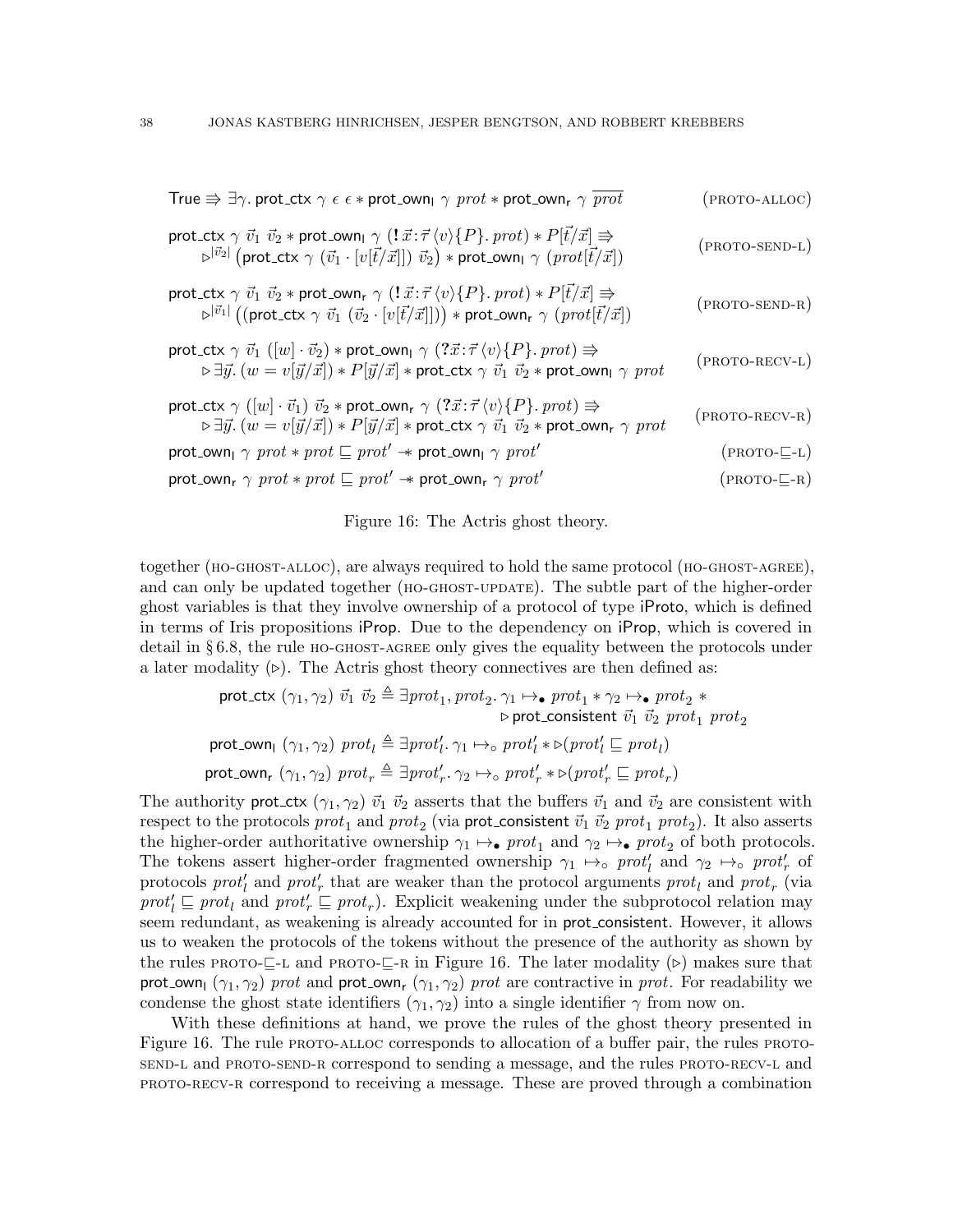```
new chan () \triangleq let (l, r, lk) = (new list (), new list (), new lock ()) in
                     ((l, r, lk), (r, l, lk))send c v \triangleq let (l, r, lk) = c in
                     acquire lk;snoc l v; skipN |r|;
                     release lktry recv c \triangleq let (l, r, lk) = c in
                      acquire lk;
                         \mathtt{let}~ret = (\mathtt{if}~(\mathtt{is\_nil}~r)\mathtt{then}~(\mathtt{inj}_1~())~\mathtt{else}~(\mathtt{inj}_2~(\mathtt{pop}~l)))~\mathtt{in}release lk; ret
       recv c \triangleq match (try recv c) with
                        inj_1 ()\Rightarrow recv c\vert \verb"inj"_{2} v \Rightarrow vend
```
<span id="page-38-1"></span>Figure 17: Implementation of bidirectional channels in HeapLang.

of the rules for higher-order ghost state from Figure [15,](#page-36-1) and the rules for the protocol consistency relation prot consistent from § [6.3.](#page-35-0)

<span id="page-38-0"></span>6.5. Semantics of channels. Since Iris is parametric in the programming language that is used, there are various approaches to extend Iris with support for channels:

- Instantiate Iris with a language that has native support for channels. This approach was carried out in the original Iris paper [\[Jung et al. 2015\]](#page-53-1) and by [Tassarotti et al.](#page-55-2) [\[2017\]](#page-55-2).
- Instantiate Iris with a language that has low-level concurrency primitives, but no native support for channels, and implement channels as a library in that language. This approach was carried out by [Bizjak et al.](#page-52-9) [\[2019\]](#page-52-9) for a lock-free implementation of channels.

In this paper we take the second approach. We use HeapLang, the default language shipped with Iris, and implement bidirectional channels using a pair of mutable linked lists protected by a lock. Although this implementation is not efficient, contrary to  $e.g.,$  the implementation by [Bizjak et al.](#page-52-9) [\[2019\]](#page-52-9), it has the benefit that it gives a clear declarative semantics that corresponds exactly to the intuitive semantics of channels described in § [2.1.](#page-8-1)

Our implementation of bidirectional channels in HeapLang is displayed in Figure [17.](#page-38-1) New channels are created by the new chan function, which allocates two empty mutable linked lists l and r using new list (), along with a lock lk using new lock (), and returns the tuples  $(l, r, lk)$  and  $(r, l, lk)$ , where the order of the linked lists l and r determines the side of the endpoints. We refer to the list in the left position as the endpoint's own buffer, and the list in the right position as the other endpoint's buffer.

Values are sent over a channel endpoint  $(l, r, lk)$  using the send function. This function operates in an atomic fashion by first acquiring the lock via  $acquire$   $lk$ , thereby entering the critical section, after which the value is enqueued  $(i.e.,$  appended to the end) of the endpoint's own buffer using snoc l v. The skipN  $|r|$  instruction is a no-op that is inserted to aid the proof. We come back to the reason why this instruction is needed in § [6.6.](#page-39-0)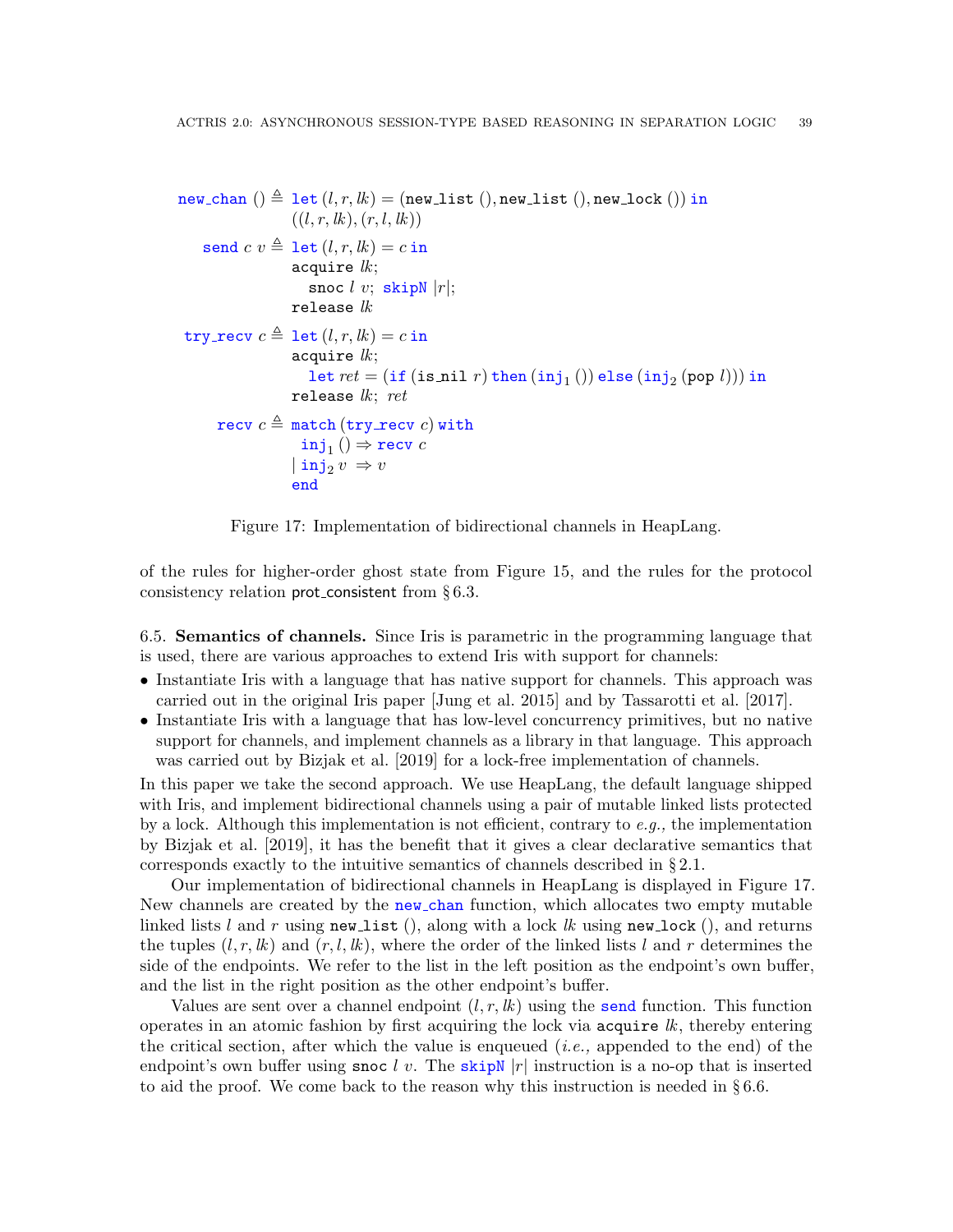Values are received over a channel endpoint  $(l, r, lk)$  using the send function, which performs a loop that repeatedly calls the helper function try recv. This helper function attempts to receive a value atomically, and fails if there is no value in the other endpoint's buffer. The function  $try\_recv$  acquires the lock with acquire  $lk$ , and then check whether the other endpoint's buffer is empty using  $\exists$   $\exists$   $\exists$   $\exists$   $r$ . If it is empty, nothing is returned (*i.e.*,  $\text{inj}_1$  ()), while otherwise the value is dequeued and returned  $(i.e., \text{inj}_2 \text{ (pop } l)).$ 

<span id="page-39-0"></span>6.6. The model of channel ownership. To link the physical contents of the bidirectional channel  $c$  to the Actris ghost theory we define the channel ownership connective as follows:

$$
c \rightarrow \text{prot} \triangleq \exists \gamma, l, r, lk. \begin{pmatrix} (c = (l, r, lk) * \text{prot\_own}_1 \gamma \text{ prot}) \\ (c = (r, l, lk) * \text{prot\_own}_r \gamma \text{ prot}) \end{pmatrix} * \text{is\_lock } lk \ (\exists \vec{v_1} \ \vec{v_2}, l \xrightarrow{\text{rs}} \vec{v_1} * r \xrightarrow{\text{rs}} \vec{v_2} * \text{prot\_ctx} \gamma \ \vec{v_1} \ \vec{v_2})
$$

The predicate states that the referenced channel endpoint c is either the left  $(l, r, lk)$  or the right  $(r, l, lk)$  side of a channel, and that we have exclusive ownership of the ghost token prot own  $\gamma$  prot or prot own,  $\gamma$  prot for the corresponding side. Iris's lock representation predicate is lock (previously presented in § [4\)](#page-26-0) is used to make sharing of the buffers possible. The lock invariant is governed by lock  $lk$ , and carries the ownership  $l \stackrel{\text{def}}{\mapsto} \vec{v}_1$  and  $r \stackrel{\text{def}}{\mapsto} \vec{v}_2$  of the mutable linked lists containing the channel buffers, as well as prot\_ctx  $\gamma \vec{v_1} \vec{v_2}$ , which asserts protocol consistency of the buffers with respect to the protocols.

With the definition of the channel endpoint ownership along with the ghost theory and lock rules we then prove the channel rules HT-NEW, HT-SEND and HT-RECV from Figure [1.](#page-9-0) The proofs are carried out through symbolic execution to the point where the critical section is entered, after which the rules of the Actris ghost theory (Figure [16\)](#page-37-2) are used to allocate or update the ghost state appropriately so that it matches the physical channel buffers.

The need for skip instructions. The rules PROTO-SEND-L and PROTO-SEND-R from Fig-ure [16](#page-37-2) contain a number of later modalities  $(\triangleright)$  proportional to the other endpoint's buffer in their premise. As explained in  $\S 6.3$  $\S 6.3$  these later modalities are the consequence of having to perform a number of inversions on the subprotocol relation, which is defined using guarded recursion, and thus contains a later modality for each recursive unfolding.

To eliminate these later modalities, we instrument the code of the send function with the skipN  $|r|$  instruction, which performs a number of skips equal to the size of the other endpoint's buffer  $r$ . The skipN instruction has the following specification:

$$
\{ \triangleright^n P \}
$$
skipN  $n \{ P \}$ 

Instrumentation with skip instructions appears more often in work on step-indexing, see e.g., [\[Svendsen et al.](#page-54-11) [2016;](#page-54-11) [Giarrusso et al.](#page-53-10) [2020\]](#page-53-10). It is needed due to the fact that current step-indexed logics like Iris unify physical/program steps and logical steps, *i.e.*, for each physical/program step at most one later can be eliminated from the hypotheses. [Svendsen](#page-54-11) [et al.](#page-54-11) [\[2016\]](#page-54-11) proposed a more liberal version of step-indexed, called transfinite step-indexing, to avoid this problem. However, transfinite step-indexing is not available in Iris.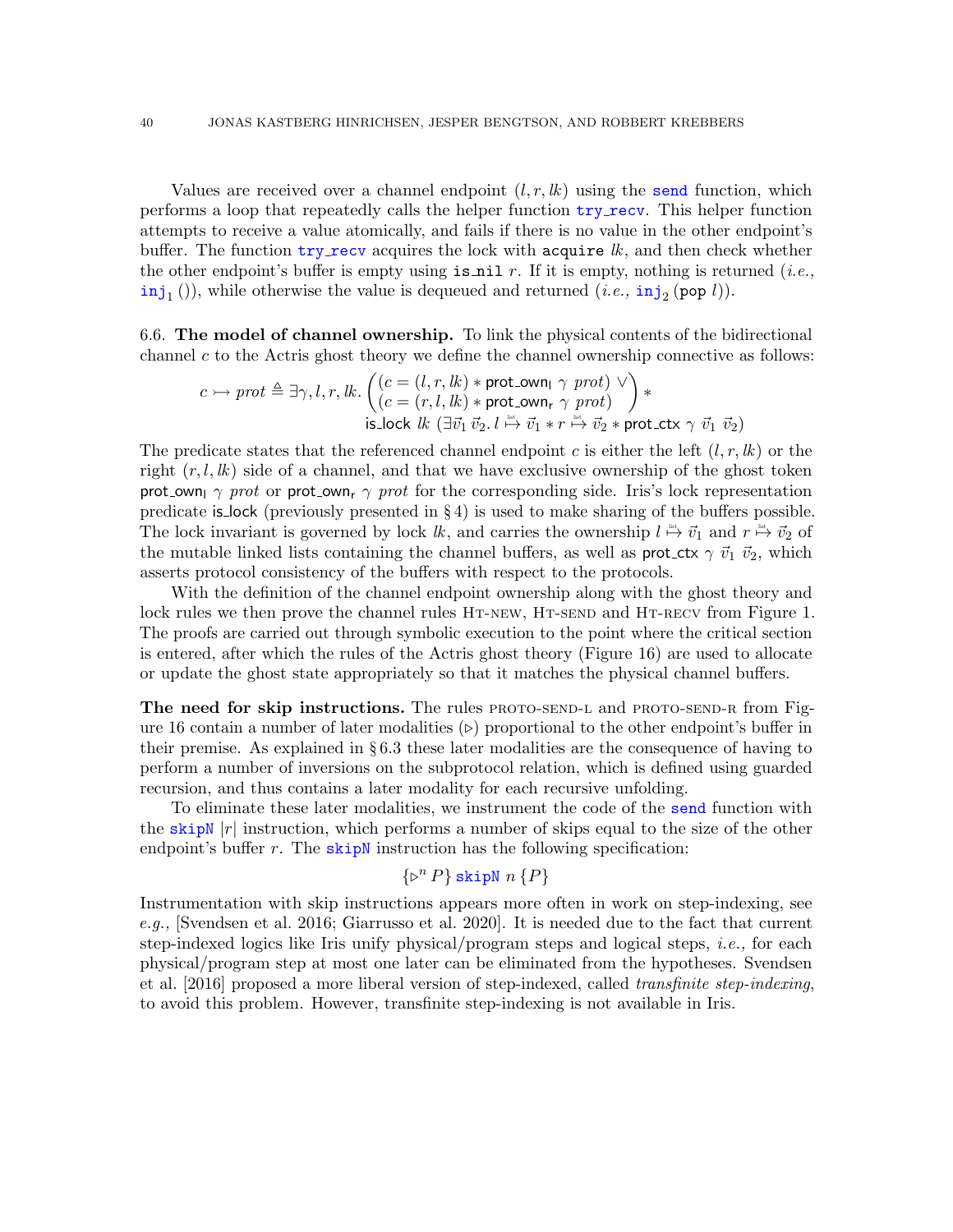<span id="page-40-1"></span>6.7. Adequacy of Actris. Having constructed the model of Actris in Iris, we now obtain the following main result:

**Theorem 1** Adequacy of Actris. Let  $\phi$  be a first-order predicate over values and suppose the Hoare triple  $\{True\}$  e $\{\phi\}$  is derivable in Actris, then:

- (Safety): The program e will not get stuck.
- (Postcondition validity): If the main thread of e terminates with a value v, then the postcondition  $\phi$  v holds at the meta-level.

Since Actris is an internal logic embedded in Iris, the proof is an immediate consequence of Iris's adequacy theorem [\[Krebbers et al.](#page-54-0) [2017a;](#page-54-0) [Jung et al.](#page-53-3) [2018b\]](#page-53-3). Finally, note that safety implies *session fidelity*—any message that is received has in fact been sent.

<span id="page-40-2"></span>6.8. Solving the recursive domain equation for protocols. Recall the recursive domain equation for dependent separation protocols from § [6.1:](#page-33-0)

iProto  $\cong$  1 + (action  $\times$  (Val  $\rightarrow \blacktriangleright$  iProto  $\rightarrow$  iProp))

This recursive domain equation shows that iProto depends on the type iProp of Iris propositions. To use types that depend on iProp as part of higher-order ghost state in Iris, such types need to be bi-functorial in iProp. Hence, this means that to construct iProto, in a way that it can be used in combination with the higher-order ghost variables in Figure [15,](#page-36-1) we need to solve the following recursive domain equation:

$$
\mathrm{iProb}(X^-, X^+) \cong 1 + (\mathrm{action} \times (\mathrm{Val} \to \mathrm{I\!Froto}(X^+, X^-) \to X^+))
$$

Since the recursive occurrence of iProto appears in negative position, the polarity needs to be inverted for iProto to be bi-functorial.

The version of Iris's recursive domain equation solver based on [\[America and Rutten](#page-52-10) [1989;](#page-52-10) [Birkedal et al.](#page-52-11) [2010\]](#page-52-11) as mechanised in Iris's Coq development is not readily able to construct a solution of iProto $(X^-, X^+)$ . Concretely, the solver can only construct solutions of non-parameterised recursive domain equations. While a general construction for solving such recursive domain equations exists [\[Birkedal et al.](#page-52-12) [2012,](#page-52-12) § 7], that construction has not been mechanised in Coq. We circumvent this shortcoming by solving the following recursive domain equation instead, in which we unfold the recursion once by hand:

$$
iProb_2(X^-, X^+) \cong
$$
  
1 + (action × (Val → **)**(1 + (action × (Val → **)**iProb<sub>2</sub>(X^-, X^+) → X^-))) → X<sup>+</sup>)

Here, the polarity in the recursive occurrence is fixed, allowing us to solve  $iProto<sub>2</sub>(X<sup>-</sup>, X<sup>+</sup>)$ using Iris's existing recursive domain equation solver. This is sufficient because a solution of iProto<sub>2</sub>( $X^-$ ,  $X^+$ ) is isomorphic to a solution of iProto( $X^-$ ,  $X^+$ ).

#### 7. Coq mechanisation

<span id="page-40-0"></span>The definition of the Actris logic, its model, and the proofs of all examples in this paper have been fully mechanised using the Coq proof assistant [\[Coq Development Team 2020\]](#page-52-13). In this section we will elaborate on the mechanisation effort  $(\S 7.1)$  $(\S 7.1)$ , and go through the full proof of a message-passing program  $(\S 7.2)$  $(\S 7.2)$  and a subprotocol relation  $(\S 7.3)$  $(\S 7.3)$  showcasing the tactics for Actris. During the section we display proofs and proof states taken directly from the Coq mechanisation, which differs in notation from the paper as follows: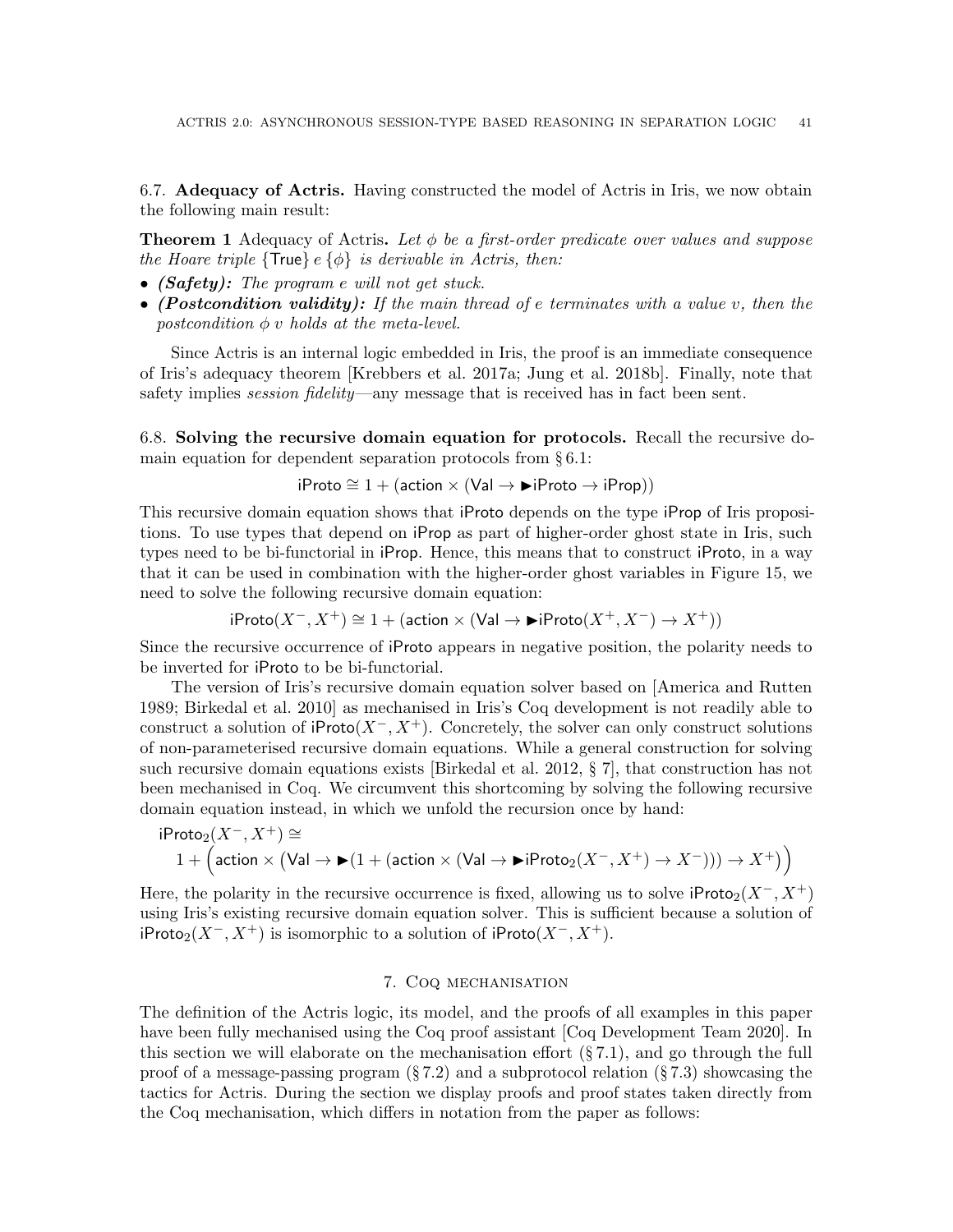|                   | Paper        | Coq Mechanisation                                                       |
|-------------------|--------------|-------------------------------------------------------------------------|
| Send              |              | $ x_1x_n \langle v \rangle \{P\}$ . prot   x_1  x_n MSG v {{ P }}; prot |
| Receive           |              | $?x_1x_n \langle v \rangle \{P\}$ . prot   x_1  x_n MSG v {{ P }}; prot |
| End               | end          | END                                                                     |
| Dual              | prot         | iProto_dual prot                                                        |
| Literals          | (0, 5, true) | $#()$ , #5, #true                                                       |
| Logical variables | x, y, z, z   | "x", "y", "z", <                                                        |
| Types             | 1, N, Z      | (), nat, Z                                                              |

<span id="page-41-0"></span>7.1. Mechanisation effort. The mechanisation of Actris is built on top of the mechanisation of Iris [\[Krebbers et al.](#page-54-0) [2017a;](#page-54-0) [Jung et al.](#page-53-2) [2016,](#page-53-2) [2018b\]](#page-53-3). To carry out proofs in separation logic, we use the MoSeL Proof Mode (formerly Iris Proof Mode) [\[Krebbers et al.](#page-54-12) [2017b,](#page-54-12) [2018\]](#page-54-13), which provides an embedded proof assistant for separation logic in Coq. Building Actris on top of the Iris and MoSeL framework in Coq has a number of tangible advantages:

- By defining channels on top of HeapLang, the default concurrent language shipped with Iris, we do not have to define a full programming language semantics, and can reuse all of the program libraries and Coq machinery, including the tactics for symbolic execution of non message-passing programs.
- Since Actris is mechanised as an Iris library that provides support for the iProto type, the subprotocol relation  $prot_1 \sqsubseteq prot_2$ , the  $c \rightarrow prot$  connective, the various operations on protocols, and the proof rules as lemmas, we get all of the features of Iris for free, such as the ghost state mechanisms for reasoning about concurrency.
- When proving the Actris proof rules, we can make use of the MoSeL Proof Mode to carry out proofs directly using separation logic, thus reasoning at a high-level of abstraction.
- We can make use of the extendable nature of the MoSeL Proof Mode to define custom tactics for symbolic execution of message-passing programs.

These advantages made it possible to mechanise Actris, along with the examples of the paper, with a small Coq development of a total size of about 5000 lines of code (comments and whitespace included). The line count of the different components are shown in Figure [18.](#page-42-0)

<span id="page-41-1"></span>7.2. Tactic support for session type-based reasoning. To carry out interactive Actris's proof using symbolic execution, we follow the methodology described in the original Iris Proof Mode paper [\[Krebbers et al.](#page-54-12) [2017b\]](#page-54-12), which in particular means that the logic in Coq is presented in weakest precondition style rather than using Hoare triples. For handling send or recv we define the following tactics:

wp\_send (t1 .. tn) with "[H1 .. Hn]" and wp\_recv (y1 .. yn) as "H".

These tactics roughly perform the following actions:

- Find a send or recv in evaluation position of the program under consideration.
- Find a corresponding  $c \rightarrow$  prot hypothesis in the separation logic context.
- Normalise the protocol *prot* using the rules for duals, composition, recursion, and swapping so it has a  $\vec{x} \cdot \vec{\tau} \langle v \rangle \{P\}$ . prot or  $\vec{x} \cdot \vec{\tau} \langle v \rangle \{P\}$ . prot construct in its head position.
- In case of wp\_send, instantiate the variables  $\vec{x}$ :  $\vec{\tau}$  using the terms (t1.. tn), and create a goal for the proposition  $P$  with the hypotheses [H1 .. Hn]. Hypotheses prefixed with  $\$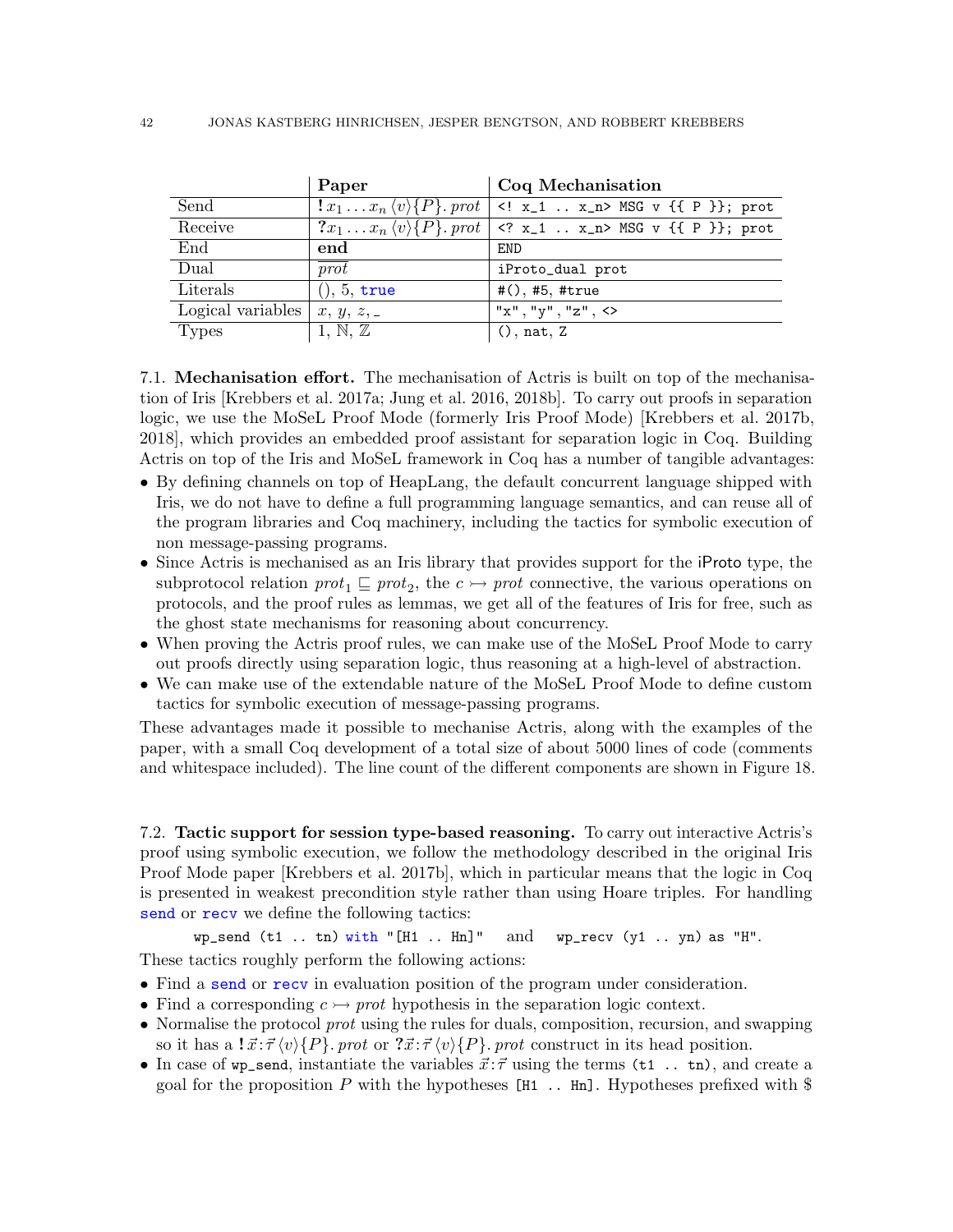| Component                                    | <b>Sections</b>   | $\sim$ LOC |
|----------------------------------------------|-------------------|------------|
| The Actris model                             | $\S 6.1 - \S 6.4$ | 1500       |
| Channel implementation and proof rules       | $\S 6.5 - \S 6.6$ | 350        |
| Tactics for symbolic execution               | §7.2              | 500        |
| Utilities (linked lists, permutations, etc.) | n.a.              | 450        |
| Authoritative contribution ghost theory      | $§$ 4             | 150        |
| Recursive domain equation theory solver      | §6.8              | 100        |
| Examples:                                    |                   |            |
| $\bullet$ Basic examples                     | $§ 1$ and $§ 4.1$ | 400        |
| • Coarse-grained distributed merge sort      | $\S 2.3 - \S 2.7$ | 250        |
| • Fine-grained distributed merge sort        | $\S 2.8$          | 300        |
| $\bullet$ Mapper with swapping               | $\S 3.2$          | 400        |
| $\bullet$ List reversal                      | $\S 3.3$          | 100        |
| • Distributed mapper                         | $§$ 4.2           | 200        |
| • Distributed map-reduce                     | $\S 5$            | 300        |
| Total                                        |                   | 5000       |

<span id="page-42-0"></span>Figure 18: Overview of the Actris Coq mechanisation.

will automatically be consumed to resolve a subgoal of  $P$  if possible. In case the terms (t1 .. tn) are omitted, an attempt is made to determine these using unification.

• In case of  $wp\_recv$ , introduce the variables  $\vec{x}$ :  $\vec{\tau}$  into the context by naming them (y1 .. yn), and create a hypothesis H for P.

The implementation of these tactics follows the approach by [\[Krebbers et al.](#page-54-12) [2017b\]](#page-54-12). The protocol normalisation is implemented via logic programming with type classes.

As an example we will go through a proof of the following program:

```
\texttt{prog\_ref\_swap\_loop} \triangleq \lambda() . \texttt{ let } c = \texttt{start} \hspace{0.2cm} (\texttt{rec} \hspace{0.2cm} go \hspace{0.2cm} c' = \texttt{let} \hspace{0.2cm} l = \texttt{recv} \hspace{0.2cm} c' \hspace{0.2cm} \texttt{in}l \leftarrow ! l + 2;
                                                                                                                    send c' (); go\ c') in
                                                         let l_1 = \text{ref } 18 in
                                                         let l_2 = ref 20 in
                                                         send c l_1; send c l_2;
                                                         recv c; recv c;
                                                         ! l_1 + l_2
```
Here, the forked-off thread acts as a service that recursively receives locations, adds 2 to their stored number, and then sends back a flag indicating that the location has been updated. The main thread, acting like a client, first allocates two new references, to 18 and 20, respectively, which are both sent to the service after which the update flags are received. It finally dereferences the updated locations, and adds their values together, thus returning 42. To verify this program, we use the following recursive protocol:

prot\_ref\_loop  $\triangleq \mu(rec : \text{iProb}).$ ! $(\ell : \text{Loc})(x : \mathbb{Z})\langle \ell \rangle \{\ell \mapsto x\}.$ ? $\langle \ell \rangle \{\ell \mapsto x + 2\}.$  rec

The service (in the forked-off thread) follows the (dual of) the protocol exactly, while the main thread follows a weakened version, where the recursion is unfolded twice, after which the second send has been swapped in front of the first receive, allowing it to first send both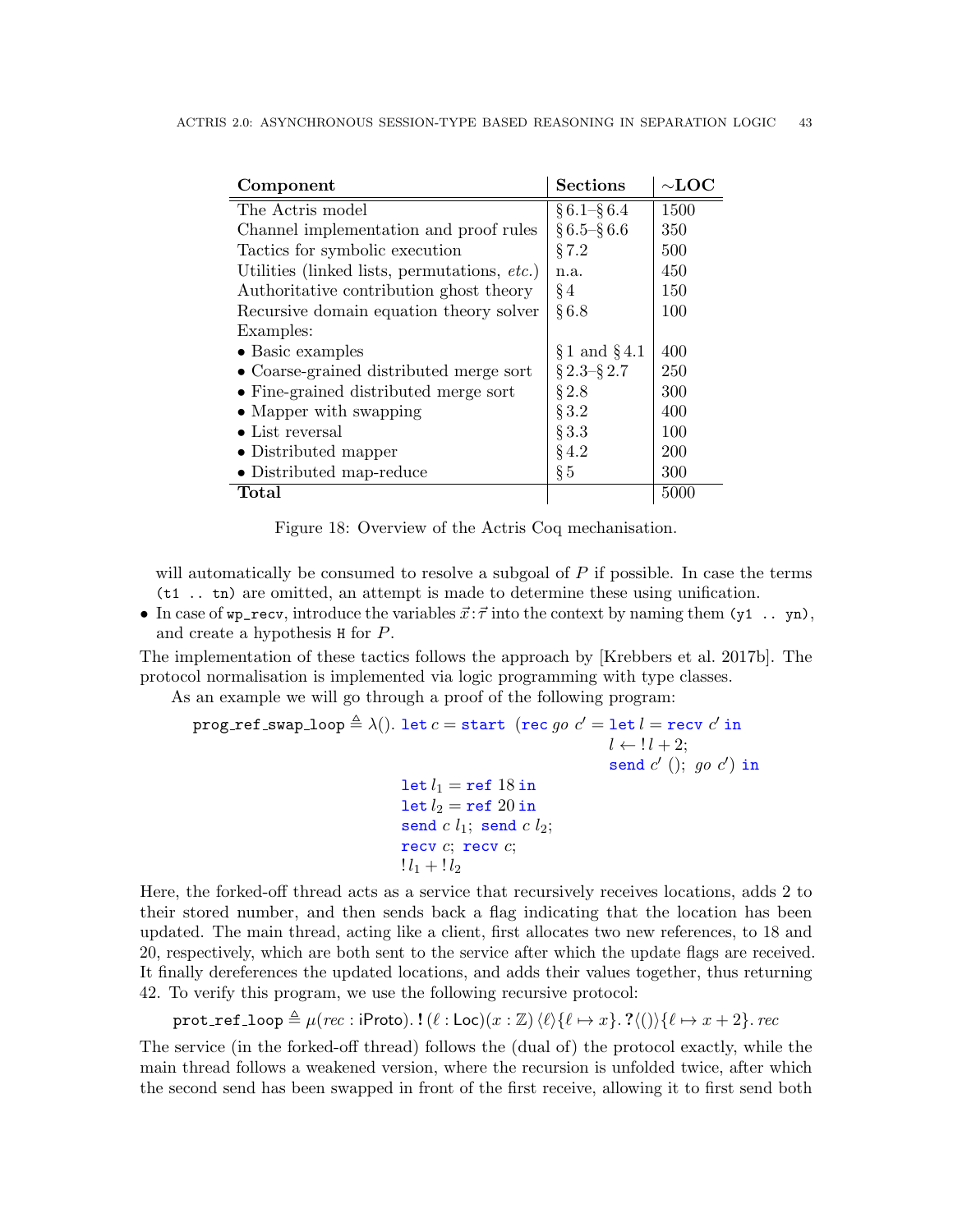```
1 Lemma prog_ref_swap_loop_spec : \forall \Phi, \Phi #42 -* WP prog_ref_swap_loop #() {{ \Phi }}.
 2 Proof.
 3 iIntros (\Phi) "H\Phi". wp_lam.
 4 wp_apply (start_chan_spec prot_ref_loop); iIntros (c) "Hc".
 5 - iLöb as "IH". wp_lam.
 6 wp_recv (1 \t x) as "H1". wp_load. wp_store. wp_send with "[$H11]".
 7 do 2 wp_pure _. by iApply "IH".
 8 - wp_alloc l1 as "Hl1". wp_alloc l2 as "Hl2".
9 wp_send with "[$Hl1]". wp_send with "[$Hl2]".
10 wp_recv as "Hl1". wp_recv as "Hl2".
11 wp_load. wp_load.
12 wp_pures. by iApply "H\Phi".
13 Qed.
```
<span id="page-43-0"></span>Figure 19: Proof of message-passing program

<span id="page-43-10"></span><span id="page-43-9"></span>values before receiving:

$$
\texttt{prot\_ref\_loop} \sqsubseteq ! (\ell_1 : \texttt{Loc})(x_1 : \mathbb{Z}) \langle \ell_1 \rangle \{ \ell_1 \mapsto x_1 \}.
$$
\n
$$
! (\ell_2 : \texttt{Loc})(x_2 : \mathbb{Z}) \langle \ell_2 \rangle \{ \ell_2 \mapsto x_2 \}.
$$
\n
$$
? \langle () \rangle \{ \ell_1 \mapsto (x_1 + 2) \}.
$$
\n
$$
? \langle () \rangle \{ \ell_2 \mapsto (x_2 + 2) \}.\texttt{prot\_ref\_loop}
$$

The full Coq proof of the program is shown in Figure [19.](#page-43-0) The proved lemma is logically equivalent to the specification { $True$ } prog\_ref\_swap\_loop () {v.  $v = 42$ }, but is presented in weakest precondition style as is common in Iris in Coq. We start the proof on [line 3](#page-43-1) by introducing the postcondition continuation  $\Phi$ , and the hypothesis  $H\Phi$ :  $\Phi$  #42, and then evaluate the lambda expression with wp\_lam. On [line 4](#page-43-2) we apply the specification start\_chan\_spec for start by picking the expected protocol prot\_ref\_loop. This leaves us with two subgoals, separated by bullets -: one for the forked-off thread, and one for the main thread.

In the proof of the recursively-defined forked-off thread, we use  $i$ Löb as "IH" for Löb induction on [line 5.](#page-43-3) This leaves us with the following intermediate proof state:

```
"IH" : \triangleright(c \rightarrow iProto_dual prot_ref_loop -*
           WP (rec: "go" "c'" :=
                  let: "1" := recv "c'" in "1" <- ! "1" + #2;;
                  send "c'" #();; "go" "c'") c \{{ _, True }})
               --------------------------------------
"Hc" : c \rightarrow iProto_dual prot_ref_loop
    --------------------------------------∗
WP (rec: "go" "c'" :=
      let: "l" := recv "c'" in "l" <- ! "l" + #2;;
      send "c'" #();; "go" "c'") c {{ _, True }}
```
We now resolve the application of c to the recursive function with  $wp\_lam$ . This lets us strip the later from the Löb induction hypothesis, as the program has taken a step. For brevity's sake we refer to the recursive program as  $\mathbf{prog\_rec}$ , in the following proof states.

```
"IH" : c \rightarrow iProto_dual prot_ref_loop -* WP prog_rec c {{ _, True }}
         --------------------------------------
"Hc" : c \rightarrow iProto_dual prot_ref_loop
     .-----------------------------------
WP let: "1" := recv c in "1" <- ! "1" + #2;;
   send c #();; prog_rec c {f_{-}}, True }
```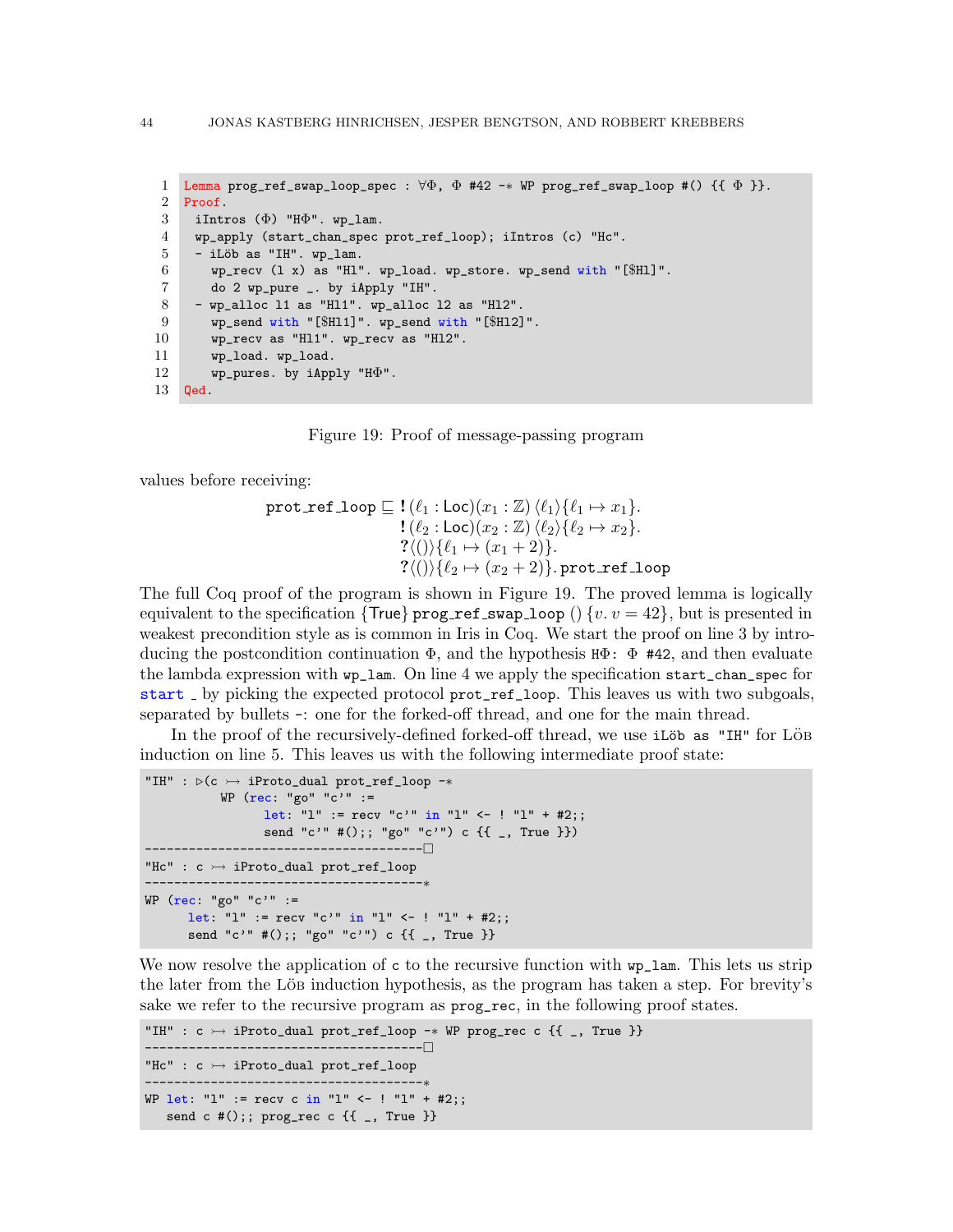On [line 6](#page-43-4) we resolve the proof of the body of the recursive function. So far, the proof only used Iris's standard tactics, we now use the Actris tactic for receive  $wp\_recv$  (1 x) as "H1", to resolve the receive in evaluation position, introducing the received logical variables l and x, along with the predicate of the protocol  $1 \mapsto \#x$  naming it Hl. To do so, the protocol is normalised, unfolding the recursive definition once, as well as resolving the dualisation of the head, turning it into a receive as expected. This leads to the following proof state:

```
"IH" : c \rightarrow iProto_dual prot_ref_loop -* WP prog_rec c {{ _, True }}
                             --------------------------------------
"Hl" : 1 \mapsto \#x"Hc" : c \rightarrow iProto_dual (<?> MSG #() {{ 1 \rightarrow #(x + 2) }}; prot_ref_loop)
                        --------------------------------------∗
WP let: "1" := #1 in "1" <- ! "1" + #2;; send c #();; prog_rec c {{ _, True }}
```
We then use wp\_load and wp\_store to resolve the dereferencing and updating of the location:

```
"IH" : c \rightarrow iProto_dual prot_ref_loop -* WP prog_rec c {{ _, True }}
 --------------------------------------
"H1" : 1 \mapsto #(x + 2)"Hc" : c \rightarrow iProto_dual (<?> MSG #() {{ 1 \mapsto #(x + 2) }}; prot_ref_loop)
        ---------------------------------
WP send c #();; prog_rec c {f_{-.} True }}
```
We then use Actris's tactic wp\_send with "[\$H1]" to resolve the send operation in evaluation position, by giving up the ownership of "Hl". Again, the protocol is automatically normalised by resolving the dualisation of the receive  $(?)$  to obtain the send  $(!)$  as expected.

We finally close the proof of the forked-off thread on [line 7.](#page-43-5) We first take two pure evaluation steps revolving the sequencing of operations with do 2 wp\_pure \_ to reach the recursive call. This results in the proof state:

```
"IH" : c \rightarrow iProto_dual prot_ref_loop -* WP prog_rec c {{ _, True }}
 --------------------------------------
"Hc" : c \rightarrow iProto_dual prot_ref_loop
------------------------------------<sub>*</sub>
WP prog_rec c {{ _, True }}
```
We then use by  $i$ Apply "IH" to close the proof by using the LöB induction hypothesis.

The proof of the main thread follows similarly. On [line 8](#page-43-6) we use wp\_alloc l1 as "Hl1" and wp\_alloc l2 as "Hl2", to resolve the allocations of the new locations, binding the logical variables of the locations to l1 and l2, and adding hypotheses "Hl1" and "Hl2" for ownership of these locations to the separation logic proof context. The proof state is then:

```
"HΦ" : Φ #42
"Hc" : c \rightarrow prot_ref_loop
"Hl1" : l1 7→ #18
"H12" : 12 \mapsto #20
--------------------------------------∗
WP send c #11;; send c #12;; recv c;; recv c;; ! #11 + ! #12 \{\{ v, \Phi v \} \}
```
On [line 9,](#page-43-7) we then resolve the first send operation with Actris's tactic wp\_send with "[\$Hl1]", by giving up ownership of the location l1. Here, the protocol is normalised by unfolding the recursive definition, after which the head symbol is a send (!) as expected. The resulting proof state is as follows: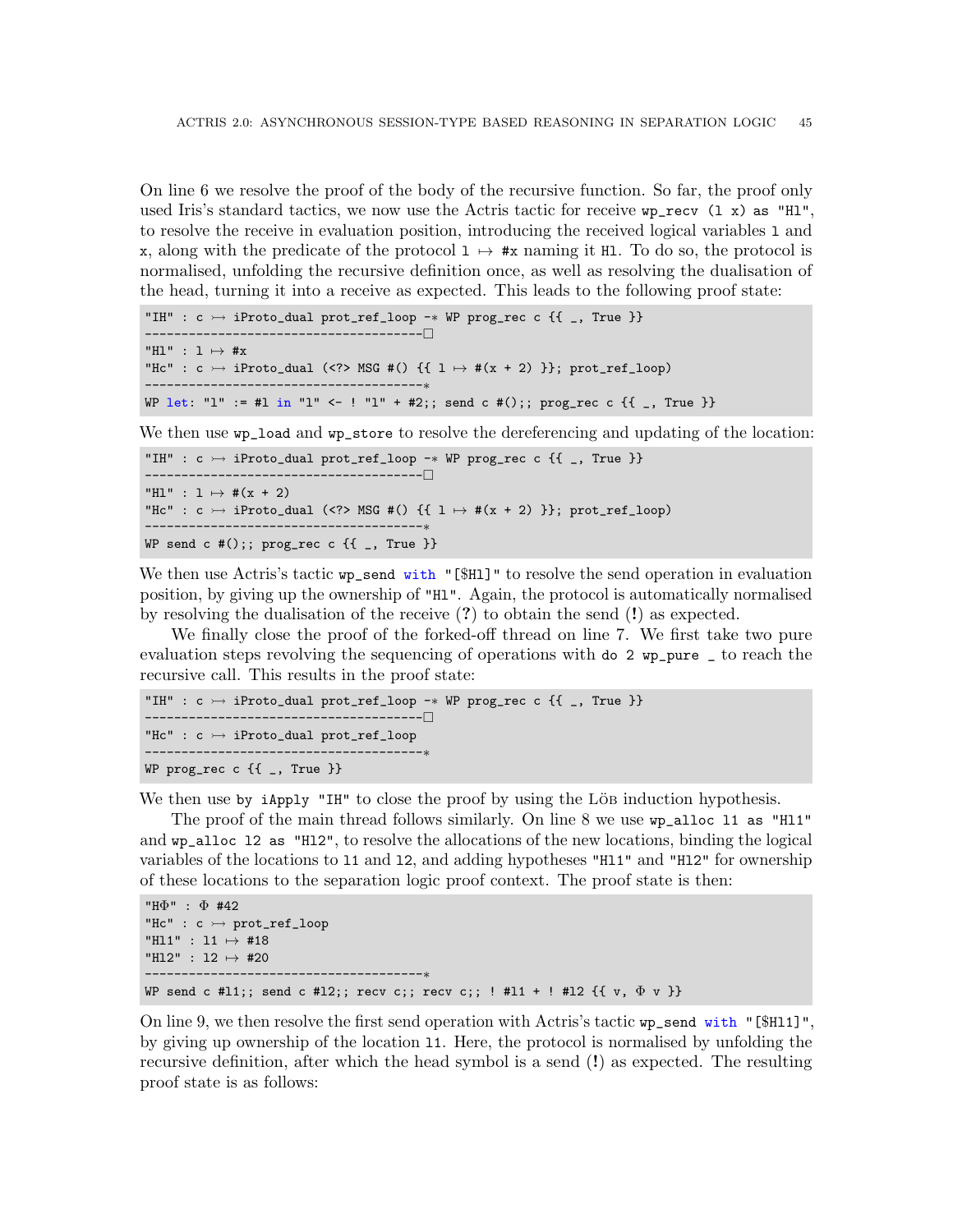```
"HΦ" : Φ #42
"H12" : 12 \mapsto #20
"Hc" : c \rightarrow (<?> MSG #() {{ 11 \mapsto #(18 + 2) }}; prot_ref_loop)
           .______________________________<sub>*</sub>
WP send c #12;; recv c;; recv c;; ! #11 + ! #12 \{ \{ v, \Phi v \} \}
```
To resolve the second send operation, we need to weaken the protocol using swapping (rule  $\sqsubseteq$ [-swap'](#page-18-3)), which is taken care of automatically by Actris's tactic wp\_send with "[\$H12]". The normalisation detects that the protocol has a receive (?) as a head symbol, and therefore attempts swapping. To do so it steps ahead of the receive (?), and unfolds the recursive definition, which results in a send (!) as the first symbol after the head. It then detects that there are no dependencies between the two, and can thus apply the swapping rule  $\subseteq$ [-swap'](#page-18-3), moving the send  $(!)$  ahead of the receive  $(?)$ . With the head symbol now being a send  $(!)$ , the symbolic execution continues as normal, resulting in the proof state:

```
"HΦ" : Φ #42
"Hc" : c \rightarrow (<?> MSG #() {{ 11 \rightarrow #(18 + 2) }};
              \langle ? \rangle MSG #() {{ 12 \mapsto #(20 + 2) }}; prot_ref_loop)
--------------------------------------∗
WP recv c;; recv c;; ! #11 + ! #12 \{ \{ v, \Phi v \} \}
```
On [line 10](#page-43-8) we then proceed as expected with wp\_recv as "Hl1" and wp\_recv as "Hl2", to resolve the receive operations, giving us back the updated point-to resources:

```
"HΦ" : Φ #42
"H11" : 11 \mapsto #(18 + 2)
"H12" : 12 \mapsto #(20 + 2)
"Hc" : c \rightarrow prot_ref_loop
--------------------------------------∗
WP ! #11 + ! #12 \{ \{ v, \Phi v \} \}
```
At [line 11](#page-43-9) we then continue by using wp\_load twice to dereference the reacquired and updated locations, and then use trivial symbolic execution to resolve the remaining computations. On [line 12](#page-43-10) we finally close the proof with the continuation hypothesis by iApply "HΦ".

<span id="page-45-0"></span>7.3. Tactic support for subprotocols. While the Actris tactics automatically apply the subprotocol rules during symbolic execution, as shown in § [7.2,](#page-41-1) we sometimes want to prove subprotocol relations as explicit lemmas. We have tactic support for such proofs as well, which is integrated with the existing MoSeL tactics iIntros, iExists, iFrame, iModIntro, and iSplitL/iSplitR by automatically using the subprotocol rules to turn the goal into a goal where the regular Iris tactics apply.

- iIntros (x1.. xn) "H1.. Hm" transforms the subprotocol goal to begin with n universal quantification and  $m$  implications, using the rules  $\sqsubseteq$ [-send-in](#page-20-3) and  $\sqsubseteq$ [-recv-in](#page-20-4), and then introduces the quantifiers (naming them  $x1$ ..  $xn$ ) into the Coq context, and the hypotheses (naming them H1 .. Hm) into the separation logic context.
- iExists (t1 .. tn) transforms the subprotocol goal to start with n existential quantifiers, using the  $\subseteq$ [-send-out](#page-20-1) and  $\subseteq$ [-recv-out](#page-20-2) rules, and then instantiates these quantifiers with the terms t1 .. tn specified by the pattern.
- iFrame "H" transforms the subprotocol goal into a separating conjunction between the payload predicates of the head symbols of either protocol, using the rules  $\subseteq$ [-send-out](#page-20-1) and  $\sqsubseteq$ -RECV-OUT, and then tries to solve the payload predicate subgoal using "H".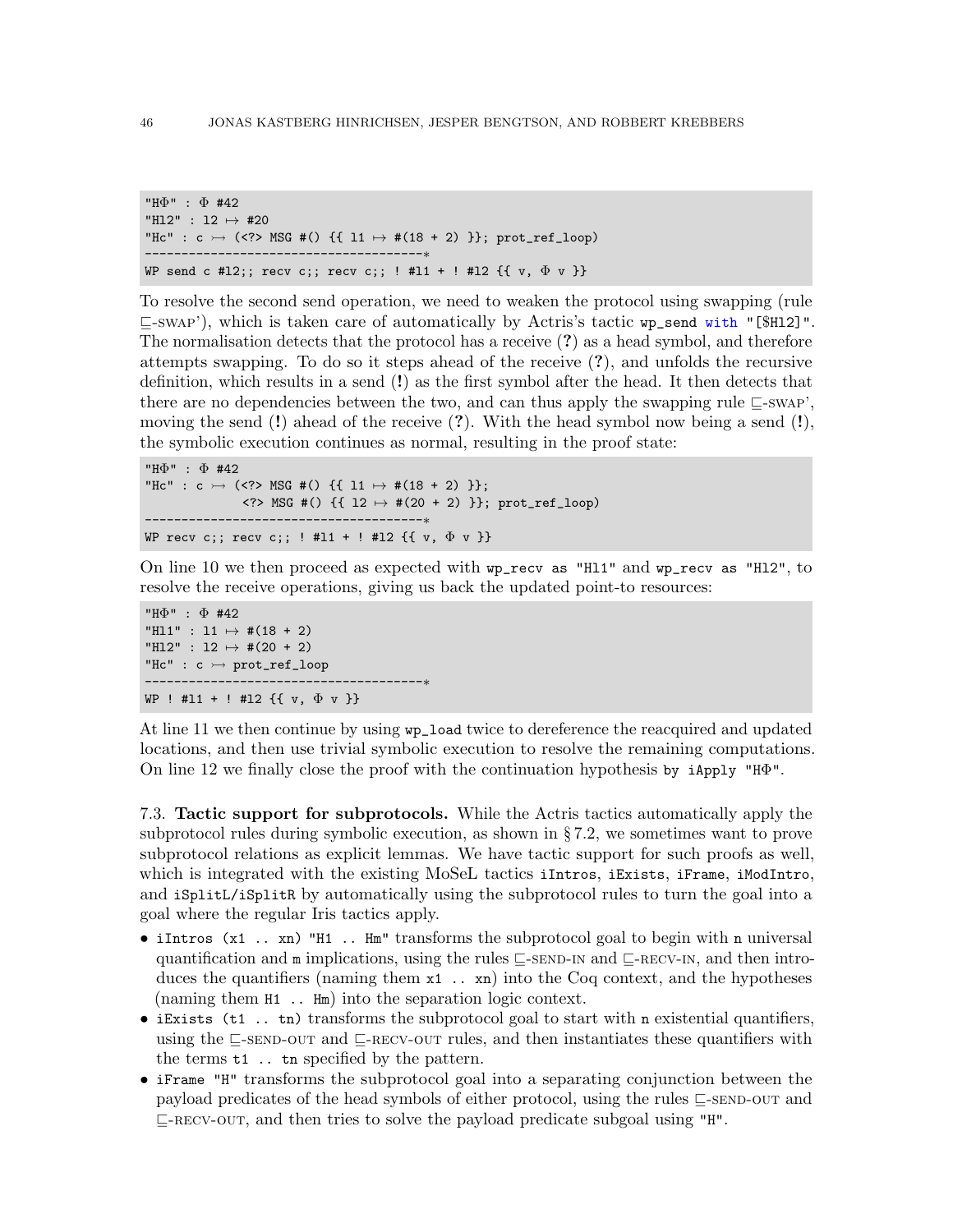```
1 Lemma list_rev_subprot :
 2 \vdash (<! (1 : loc) (vs : list val)> MSG #l {{ llist l vs }};
 3 <?> MSG #() {{ llist internal_eq l (reverse vs) }}; END) \sqsubseteq4 (<! (l : loc) (xs : list T)> MSG #l {{ llistI IT l xs }};
 5 <?> MSG #() {{ llistI IT l (reverse xs) }}; END).
 6 Proof.
 7 iIntros (l xs) "Hl".
 8 iDestruct (Hlr with "Hl") as (vs) "[Hl HIT]".
 9 iExists l, vs. iFrame "Hl".
10 iModIntro. iIntros "Hl".
11 iSplitL.
12 { rewrite big_sepL2_reverse_2. iApply Hlr.
13 iExists (reverse vs). iFrame "Hl HIT". }
14 done.
15 Qed.
```
<span id="page-46-0"></span>Figure 20: Proof of subprotocol relation

- <span id="page-46-8"></span><span id="page-46-7"></span><span id="page-46-6"></span>• iModIntro transforms the subprotocol goal into a goal starting with a later modality  $(\triangleright)$ , using the rules  $\sqsubseteq$ [-send-mono](#page-20-5) and  $\sqsubseteq$ [-recv-mono](#page-20-6), and then introduces that later by stripping off a later from any hypothesis in the separation logic context.
- iSplitL/iSplitR "H1 .. Hn" transforms the subprotocol goal into a separating conjunction between the payload predicates of the head symbols of either protocol, using the rules  $\sqsubseteq$ [-send-out](#page-20-1) and  $\sqsubseteq$ [-recv-out](#page-20-2), and then creates two subgoals. For iSplitL the left subgoal is given the hypotheses H1 .. Hn from the separation logic context, while the right subgoal is given any remaining hypotheses, and vice versa for iSplitR.

The extensions of these tactics are implemented by defining custom type class instances that hook into the existing MoSeL tactics as described in [\[Krebbers et al. 2017b\]](#page-54-12).

To demonstrate these tactics, we will go through a proof of the subprotocol relation for the list reversing service presented in § [3.3:](#page-23-0)

$$
\begin{array}{l} \textbf{!}\ (\ell:\mathsf{Loc})(\vec{v}:\mathsf{List}\ \mathsf{Val}) \ \langle \ell \rangle \big\{ \ell \stackrel{\scriptscriptstyle{\mathsf{list}}}{\mapsto} \vec{v} \big\}.\ \textbf{?}\langle () \rangle \big\{ \ell \stackrel{\scriptscriptstyle{\mathsf{list}}}{\mapsto} \text{reverse}\ \vec{v} \big\}.\ \mathbf{end} \\ \sqsubseteq \textbf{!}\ (\ell:\mathsf{Loc})(\vec{x}:\mathsf{List}\ T)\ \langle \ell \rangle \big\{ \ell \stackrel{\scriptscriptstyle{\mathsf{list}}}{\mapsto}_{I_T} \vec{x} \big\}.\ \textbf{?}\langle () \rangle \big\{ \ell \stackrel{\scriptscriptstyle{\mathsf{list}}}{\mapsto}_{I_T} \text{reverse}\ \vec{x} \big\}.\ \mathbf{end} \\ \end{array}
$$

Recall that the following conversion between the list representation predicate with payload  $\ell \stackrel{\text{dist}}{\mapsto} I_T \ \vec{x}$  and one without payload  $\ell \stackrel{\text{dist}}{\mapsto} \vec{v}$  holds:

*Hlr* : 
$$
\ell \stackrel{\text{list}}{\mapsto} I_T \vec{x} \ast \left( \exists \vec{v}, \ell \stackrel{\text{list}}{\mapsto} \vec{v} \ast \star_{(x,v) \in (\vec{x}, \vec{v})} I_T x v \right)
$$

The full Coq proof is shown in Figure [20.](#page-46-0) On [line 7](#page-46-1) we start the proof by introducing the logical variables l, xs and the payload llistI IT l xs of the weaker protocol with the tactic iIntros (1 xs) "H1". This tactic will implicitly apply the rule  $\subseteq$ -SEND-IN, so the goal starts with a universal quantification ∀(l : loc)(xs : list T). llistI IT l xs -∗..., which is then introduced based on the regular Iris introduction pattern. This gives us:

"Hl" : llistI IT l vs

--------------------------------------∗ (<! (1 : loc) (vs : list val)> MSG #1 {{ llist 1 vs }};  $\langle$ ?> MSG #() {{ llist l (reverse vs) }}; END)  $\Box$ (<!> MSG #l; <?> MSG #() {{ llistI IT l (reverse xs) }}; END)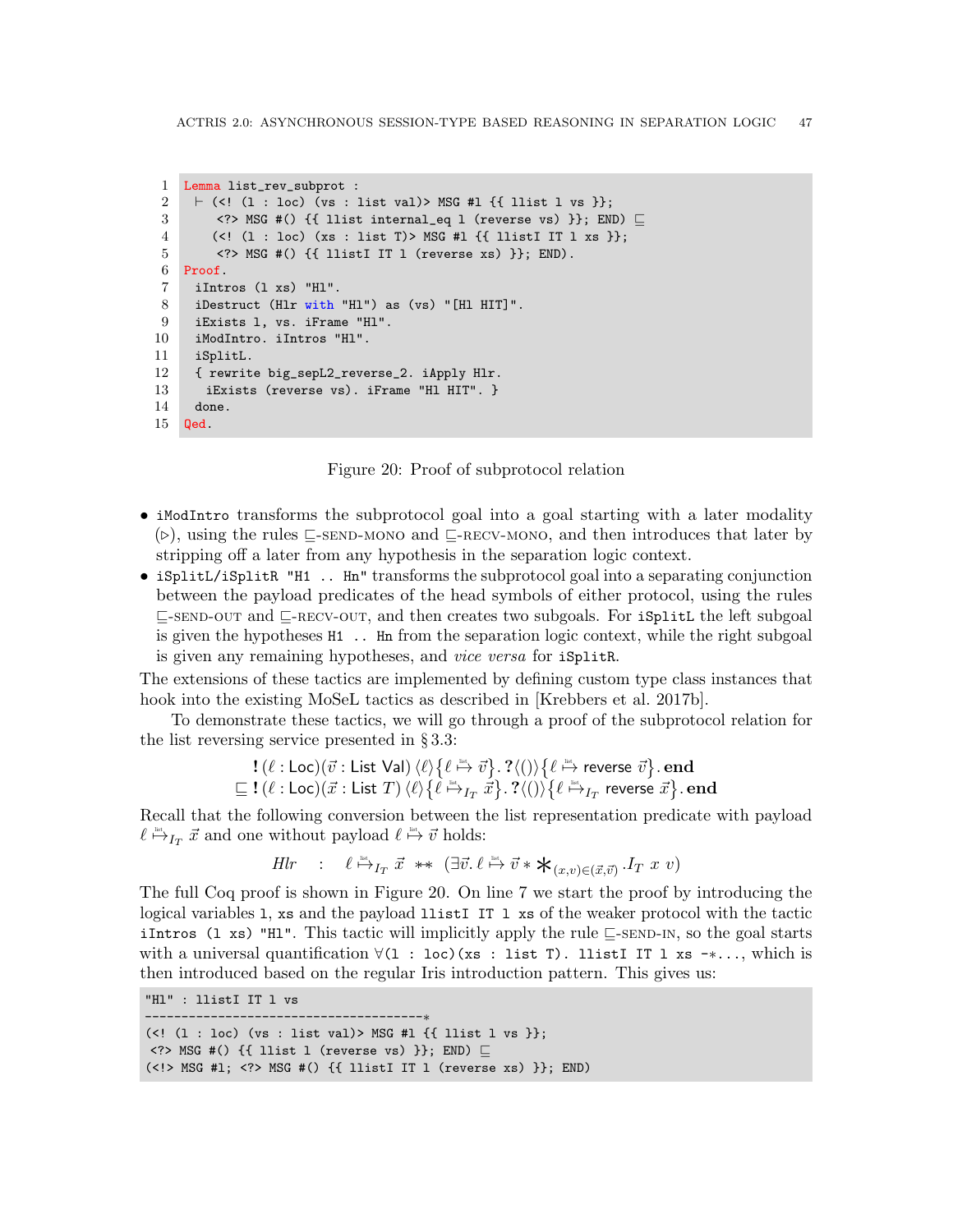To obtain the payload predicate expected by the stronger protocol, we use the lemma Hlr, to derive llist l vs and [∗list] x;v ∈ xs;vs, IT x v from llistI l xs with the tactic iDestruct (Hlr with "Hl") as (vs) "[Hl HIT]" on [line 8.](#page-46-2) The resulting proof state is:

```
"Hl" : llist l vs
"HIT" : [* list] x; v \in xs; vs, IT x v---------------------------------
(<! (1 : loc) (vs : list val)> MSG #1 \{ { llist 1 vs }};
\langle?> MSG #() {{ llist l (reverse vs) }}; END) \Box(\langle\cdot|\rangle) MSG #1; \langle\cdot|\rangle MSG #() {{ llistI IT l (reverse xs) }}; END)
```
At [line 9](#page-46-3) we instantiate the logical variables of the stronger protocol with the logical variables 1 and vs using iExists 1, vs. This will implicitly apply the rule  $\sqsubseteq$ [-send-out](#page-20-1), which makes the goal start with  $\exists$ (1 : loc) (vs : list val), so the existentials can be instantiated as usual. To resolve the payload predicate obligation llist l vs, we use iFrame "Hl". This uses the  $\subseteq$ [-send-out](#page-20-1) to turn the goal into llist l vs  $* \dots$ , where the left subgoal is resolved using "Hl". We then have the following remaining proof state:

```
"HIT" : [* list] x; v \in xs; vs. IT x v
--------------------------------------∗
(<!> MSG #1; <?> MSG #() {{ llist l (reverse vs) }}; END) \Box(\langle \cdot | \cdot \rangle) MSG #1; \langle \cdot | \cdot \rangle MSG #() {{ llistI IT 1 (reverse xs) }}; END)
```
As the head symbols of both protocols are sends (!) with no logical variables or payload predicates, we use iModIntro on [line 10,](#page-46-4) which first applies  $\subseteq$ [-send-mono](#page-20-5) to step over the sends, and then introduces the later modality  $(\triangleright)$ . This gives us the proof state:

```
"HIT" : [* list] x; v \in xs; vs, IT x v--------------------------------------∗
(<?> MSG #() {{ llist l (reverse vs) }}; END) \Box(<?> MSG #() {{ llistI IT l (reverse xs) }}; END)
```
On [line 10,](#page-46-4) similarly to before, we use iIntros "Hl", to introduce the payload predicate, but this time we do it for the stronger protocol, as dictated by  $\Box$ -RECV-IN:

```
"HIT" : [* list] x; v \in xs; vs, IT x v"Hl" : llist l (reverse vs)
--------------------------------------∗
(\langle ? \rangle MSG #() ; END) \square(\langle ? \rangle MSG #() \{ [listI IT l (reverse xs) \}; END)
```
To resolve the payload predicate of the weaker protocol, we use iSplitL "Hl HIT" on [line 11,](#page-46-5) that first use  $\Box$ [-recv-out](#page-20-2), to turn the goal into llistI IT l (reverse xs)  $*$ ..., and then use the goal splitting pattern of Iris, to give us two subgoals, where we use the hypotheses "HI" and "HIT" in the left subgoal. The first subgoal is then:

```
"HIT" : [* list] x; v \in xs; vs, IT x v"Hl" : llist l (reverse vs)
        --------------------------------------∗
llistI IT l (reverse xs)
```
On [line 12,](#page-46-6) we first use the lemma Hlr in the right-to-left direction, and then rewrite the hypothesis "HIT" using a lemma from the Iris library with rewrite big\_sepL2\_reverse\_2. We do this to obtain [\*list]  $x; v \in$  reverse xs;reverse vs, IT x v, in order to match the proof goal. This gives the proof obligation: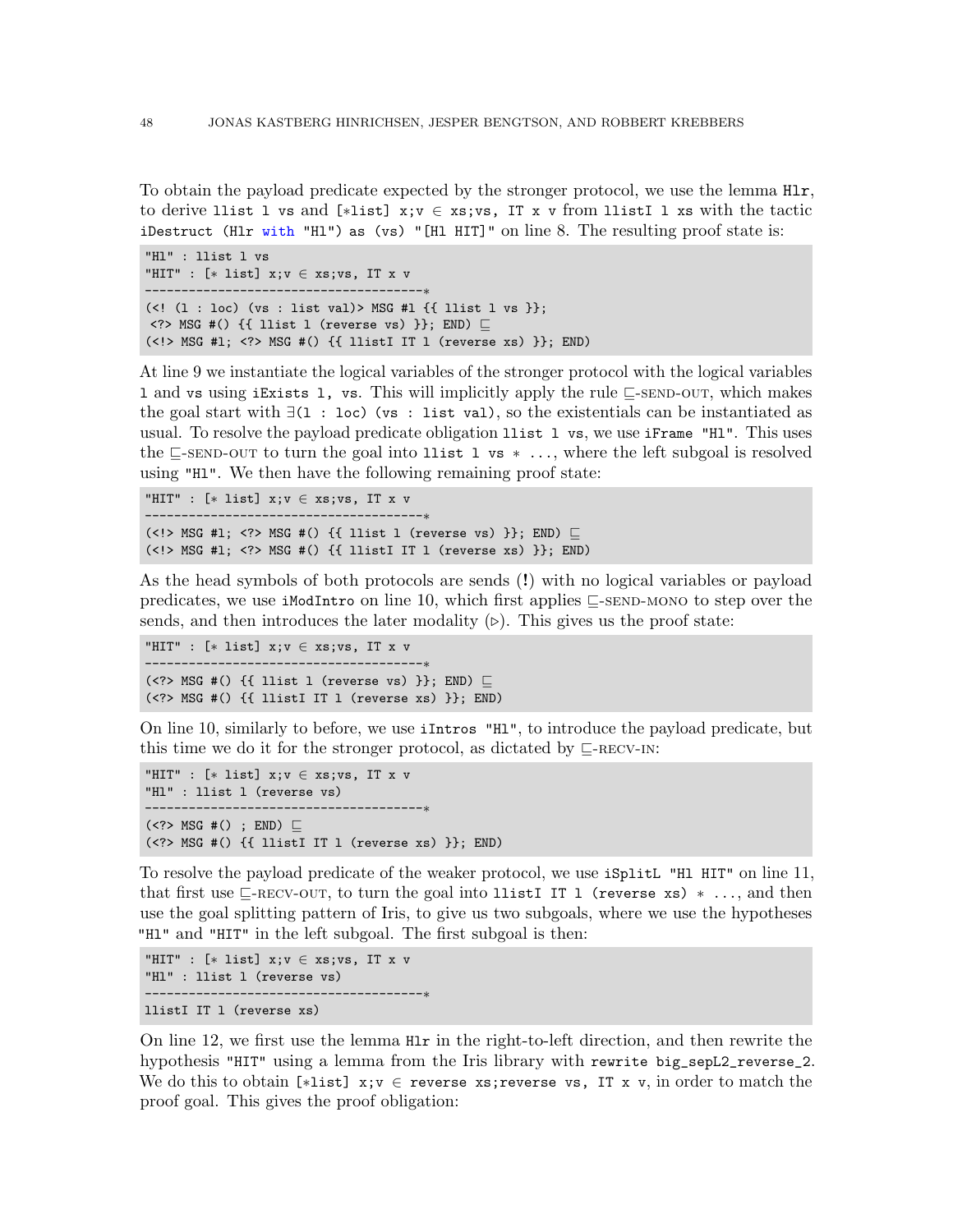```
"HIT" : [∗ list] x;v ∈ reverse xs;reverse vs, IT x v
"Hl" : llist l (reverse vs)
--------------------------------------∗
\exists vs : list val, llist l vs * ([* list] x; v \inreverse xs; vs, IT x v)
```
We finally close the proof on [line 13](#page-46-7) with iExists (reverse vs), followed by iFrame "Hl HIT", as the goal matches the hypotheses exactly, when picking reverse vs as the existential quantification. We then move on to the second subgoal:

--------------------------------------∗  $(\langle ? \rangle$  MSG #(); END)  $\sqsubseteq$  ( $\langle ? \rangle$  MSG #(); END)

We resolve this subgoal, on [line 14,](#page-46-8) with the tactic done, which tries to close the proof, by automatically applying  $\sqsubset$ -REFL.

#### 8. Related work

As Actris combines results from both the separation logic and session types community, there is an abundance of related work. This section briefly elaborates on the relation to message passing in separation logic  $(\S 8.1)$  $(\S 8.1)$  and process calculi  $(\S 8.2)$  $(\S 8.2)$ , session types  $(\S 8.3)$  $(\S 8.3)$ , endpoint sharing  $(\S 8.4)$  $(\S 8.4)$ , and verification efforts of map-reduce  $(\S 8.5)$  $(\S 8.5)$ .

<span id="page-48-0"></span>8.1. Message passing and separation logic. [Lozes and Villard](#page-54-3) [\[2012\]](#page-54-3) proposed a logic, based on previous work by [Villard et al.](#page-55-3) [\[2009\]](#page-55-3), to reason about programs written in a small imperative language with message passing using channels similar to ours. Messages are labelled, and protocols are handled with a combination of finite-state automata (FSA) with correspondingly labelled transitions and predicates associated with each state of the automata. This combination is similar to, but less general than, STSs in Iris. Their language does not support higher-order functions or delegation, but since their language is restricted to structured concurrency (*i.e.*, not fork-based) and their logic is linear (*i.e.*, not affine), they ensure that all resources like channels and memory are properly deallocated.

[Craciun et al.](#page-52-0) [\[2015\]](#page-52-0) introduced "session logic", a variant of separation logic that includes predicates for protocol specifications similar to ours. This work includes support for mutable state, ownership transfer via message-passing, delegation through higher-order channels, choice using a special type of disjunction operator on the protocol level, and a sketch of an approach to verify deadlock freedom of programs. Combined, these features allow them to verify interesting and non-trivial message-passing programs. Their logic as a whole is not higher-order, which means that sending functions over channels is not possible. Moreover, their logic does not support protocol-level logical variables that can connect the transferred message with the tail protocol. It is therefore not possible to model dependent protocols like we do in Actris. Their work includes a notion of subtyping as weakening and strengthening of the payload predicates, however they do not consider swapping, and do not allow manipulation of resources (or binders by construction) as a part of their relation. There also exists no support for other concurrency primitives such as locks, which by extension means that manifest sharing is not possible. In Actris we get this for free by building on top of Iris, and reusing its ghost state mechanism. Their work has not been mechanised in a proof assistant, but example programs can be checked using the HIP/SLEEK verifier.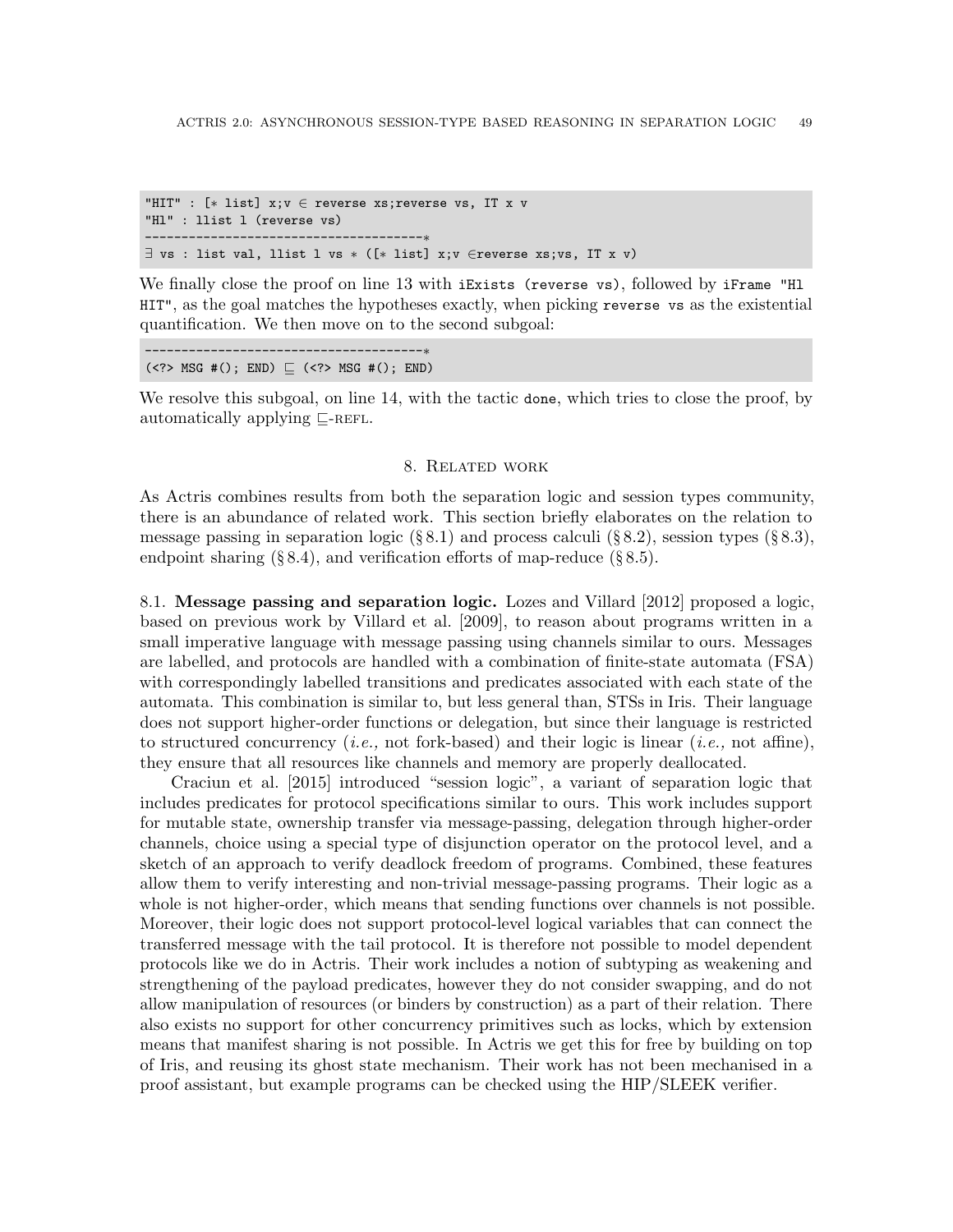The original Iris [\[Jung et al.](#page-53-1) [2015\]](#page-53-1) includes a small message-passing language with channels that do not preserve message order. It was included to demonstrate that Iris is flexible enough to handle other concurrency models than standard shared-memory concurrency. Since the Hoare-triples for send and receive only reason about the entire channel buffer, protocol reasoning must be done via STSs or other forms of ghost state.

[Hamin and Jacobs](#page-53-11) [\[2019\]](#page-53-11) take an orthogonal direction and use separation logic to prove deadlock freedom of programs that communicate via message passing using a custom logic tailored to this purpose. They did not provide abstractions akin to our session-type based protocols. Instead one has to reason using invariants and ghost state explicitly.

[Mansky et al.](#page-54-14) [\[2017\]](#page-54-14) take yet another direction and verify the functional correctness of a message-passing system written in C using the VST framework in Coq [\[Appel 2014\]](#page-52-2). While they do not verify message-passing programs like we do, they do verify that the implementation of their message-passing system is resilient to faulty behaviour in the presence of malicious senders and receivers.

[Tassarotti et al.](#page-55-2) [\[2017\]](#page-55-2) prove correctness and termination preservation of a compiler from a simple language with session types to a functional language with mutable state, where the channels are implemented using references on the heap. This work is also done in Iris. The session types they consider are more like standard session types, which cannot express functional properties of messages, but only their types.

The Disel logic by [Sergey et al.](#page-54-6) [\[2018\]](#page-54-6) and the Aneris logic by [Krogh-Jespersen et al.](#page-54-7) [\[2020\]](#page-54-7) can be used to reason about message-passing programs that work on network sockets. Channels can only be used to send strings, are not order preserving, and messages can be dropped but not duplicated. Since only strings are sent over channels complex data (such as functions) must be marshalled and unmarshalled in order to be sent over the network. Both Disel and Aneris therefore address a different problem than we do.

The SteelCore framework by [\[Swamy et al.](#page-55-4) [2020\]](#page-55-4) is an extensible concurrent separation logic based in  $F^*$ , which has been used to encode unidirectional synchronous channels. The channels are encoded as a shallow embedding, which is tied together with ghost state to follow a protocol, using a trace of the communicated messages. Their protocols are defined as a dependent sequence of value obligations with associated separation logic predicates, dictating what can be sent over the channel, including the transfer of ownership. Their channels are first-class and can also be transferred, effectively achieving delegation. They have postulated that bidirectional asynchronous communication is possible, but have not yet done that. Finally, their protocols do not include higher-order protocol-level logical variables, or any notion of subtyping.

<span id="page-49-0"></span>8.2. **Separation logic and process calculi.** Another approach is to verify message-passing programs written in some dialect of process calculus. We focus on related work that combines process calculus with separation logic. Neither of the approaches below support delegation or concurrency paradigms other than message passing.

[Francalanza et al.](#page-53-5) [\[2011\]](#page-53-5) use separation logic to verify programs written in a CCS-like language. Channels model memory location, which has the effect that their input-actions behave a lot like our updates of mutable state with variable substitutions updating the state. As a proof of concept they prove the correctness of an in-place quick-sort algorithm.

[Oortwijn et al.](#page-54-2) [\[2016\]](#page-54-2) use separation logic and the mCRL2 process calculus to model communication protocols. The logic itself operates on a high level of abstraction and deals exclusively with intraprocess communication where a fractional separation logic is used to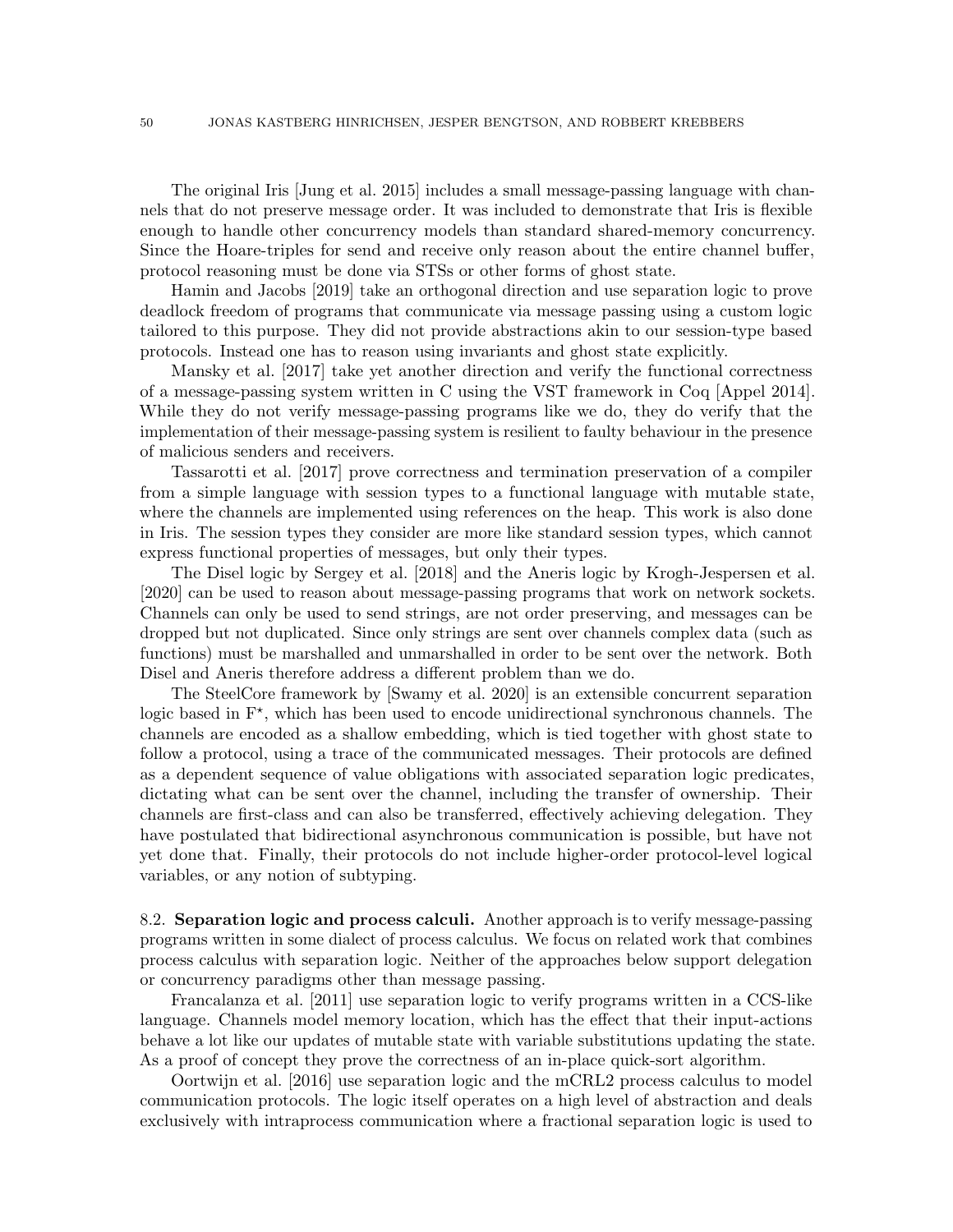distribute channel resources to concurrent threads. Protocols are extracted from code, but there is no formal connection between the specification logic and the underlying language.

<span id="page-50-0"></span>8.3. Session types. Seminal work on linear type systems for the pi calculus by [Kobayashi](#page-53-12) [et al.](#page-53-12) [\[1996\]](#page-53-12) led to the creation of binary session types by [Honda et al.](#page-53-4) [\[1998\]](#page-53-4).

[Bocchi et al.](#page-52-3) [\[2010\]](#page-52-3) pushed the boundaries of what can be verified with multi-party session types while staying within a decidable fragment of first-order logic. They use firstorder predicates to describe properties of values being sent and received. Decidability is maintained by imposing restrictions on these predicates, such as ensuring that nothing is sent that will be invalidated down the line. The constraints on the logic do, however, limit what programs can be verified. The work includes standard subtyping on communicated values and on choices, but no notion of swapping sends ahead of receives.

Later work by [Dardha et al.](#page-52-14) [\[2012\]](#page-52-14) helped merge the linear type systems of Kobayashi with Honda's session types, which facilitated the incorporation of session types in mainstream programming languages like Go [\[Lange et al.](#page-54-15) [2018\]](#page-54-15), OCaml [\[Padovani 2017;](#page-54-16) [Imai et al.](#page-53-13) [2019\]](#page-53-13), and Java [\[Hu et al.](#page-53-14) [2010\]](#page-53-14). These works focus on adding session-typed support for the Actor model in existing languages, but do not target functional correctness.

[Thiemann and Vasconcelos](#page-55-5) [\[2020\]](#page-55-5) introduced label dependent session types, where tails of protocols can depend on the communicated message, which allows for encoding of the choice operators using send and receive. This is similar to our encoding of the choice operators in terms of Actris's dependent send and receive (§ [2.5\)](#page-13-3).

Actris's subprotocol relation is inspired by the notion of session subtyping, for which seminal work was carried out by [Gay and Hole](#page-53-15) [\[2005\]](#page-53-15). [Mostrous et al.](#page-54-8) [\[2009\]](#page-54-8) extended session subtyping to multiparty asynchronous session types, and as part of that, introduced the notion of swapping sends ahead of receives for independent channels. [Mostrous and Yoshida](#page-54-9) [\[2015\]](#page-54-9) later considered swapping over the same channel in the context of binary session types. Our subprotocol relation is most closely related to the work of [Mostrous and Yoshida](#page-54-9) [\[2015\]](#page-54-9), although they define subtyping as a simulation on infinite trees, using so-called asynchronous contexts, whereas we define it using Iris's support for guarded recursion. It should be noted that the work by [Gay and Hole](#page-53-15) [\[2005\]](#page-53-15) differs from the work by [Mostrous et al.](#page-54-8) [\[2009\]](#page-54-8) and [Mostrous and Yoshida](#page-54-9) [\[2015\]](#page-54-9) in the orientation of the subtyping relation, as discussed by [Gay](#page-53-16) [\[2016\]](#page-53-16). Our subprotocol relation uses the orientation of [Gay and Hole](#page-53-15) [\[2005\]](#page-53-15).

Session subtyping for recursive type systems is universally carried out as a type simulation on infinite trees [\[Gay and Hole 2005;](#page-53-15) [Mostrous et al.](#page-54-8) [2009;](#page-54-8) [Mostrous and Yoshida 2015\]](#page-54-9), which complicates subtyping under the recursive operator. [Gay et al.](#page-53-17) [\[2020\]](#page-53-17) provide further insights on this problem, although they investigate duality rather than subtyping. To reason about recursive types, [Brandt and Henglein](#page-52-4) [\[1998\]](#page-52-4) present a coinductive formulation of subtyping (which they apply to regular type systems, rather than session types). We use a similar coinductive formulation, but instead of ordinary coinduction, we use Iris's support for guarded recursion, which lets us prove subtyping relations of recursive protocols using Lö<sub>B</sub> induction.

<span id="page-50-1"></span>8.4. Endpoint sharing. One of the key features of session types is that endpoints are owned by a single process. While these endpoints can be delegated  $(i.e.,$  transferred from one process to another), they typically cannot be shared  $(i.e.,$  be accessed by multiple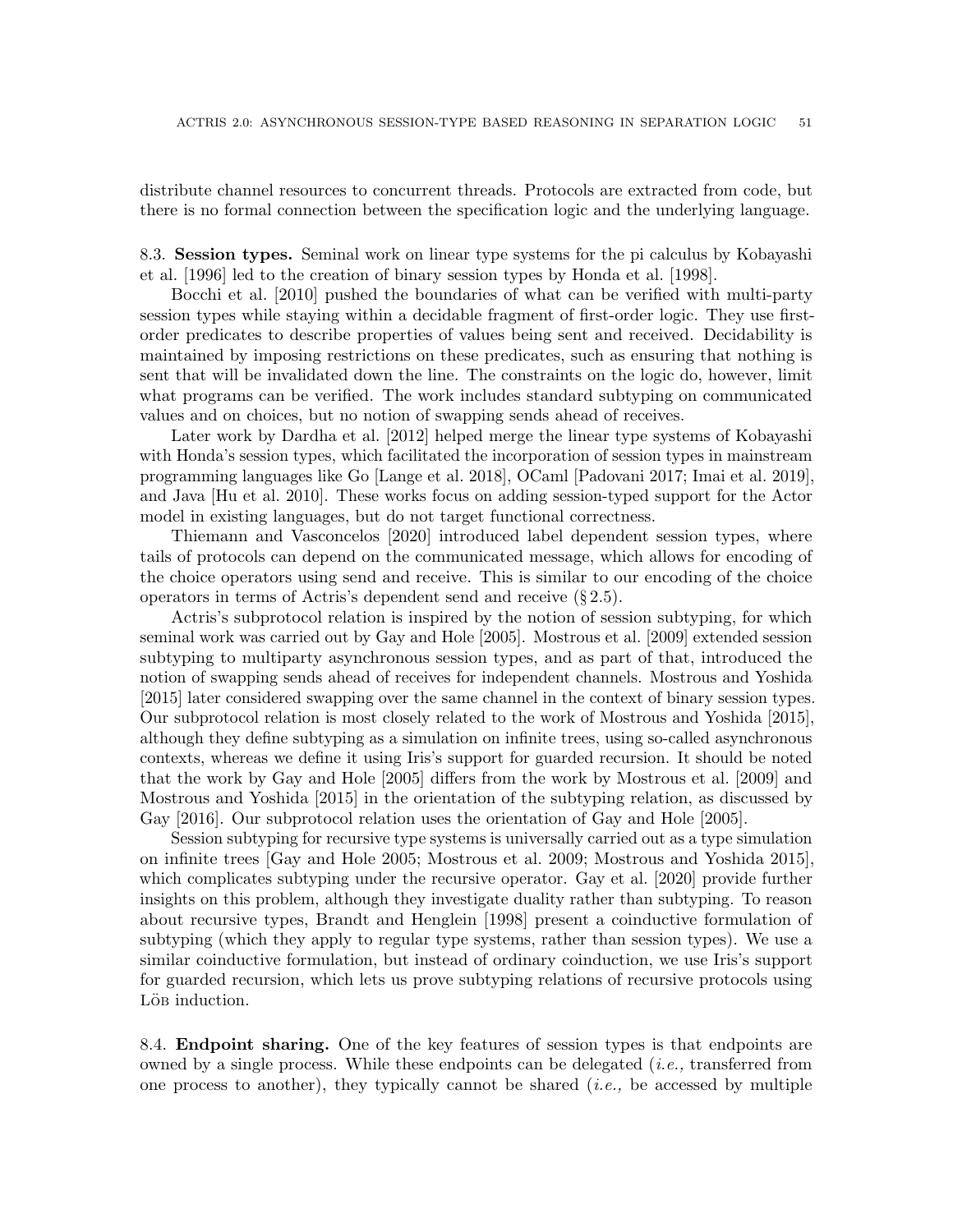processes concurrently). However, as we demonstrate in  $\S 4$ , sharing channels endpoints is often desirable, and possible in Actris.

In the pi calculus community there has been prior work on endpoint sharing, e.g., by [Atkey et al.](#page-52-15) [\[2016\]](#page-52-15); [Kobayashi](#page-53-18) [\[2006\]](#page-53-18); [Padovani](#page-54-17) [\[2014\]](#page-54-17). The latest contribution in this line of work is by [Balzer and Pfenning](#page-52-7) [\[2017\]](#page-52-7); [Balzer et al.](#page-52-8) [\[2019\]](#page-52-8), who developed a type system based on session types with support for manifest sharing. Manifest sharing is the notion of sharing a channel endpoint between multiple processes using a lock-like structure to ensure mutual exclusion. Their key idea to ensure mutual exclusion using a type system is to use adjoint modalities to connect two classes of types: types that are linear, and thus denote unique channel ownership, and types that are unrestricted, and thus can be shared. The approach to endpoint sharing in Actris is different: dependent separation protocols do not include a built-in notion for endpoint sharing, but can be combined with Iris's general-purpose mechanisms for sharing, like locks.

<span id="page-51-0"></span>8.5. Verification of map-reduce. To our knowledge the only verification related to the map-reduce model [\[Dean and Ghemawat 2004\]](#page-52-5) is by [Ono et al.](#page-54-18) [\[2011\]](#page-54-18), who made two mechanisations in Coq. The first took a functional model of map-reduce and verified a few specific mappers and reducers, extracted these to Haskell, and ran them using Hadoop Streaming. The second did the same by annotating Java mappers and reducers using JML and proving them correct using the Krakatoa tool Marché et al. 2004, using a combination of SAT-solvers and the Coq proof assistant. While they worked on verifying specific mappers and reducers, our case study focuses on verifying the communication of a map-reduce model that can later be parameterised with concrete mappers and reducers.

#### 9. Conclusion and future work

In this paper, we have given a comprehensive account of the Actris logic, which incorporates a protocol mechanism based on session types into concurrent separation logic to enable functional correctness proofs of programs that combine message-passing with other programming and concurrency paradigms. Considering the rich literature on session types and concurrent separation logic, we expect there to be many promising directions for future work.

One of the most prominent extensions of binary session types is multi-party session types [\[Honda et al.](#page-53-19) [2008\]](#page-53-19), often called choreographies, which allow concise specifications of message transfers between more than two parties. It would be interesting to explore a multi-party version of dependent separation protocols, similar to the multi-party version of session logic by [Costea et al.](#page-52-16) [\[2018\]](#page-52-16), to allow Actris to more readily verify programs that make use of multi-party communication.

In addition to safety  $(i.e.,$  session fidelity), conventional session type systems guarantee properties like deadlock and resource-leak freedom. Since Actris is an extension of concurrent separation logic that supports reasoning about several concurrency primitives and not only message passing, ensuring deadlock freedom is hard. The only prior work in this direction that we are aware of is by [Hamin and Jacobs](#page-53-11) [\[2019\]](#page-53-11) and [Craciun et al.](#page-52-0) [\[2015\]](#page-52-0), but it is not immediately obvious how to integrate that with Iris or Actris. Resource-leak freedom has been studied in Iron, an extension of Iris by [Bizjak et al.](#page-52-9) [\[2019\]](#page-52-9), which makes it possible to prove resource-leak freedom of non-structured fork-based concurrent programs. It would be interesting to build dependent separation protocols on top of Iron instead of Iris.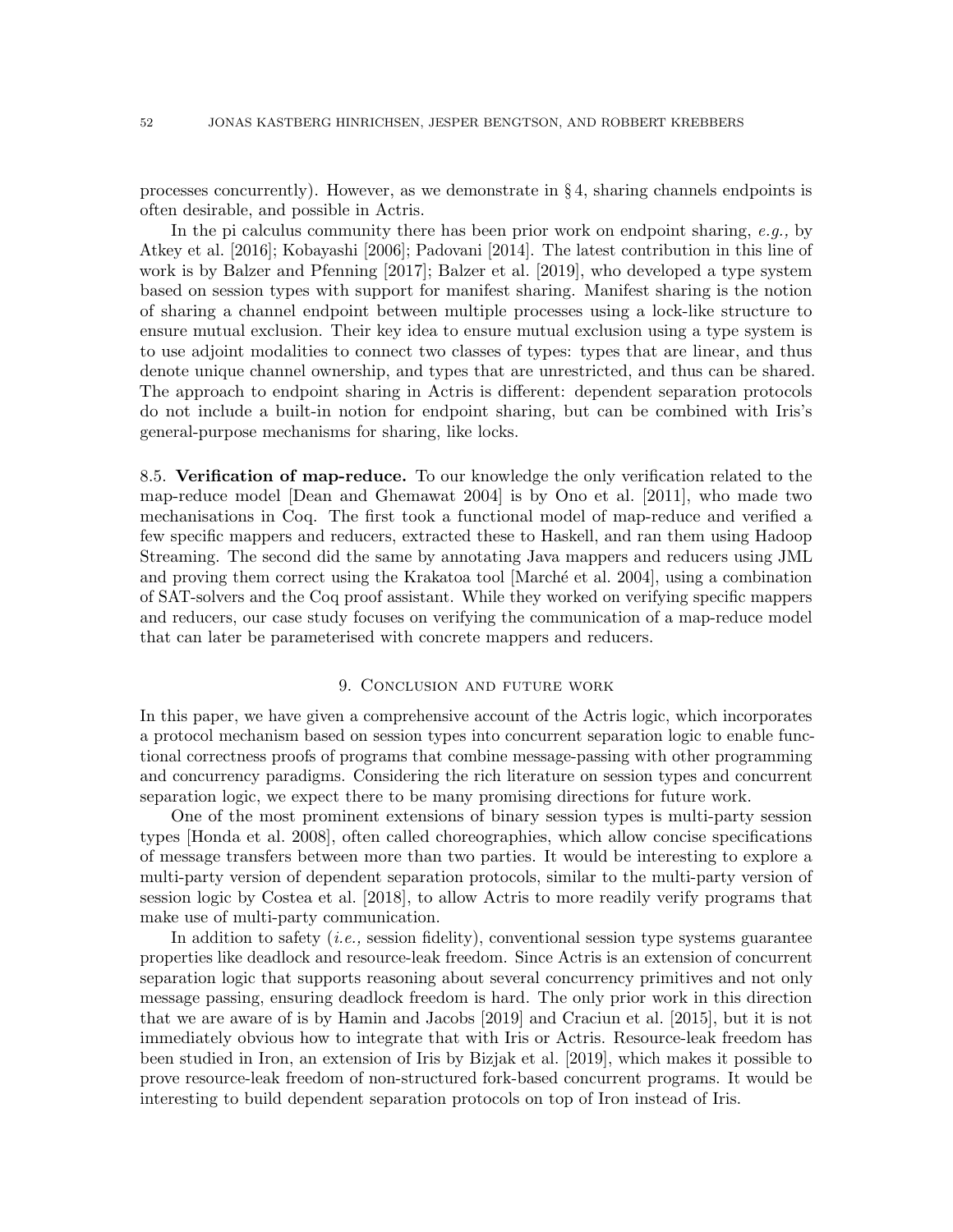#### **ACKNOWLEDGMENTS**

We thank the anonymous reviewers of the POPL'20 paper for their helpful feedback. We are grateful to Andreea Costea, Daniel Gratzer, Daniël Louwrink, Fabrizio Montesi, Marco Carbone, and the participants of the Iris workshop 2019 for discussions, related either to the POPL'20 paper or this paper. The third author (Robbert Krebbers) was supported by the Dutch Research Council (NWO), project 016.Veni.192.259.

### **REFERENCES**

- <span id="page-52-10"></span>Pierre America and Jan J. M. M. Rutten. 1989. Solving Reflexive Domain Equations in a Category of Complete Metric Spaces. JCSS 39, 3 (1989), 343–375.
- <span id="page-52-2"></span>Andrew W. Appel. 2014. *Program Logics for Certified Compilers*. Cambridge University Press.
- <span id="page-52-15"></span>Robert Atkey, Sam Lindley, and J. Garrett Morris. 2016. Conflation Confers Concurrency. In Essays Dedicated to Philip Wadler on the Occasion of His 60th Birthday. 32–55.
- <span id="page-52-7"></span>Stephanie Balzer and Frank Pfenning. 2017. Manifest Sharing with Session Types. PACMPL 1, ICFP (2017), 37:1–37:29.
- <span id="page-52-8"></span>Stephanie Balzer, Bernardo Toninho, and Frank Pfenning. 2019. Manifest Deadlock-Freedom for Shared Session Types. In ESOP. 611–639.
- <span id="page-52-6"></span>Lars Birkedal and Aleš Bizjak. 2020. Lecture Notes on Iris: Higher-Order Concurrent Separation Logic. <https://iris-project.org/tutorial-material.html>.
- <span id="page-52-12"></span>Lars Birkedal, Rasmus Ejlers Møgelberg, Jan Schwinghammer, and Kristian Støvring. 2012. First Steps in Synthetic Guarded Domain Theory: Step-Indexing in the Topos of Trees. LMCS 8, 4 (2012).
- <span id="page-52-11"></span>Lars Birkedal, Kristian Støvring, and Jacob Thamsborg. 2010. The Category-Theoretic Solution of Recursive Metric-Space Equations. TCS 411, 47 (2010), 4102–4122.
- <span id="page-52-9"></span>Ales Bizjak, Daniel Gratzer, Robbert Krebbers, and Lars Birkedal. 2019. Iron: Managing Obligations in Higher-Order Concurrent Separation Logic. PACMPL 3, POPL (2019), 65:1–65:30.
- <span id="page-52-3"></span>Laura Bocchi, Kohei Honda, Emilio Tuosto, and Nobuko Yoshida. 2010. A Theory of Design-by-Contract for Distributed Multiparty Interactions. In CONCUR. 162–176.
- <span id="page-52-4"></span>Michael Brandt and Fritz Henglein. 1998. Coinductive Axiomatization of Recursive Type Equality and Subtyping. Fundamenta Informaticae 33, 4 (1998), 309–338.
- <span id="page-52-13"></span>Coq Development Team. 2020. The Coq Proof Assistant Reference Manual, Version 8.12.0. (2020). <https://coq.inria.fr/distrib/current/refman/>
- <span id="page-52-16"></span>Andreea Costea, Wei-Ngan Chin, Shengchao Qin, and Florin Craciun. 2018. Automated Modular Verification for Relaxed Communication Protocols. In APLAS. 284–305.
- <span id="page-52-0"></span>Florin Craciun, Tibor Kiss, and Andreea Costea. 2015. Towards a Session Logic for Communication Protocols. In ICECCS. 140–149.
- <span id="page-52-1"></span>Pedro da Rocha Pinto, Thomas Dinsdale-Young, and Philippa Gardner. 2014. TaDA: A Logic for Time and Data Abstraction. In ECOOP. 207–231.
- <span id="page-52-14"></span>Ornela Dardha, Elena Giachino, and Davide Sangiorgi. 2012. Session Types Revisited. In PPDP. 139–150.
- <span id="page-52-5"></span>Jeffrey Dean and Sanjay Ghemawat. 2004. MapReduce: Simplified Data Processing on Large Clusters. In OSDI. 137–150.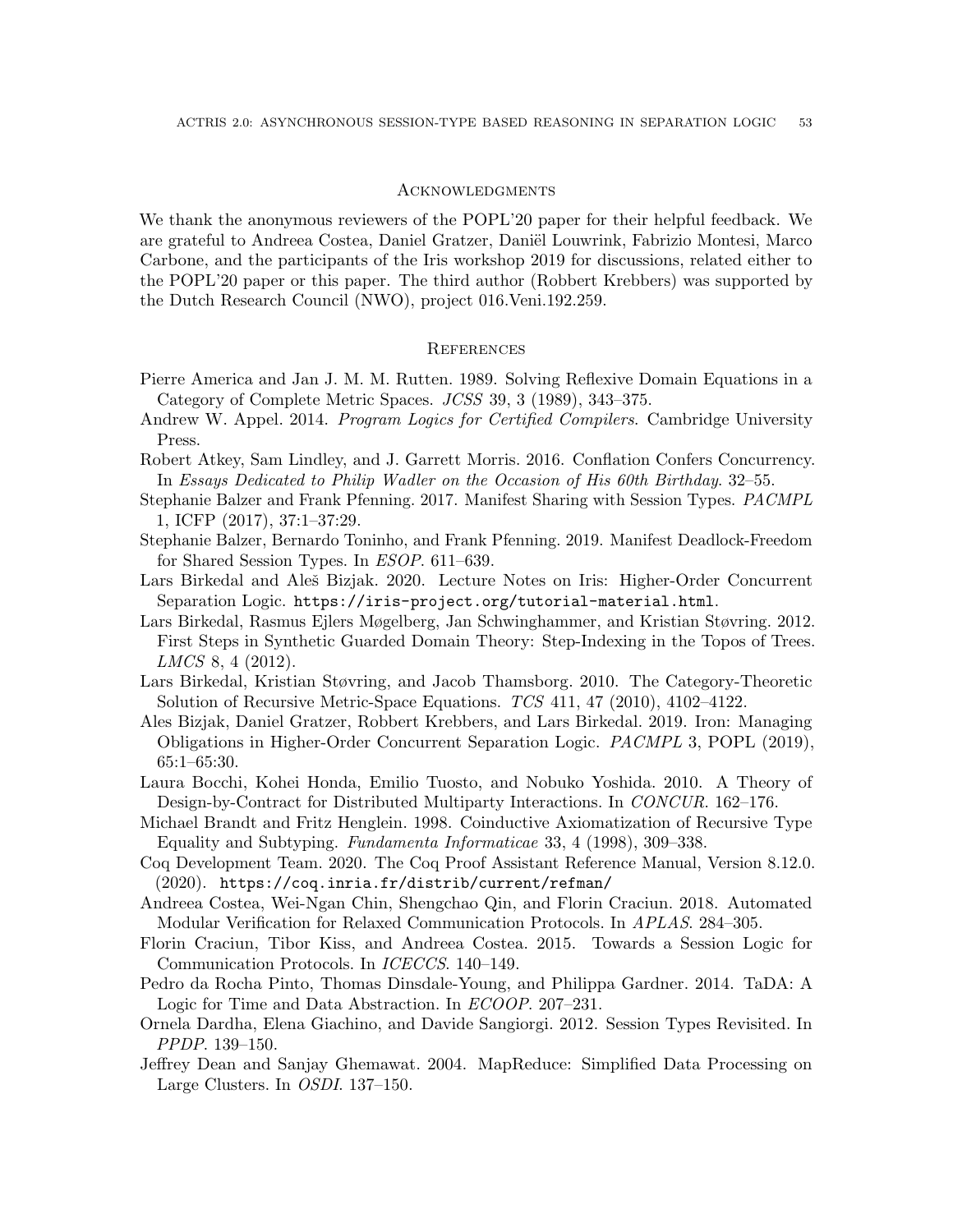- <span id="page-53-5"></span>Adrian Francalanza, Julian Rathke, and Vladimiro Sassone. 2011. Permission-Based Separation Logic for Message-Passing Concurrency. LMCS 7, 3 (2011).
- <span id="page-53-16"></span>Simon J. Gay. 2016. Subtyping Supports Safe Session Substitution. In A List of Successes That Can Change the World - Essays Dedicated to Philip Wadler on the Occasion of His 60th Birthday. 95–108.
- <span id="page-53-15"></span>Simon J. Gay and Malcolm Hole. 2005. Subtyping for Session Types in the pi Calculus. Acta Informatica 42, 2-3 (2005), 191–225.
- <span id="page-53-17"></span>Simon J. Gay, Peter Thiemann, and Vasco T. Vasconcelos. 2020. Duality of Session Types: The Final Cut. In PLACES (EPTCS), Vol. 314. 23–33.
- <span id="page-53-10"></span>Paolo G. Giarrusso, Léo Stefanesco, Amin Timany, Lars Birkedal, and Robbert Krebbers. 2020. Scala Step-by-Step: Soundness for DOT with Step-Indexed Logical Relations in Iris. PACMPL 4, ICFP (2020), 114:1–114:29.
- <span id="page-53-11"></span>Jafar Hamin and Bart Jacobs. 2019. Transferring Obligations Through Synchronizations. In ECOOP. 19:1–19:58.
- <span id="page-53-0"></span>Carl Hewitt, Peter Bishop, and Richard Steiger. 1973. A Universal Modular ACTOR Formalism for Artificial Intelligence. In IJCAI. 235–245.
- <span id="page-53-6"></span>Jonas Kastberg Hinrichsen, Jesper Bengtson, and Robbert Krebbers. 2020a. Actris: Sessiontype Based Reasoning in Separation Logic. PACMPL 4, POPL (2020), 6:1–6:30.
- <span id="page-53-9"></span>Jonas Kastberg Hinrichsen, Jesper Bengtson, and Robbert Krebbers. 2020b. Coq Mechanization of Actris. Available online at [https://gitlab.mpi-sws.org/iris/actris/-/](https://gitlab.mpi-sws.org/iris/actris/-/tree/lmcs) [tree/lmcs](https://gitlab.mpi-sws.org/iris/actris/-/tree/lmcs).
- <span id="page-53-7"></span>Jonas Kastberg Hinrichsen, Daniël Louwrink, Jesper Bengtson, and Robbert Krebbers. 2020c. Machine Checked Semantic Session Typing. (2020). Manuscript under submission.
- <span id="page-53-4"></span>Kohei Honda, Vasco Thudichum Vasconcelos, and Makoto Kubo. 1998. Language Primitives and Type Discipline for Structured Communication-Based Programming. In ESOP. 122– 138.
- <span id="page-53-19"></span>Kohei Honda, Nobuko Yoshida, and Marco Carbone. 2008. Multiparty Asynchronous Session Types. In POPL. 273–284.
- <span id="page-53-14"></span>Raymond Hu, Dimitrios Kouzapas, Olivier Pernet, Nobuko Yoshida, and Kohei Honda. 2010. Type-Safe Eventful Sessions in Java. In ECOOP. 21–25.
- <span id="page-53-13"></span>Keigo Imai, Nobuko Yoshida, and Shoji Yuen. 2019. Session-OCaml: A Session-Based Library with Polarities and Lenses. *Science of Computer Programming* 172 (2019), 135–159.
- <span id="page-53-8"></span>Ralf Jung, Jacques-Henri Jourdan, Robbert Krebbers, and Derek Dreyer. 2018a. RustBelt: Securing the Foundations of the Rust Programming Language. PACMPL 2, POPL (2018), 66:1–66:34.
- <span id="page-53-2"></span>Ralf Jung, Robbert Krebbers, Lars Birkedal, and Derek Dreyer. 2016. Higher-Order Ghost State. In ICFP. 256–269.
- <span id="page-53-3"></span>Ralf Jung, Robbert Krebbers, Jacques-Henri Jourdan, Ales Bizjak, Lars Birkedal, and Derek Dreyer. 2018b. Iris From the Ground Up: A Modular Foundation for Higher-Order Concurrent Separation Logic. JFP 28 (2018), e20.
- <span id="page-53-1"></span>Ralf Jung, David Swasey, Filip Sieczkowski, Kasper Svendsen, Aaron Turon, Lars Birkedal, and Derek Dreyer. 2015. Iris: Monoids and Invariants as an Orthogonal Basis for Concurrent Reasoning. In POPL. 637–650.
- <span id="page-53-18"></span>Naoki Kobayashi. 2006. A New Type System for Deadlock-Free Processes. In CONCUR. 233–247.
- <span id="page-53-12"></span>Naoki Kobayashi, Benjamin C. Pierce, and David N. Turner. 1996. Linearity and the pi-Calculus. In POPL. 358–371.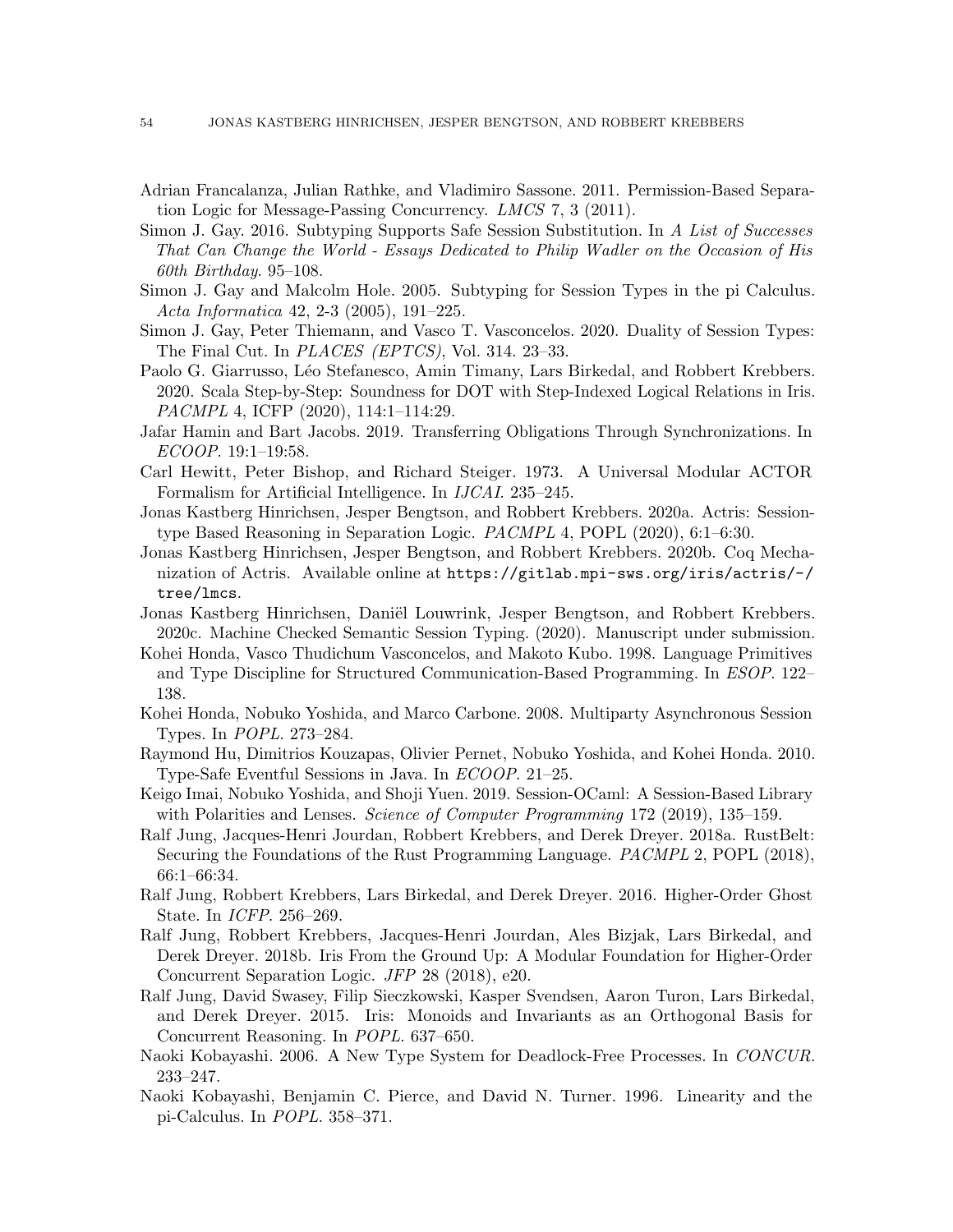- <span id="page-54-13"></span>Robbert Krebbers, Jacques-Henri Jourdan, Ralf Jung, Joseph Tassarotti, Jan-Oliver Kaiser, Amin Timany, Arthur Charguéraud, and Derek Dreyer. 2018. MoSeL: A General, Extensible Modal Framework for Interactive Proofs in Separation Logic. PACMPL 2, ICFP (2018), 77:1–77:30.
- <span id="page-54-0"></span>Robbert Krebbers, Ralf Jung, Ales Bizjak, Jacques-Henri Jourdan, Derek Dreyer, and Lars Birkedal. 2017a. The Essence of Higher-Order Concurrent Separation Logic. In ESOP. 696–723.
- <span id="page-54-12"></span>Robbert Krebbers, Amin Timany, and Lars Birkedal. 2017b. Interactive Proofs in Higher-Order Concurrent Separation Logic. In POPL. 205–217.
- <span id="page-54-7"></span>Morten Krogh-Jespersen, Amin Timany, Marit Edna Ohlenbusch, Simon Oddershede Gregersen, and Lars Birkedal. 2020. Aneris: A Mechanised Logic for Modular Reasoning about Distributed Systems. In ESOP. 336–365.
- <span id="page-54-15"></span>Julien Lange, Nicholas Ng, Bernardo Toninho, and Nobuko Yoshida. 2018. A Static Verification Framework for Message Passing in Go Using Behavioural Types. ICSE (2018), 1137–1148.
- <span id="page-54-3"></span>Etienne Lozes and Jules Villard. 2012. Shared Contract-Obedient Endpoints. In ICE. 17–31.
- <span id="page-54-14"></span>William Mansky, Andrew W. Appel, and Aleksey Nogin. 2017. A Verified Messaging System. PACMPL 1, OOPSLA (2017), 87:1–87:28.
- <span id="page-54-19"></span>Claude March´e, Christine Paulin-Mohring, and Xavier Urbain. 2004. The KRAKATOA Tool for Certification of JAVA/JAVACARD Programs Annotated in JML. JLP 1-2 (2004), 89–106.
- <span id="page-54-1"></span>Dimitris Mostrous and Vasco Thudichum Vasconcelos. 2014. Affine Sessions. In COORDI-NATION. 115–130.
- <span id="page-54-9"></span>Dimitris Mostrous and Nobuko Yoshida. 2015. Session Typing and Asynchronous Subtyping for the Higher-Order  $\pi$ -Calculus. *Information and Computation* 241 (2015), 227–263.
- <span id="page-54-8"></span>Dimitris Mostrous, Nobuko Yoshida, and Kohei Honda. 2009. Global Principal Typing in Partially Commutative Asynchronous Sessions. In ESOP. 316–332.
- <span id="page-54-10"></span>Hiroshi Nakano. 2000. A Modality for Recursion. In LICS. 255–266.
- <span id="page-54-5"></span>Aleksandar Nanevski, Ruy Ley-Wild, Ilya Sergey, and Germán Andrés Delbianco. 2014. Communicating State Transition Systems for Fine-Grained Concurrent Resources. In ESOP. 290–310.
- <span id="page-54-18"></span>Kosuke Ono, Yoichi Hirai, Yoshinori Tanabe, Natsuko Noda, and Masami Hagiya. 2011. Using Coq in Specification and Program Extraction of Hadoop MapReduce Applications. In SEFM. 350–365.
- <span id="page-54-2"></span>Wytse Oortwijn, Stefan Blom, and Marieke Huisman. 2016. Future-based Static Analysis of Message Passing Programs. In PLACES. 65–72.
- <span id="page-54-17"></span>Luca Padovani. 2014. Deadlock and Lock Freedom in the Linear  $\pi$ -Calculus. In CSL. 72:1–72:10.
- <span id="page-54-16"></span>Luca Padovani. 2017. A Simple Library Implementation of Binary Sessions. JFP 27, 2010 (2017), e4.
- <span id="page-54-6"></span>Ilya Sergey, James R. Wilcox, and Zachary Tatlock. 2018. Programming and Proving with Distributed Protocols. PACMPL 2, POPL (2018), 28:1–28:30.
- <span id="page-54-4"></span>Kasper Svendsen and Lars Birkedal. 2014. Impredicative Concurrent Abstract Predicates. In ESOP. 149–168.
- <span id="page-54-11"></span>Kasper Svendsen, Filip Sieczkowski, and Lars Birkedal. 2016. Transfinite Step-Indexing: Decoupling Concrete and Logical Steps. In ESOP. 727–751.